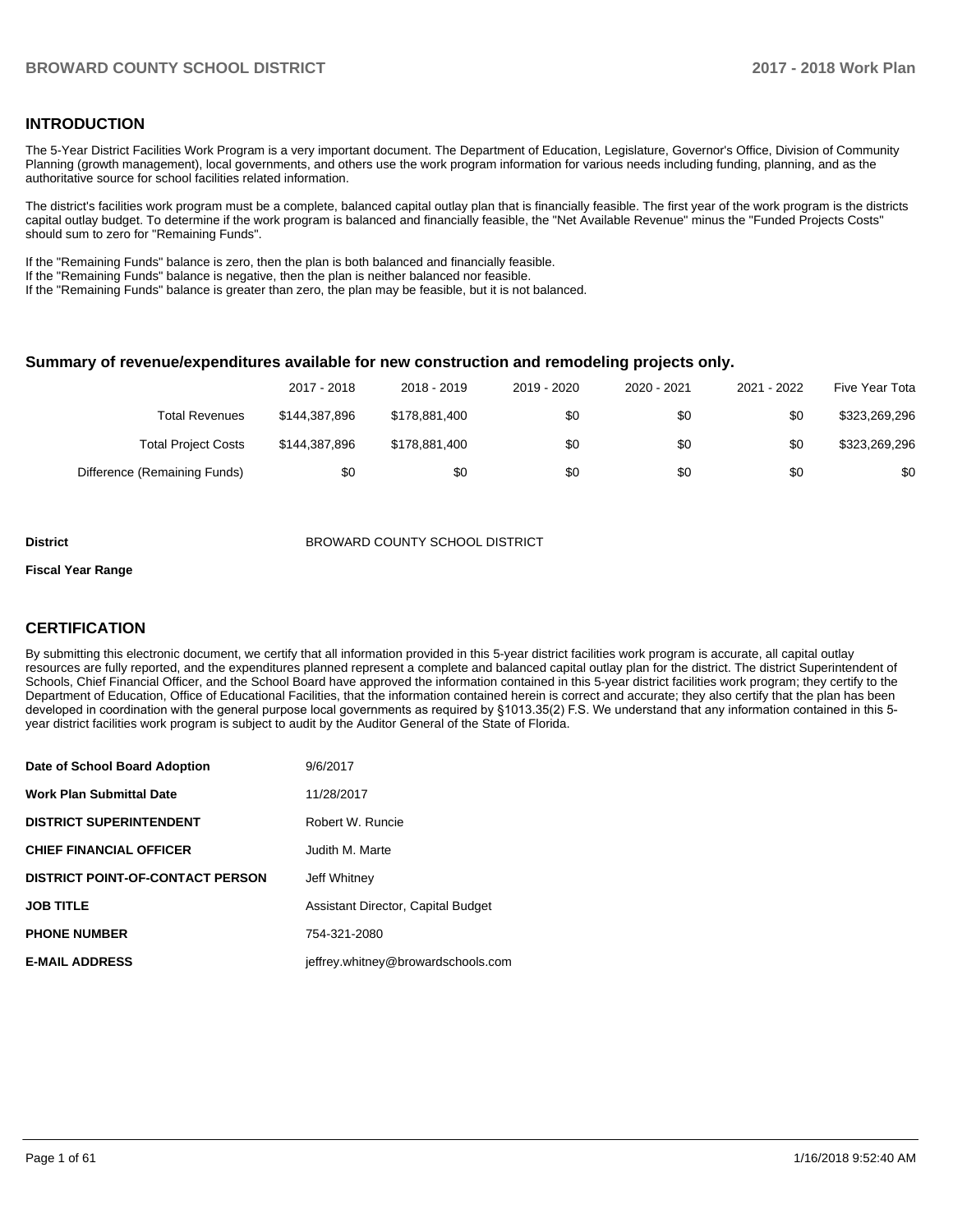# **Expenditures**

#### **Expenditure for Maintenance, Repair and Renovation from 1.50-Mills and PECO**

Annually, prior to the adoption of the district school budget, each school board must prepare a tentative district facilities work program that includes a schedule of major repair and renovation projects necessary to maintain the educational and ancillary facilities of the district.

| Item                                          | 2017 - 2018<br><b>Actual Budget</b> | 2018 - 2019<br>Projected | 2019 - 2020<br>Projected | 2020 - 2021<br>Projected | 2021 - 2022<br>Projected | Total         |
|-----------------------------------------------|-------------------------------------|--------------------------|--------------------------|--------------------------|--------------------------|---------------|
| <b>HVAC</b>                                   | \$0                                 | \$0                      | \$0                      | \$0                      | \$0                      | \$0           |
| Locations: No Locations for this expenditure. |                                     |                          |                          |                          |                          |               |
| Flooring                                      | \$0                                 | \$0                      | \$0                      | \$0                      | \$0                      | \$0           |
| Locations: No Locations for this expenditure. |                                     |                          |                          |                          |                          |               |
| Roofing                                       | \$0                                 | \$0                      | \$0                      | \$0                      | \$0                      | \$0           |
| Locations: No Locations for this expenditure. |                                     |                          |                          |                          |                          |               |
| Safety to Life                                | \$0                                 | \$0                      | \$0                      | \$0                      | \$0                      | \$0           |
| Locations: No Locations for this expenditure. |                                     |                          |                          |                          |                          |               |
| Fencing                                       | \$0                                 | \$0                      | \$0                      | \$0                      | \$0                      | \$0           |
| Locations: No Locations for this expenditure. |                                     |                          |                          |                          |                          |               |
| Parking                                       | \$0                                 | \$0                      | \$0                      | \$0                      | \$0                      | \$0           |
| Locations: No Locations for this expenditure. |                                     |                          |                          |                          |                          |               |
| Electrical                                    | \$0                                 | \$0                      | \$0                      | \$0                      | \$0                      | \$0           |
| Locations: No Locations for this expenditure. |                                     |                          |                          |                          |                          |               |
| Fire Alarm                                    | \$0                                 | \$0                      | \$0                      | \$0                      | \$0                      | \$0           |
| Locations: No Locations for this expenditure. |                                     |                          |                          |                          |                          |               |
| Telephone/Intercom System                     | \$0                                 | \$0                      | \$0                      | \$0                      | \$0                      | \$0           |
| Locations: No Locations for this expenditure. |                                     |                          |                          |                          |                          |               |
| <b>Closed Circuit Television</b>              | \$0                                 | \$0                      | \$0                      | \$0                      | \$0                      | \$0           |
| Locations: No Locations for this expenditure. |                                     |                          |                          |                          |                          |               |
| Paint                                         | \$0                                 | \$0                      | \$0                      | \$0                      | \$0                      | \$0           |
| Locations: No Locations for this expenditure. |                                     |                          |                          |                          |                          |               |
| Maintenance/Repair                            | \$66,000,000                        | \$64,000,000             | \$64,000,000             | \$64,000,000             | \$64,000,000             | \$322,000,000 |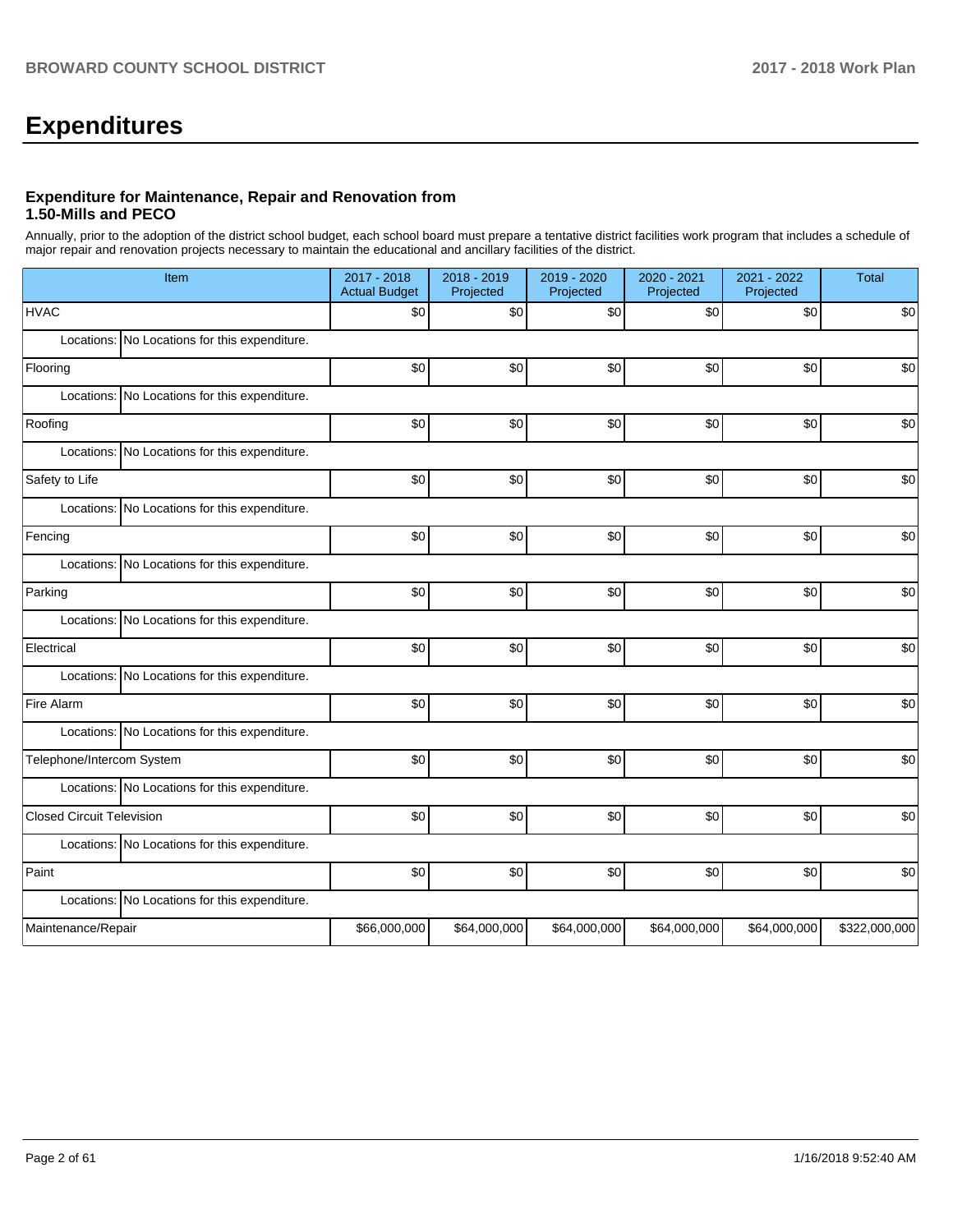| Locations: ANNABEL C PERRY PK-8, APOLLO MIDDLE, ARTHUR ROBERT JR ASHE CENTER, ATLANTIC TECHNICAL COLLEGE, ATLANTIC WEST |
|-------------------------------------------------------------------------------------------------------------------------|
| ELEMENTARY, ATTUCKS MIDDLE, BAIR MIDDLE, BANYAN ELEMENTARY, BAYVIEW ELEMENTARY, BEACHSIDE MONTESSORI                    |
| VILLAGE, BECON ADMINISTRATION, BENNETT ELEMENTARY, BLANCHE ELY SENIOR HIGH, BOULEVARD HEIGHTS ELEMENTARY,               |
|                                                                                                                         |
| BOYD H ANDERSON SENIOR HIGH, BRIGHT HORIZONS, BROADVIEW ELEMENTARY, BROWARD ESTATES ELEMENTARY, CASTLE                  |
| ANNEX, CASTLE HILL ELEMENTARY, CENTRAL PARK ELEMENTARY, CHALLENGER ELEMENTARY, CHAPEL TRAIL ELEMENTARY,                 |
| CHARLES DREW RESOURCE CENTER, CHARLES W FLANAGAN SENIOR HIGH, COCONUT CREEK ELEMENTARY, COCONUT CREEK                   |
| SENIOR HIGH, COCONUT PALM ELEMENTARY, COLBERT ELEMENTARY, COLLINS ELEMENTARY, COMMUNITY SCHOOL NORTH,                   |
| COOPER CITY ELEMENTARY, COOPER CITY SENIOR HIGH, CORAL COVE ELEMENTARY, CORAL GLADES HIGH SCHOOL, CORAL                 |
| PARK ELEMENTARY, CORAL SPRINGS AQUATIC COMPLEX, CORAL SPRINGS MIDDLE, CORAL SPRINGS PK-8, CORAL SPRINGS                 |
|                                                                                                                         |
| SENIOR HIGH, COUNTRY HILLS ELEMENTARY, COUNTRY ISLES ELEMENTARY, CRESTHAVEN ELEMENTARY, CROISSANT PARK                  |
| ELEMENTARY, CROSS CREEK SCHOOL, CRYSTAL LAKE MIDDLE, CYPRESS BAY SENIOR HIGH, CYPRESS ELEMENTARY, CYPRESS               |
| RUN EDUCATION CENTER, DANDY WILLIAM MIDDLE, DANIA ELEMENTARY, DAVE THOMAS EDUCATION CENTER-WEST, DAVIE                  |
| ELEMENTARY, DEERFIELD BEACH ELEMENTARY, DEERFIELD BEACH MIDDLE, DEERFIELD BEACH SENIOR HIGH, DEERFIELD PARK             |
| ELEMENTARY, DILLARD 6-12, DILLARD COMMUNITY CENTER (MUSEUM), DILLARD ELEMENTARY, DISCOVERY ELEMENTARY,                  |
| DOLPHIN BAY ELEMENTARY, Dr. MARTIN LUTHER KING Jr. MONTESSORI ACADEMY, DREW ELEMENTARY, DRIFTWOOD                       |
| ELEMENTARY, DRIFTWOOD MIDDLE, DWIGHT D EISENHOWER ELEMENTARY, EAGLE POINT ELEMENTARY, EAGLE RIDGE                       |
| ELEMENTARY, EDGEWOOD ADMINISTRATION COMPLEX, EMBASSY CREEK ELEMENTARY, ENDEAVOUR PRIMARY LEARNING                       |
|                                                                                                                         |
| CENTER, ESEA Title 1, EVERGLADES ELEMENTARY, EVERGLADES SENIOR HIGH, FAIRWAY ELEMENTARY, FALCON COVE MIDDLE,            |
| FLAMINGO ELEMENTARY, FLORANADA ELEMENTARY, FOREST GLEN MIDDLE, FOREST HILLS ELEMENTARY, FORT LAUDERDALE                 |
| SENIOR HIGH, FOX TRAIL ELEMENTARY, GATOR RUN ELEMENTARY, GLADES MIDDLE, GRIFFIN ELEMENTARY, GULFSTREAM                  |
| ACADEMY OF HALLANDALE BEACH, Gulfstream Early Learning Center of Excellence, HALLANDALE SENIOR HIGH, HARBORDALE         |
| ELEMENTARY, HAWKES BLUFF ELEMENTARY, HENRY D PERRY EDUCATION CENTER, HERON HEIGHTS ELEMENTARY, HOLLYWOO                 |
| CENTRAL ELEMENTARY, HOLLYWOOD HILLS ELEMENTARY, HOLLYWOOD HILLS SENIOR HIGH, HOLLYWOOD PARK ELEMENTARY,                 |
| HORIZON ELEMENTARY, INDIAN RIDGE MIDDLE, INDIAN TRACE ELEMENTARY, ITV RELAY STATION, J P TARAVELLA SENIOR HIGH,         |
| JAMES S HUNT ELEMENTARY, JAMES S RICKARDS MIDDLE, KATHLEEN C WRIGHT ADMINISTRATIVE COMPLEX, LAKE FOREST                 |
|                                                                                                                         |
| ELEMENTARY, LAKESIDE ELEMENTARY, LANIER-JAMES EDUCATION CENTER, LARKDALE ELEMENTARY, LAUDERDALE LAKES                   |
| MIDDLE, LAUDERDALE MANORS EARLY LEARNING AND RESOURCE CENTER, LAUDERHILL 6-12, LAUDERHILL-PAUL TURNER                   |
| ELEMENTARY, LIBERTY ELEMENTARY, LLOYD ESTATES ELEMENTARY, LYONS CREEK MIDDLE, MANATEE BAY ELEMENTARY,                   |
| MAPLEWOOD ELEMENTARY, MARGATE ELEMENTARY, MARGATE MIDDLE, MARY M BETHUNE ELEMENTARY, MCARTHUR SENIOR                    |
| HIGH, MCNAB ELEMENTARY, MCNICOL MIDDLE, MEADOWBROOK ELEMENTARY, MILLENNIUM 6-12 COLLEGIATE ACADEMY,                     |
| MIRAMAR ELEMENTARY. MIRAMAR SENIOR HIGH. MIRROR LAKE ELEMENTARY. MONARCH SENIOR HIGH. MORROW ELEMENTARY.                |
| NEW RENAISSANCE MIDDLE, NEW RIVER MIDDLE, NOB HILL ELEMENTARY, NORCREST ELEMENTARY, NORTH ANDREWS GARDEN:               |
| ELEMENTARY, NORTH AREA BUS COMPLEX, NORTH AREA BUS GARAGE, NORTH AREA MAINTENANCE & WAREHOUSE, NORTH                    |
| AREA PORTABLE ANNEX-Training Center, NORTH FORK ELEMENTARY, NORTH LAUDERDALE PK-8, NORTH SIDE ELEMENTARY,               |
|                                                                                                                         |
| NORTHEAST SENIOR HIGH, NOVA BLANCHE FORMAN ELEMENTARY, NOVA MIDDLE, NOVA SENIOR HIGH, OAKLAND PARK                      |
| ELEMENTARY, OAKRIDGE ELEMENTARY, OLSEN MIDDLE, ORANGE-BROOK ELEMENTARY, ORIOLE ELEMENTARY, PALM COVE                    |
| ELEMENTARY, PALMVIEW ELEMENTARY, PANTHER RUN ELEMENTARY, PARK LAKES ELEMENTARY, PARK RIDGE ELEMENTARY,                  |
| PARK SPRINGS ELEMENTARY, PARK TRAILS ELEMENTARY, PARKSIDE ELEMENTARY, PARKWAY MIDDLE, PASADENA LAKES                    |
| ELEMENTARY, PEMBROKE LAKES ELEMENTARY, PEMBROKE PINES ELEMENTARY, PETERS ELEMENTARY, PINE RIDGE EDUCATIOI               |
| CENTER, PINES LAKES ELEMENTARY, PINES MIDDLE, PINEWOOD ELEMENTARY, PIONEER MIDDLE, PIPER SENIOR HIGH,                   |
| PLANTATION ELEMENTARY, PLANTATION MIDDLE, PLANTATION PARK ELEMENTARY, PLANTATION SENIOR HIGH, POMPANO                   |
| ADMINISTRATIVE CENTER, POMPANO BEACH ELEMENTARY, POMPANO BEACH INSTITUTE OF INTERNATIONAL STUDIES, POMPANO              |
| BEACH MIDDLE, QUIET WATERS ELEMENTARY, RAMBLEWOOD ELEMENTARY, RAMBLEWOOD MIDDLE, RIVERGLADES                            |
| ELEMENTARY, RIVERLAND ELEMENTARY, RIVERSIDE ELEMENTARY, ROBERT C MARKHAM ELEMENTARY, ROCK ISLAND ANNEX,                 |
| ROCK ISLAND ELEMENTARY, ROYAL PALM ELEMENTARY, SANDERS PARK ELEMENTARY, SANDPIPER ELEMENTARY, SAWGRASS                  |
|                                                                                                                         |
| ELEMENTARY, SAWGRASS SPRINGS MIDDLE, SEA CASTLE ELEMENTARY, SEAGULL SCHOOL, SEMINOLE MIDDLE, SHERIDAN HILLS             |
| ELEMENTARY, SHERIDAN PARK ELEMENTARY, SHERIDAN TECHNICAL COLLEGE, SILVER LAKES ELEMENTARY, SILVER LAKES                 |
| MIDDLE, SILVER PALMS ELEMENTARY, SILVER RIDGE ELEMENTARY, SILVER SHORES ELEMENTARY, SILVER TRAIL MIDDLE, SOUTI          |
| AREA ADMINISTRATION PORTABLE ANNEX, SOUTH AREA BUS GARAGE, SOUTH AREA MAINTENANCE OFFICE, SOUTH AREA                    |
| PORTABLE ANNEX (SW 172 Ave), SOUTH BROWARD SENIOR HIGH, SOUTH PLANTATION SENIOR HIGH, SOUTHWEST AREA BUS                |
| COMPLEX, STEPHEN FOSTER ELEMENTARY, STIRLING ELEMENTARY, STONEMAN DOUGLAS SENIOR HIGH, STRANAHAN SENIOR                 |
| HIGH, SUNLAND PARK ACADEMY, SUNRISE MIDDLE, SUNSET LAKES ELEMENTARY, SUNSHINE ELEMENTARY, TAMARAC                       |
| ELEMENTARY, TECHNOLOGY AND SUPPORT SERVICES FACILITY, TEDDER ELEMENTARY, TEQUESTA TRACE MIDDLE, THE QUEST               |
| CENTER, THURGOOD MARSHALL ELEMENTARY, TRADEWINDS ELEMENTARY, TROPICAL ELEMENTARY, TSSC ANNEX, TWIN LAKES                |
|                                                                                                                         |
| ADMINISTRATION OFFICE, TWIN LAKES ANNEX, TWIN LAKES WAREHOUSE & TRANSPORTATION, VILLAGE ELEMENTARY, VIRGINIA            |
| SHUMAN YOUNG ELEMENTARY, WALKER ELEMENTARY (MAGNET), WALTER C YOUNG MIDDLE, WATKINS ELEMENTARY, WELLEBY                 |
| ELEMENTARY, WEST BROWARD HIGH SCHOOL, WEST CENTRAL BUS COMPOUND, WEST HOLLYWOOD ELEMENTARY,                             |
| WESTCHESTER ELEMENTARY, WESTERN SENIOR HIGH, WESTGLADES MIDDLE, WESTPINE MIDDLE, WESTWOOD HEIGHTS                       |
| ELEMENTARY, WHIDDON-ROGERS EDUCATION CENTER, WHISPERING PINES EXCEPTIONAL EDUCATION CENTER, WILLIAM T                   |
| MCFATTER TECHNICAL COLLEGE, WILTON MANORS ELEMENTARY, WINGATE OAKS CENTER, WINSTON PARK ELEMENTARY                      |
| <b>Sub Total:</b><br>\$66,000,000<br>\$64,000,000<br>\$64,000,000<br>\$64,000,000<br>\$64,000,000<br>\$322,000,000      |
|                                                                                                                         |

| <b>PECO Maintenance Expenditures</b> | \$4,600,000  | \$2,200,000  | \$2,200,000  | \$2,200,000  | \$2,200,000  | \$13,400,000  |
|--------------------------------------|--------------|--------------|--------------|--------------|--------------|---------------|
| 1.50 Mill Sub Total:                 | \$61,400,000 | \$61,800,000 | \$61.800.000 | \$61,800,000 | \$61,800,000 | \$308,600,000 |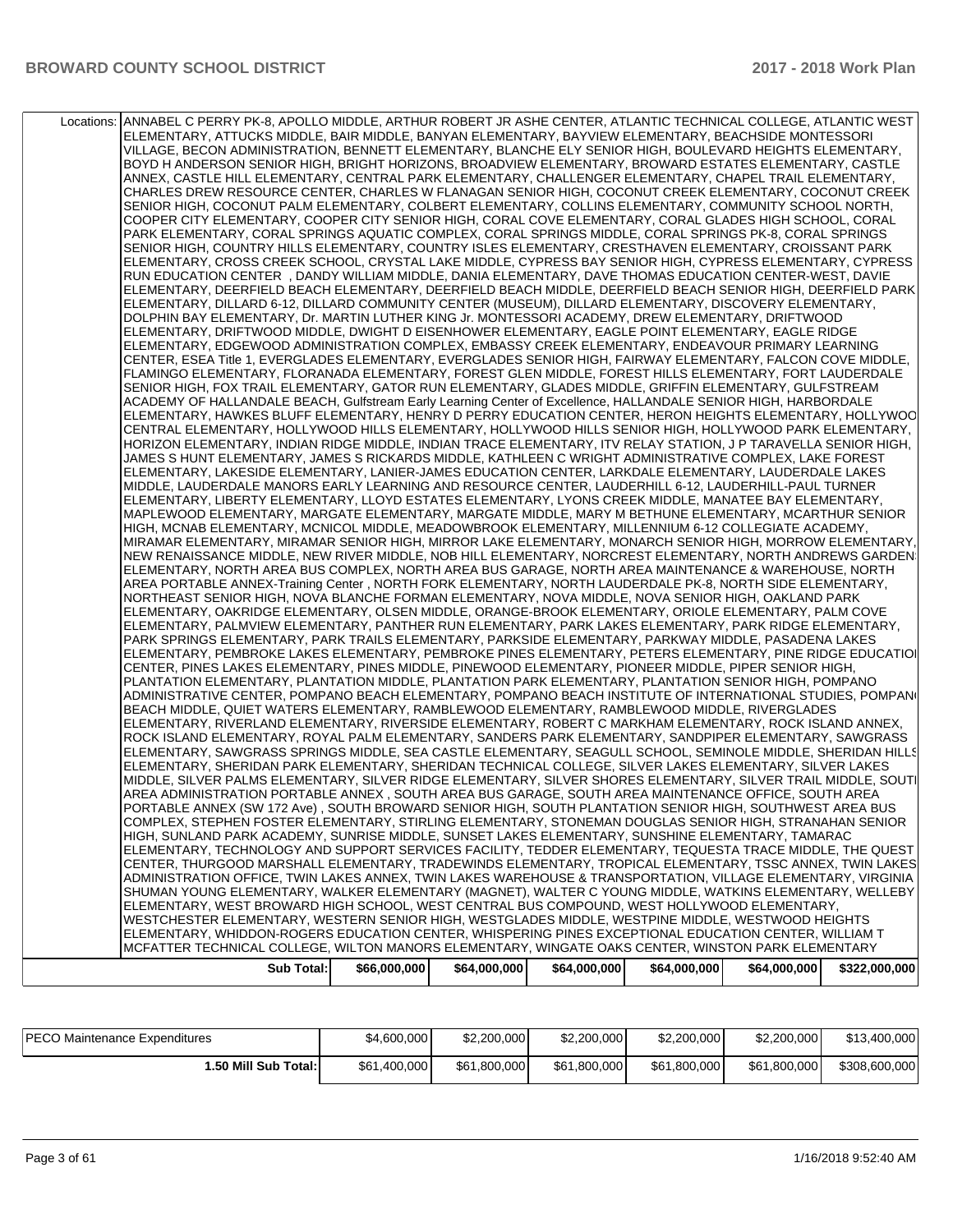No items have been specified.

| <b>Fotal:</b> | '000.000. ز<br>\$66 | 1.000.000<br>\$64 | 4.000.000<br>\$64. | 1.000.000<br>\$64 | 4.000.000<br>\$64 | .000<br>.000<br>トヘヘイ<br>D.JZ |
|---------------|---------------------|-------------------|--------------------|-------------------|-------------------|------------------------------|
|---------------|---------------------|-------------------|--------------------|-------------------|-------------------|------------------------------|

#### **Local 1.50 Mill Expenditure For Maintenance, Repair and Renovation**

Anticipated expenditures expected from local funding sources over the years covered by the current work plan.

| Item                                                         | 2017 - 2018<br><b>Actual Budget</b> | 2018 - 2019<br>Projected | 2019 - 2020<br>Projected | 2020 - 2021<br>Projected | 2021 - 2022<br>Projected | <b>Total</b>  |
|--------------------------------------------------------------|-------------------------------------|--------------------------|--------------------------|--------------------------|--------------------------|---------------|
| Remaining Maint and Repair from 1.5 Mills                    | \$61,400,000                        | \$61,800,000             | \$61,800,000             | \$61,800,000             | \$61,800,000             | \$308,600,000 |
| Maintenance/Repair Salaries                                  | \$0                                 | \$0                      | \$0                      | \$0                      | \$0                      | \$0           |
| <b>School Bus Purchases</b>                                  | \$0                                 | \$0                      | \$0                      | \$0                      | \$0                      | \$0           |
| <b>Other Vehicle Purchases</b>                               | \$0                                 | \$0                      | \$0                      | \$0                      | \$0                      | \$0           |
| Capital Outlay Equipment                                     | \$0                                 | \$0                      | \$0                      | \$0                      | \$0                      | \$0           |
| Rent/Lease Payments                                          | \$782,334                           | \$793,271                | \$804,536                | \$765,324                | \$777,275                | \$3,922,740   |
| <b>COP Debt Service</b>                                      | \$146,881,186                       | \$160,078,027            | \$166,667,534            | \$169,792,302            | \$170,018,141            | \$813,437,190 |
| Rent/Lease Relocatables                                      | \$0                                 | \$0                      | \$0                      | \$0                      | \$0                      | \$0           |
| <b>Environmental Problems</b>                                | \$0                                 | \$0                      | \$0                      | \$0                      | \$0                      | \$0           |
| s.1011.14 Debt Service                                       | \$0                                 | \$0                      | \$0                      | \$0                      | \$0                      | \$0           |
| Special Facilities Construction Account                      | \$0                                 | \$0                      | \$0                      | \$0                      | \$0                      | \$0           |
| Premiums for Property Casualty Insurance - 1011.71<br>(4a,b) | \$0                                 | \$0                      | \$0                      | \$0                      | \$0                      | \$0           |
| Qualified School Construction Bonds (QSCB)                   | \$0                                 | \$0                      | \$0                      | \$0                      | \$0                      | \$0           |
| Qualified Zone Academy Bonds (QZAB)                          | \$0                                 | \$0                      | \$0                      | \$0                      | \$0                      | \$0           |
| <b>Security Surveillance Equipment</b>                       | \$346,000                           | \$0                      | \$0                      | \$0                      | \$0                      | \$346,000     |
| SAP / ERP Upgrade                                            | \$4,500,000                         | \$0                      | \$0                      | \$0                      | \$0                      | \$4,500,000   |
| Ariba / ERP Procurement Implementation                       | \$1,809,300                         | \$0                      | \$0                      | \$0                      | \$0                      | \$1,809,300   |
| <b>Bus Replacement</b>                                       | \$735,075                           | \$0                      | \$0                      | \$0                      | \$0                      | \$735,075     |
| Safety / Environmental                                       | \$1,900,000                         | \$0                      | \$0                      | \$0                      | \$0                      | \$1,900,000   |
| Capital Improvements                                         | \$10,120,000                        | \$0                      | \$0                      | \$0                      | \$0                      | \$10,120,000  |
| <b>Capital Equipment Leases</b>                              | \$16,336,611                        | \$13,720,341             | \$10,624,558             | \$10,676,558             | \$16,019,113             | \$67,377,181  |
| <b>Facilities/Capital Salaries</b>                           | \$15,200,000                        | \$15,200,000             | \$15,200,000             | \$15,200,000             | \$15,200,000             | \$76,000,000  |
| <b>Quality Assurance</b>                                     | \$170,000                           | \$170,000                | \$170,000                | \$170,000                | \$170,000                | \$850,000     |
| <b>SMART Program Reserve</b>                                 | \$658,000                           | \$18,354,000             | \$59,839,000             | \$69,807,000             | \$0                      | \$148,658,000 |
| Charter School Capital Outlay - PECO                         | \$8,318,868                         | \$8,318,868              | \$8,318,868              | \$8,318,868              | \$8,318,868              | \$41,594,340  |
| Charter School Capital Outlay - Local Millage                | \$12,711,135                        | \$13,862,904             | \$16,210,940             | \$19,823,755             | \$24,067,076             | \$86,675,810  |
| Maintenance/Equipment - Athletic Facilities                  | \$1,233,450                         | \$0                      | \$0                      | \$0                      | \$0                      | \$1,233,450   |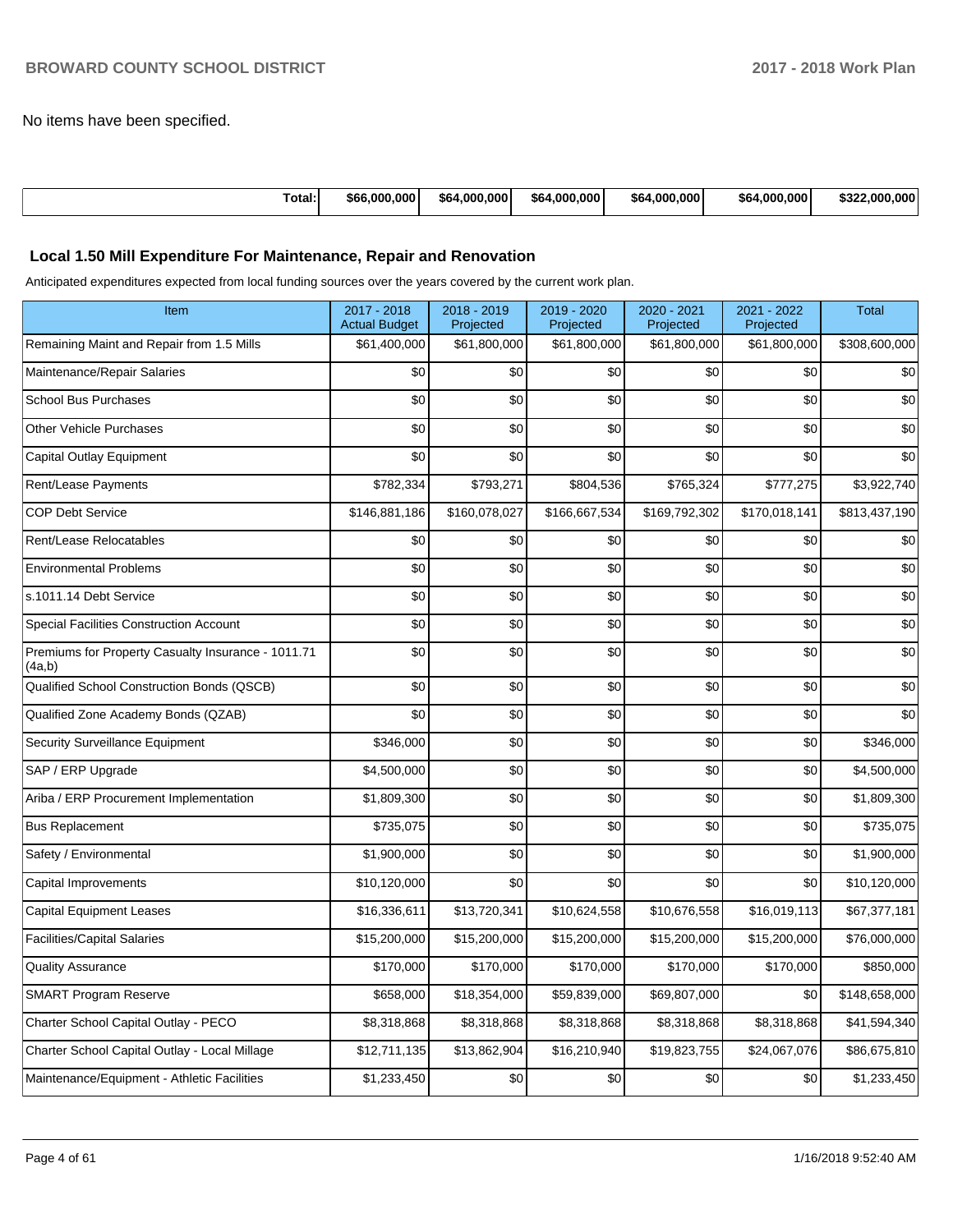| Magnet/Innovative Programs Equipment | \$653,500     | \$0           | \$0           | \$0           | \$0              | \$653,500                       |
|--------------------------------------|---------------|---------------|---------------|---------------|------------------|---------------------------------|
| Portable Transition Plan             | \$891,600     | \$0           | \$0           | \$0           | \$0 <sub>1</sub> | \$891,600                       |
| <b>BECON Equipment</b>               | \$150,000     | \$0           | \$0           | \$0           | \$0              | \$150,000                       |
| Capital Reserve                      | \$0           | \$0           | \$0           | <b>\$01</b>   | \$84.700.000     | \$84,700,000                    |
| <b>Local Expenditure Totals:</b>     | \$284,797,059 | \$292,297,411 | \$339,635,436 | \$356,353,807 |                  | \$381,070,473   \$1,654,154,186 |

# **Revenue**

#### **1.50 Mill Revenue Source**

Schedule of Estimated Capital Outlay Revenue from each currently approved source which is estimated to be available for expenditures on the projects included in the tentative district facilities work program. All amounts are NET after considering carryover balances, interest earned, new COP's, 1011.14 and 1011.15 loans, etc. Districts cannot use 1.5-Mill funds for salaries except for those explicitly associated with maintenance/repair projects. (1011.71 (5), F.S.)

| Item                                                                                | Fund | 2017 - 2018<br><b>Actual Value</b> | $2018 - 2019$<br>Projected | $2019 - 2020$<br>Projected | $2020 - 2021$<br>Projected | $2021 - 2022$<br>Projected | <b>Total</b>        |
|-------------------------------------------------------------------------------------|------|------------------------------------|----------------------------|----------------------------|----------------------------|----------------------------|---------------------|
| (1) Non-exempt property<br>lassessed valuation                                      |      | \$193,471,849,512                  | \$206,008,825,360          | \$217,710,126,640          | \$229,836,580,694          | \$242,316,707,026          | \$1,089,344,089,232 |
| $(2)$ The Millege projected for<br>discretionary capital outlay per<br>ls.1011.71   |      | 1.50                               | 1.50                       | 1.50                       | 1.50                       | 1.50                       |                     |
| $(3)$ Full value of the 1.50-Mill<br>discretionary capital outlay per<br>ls.1011.71 |      | \$325,032,707                      | \$346,094,827              | \$365,753,013              | \$386,125,456              | \$407,092,068              | \$1,830,098,071     |
| $(4)$ Value of the portion of the 1.50<br>-Mill ACTUALLY levied                     | 370  | \$278,599,463                      | \$296,652,709              | \$313,502,582              | \$330,964,676              | \$348,936,058              | \$1,568,655,488     |
| $(5)$ Difference of lines $(3)$ and $(4)$                                           |      | \$46,433,244                       | \$49,442,118               | \$52,250,431               | \$55,160,780               | \$58,156,010               | \$261,442,583       |

#### **PECO Revenue Source**

The figure in the row designated "PECO Maintenance" will be subtracted from funds available for new construction because PECO maintenance dollars cannot be used for new construction.

| Item                          | Fund             | $2017 - 2018$<br><b>Actual Budget</b> | $2018 - 2019$<br>Projected | 2019 - 2020<br>Projected | $2020 - 2021$<br>Projected | 2021 - 2022<br>Projected | <b>Total</b> |
|-------------------------------|------------------|---------------------------------------|----------------------------|--------------------------|----------------------------|--------------------------|--------------|
| <b>PECO New Construction</b>  | 340 <sup>1</sup> | \$0                                   | \$0                        | \$0                      | \$0                        | \$0                      | \$0          |
| PECO Maintenance Expenditures |                  | \$4,600,000                           | \$2,200,000                | \$2,200,000              | \$2,200,000                | \$2,200,000              | \$13,400,000 |
|                               |                  | \$4,600,000                           | \$2,200,000                | \$2,200,000              | \$2,200,000                | \$2,200,000              | \$13,400,000 |

#### **CO & DS Revenue Source**

Revenue from Capital Outlay and Debt Service funds.

| <b>Item</b>                              | Fund | $2017 - 2018$<br><b>Actual Budget</b> | $2018 - 2019$<br>Projected | $2019 - 2020$<br>Projected | $2020 - 2021$<br>Projected | $2021 - 2022$<br>Projected | Total        |
|------------------------------------------|------|---------------------------------------|----------------------------|----------------------------|----------------------------|----------------------------|--------------|
| CO & DS Cash Flow-through<br>Distributed | 360  | \$6.120.797                           | \$6,120,797                | \$6,120,797                | \$6,120,797                | \$6,120,797                | \$30,603,985 |
| CO & DS Interest on<br>Undistributed CO  | 360  | \$101,926                             | \$101.926                  | \$101.926                  | \$101.926                  | \$101,926                  | \$509,630    |
|                                          |      | \$6,222,723                           | \$6,222,723                | \$6,222,723                | \$6,222,723                | \$6,222,723                | \$31,113,615 |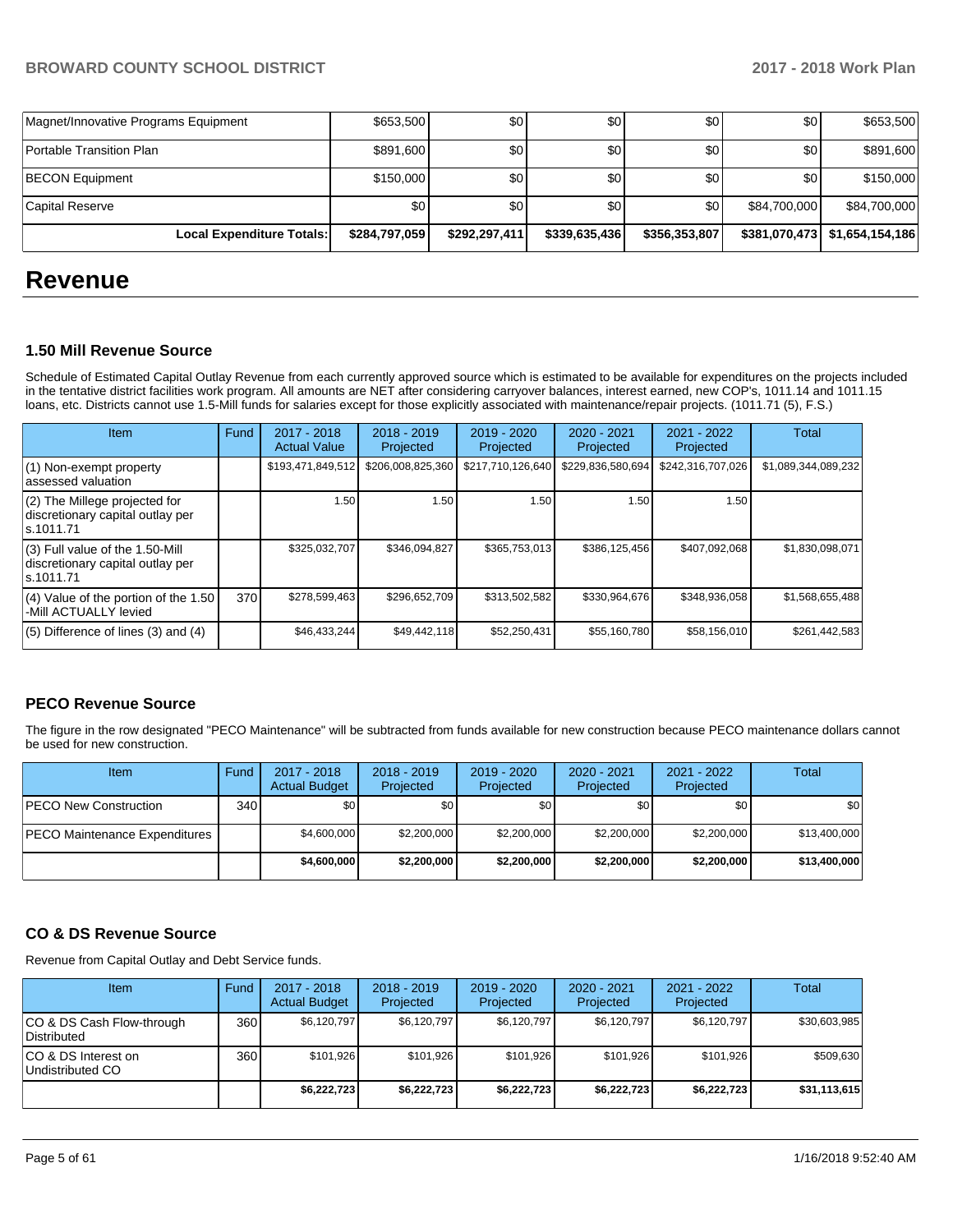#### **Fair Share Revenue Source**

Nothing reported for this section. All legally binding commitments for proportionate fair-share mitigation for impacts on public school facilities must be included in the 5-year district work program.

#### **Sales Surtax Referendum**

Specific information about any referendum for a 1-cent or 1/2-cent surtax referendum during the previous year.

**Did the school district hold a surtax referendum during the past fiscal year 2016 - 2017?**

No

#### **Additional Revenue Source**

Any additional revenue sources

| Item                                                                                                   | 2017 - 2018<br><b>Actual Value</b> | 2018 - 2019<br>Projected | 2019 - 2020<br>Projected | 2020 - 2021<br>Projected | 2021 - 2022<br>Projected | <b>Total</b>  |
|--------------------------------------------------------------------------------------------------------|------------------------------------|--------------------------|--------------------------|--------------------------|--------------------------|---------------|
| Proceeds from a s.1011.14/15 F.S. Loans                                                                | \$0                                | \$0                      | \$0                      | \$0                      | \$0                      | \$0           |
| District Bonds - Voted local bond<br>referendum proceeds per s.9, Art VII<br><b>State Constitution</b> | \$107,086,000                      | \$145,392,000            | \$0                      | \$0                      | \$0                      | \$252,478,000 |
| Proceeds from Special Act Bonds                                                                        | \$0                                | \$0                      | \$0                      | \$0                      | \$0                      | \$0           |
| Estimated Revenue from CO & DS Bond<br>Sale                                                            | \$0                                | \$0                      | \$0                      | \$0                      | \$0                      | \$0           |
| Proceeds from Voted Capital<br>Improvements millage                                                    | \$0                                | \$0                      | \$0                      | \$0                      | \$0                      | \$0           |
| Other Revenue for Other Capital Projects                                                               | \$155,000                          | \$155,000                | \$155,000                | \$155,000                | \$155,000                | \$775,000     |
| Proceeds from 1/2 cent sales surtax<br>authorized by school board                                      | \$0                                | \$0                      | \$0                      | \$0                      | \$0                      | \$0           |
| Proceeds from local governmental<br>infrastructure sales surtax                                        | \$0                                | \$0                      | \$0                      | \$0                      | \$0                      | \$0           |
| Proceeds from Certificates of<br>Participation (COP's) Sale                                            | \$0                                | \$0                      | \$0                      | \$0                      | \$0                      | \$0           |
| Classrooms First Bond proceeds amount<br>authorized in FY 1997-98                                      | \$0                                | \$0                      | \$0                      | \$0                      | \$0                      | \$0           |
| <b>Classrooms for Kids</b>                                                                             | \$0                                | \$0                      | \$0                      | \$0                      | \$0                      | \$0           |
| <b>District Equity Recognition</b>                                                                     | \$0                                | \$0                      | \$0                      | \$0                      | \$0                      | \$0           |
| <b>Federal Grants</b>                                                                                  | \$0                                | \$0                      | \$0                      | \$0                      | \$0                      | \$0           |
| Proportionate share mitigation (actual<br>cash revenue only, not in kind donations)                    | \$0                                | \$0                      | \$0                      | \$0                      | \$0                      | \$0           |
| Impact fees received                                                                                   | \$6,126,277                        | \$7,070,379              | \$7,069,131              | \$6,325,408              | \$4,070,692              | \$30,661,887  |
| Private donations                                                                                      | \$0                                | \$0                      | \$0                      | \$0                      | \$0                      | \$0           |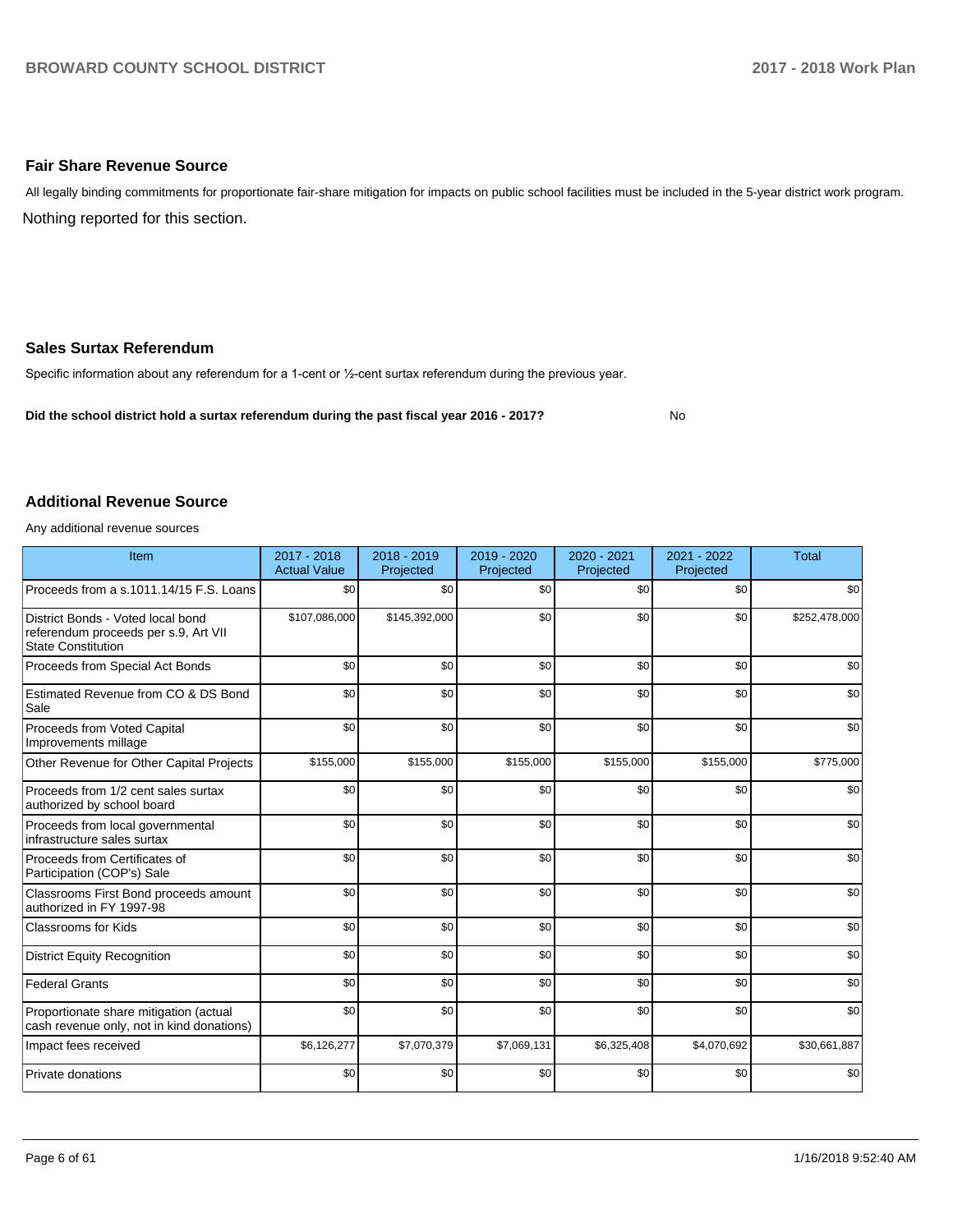| Grants from local governments or not-for-<br>profit organizations                                                         | \$0             | \$0           | \$0          | \$0          | \$0          | \$0               |
|---------------------------------------------------------------------------------------------------------------------------|-----------------|---------------|--------------|--------------|--------------|-------------------|
| Interest, Including Profit On Investment                                                                                  | \$0             | \$0           | \$0          | \$0          | \$0          | \$0               |
| Revenue from Bonds pledging proceeds<br>from 1 cent or 1/2 cent Sales Surtax                                              | \$0             | \$0           | \$0          | \$0          | \$0          | \$0               |
| <b>Total Fund Balance Carried Forward</b>                                                                                 | \$707,686,947   | \$0           | \$0          | \$0          | \$0          | \$707,686,947     |
| General Capital Outlay Obligated Fund<br><b>Balance Carried Forward From Total</b><br><b>Fund Balance Carried Forward</b> | (\$694,377,455) | \$0           | \$0          | \$0          | \$0          | (\$694, 377, 455) |
| Special Facilities Construction Account                                                                                   | \$0             | \$0           | \$0          | \$0          | \$0          | \$0               |
| One Cent - 1/2 Cent Sales Surtax Debt<br>Service From Total Fund Balance Carried<br>Forward                               | \$0             | \$0           | \$0          | \$0          | \$0          | \$0               |
| Capital Outlay Projects Funds Balance<br>Carried Forward From Total Fund<br><b>Balance Carried Forward</b>                | \$0             | \$0           | \$0          | \$0          | \$0          | \$0               |
| Sale of Land                                                                                                              | \$5,000,000     | \$3,000,000   | \$0          | \$0          | \$9,000,000  | \$17,000,000      |
| PECO - Charter School Capital Outlay                                                                                      | \$8,319,000     | \$8,319,000   | \$8,319,000  | \$8,319,000  | \$8,319,000  | \$41,595,000      |
| Build America Bonds - Tax Subsidies                                                                                       | \$4,367,000     | \$4,367,000   | \$4,367,000  | \$4,367,000  | \$4,367,000  | \$21,835,000      |
| <b>Subtotal</b>                                                                                                           | \$144,362,769   | \$168,303,379 | \$19,910,131 | \$19,166,408 | \$25,911,692 | \$377,654,379     |

# **Total Revenue Summary**

| <b>Item Name</b>                                           | $2017 - 2018$<br><b>Budget</b> | $2018 - 2019$<br>Projected | 2019 - 2020<br>Projected | $2020 - 2021$<br>Projected | 2021 - 2022<br>Projected | <b>Five Year Total</b> |
|------------------------------------------------------------|--------------------------------|----------------------------|--------------------------|----------------------------|--------------------------|------------------------|
| Local 1.5 Mill Discretionary Capital Outlay<br>l Revenue   | \$278,599,463                  | \$296,652,709              | \$313,502,582            | \$330,964,676              | \$348,936,058            | \$1,568,655,488        |
| PECO and 1.5 Mill Maint and Other 1.5<br>Mill Expenditures | (\$284,797,059)                | (\$292, 297, 411)          | (\$339,635,436)          | (\$356,353,807)            | (\$381,070,473)          | (\$1,654,154,186)      |
| <b>IPECO Maintenance Revenue</b>                           | \$4,600,000                    | \$2,200,000                | \$2,200,000              | \$2,200,000                | \$2,200,000              | \$13,400,000           |
| <b>Available 1.50 Mill for New</b><br><b>Construction</b>  | ( \$6,197,596)                 | \$4,355,298                | (\$26,132,854)           | (\$25,389,131)             | $($ \$32,134,415)        | (\$85,498,698)         |

| Item Name                             | 2017 - 2018<br><b>Budget</b> | $2018 - 2019$<br>Projected | $2019 - 2020$<br>Projected | $2020 - 2021$<br>Projected | 2021 - 2022<br>Projected | <b>Five Year Total</b> |
|---------------------------------------|------------------------------|----------------------------|----------------------------|----------------------------|--------------------------|------------------------|
| ICO & DS Revenue                      | \$6,222,723                  | \$6,222,723                | \$6,222,723                | \$6,222,723                | \$6,222,723              | \$31,113,615           |
| <b>IPECO New Construction Revenue</b> | \$0                          | \$0                        | \$0                        | \$0                        | \$0 <sub>1</sub>         | \$0                    |
| Other/Additional Revenue              | \$144,362,769                | \$168,303,379              | \$19,910,131               | \$19.166.408               | \$25,911,692             | \$377,654,379          |
| <b>Total Additional Revenuel</b>      | \$150,585,492                | \$174,526,102              | \$26,132,854               | \$25,389,131               | \$32,134,415             | \$408,767,994          |
| <b>Total Available Revenue</b>        | \$144,387,896                | \$178,881,400              | \$0                        | \$0                        | \$0                      | \$323,269,296          |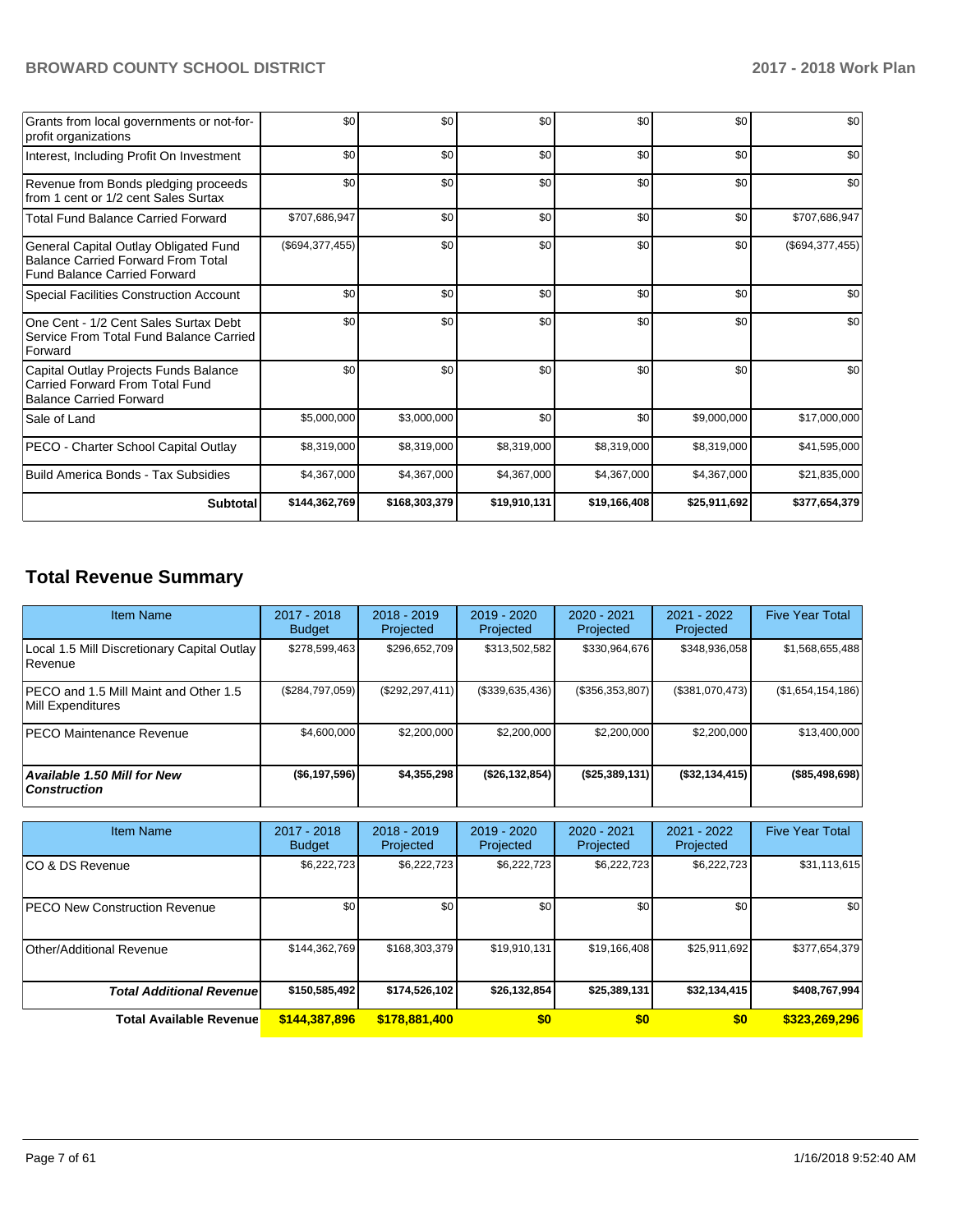# **Project Schedules**

#### **Capacity Project Schedules**

A schedule of capital outlay projects necessary to ensure the availability of satisfactory classrooms for the projected student enrollment in K-12 programs.

Nothing reported for this section.

Nothing reported for this section.

#### **Other Project Schedules**

| Major removertibuscription deling, and additions cation pital outlay projects on at docor backboap acknowls. |                                                | <b>Actual Budget</b> | Projected | Projected | 2020 - 2021<br>Projected | 2021 - 2022<br>Projected | <b>Total</b>    | Funded |
|--------------------------------------------------------------------------------------------------------------|------------------------------------------------|----------------------|-----------|-----------|--------------------------|--------------------------|-----------------|--------|
| Safety and security; repairs and NOVA MIDDLE<br>renovations; and technology<br>and technology infrastructure |                                                | \$0                  | \$0       | \$0       | \$0                      | \$5,819,127              | \$5,819,127 No  |        |
| Safety and security; repairs and<br>renovations; and technology<br>and technology infrastructure             | LAUDERHILL-PAUL<br><b>TURNER ELEMENTARY</b>    | \$0                  | \$0       | \$0       | \$0                      | \$1,314,042              | \$1,314,042 No  |        |
| Safety and security; repairs and<br>renovations; and technology<br>and technology infrastructure             | <b>MARGATE MIDDLE</b>                          | \$0                  | \$0       | \$0       | \$0                      | \$16,196,155             | \$16,196,155 No |        |
| Safety and security; repairs and<br>renovations; and technology<br>and technology infrastructure             | <b>ROBERT C MARKHAM</b><br><b>ELEMENTARY</b>   | \$0                  | \$0       | \$0       | \$0                      | \$7,069,719              | \$7,069,719 No  |        |
| Safety and security; repairs and<br>renovations; and technology<br>and technology infrastructure             | <b>WILLIAM T MCFATTER</b><br>TECHNICAL COLLEGE | \$0                  | \$0       | \$0       | \$0                      | \$6,117,009              | \$6,117,009 No  |        |
| Safety and security; repairs and<br>renovations; and technology<br>and technology infrastructure             | <b>MEADOWBROOK</b><br><b>ELEMENTARY</b>        | \$0                  | \$0       | \$0       | \$0                      | \$1,575,038              | \$1,575,038 No  |        |
| Safety and security; repairs and<br>renovations; and technology<br>and technology infrastructure             | <b>MIRAMAR SENIOR HIGH</b>                     | \$0                  | \$0       | \$0       | \$0                      | \$22,300,013             | \$22,300,013 No |        |
| Safety and security; repairs and<br>renovations; and technology<br>and technology infrastructure             | <b>DEERFIELD BEACH</b><br><b>SENIOR HIGH</b>   | \$0                  | \$0       | \$0       | \$0                      | \$28,010,698             | \$28,010,698 No |        |
| Safety and security; repairs and NORTH FORK<br>renovations; and technology<br>and technology infrastructure  | <b>ELEMENTARY</b>                              | \$0                  | \$0       | \$0       | \$0                      | \$1,545,260              | \$1,545,260 No  |        |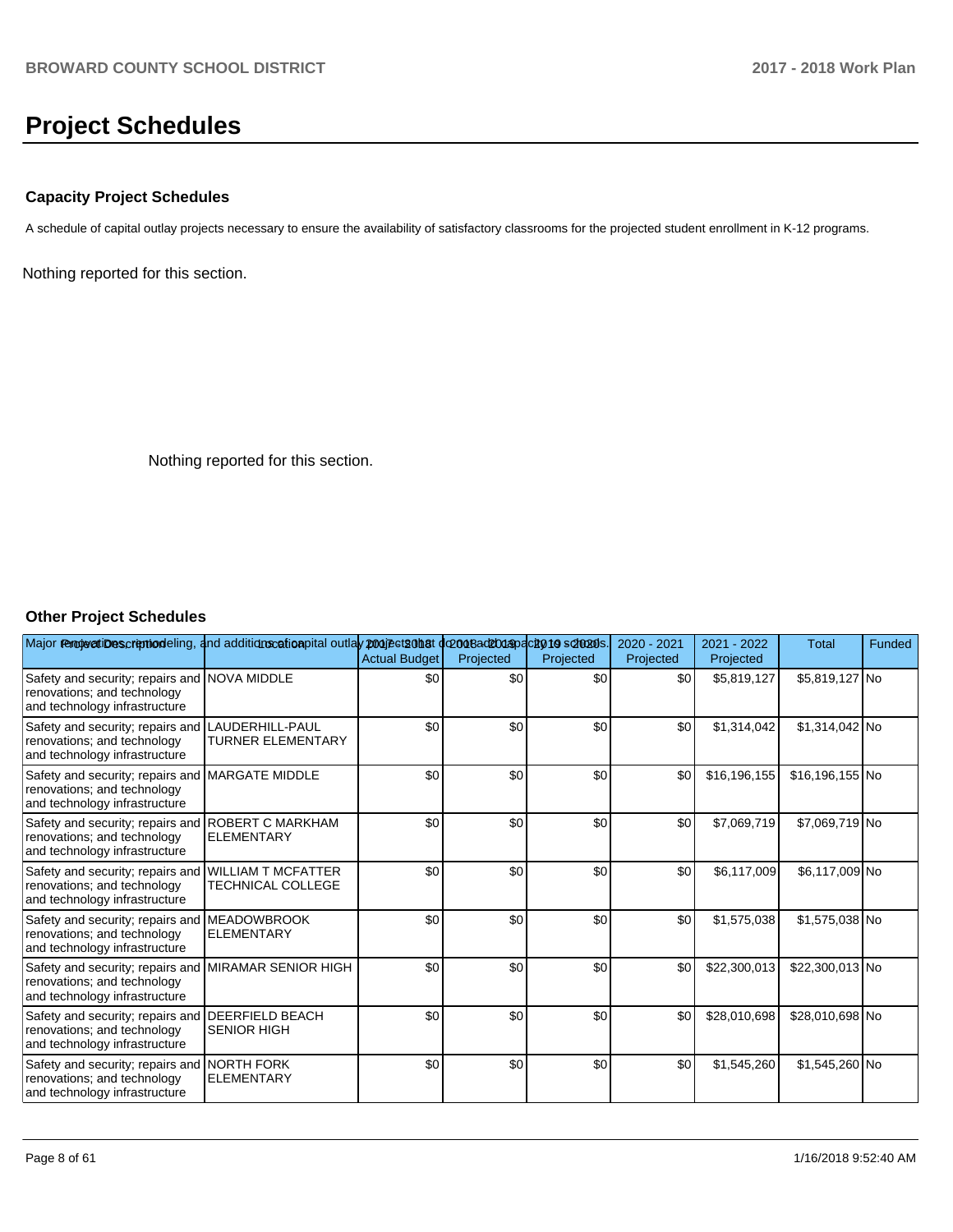| Safety and security; repairs and<br>renovations; and technology<br>and technology infrastructure                    | <b>OLSEN MIDDLE</b>                       | \$0 | \$0 | \$0 | \$0 | \$7,411,242  | \$7,411,242 No  |  |
|---------------------------------------------------------------------------------------------------------------------|-------------------------------------------|-----|-----|-----|-----|--------------|-----------------|--|
| Safety and security; repairs and<br>renovations; and technology<br>and technology infrastructure                    | <b>PARK RIDGE</b><br><b>ELEMENTARY</b>    | \$0 | \$0 | \$0 | \$0 | \$4,748,049  | \$4,748,049 No  |  |
| Safety and security; repairs and<br>renovations; and technology<br>and technology infrastructure                    | <b>PARK SPRINGS</b><br>ELEMENTARY         | \$0 | \$0 | \$0 | \$0 | \$2,355,557  | \$2,355,557 No  |  |
| Safety and security; repairs and<br>renovations; and technology<br>and technology infrastructure                    | RAMBLEWOOD MIDDLE                         | \$0 | \$0 | \$0 | \$0 | \$5,571,329  | \$5,571,329 No  |  |
| Safety and security; repairs and RIVERSIDE<br>renovations; and technology<br>and technology infrastructure          | <b>ELEMENTARY</b>                         | \$0 | \$0 | \$0 | \$0 | \$3,200,531  | \$3,200,531 No  |  |
| Safety and security; repairs and<br>renovations; and technology<br>and technology infrastructure                    | <b>COUNTRY HILLS</b><br><b>ELEMENTARY</b> | \$0 | \$0 | \$0 | \$0 | \$5,161,139  | \$5,161,139 No  |  |
| Safety and security; repairs and<br>renovations; and technology<br>and technology infrastructure                    | <b>WALTER C YOUNG</b><br><b>MIDDLE</b>    | \$0 | \$0 | \$0 | \$0 | \$12,629,183 | \$12,629,183 No |  |
| Safety and security; repairs and<br>renovations; and technology<br>and technology infrastructure                    | <b>CYPRESS ELEMENTARY</b>                 | \$0 | \$0 | \$0 | \$0 | \$2,158,764  | \$2,158,764 No  |  |
| Safety and security; repairs and<br>renovations; and technology<br>and technology infrastructure                    | <b>DEERFIELD BEACH</b><br><b>MIDDLE</b>   | \$0 | \$0 | \$0 | \$0 | \$5,204,149  | \$5,204,149 No  |  |
| Safety and security; repairs and<br>renovations; and technology<br>and technology infrastructure                    | <b>DREW ELEMENTARY</b>                    | \$0 | \$0 | \$0 | \$0 | \$1,830,573  | \$1,830,573 No  |  |
| Safety and security; repairs and EAGLE RIDGE<br>renovations; and technology<br>and technology infrastructure        | <b>ELEMENTARY</b>                         | \$0 | \$0 | \$0 | \$0 | \$1,869,316  | \$1,869,316 No  |  |
| Safety and security; repairs and EMBASSY CREEK<br>renovations; and technology<br>and technology infrastructure      | <b>ELEMENTARY</b>                         | \$0 | \$0 | \$0 | \$0 | \$3,796,937  | \$3,796,937 No  |  |
| Safety and security; repairs and<br>renovations; and technology<br>and technology infrastructure                    | <b>EVERGLADES</b><br><b>ELEMENTARY</b>    | \$0 | \$0 | \$0 | \$0 | \$2,357,491  | \$2,357,491 No  |  |
| Safety and security; repairs and<br>renovations; and technology<br>and technology infrastructure                    | <b>FAIRWAY ELEMENTARY</b>                 | \$0 | \$0 | \$0 | \$0 | \$4,480,574  | \$4,480,574 No  |  |
| Safety and security; repairs and FOREST GLEN MIDDLE<br>renovations; and technology<br>and technology infrastructure |                                           | \$0 | \$0 | \$0 | \$0 | \$5,723,811  | \$5,723,811 No  |  |
| Safety and security; repairs and<br>renovations; and technology<br>and technology infrastructure                    | <b>FOREST HILLS</b><br>ELEMENTARY         | \$0 | \$0 | \$0 | \$0 | \$2,658,837  | \$2,658,837 No  |  |
| Safety and security; repairs and HARBORDALE<br>renovations; and technology<br>and technology infrastructure         | <b>ELEMENTARY</b>                         | \$0 | \$0 | \$0 | \$0 | \$1,155,988  | \$1,155,988 No  |  |
| Safety and security; repairs and HORIZON ELEMENTARY<br>renovations; and technology<br>and technology infrastructure |                                           | \$0 | \$0 | \$0 | \$0 | \$2,252,910  | \$2,252,910 No  |  |
| Safety and security; repairs and<br>renovations; and technology<br>and technology infrastructure                    | <b>JAMES S HUNT</b><br><b>ELEMENTARY</b>  | \$0 | \$0 | \$0 | \$0 | \$3,541,952  | \$3,541,952 No  |  |
| Safety and security; repairs and<br>renovations; and technology<br>and technology infrastructure                    | <b>MCARTHUR SENIOR</b><br><b>HIGH</b>     | \$0 | \$0 | \$0 | \$0 | \$19,362,688 | \$19,362,688 No |  |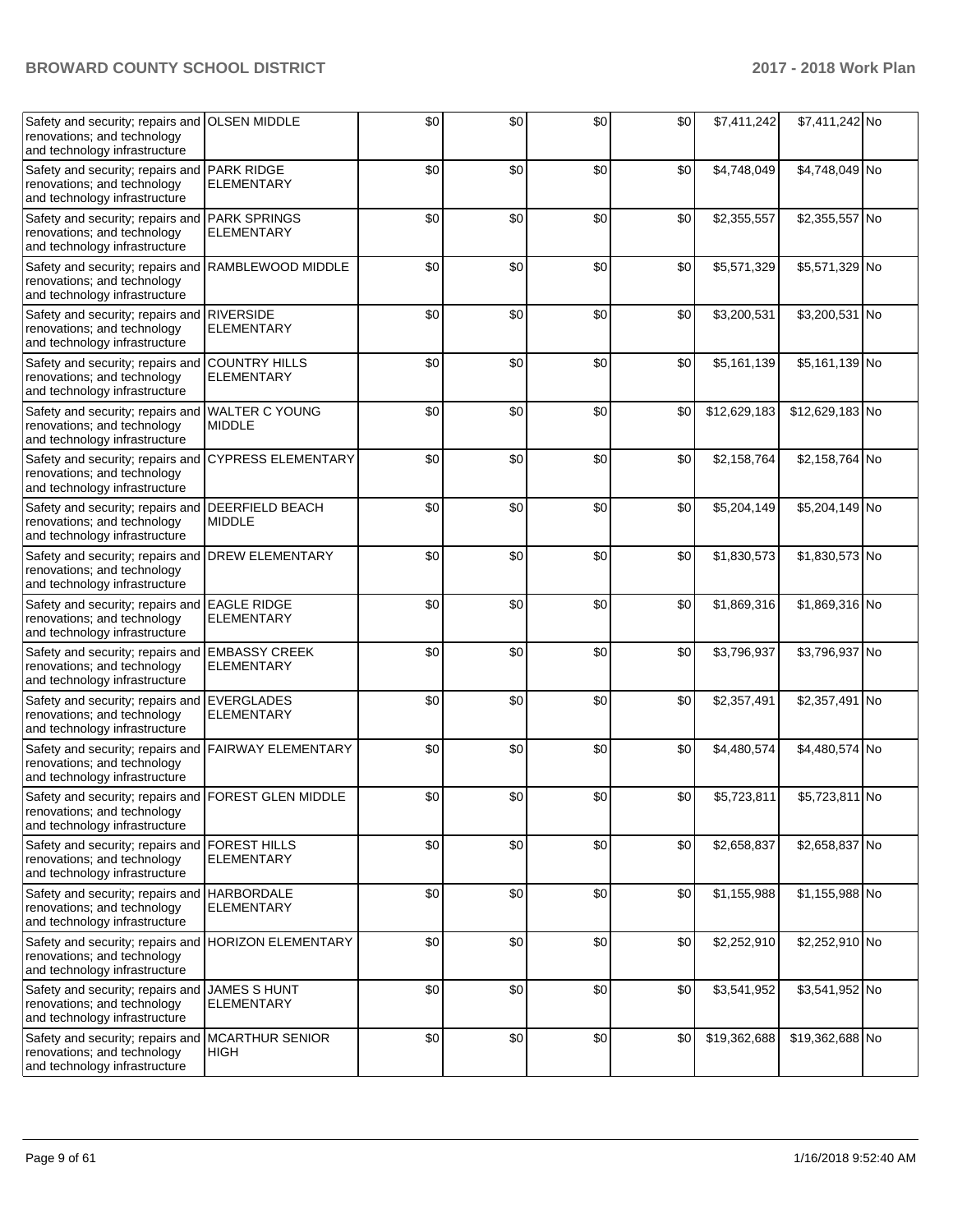| Safety and security; repairs and NORTH LAUDERDALE<br>renovations; and technology<br>and technology infrastructure | PK-8                                                              | \$0 | \$0 | \$0 | \$0 | \$2,415,842  | \$2,415,842 No  |  |
|-------------------------------------------------------------------------------------------------------------------|-------------------------------------------------------------------|-----|-----|-----|-----|--------------|-----------------|--|
| Safety and security; repairs and<br>renovations; and technology<br>and technology infrastructure                  | <b>NORTHEAST SENIOR</b><br><b>HIGH</b>                            | \$0 | \$0 | \$0 | \$0 | \$9,427,447  | \$9,427,447 No  |  |
| Safety and security; repairs and<br>renovations; and technology<br>and technology infrastructure                  | <b>OAKLAND PARK</b><br><b>ELEMENTARY</b>                          | \$0 | \$0 | \$0 | \$0 | \$1,710,537  | \$1,710,537 No  |  |
| Safety and security; repairs and<br>renovations; and technology<br>and technology infrastructure                  | <b>OAKRIDGE</b><br>ELEMENTARY                                     | \$0 | \$0 | \$0 | \$0 | \$3,223,550  | \$3,223,550 No  |  |
| Safety and security; repairs and<br>renovations; and technology<br>and technology infrastructure                  | <b>ORIOLE ELEMENTARY</b>                                          | \$0 | \$0 | \$0 | \$0 | \$1,102,121  | \$1,102,121 No  |  |
| Safety and security; repairs and PALMVIEW<br>renovations; and technology<br>and technology infrastructure         | <b>ELEMENTARY</b>                                                 | \$0 | \$0 | \$0 | \$0 | \$2,167,379  | \$2,167,379 No  |  |
| Safety and security; repairs and<br>renovations; and technology<br>and technology infrastructure                  | <b>PARKWAY MIDDLE</b>                                             | \$0 | \$0 | \$0 | \$0 | \$11,960,855 | \$11,960,855 No |  |
| Safety and security; repairs and<br>renovations; and technology<br>and technology infrastructure                  | <b>PASADENA LAKES</b><br><b>ELEMENTARY</b>                        | \$0 | \$0 | \$0 | \$0 | \$5,282,670  | \$5,282,670 No  |  |
| Safety and security; repairs and<br>renovations; and technology<br>and technology infrastructure                  | <b>HENRY D PERRY</b><br><b>EDUCATION CENTER</b>                   | \$0 | \$0 | \$0 | \$0 | \$2,550,476  | \$2,550,476 No  |  |
| Safety and security; repairs and<br>renovations; and technology<br>and technology infrastructure                  | <b>PLANTATION PARK</b><br>ELEMENTARY                              | \$0 | \$0 | \$0 | \$0 | \$1,831,975  | \$1,831,975 No  |  |
| Safety and security; repairs and<br>renovations; and technology<br>and technology infrastructure                  | POMPANO BEACH<br><b>ELEMENTARY</b>                                | \$0 | \$0 | \$0 | \$0 | \$3,018,941  | \$3,018,941 No  |  |
| Safety and security; repairs and POMPANO BEACH<br>renovations; and technology<br>and technology infrastructure    | <b>MIDDLE</b>                                                     | \$0 | \$0 | \$0 | \$0 | \$7,549,802  | \$7,549,802 No  |  |
| Safety and security; repairs and<br>renovations; and technology<br>and technology infrastructure                  | <b>WESTERN SENIOR HIGH</b>                                        | \$0 | \$0 | \$0 | \$0 | \$15,733,419 | \$15,733,419 No |  |
| Safety and security; repairs and<br>renovations; and technology<br>and technology infrastructure                  | <b>WESTPINE MIDDLE</b>                                            | \$0 | \$0 | \$0 | \$0 | \$2,851,327  | \$2,851,327 No  |  |
| Safety and security; repairs and<br>renovations; and technology<br>and technology infrastructure                  | <b>WHISPERING PINES</b><br>EXCEPTIONAL<br><b>EDUCATION CENTER</b> | \$0 | \$0 | \$0 | \$0 | \$2,526,726  | \$2,526,726 No  |  |
| Safety and security; repairs and<br>renovations; and technology<br>and technology infrastructure                  | <b>WINGATE OAKS</b><br><b>CENTER</b>                              | \$0 | \$0 | \$0 | \$0 | \$4,738,097  | \$4,738,097 No  |  |
| Safety and security; repairs and<br>renovations; and technology<br>and technology infrastructure                  | <b>WINSTON PARK</b><br>ELEMENTARY                                 | \$0 | \$0 | \$0 | \$0 | \$4,813,169  | \$4,813,169 No  |  |
| Safety and security; repairs and<br>renovations; and technology<br>and technology infrastructure                  | <b>COLBERT ELEMENTARY</b>                                         | \$0 | \$0 | \$0 | \$0 | \$907,341    | \$907,341 No    |  |
| Safety and security; repairs and<br>renovations; and technology<br>and technology infrastructure                  | <b>BAIR MIDDLE</b>                                                | \$0 | \$0 | \$0 | \$0 | \$6,092,470  | \$6,092,470 No  |  |
| Safety and security; repairs and<br>renovations; and technology<br>and technology infrastructure                  | <b>THURGOOD MARSHALL</b><br>ELEMENTARY                            | \$0 | \$0 | \$0 | \$0 | \$1,619,040  | \$1,619,040 No  |  |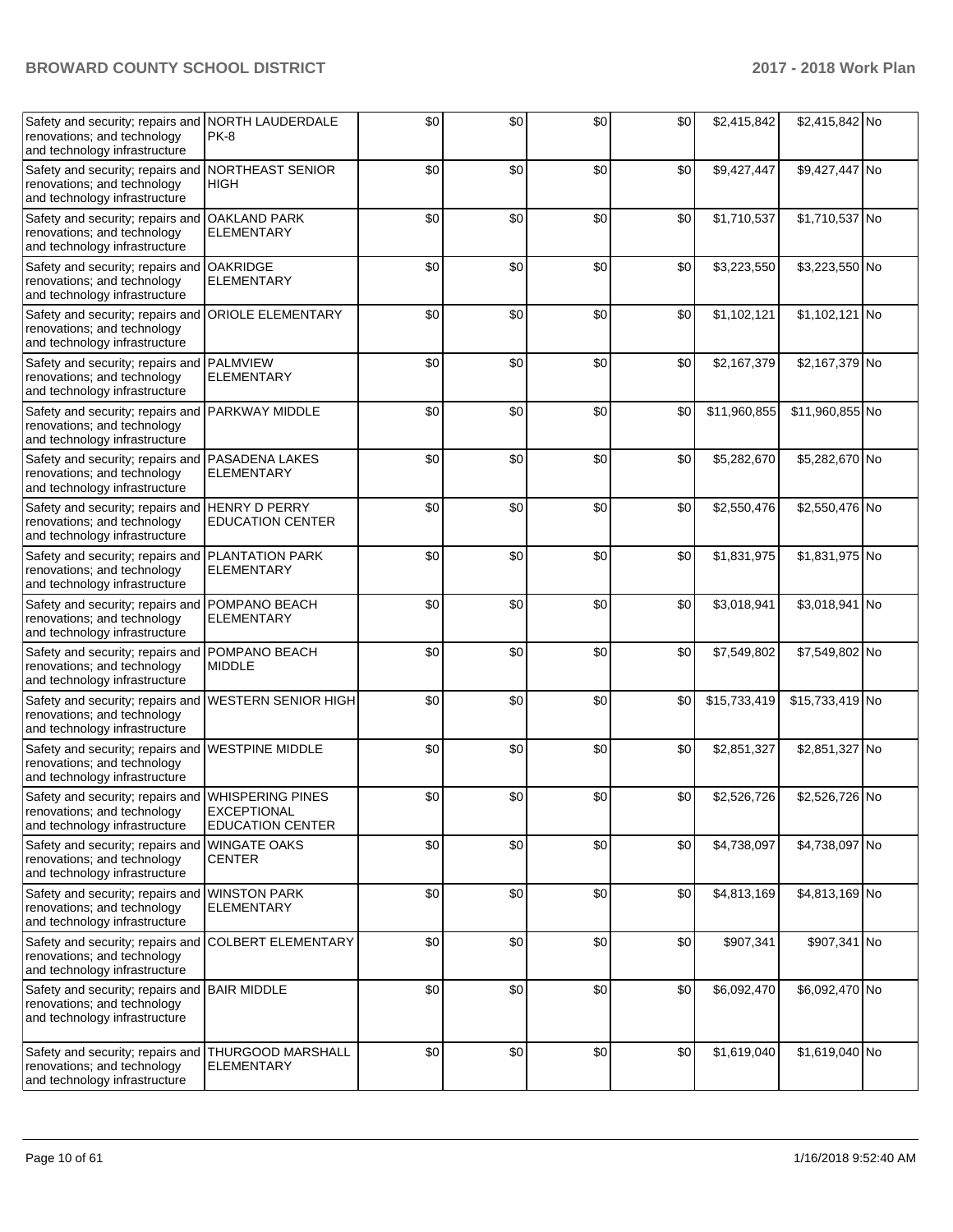| Safety and security; repairs and MARY M BETHUNE<br>renovations; and technology<br>and technology infrastructure      | <b>ELEMENTARY</b>                                                 | \$0 | \$0   | \$0 | \$0 | \$2,732,989 | \$2,732,989 No |  |
|----------------------------------------------------------------------------------------------------------------------|-------------------------------------------------------------------|-----|-------|-----|-----|-------------|----------------|--|
| Safety and security; repairs and<br>renovations; and technology<br>and technology infrastructure                     | <b>DEERFIELD PARK</b><br><b>ELEMENTARY</b>                        | \$0 | \$0   | \$0 | \$0 | \$1,746,208 | \$1,746,208 No |  |
| Safety and security; repairs and<br>renovations; and technology<br>and technology infrastructure                     | DILLARD 6-12                                                      | \$0 | \$0   | \$0 | \$0 | \$5,020,652 | \$5,020,652 No |  |
| Safety and security; repairs and<br>renovations; and technology<br>and technology infrastructure                     | FORT LAUDERDALE<br><b>SENIOR HIGH</b>                             | \$0 | \$0   | \$0 | \$0 | \$6,447,804 | \$6,447,804 No |  |
| Safety and security; repairs and<br>renovations; and technology<br>and technology infrastructure                     | <b>DILLARD ELEMENTARY</b>                                         | \$0 | \$0   | \$0 | \$0 | \$2,058,218 | \$2,058,218 No |  |
| Safety and security; repairs and EVERGLADES SENIOR<br>renovations; and technology<br>and technology infrastructure   | <b>HIGH</b>                                                       | \$0 | \$0   | \$0 | \$0 | \$7,726,629 | \$7,726,629 No |  |
| Safety and security; repairs and MANATEE BAY<br>renovations; and technology<br>and technology infrastructure         | <b>ELEMENTARY</b>                                                 | \$0 | \$0   | \$0 | \$0 | \$1,271,191 | \$1,271,191 No |  |
| Safety and security; repairs and<br>renovations; and technology<br>and technology infrastructure                     | <b>GULFSTREAM</b><br><b>ACADEMY OF</b><br><b>HALLANDALE BEACH</b> | \$0 | \$0   | \$0 | \$0 | \$3,064,189 | \$3,064,189 No |  |
| Safety and security; repairs and<br>renovations; and technology<br>and technology infrastructure                     | MCNAB ELEMENTARY                                                  | \$0 | \$0   | \$0 | \$0 | \$2,033,433 | \$2,033,433 No |  |
| Safety and security; repairs and<br>renovations; and technology<br>and technology infrastructure                     | <b>MIRROR LAKE</b><br><b>ELEMENTARY</b>                           | \$0 | \$0   | \$0 | \$0 | \$1,157,900 | \$1,157,900 No |  |
| Safety and security; repairs and NOB HILL ELEMENTARY<br>renovations; and technology<br>and technology infrastructure |                                                                   | \$0 | \$0   | \$0 | \$0 | \$3,639,635 | \$3,639,635 No |  |
| Safety and security; repairs and<br>renovations; and technology<br>and technology infrastructure                     | <b>MONARCH SENIOR</b><br><b>HIGH</b>                              | \$0 | \$0   | \$0 | \$0 | \$7,323,311 | \$7,323,311 No |  |
| Safety and security; repairs and NOVA BLANCHE<br>renovations; and technology<br>and technology infrastructure        | <b>FORMAN ELEMENTARY</b>                                          | \$0 | \$0   | \$0 | \$0 | \$2,984,810 | \$2,984,810 No |  |
| Safety and security; repairs and<br>renovations; and technology<br>and technology infrastructure                     | <b>PARKSIDE</b><br><b>ELEMENTARY</b>                              | \$0 | \$0   | \$0 | \$0 | \$1,408,228 | \$1,408,228 No |  |
| Safety and security; repairs and<br>renovations; and technology<br>and technology infrastructure                     | <b>PEMBROKE LAKES</b><br>ELEMENTARY                               | \$0 | \$0   | \$0 | \$0 | \$3,281,556 | \$3,281,556 No |  |
| Safety and security; repairs and<br>renovations; and technology<br>and technology infrastructure                     | <b>NEW RENAISSANCE</b><br><b>MIDDLE</b>                           | \$0 | \$0   | \$0 | \$0 | \$2,560,994 | \$2,560,994 No |  |
| Safety and security; repairs and<br>renovations; and technology<br>and technology infrastructure                     | <b>RIVERGLADES</b><br>ELEMENTARY                                  | \$0 | \$0   | \$0 | \$0 | \$3,771,667 | \$3,771,667 No |  |
| Safety and security; repairs and<br>renovations; and technology<br>and technology infrastructure                     | <b>CHARLES DREW</b><br><b>RESOURCE CENTER</b>                     | \$0 | \$0   | \$0 | \$0 | \$2,283,730 | \$2,283,730 No |  |
| Safety and security; repairs and PEMBROKE PINES<br>renovations; and technology<br>and technology infrastructure      | <b>ELEMENTARY</b>                                                 | \$0 | \$0   | \$0 | \$0 | \$1,232,636 | \$1,232,636 No |  |
| Safety and security; repairs and<br>renovations; and technology<br>and technology infrastructure                     | <b>FOX TRAIL</b><br><b>ELEMENTARY</b>                             | \$0 | $$0$$ | \$0 | \$0 | \$1,696,064 | \$1,696,064 No |  |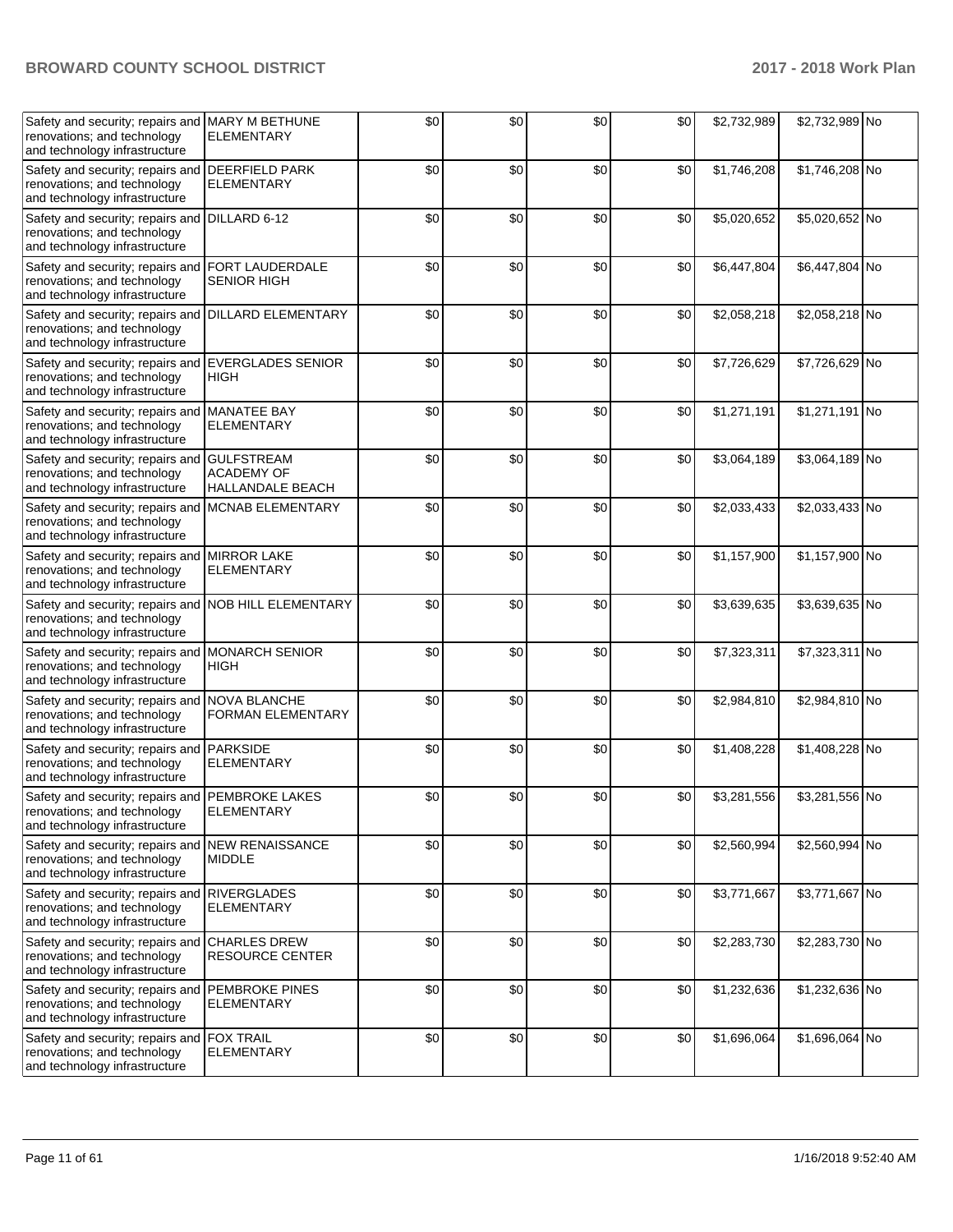| Safety and security; repairs and WESTGLADES MIDDLE<br>renovations; and technology<br>and technology infrastructure  |                                                                                | \$0 | \$0 | \$0 | \$0 | \$3,851,588  | \$3,851,588 No  |  |
|---------------------------------------------------------------------------------------------------------------------|--------------------------------------------------------------------------------|-----|-----|-----|-----|--------------|-----------------|--|
| Safety and security; repairs and<br>renovations; and technology<br>and technology infrastructure                    | THE QUEST CENTER                                                               | \$0 | \$0 | \$0 | \$0 | \$4,575,537  | \$4,575,537 No  |  |
| Safety and security; repairs and<br>renovations; and technology<br>and technology infrastructure                    | VILLAGE ELEMENTARY                                                             | \$0 | \$0 | \$0 | \$0 | \$907,929    | \$907,929 No    |  |
| Safety and security; repairs and<br>renovations; and technology<br>and technology infrastructure                    | <b>WELLEBY ELEMENTARY</b>                                                      | \$0 | \$0 | \$0 | \$0 | \$2,833,346  | \$2,833,346 No  |  |
| Safety and security; repairs and SILVER LAKES<br>renovations; and technology<br>and technology infrastructure       | <b>ELEMENTARY</b>                                                              | \$0 | \$0 | \$0 | \$0 | \$2,997,165  | \$2,997,165 No  |  |
| Safety and security; repairs and PARK LAKES<br>renovations; and technology<br>and technology infrastructure         | <b>ELEMENTARY</b>                                                              | \$0 | \$0 | \$0 | \$0 | \$1,358,405  | \$1,358,405 No  |  |
| Safety and security; repairs and<br>renovations; and technology<br>and technology infrastructure                    | <b>WESTWOOD HEIGHTS</b><br><b>ELEMENTARY</b>                                   | \$0 | \$0 | \$0 | \$0 | \$1,576,515  | \$1,576,515 No  |  |
| Safety and security; repairs and<br>renovations; and technology<br>and technology infrastructure                    | <b>WHIDDON-ROGERS</b><br><b>EDUCATION CENTER</b>                               | \$0 | \$0 | \$0 | \$0 | \$2,774,966  | \$2,774,966 No  |  |
| Safety and security; repairs and<br>renovations; and technology<br>and technology infrastructure                    | <b>WILTON MANORS</b><br><b>ELEMENTARY</b>                                      | \$0 | \$0 | \$0 | \$0 | \$827,214    | \$827,214 No    |  |
| Safety and security; repairs and<br>renovations; and technology<br>and technology infrastructure                    | <b>VIRGINIA SHUMAN</b><br>YOUNG ELEMENTARY                                     | \$0 | \$0 | \$0 | \$0 | \$1,198,288  | \$1,198,288 No  |  |
| Safety and security; repairs and PIONEER MIDDLE<br>renovations; and technology<br>and technology infrastructure     |                                                                                | \$0 | \$0 | \$0 | \$0 | \$12,480,008 | \$12,480,008 No |  |
| Safety and security; repairs and BOYD H ANDERSON<br>renovations; and technology<br>and technology infrastructure    | <b>SENIOR HIGH</b>                                                             | \$0 | \$0 | \$0 | \$0 | \$7,332,367  | \$7,332,367 No  |  |
| Safety and security; repairs and APOLLO MIDDLE<br>renovations; and technology<br>and technology infrastructure      |                                                                                | \$0 | \$0 | \$0 | \$0 | \$8,195,896  | \$8,195,896 No  |  |
| Safety and security; repairs and<br>renovations; and technology<br>and technology infrastructure                    | <b>Gulfstream Early Learning</b><br>Center of Excellence                       | \$0 | \$0 | \$0 | \$0 | \$3,771,829  | \$3,771,829 No  |  |
| Safety and security; repairs and MARGATE ELEMENTARY<br>renovations; and technology<br>and technology infrastructure |                                                                                | \$0 | \$0 | \$0 | \$0 | \$4,050,635  | \$4,050,635 No  |  |
| Safety and security; repairs and<br>renovations; and technology<br>and technology infrastructure                    | <b>NORTH ANDREWS</b><br><b>GARDENS</b><br><b>ELEMENTARY</b>                    | \$0 | \$0 | \$0 | \$0 | \$1,472,109  | \$1,472,109 No  |  |
| Safety and security; repairs and NOVA SENIOR HIGH<br>renovations; and technology<br>and technology infrastructure   |                                                                                | \$0 | \$0 | \$0 | \$0 | \$17,881,227 | \$17,881,227 No |  |
| Safety and security; repairs and DWIGHT D<br>renovations; and technology<br>and technology infrastructure           | <b>EISENHOWER</b><br><b>ELEMENTARY</b>                                         | \$0 | \$0 | \$0 | \$0 | \$3,640,315  | \$3,640,315 No  |  |
| Safety and security; repairs and<br>renovations; and technology<br>and technology infrastructure                    | POMPANO BEACH<br><b>INSTITUTE OF</b><br><b>INTERNATIONAL</b><br><b>STUDIES</b> | \$0 | \$0 | \$0 | \$0 | \$3,122,896  | \$3,122,896 No  |  |
| Safety and security; repairs and RAMBLEWOOD<br>renovations; and technology<br>and technology infrastructure         | <b>ELEMENTARY</b>                                                              | \$0 | \$0 | \$0 | \$0 | \$4,900,290  | \$4,900,290 No  |  |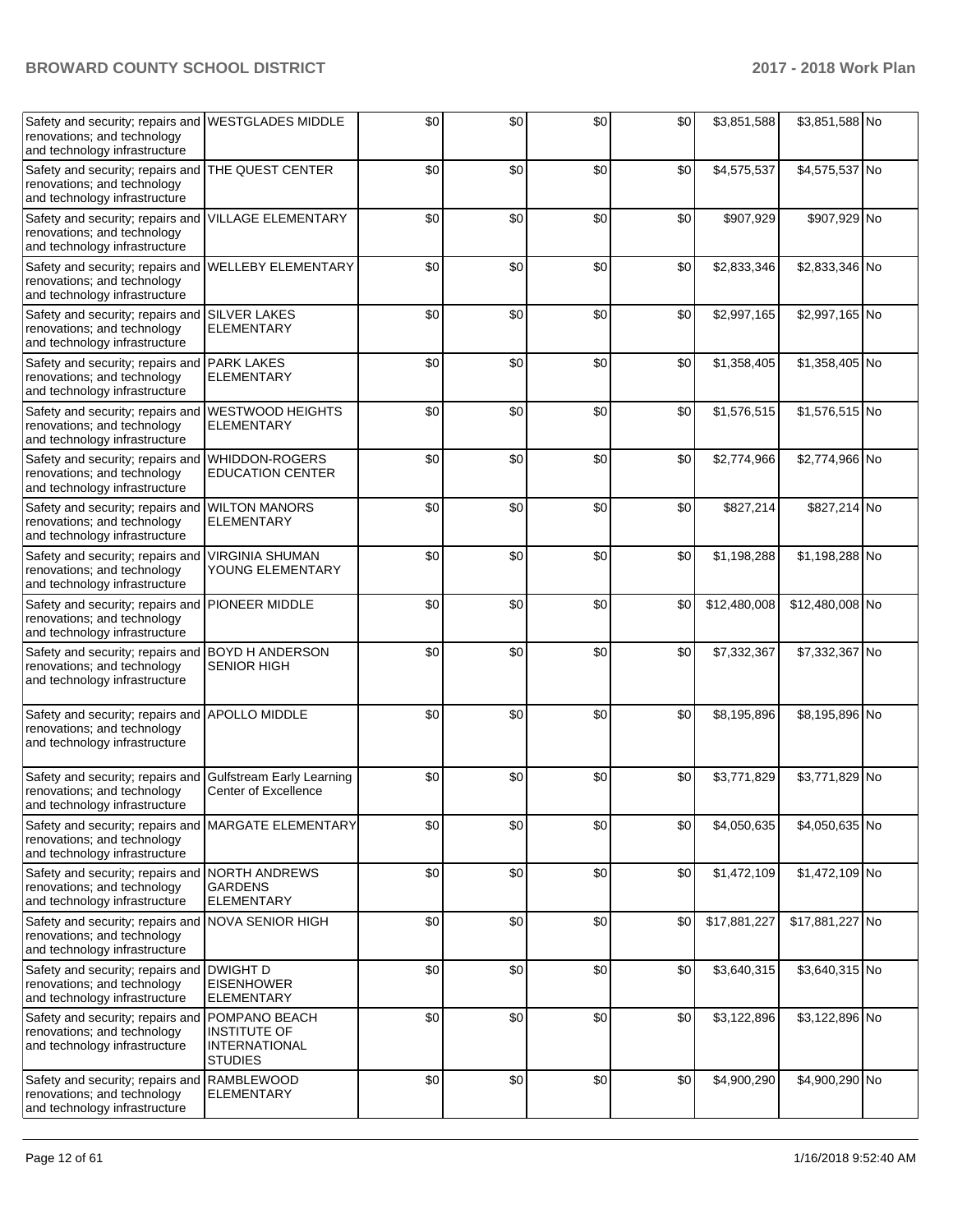| Safety and security; repairs and WALKER ELEMENTARY<br>renovations; and technology<br>and technology infrastructure    | (MAGNET)                                      | \$0 | \$0 | \$0 | \$0 | \$3,274,896 | \$3,274,896 No |  |
|-----------------------------------------------------------------------------------------------------------------------|-----------------------------------------------|-----|-----|-----|-----|-------------|----------------|--|
| Safety and security; repairs and ARTHUR ROBERT JR<br>renovations; and technology<br>and technology infrastructure     | <b>ASHE CENTER</b>                            | \$0 | \$0 | \$0 | \$0 | \$1,284,894 | \$1,284,894 No |  |
| Safety and security; repairs and ATLANTIC WEST<br>renovations; and technology<br>and technology infrastructure        | <b>ELEMENTARY</b>                             | \$0 | \$0 | \$0 | \$0 | \$3,103,321 | \$3,103,321 No |  |
| Safety and security; repairs and<br>renovations; and technology<br>and technology infrastructure                      | <b>BEACHSIDE</b><br><b>MONTESSORI VILLAGE</b> | \$0 | \$0 | \$0 | \$0 | \$355,740   | \$355,740 No   |  |
| Safety and security; repairs and<br>renovations; and technology<br>and technology infrastructure                      | <b>CASTLE ANNEX</b>                           | \$0 | \$0 | \$0 | \$0 | \$1,259,178 | \$1,259,178 No |  |
| Safety and security; repairs and<br>renovations; and technology<br>and technology infrastructure                      | <b>CHALLENGER</b><br><b>ELEMENTARY</b>        | \$0 | \$0 | \$0 | \$0 | \$1,344,659 | \$1,344,659 No |  |
| Safety and security; repairs and<br>renovations; and technology<br>and technology infrastructure                      | LAKESIDE ELEMENTARY                           | \$0 | \$0 | \$0 | \$0 | \$1,782,122 | \$1,782,122 No |  |
| Safety and security; repairs and<br>renovations; and technology<br>and technology infrastructure                      | LANIER-JAMES<br><b>EDUCATION CENTER</b>       | \$0 | \$0 | \$0 | \$0 | \$833,333   | \$833,333 No   |  |
| Safety and security; repairs and LYONS CREEK MIDDLE<br>renovations; and technology<br>and technology infrastructure   |                                               | \$0 | \$0 | \$0 | \$0 | \$3,653,490 | \$3,653,490 No |  |
| Safety and security; repairs and MCNICOL MIDDLE<br>renovations; and technology<br>and technology infrastructure       |                                               | \$0 | \$0 | \$0 | \$0 | \$1,499,718 | \$1,499,718 No |  |
| Safety and security; repairs and MILLENNIUM 6-12<br>renovations; and technology<br>and technology infrastructure      | <b>COLLEGIATE ACADEMY</b>                     | \$0 | \$0 | \$0 | \$0 | \$1,912,013 | \$1,912,013 No |  |
| Safety and security; repairs and<br>renovations; and technology<br>and technology infrastructure                      | <b>NORCREST</b><br><b>ELEMENTARY</b>          | \$0 | \$0 | \$0 | \$0 | \$3,266,608 | \$3,266,608 No |  |
| Safety and security; repairs and<br>renovations; and technology<br>and technology infrastructure                      | ORANGE-BROOK<br><b>ELEMENTARY</b>             | \$0 | \$0 | \$0 | \$0 | \$1,091,152 | \$1,091,152 No |  |
| Safety and security; repairs and PALM COVE<br>renovations; and technology<br>and technology infrastructure            | <b>ELEMENTARY</b>                             | \$0 | \$0 | \$0 | \$0 | \$3,235,809 | \$3,235,809 No |  |
| Safety and security; repairs and PANTHER RUN<br>renovations; and technology<br>and technology infrastructure          | <b>ELEMENTARY</b>                             | \$0 | \$0 | \$0 | \$0 | \$2,442,525 | \$2,442,525 No |  |
| Safety and security; repairs and PARK TRAILS<br>renovations; and technology<br>and technology infrastructure          | <b>ELEMENTARY</b>                             | \$0 | \$0 | \$0 | \$0 | \$1,112,481 | \$1,112,481 No |  |
| Safety and security; repairs and PINE RIDGE EDUCATION<br>renovations; and technology<br>and technology infrastructure | <b>CENTER</b>                                 | \$0 | \$0 | \$0 | \$0 | \$1,005,351 | \$1,005,351 No |  |
| Safety and security; repairs and<br>renovations; and technology<br>and technology infrastructure                      | <b>PINES MIDDLE</b>                           | \$0 | \$0 | \$0 | \$0 | \$2,044,201 | \$2,044,201 No |  |
| Safety and security; repairs and<br>renovations; and technology<br>and technology infrastructure                      | <b>PLANTATION</b><br><b>ELEMENTARY</b>        | \$0 | \$0 | \$0 | \$0 | \$1,028,538 | \$1,028,538 No |  |
| Safety and security; repairs and ROCK ISLAND<br>renovations; and technology<br>and technology infrastructure          | <b>ELEMENTARY</b>                             | \$0 | \$0 | \$0 | \$0 | \$484,903   | \$484,903 No   |  |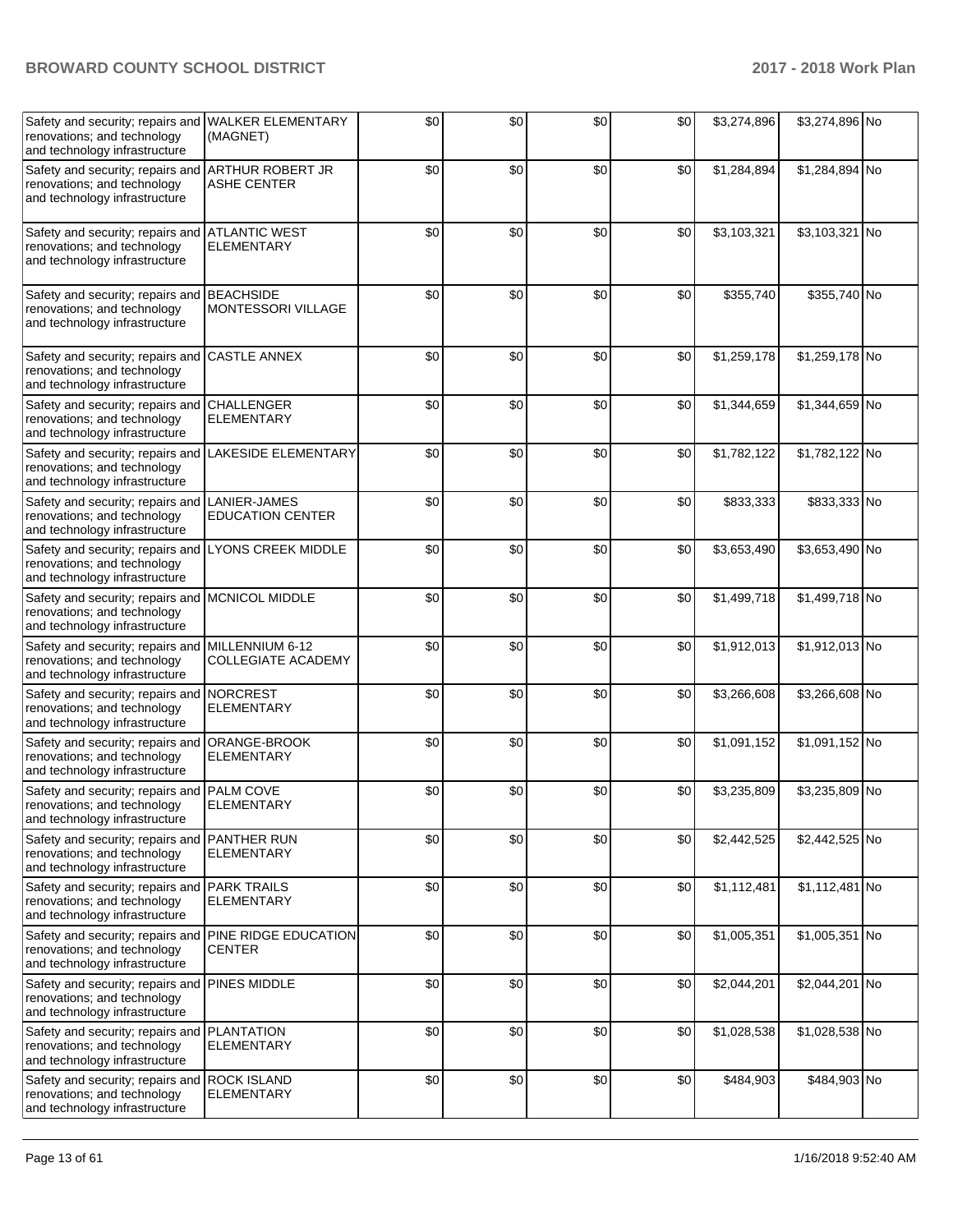| SMART Program - Safety and<br>security; repairs and<br>renovations; and technology<br>and technology infrastructure        | <b>BOULEVARD HEIGHTS</b><br><b>ELEMENTARY</b> | \$3,890,000  | \$0         | \$0 | \$0 | \$0 | \$3,890,000 Yes  |  |
|----------------------------------------------------------------------------------------------------------------------------|-----------------------------------------------|--------------|-------------|-----|-----|-----|------------------|--|
| SMART Program - Safety and<br>security; repairs and<br>renovations; and technology<br>and technology infrastructure        | <b>BRIGHT HORIZONS</b>                        | \$1,763,000  | \$0         | \$0 | \$0 | \$0 | \$1,763,000 Yes  |  |
| SMART Program - Safety and<br>security; repairs and<br>renovations; and technology<br>and technology infrastructure        | <b>BROWARD ESTATES</b><br><b>ELEMENTARY</b>   | \$2,863,000  | \$0         | \$0 | \$0 | \$0 | \$2,863,000 Yes  |  |
| SMART Program - Safety and<br>security; repairs and<br>renovations; and technology<br>and technology infrastructure        | <b>CASTLE ANNEX</b>                           | \$0          | \$744,000   | \$0 | \$0 | \$0 | \$744,000 Yes    |  |
| SMART Program - Safety and<br>security; repairs and<br>renovations; and technology<br>and technology infrastructure        | <b>CASTLE HILL</b><br><b>ELEMENTARY</b>       | \$282,000    | \$0         | \$0 | \$0 | \$0 | \$282,000 Yes    |  |
| SMART Program - Safety and<br>security; repairs and<br>renovations; and technology<br>and technology infrastructure        | <b>CHALLENGER</b><br><b>ELEMENTARY</b>        | \$1,449,000  | \$0         | \$0 | \$0 | \$0 | \$1,449,000 Yes  |  |
| SMART Program - Safety and<br>security; repairs and<br>renovations; and technology<br>and technology infrastructure        | <b>COCONUT PALM</b><br><b>ELEMENTARY</b>      | \$0          | \$1,014,000 | \$0 | \$0 | \$0 | \$1,014,000 Yes  |  |
| SMART Program - Safety and<br>security; repairs and<br>renovations; and technology<br>and technology infrastructure        | <b>COLLINS ELEMENTARY</b>                     | \$1,755,000  | \$0         | \$0 | \$0 | \$0 | \$1,755,000 Yes  |  |
| SMART Program - Safety and<br>security; repairs and<br>renovations; and technology<br>and technology infrastructure        | <b>COOPER CITY</b><br><b>ELEMENTARY</b>       | \$0          | \$967,000   | \$0 | \$0 | \$0 | \$967,000 Yes    |  |
| SMART Program - Safety and<br>security; repairs and<br>renovations; and technology<br>and technology infrastructure        | <b>COOPER CITY SENIOR</b><br>HIGH             | \$0          | \$8,580,000 | \$0 | \$0 | \$0 | \$8,580,000 Yes  |  |
| SMART Program - Safety and<br>security; repairs and<br>renovations; and technology<br>and technology infrastructure        | <b>CORAL COVE</b><br><b>ELEMENTARY</b>        | \$148,000    | \$0         | \$0 | \$0 | \$0 | \$148,000 Yes    |  |
| SMART Program - Safety and<br>security; repairs and<br>renovations; and technology<br>and technology infrastructure        | <b>CORAL GLADES HIGH</b><br>SCHOOL            | \$0          | \$2,591,000 | \$0 | \$0 | \$0 | \$2,591,000 Yes  |  |
| <b>SMART Program - Safety and</b><br>security; repairs and<br>renovations; and technology<br>and technology infrastructure | <b>CORAL SPRINGS PK-8</b>                     | \$0          | \$2,513,000 | \$0 | \$0 | \$0 | \$2,513,000 Yes  |  |
| SMART Program - Safety and<br>security; repairs and<br>renovations; and technology<br>and technology infrastructure        | <b>CORAL SPRINGS</b><br><b>MIDDLE</b>         | \$10,408,000 | \$0         | \$0 | \$0 | \$0 | \$10,408,000 Yes |  |
| SMART Program - Safety and<br>security; repairs and<br>renovations; and technology<br>and technology infrastructure        | <b>COUNTRY HILLS</b><br><b>ELEMENTARY</b>     | \$0          | \$4,513,000 | \$0 | \$0 | \$0 | \$4,513,000 Yes  |  |
| <b>SMART Program - Safety and</b><br>security; repairs and<br>renovations; and technology<br>and technology infrastructure | CRESTHAVEN<br><b>ELEMENTARY</b>               | \$0          | \$3,924,000 | \$0 | \$0 | \$0 | \$3,924,000 Yes  |  |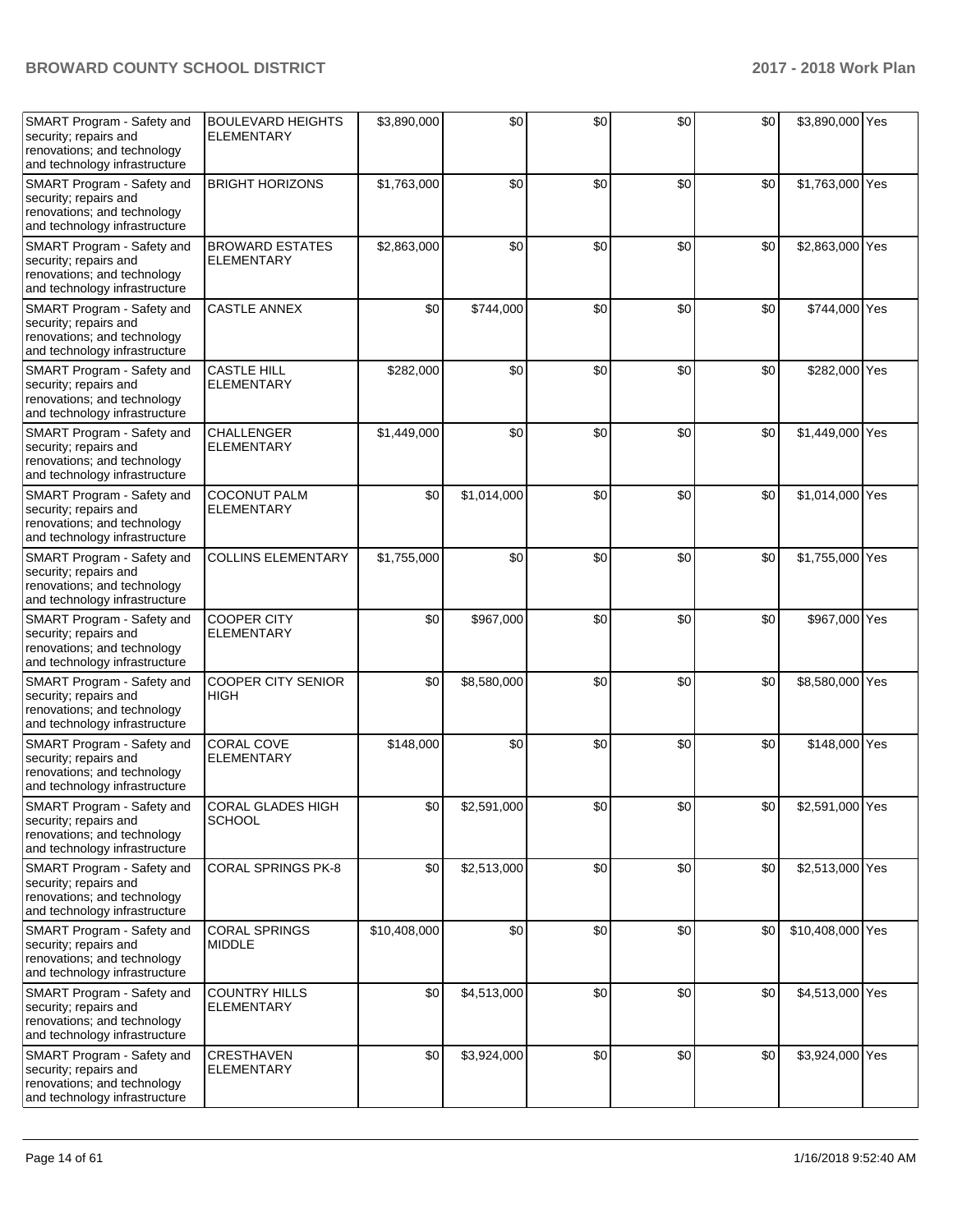| SMART Program - Safety and<br>security; repairs and<br>renovations; and technology<br>and technology infrastructure | <b>CROISSANT PARK</b><br><b>ELEMENTARY</b>         | \$0          | \$3,761,000 | \$0 | \$0 | \$0 | \$3,761,000 Yes  |  |
|---------------------------------------------------------------------------------------------------------------------|----------------------------------------------------|--------------|-------------|-----|-----|-----|------------------|--|
| SMART Program - Safety and<br>security; repairs and<br>renovations; and technology<br>and technology infrastructure | <b>CROSS CREEK SCHOOL</b>                          | \$0          | \$1,360,000 | \$0 | \$0 | \$0 | \$1,360,000 Yes  |  |
| SMART Program - Safety and<br>security; repairs and<br>renovations; and technology<br>and technology infrastructure | CRYSTAL LAKE MIDDLE                                | \$0          | \$1,863,000 | \$0 | \$0 | \$0 | \$1,863,000 Yes  |  |
| SMART Program - Safety and<br>security; repairs and<br>renovations; and technology<br>and technology infrastructure | <b>MEADOWBROOK</b><br><b>ELEMENTARY</b>            | \$0          | \$1,161,000 | \$0 | \$0 | \$0 | \$1,161,000 Yes  |  |
| SMART Program - Safety and<br>security; repairs and<br>renovations; and technology<br>and technology infrastructure | <b>DANIA ELEMENTARY</b>                            | \$0          | \$2,602,000 | \$0 | \$0 | \$0 | \$2,602,000 Yes  |  |
| SMART Program - Safety and<br>security; repairs and<br>renovations; and technology<br>and technology infrastructure | MILLENNIUM 6-12<br><b>COLLEGIATE ACADEMY</b>       | \$3,035,000  | \$0         | \$0 | \$0 | \$0 | \$3,035,000 Yes  |  |
| SMART Program - Safety and<br>security; repairs and<br>renovations; and technology<br>and technology infrastructure | MIRAMAR SENIOR HIGH                                | \$11,228,000 | \$0         | \$0 | \$0 | \$0 | \$11,228,000 Yes |  |
| SMART Program - Safety and<br>security; repairs and<br>renovations; and technology<br>and technology infrastructure | <b>DEERFIELD BEACH</b><br><b>MIDDLE</b>            | \$0          | \$4,433,000 | \$0 | \$0 | \$0 | \$4,433,000 Yes  |  |
| SMART Program - Safety and<br>security; repairs and<br>renovations; and technology<br>and technology infrastructure | DEERFIELD BEACH<br><b>SENIOR HIGH</b>              | \$0          | \$4,133,000 | \$0 | \$0 | \$0 | \$4,133,000 Yes  |  |
| SMART Program - Safety and<br>security; repairs and<br>renovations; and technology<br>and technology infrastructure | <b>DISCOVERY</b><br><b>ELEMENTARY</b>              | \$0          | \$150,000   | \$0 | \$0 | \$0 | \$150,000 Yes    |  |
| SMART Program - Safety and<br>security; repairs and<br>renovations; and technology<br>and technology infrastructure | DILLARD ELEMENTARY                                 | \$1,623,000  | \$0         | \$0 | \$0 | \$0 | \$1,623,000 Yes  |  |
| SMART Program - Safety and<br>security; repairs and<br>renovations; and technology<br>and technology infrastructure | <b>MONARCH SENIOR</b><br><b>HIGH</b>               | \$0          | \$2,445,000 | \$0 | \$0 | \$0 | \$2,445,000 Yes  |  |
| SMART Program - Safety and<br>security; repairs and<br>renovations; and technology<br>and technology infrastructure | <b>MORROW ELEMENTARY</b>                           | \$207,000    | \$0         | \$0 | \$0 | \$0 | \$207,000 Yes    |  |
| SMART Program - Safety and<br>security; repairs and<br>renovations; and technology<br>and technology infrastructure | <b>DRIFTWOOD</b><br><b>ELEMENTARY</b>              | \$0          | \$1,828,000 | \$0 | \$0 | \$0 | \$1,828,000 Yes  |  |
| SMART Program - Safety and<br>security; repairs and<br>renovations; and technology<br>and technology infrastructure | DWIGHT D<br><b>EISENHOWER</b><br><b>ELEMENTARY</b> | \$0          | \$1,131,000 | \$0 | \$0 | \$0 | \$1,131,000 Yes  |  |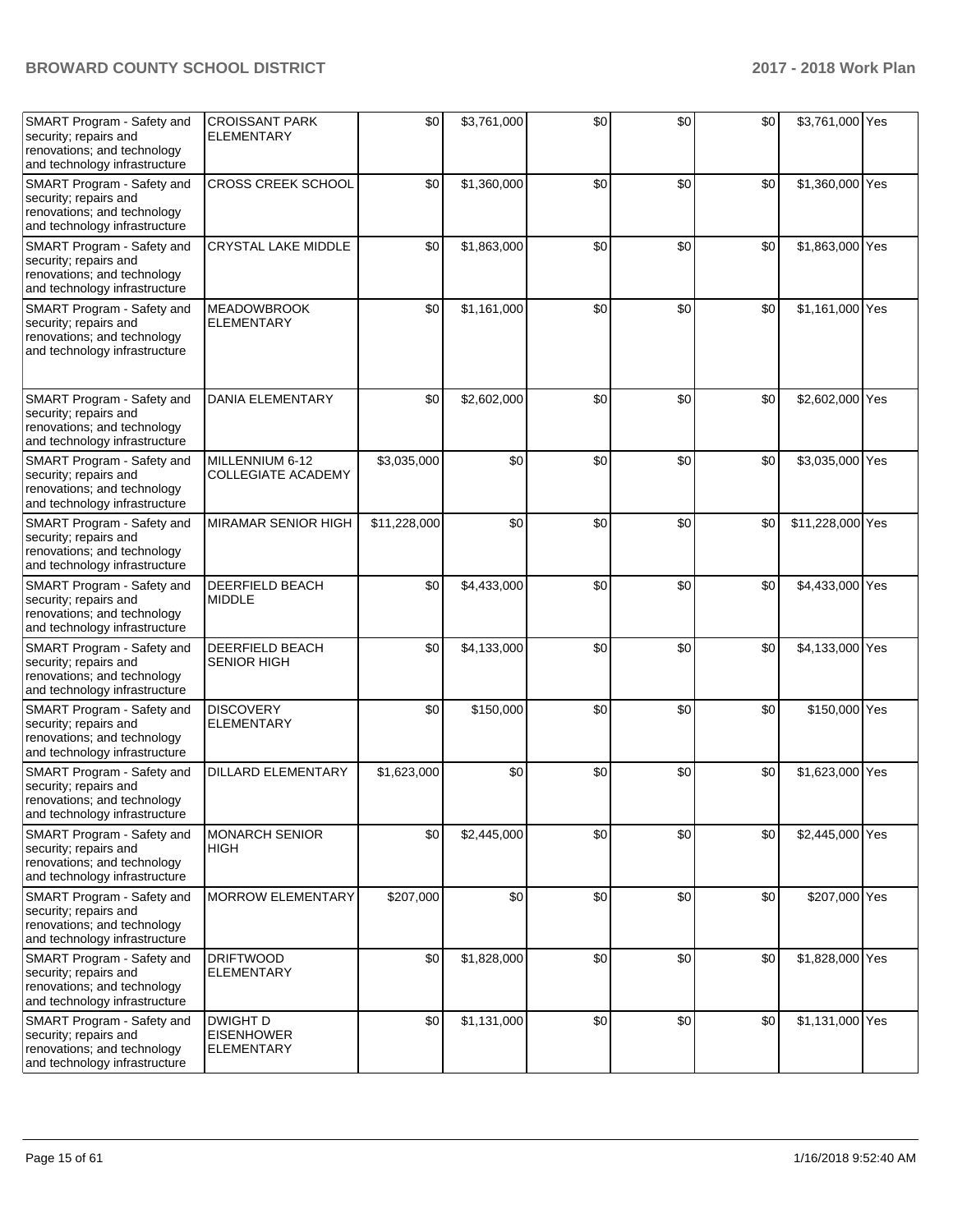| SMART Program - Safety and<br>security; repairs and<br>renovations; and technology<br>and technology infrastructure | <b>ENDEAVOUR PRIMARY</b><br><b>LEARNING CENTER</b>                | \$0         | \$1,057,000 | \$0 | \$0 | \$0 | \$1,057,000 Yes |  |
|---------------------------------------------------------------------------------------------------------------------|-------------------------------------------------------------------|-------------|-------------|-----|-----|-----|-----------------|--|
| SMART Program - Safety and<br>security; repairs and<br>renovations; and technology<br>and technology infrastructure | <b>NEW RENAISSANCE</b><br><b>MIDDLE</b>                           | \$0         | \$3,654,000 | \$0 | \$0 | \$0 | \$3,654,000 Yes |  |
| SMART Program - Safety and<br>security; repairs and<br>renovations; and technology<br>and technology infrastructure | <b>FLORANADA</b><br><b>ELEMENTARY</b>                             | \$718,000   | \$0         | \$0 | \$0 | \$0 | \$718,000 Yes   |  |
| SMART Program - Safety and<br>security; repairs and<br>renovations; and technology<br>and technology infrastructure | <b>NORTH ANDREWS</b><br><b>GARDENS</b><br><b>ELEMENTARY</b>       | \$0         | \$2,360,000 | \$0 | \$0 | \$0 | \$2,360,000 Yes |  |
| SMART Program - Safety and<br>security; repairs and<br>renovations; and technology<br>and technology infrastructure | NORTH LAUDERDALE<br><b>PK-8</b>                                   | \$149,000   | \$0         | \$0 | \$0 | \$0 | \$149,000 Yes   |  |
| SMART Program - Safety and<br>security; repairs and<br>renovations; and technology<br>and technology infrastructure | FORT LAUDERDALE<br><b>SENIOR HIGH</b>                             | \$121,000   | \$0         | \$0 | \$0 | \$0 | \$121,000 Yes   |  |
| SMART Program - Safety and<br>security; repairs and<br>renovations; and technology<br>and technology infrastructure | <b>GULFSTREAM</b><br><b>ACADEMY OF</b><br><b>HALLANDALE BEACH</b> | \$0         | \$1,190,000 | \$0 | \$0 | \$0 | \$1,190,000 Yes |  |
| SMART Program - Safety and<br>security; repairs and<br>renovations; and technology<br>and technology infrastructure | <b>HALLANDALE SENIOR</b><br><b>HIGH</b>                           | \$0         | \$7,176,000 | \$0 | \$0 | \$0 | \$7,176,000 Yes |  |
| SMART Program - Safety and<br>security; repairs and<br>renovations; and technology<br>and technology infrastructure | <b>HARBORDALE</b><br><b>ELEMENTARY</b>                            | \$0         | \$1,149,000 | \$0 | \$0 | \$0 | \$1,149,000 Yes |  |
| SMART Program - Safety and<br>security; repairs and<br>renovations; and technology<br>and technology infrastructure | <b>HENRY D PERRY</b><br><b>EDUCATION CENTER</b>                   | \$5,907,000 | \$0         | \$0 | \$0 | \$0 | \$5,907,000 Yes |  |
| SMART Program - Safety and<br>security; repairs and<br>renovations; and technology<br>and technology infrastructure | <b>HERON HEIGHTS</b><br><b>ELEMENTARY</b>                         | \$0         | \$757,000   | \$0 | \$0 | \$0 | \$757,000 Yes   |  |
| SMART Program - Safety and<br>security; repairs and<br>renovations; and technology<br>and technology infrastructure | HOLLYWOOD CENTRAL<br><b>ELEMENTARY</b>                            | \$4,917,000 | \$0         | \$0 | \$0 | \$0 | \$4,917,000 Yes |  |
| SMART Program - Safety and<br>security; repairs and<br>renovations; and technology<br>and technology infrastructure | <b>HOLLYWOOD HILLS</b><br><b>ELEMENTARY</b>                       | \$0         | \$3,083,000 | \$0 | \$0 | \$0 | \$3,083,000 Yes |  |
| SMART Program - Safety and<br>security; repairs and<br>renovations; and technology<br>and technology infrastructure | HORIZON ELEMENTARY                                                | \$913,000   | \$0         | \$0 | \$0 | \$0 | \$913,000 Yes   |  |
| SMART Program - Safety and<br>security; repairs and<br>renovations; and technology<br>and technology infrastructure | <b>INDIAN TRACE</b><br><b>ELEMENTARY</b>                          | \$3,333,000 | \$0         | \$0 | \$0 | \$0 | \$3,333,000 Yes |  |
| SMART Program - Safety and<br>security; repairs and<br>renovations; and technology<br>and technology infrastructure | NOVA BLANCHE<br><b>FORMAN ELEMENTARY</b>                          | \$0         | \$1,848,000 | \$0 | \$0 | \$0 | \$1,848,000 Yes |  |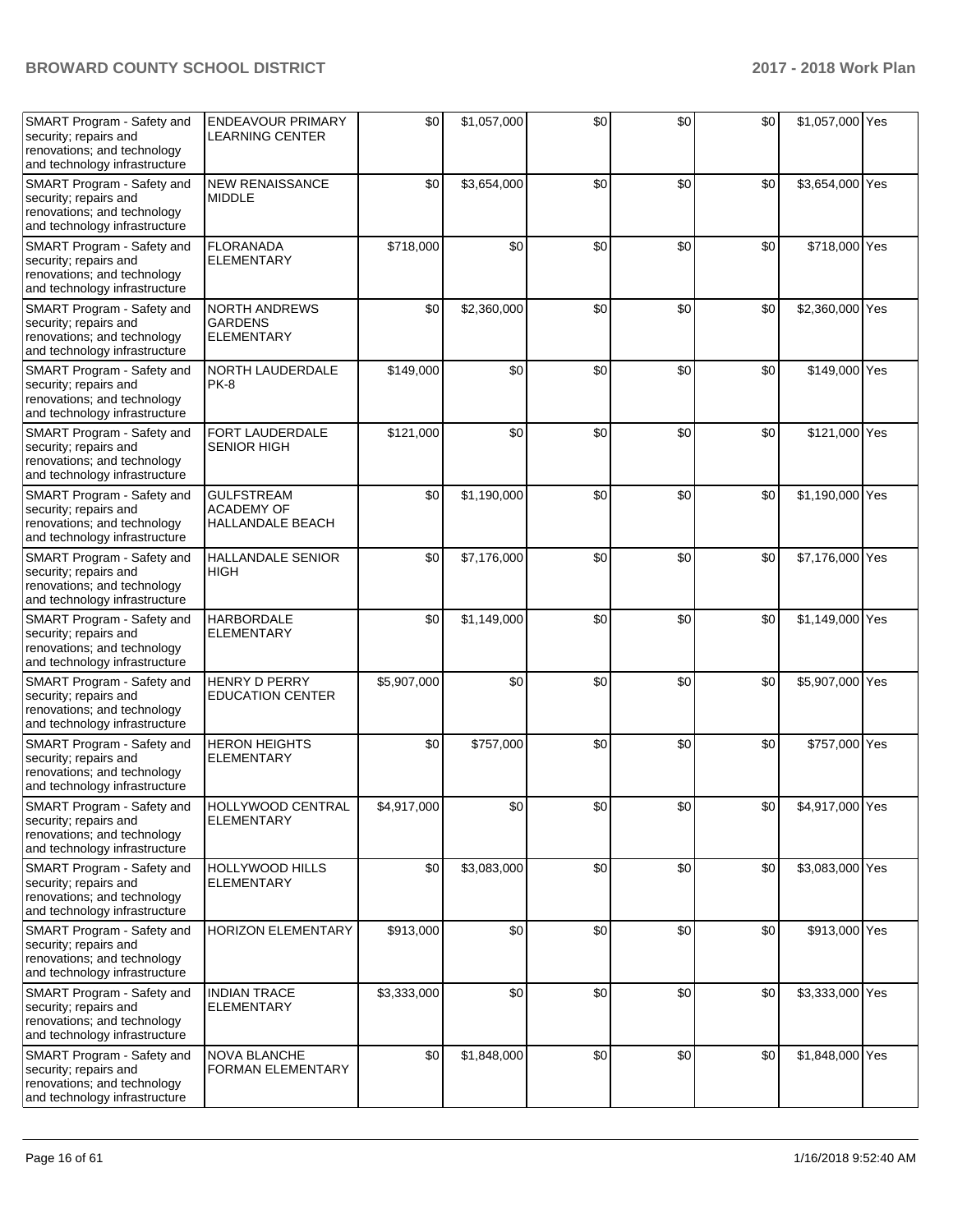| SMART Program - Safety and<br>security; repairs and<br>renovations; and technology<br>and technology infrastructure | <b>ORIOLE ELEMENTARY</b>                    | \$1,314,000  | \$0         | \$0 | \$0              | \$0 | \$1,314,000 Yes  |  |
|---------------------------------------------------------------------------------------------------------------------|---------------------------------------------|--------------|-------------|-----|------------------|-----|------------------|--|
| SMART Program - Safety and<br>security; repairs and<br>renovations; and technology<br>and technology infrastructure | <b>PALMVIEW</b><br><b>ELEMENTARY</b>        | \$0          | \$4,052,000 | \$0 | \$0              | \$0 | \$4,052,000 Yes  |  |
| SMART Program - Safety and<br>security; repairs and<br>renovations; and technology<br>and technology infrastructure | J P TARAVELLA SENIOR<br>HIGH                | \$11,211,000 | \$0         | \$0 | \$0              | \$0 | \$11,211,000 Yes |  |
| SMART Program - Safety and<br>security; repairs and<br>renovations; and technology<br>and technology infrastructure | <b>JAMES S HUNT</b><br><b>ELEMENTARY</b>    | \$0          | \$4,933,000 | \$0 | \$0              | \$0 | \$4,933,000 Yes  |  |
| SMART Program - Safety and<br>security; repairs and<br>renovations; and technology<br>and technology infrastructure | LAKESIDE ELEMENTARY                         | \$0          | \$2,999,000 | \$0 | \$0              | \$0 | \$2,999,000 Yes  |  |
| SMART Program - Safety and<br>security; repairs and<br>renovations; and technology<br>and technology infrastructure | LARKDALE<br>ELEMENTARY                      | \$0          | \$1,501,000 | \$0 | \$0              | \$0 | \$1,501,000 Yes  |  |
| SMART Program - Safety and<br>security; repairs and<br>renovations; and technology<br>and technology infrastructure | LAUDERHILL-PAUL<br><b>TURNER ELEMENTARY</b> | \$0          | \$2,395,000 | \$0 | \$0              | \$0 | \$2,395,000 Yes  |  |
| SMART Program - Safety and<br>security; repairs and<br>renovations; and technology<br>and technology infrastructure | <b>LIBERTY ELEMENTARY</b>                   | \$312,000    | \$0         | \$0 | \$0              | \$0 | \$312,000 Yes    |  |
| SMART Program - Safety and<br>security; repairs and<br>renovations; and technology<br>and technology infrastructure | LYONS CREEK MIDDLE                          | \$0          | \$3,149,000 | \$0 | \$0              | \$0 | \$3,149,000 Yes  |  |
| SMART Program - Safety and<br>security; repairs and<br>renovations; and technology<br>and technology infrastructure | PANTHER RUN<br><b>ELEMENTARY</b>            | \$0          | \$1,534,000 | \$0 | \$0              | \$0 | \$1,534,000 Yes  |  |
| SMART Program - Safety and<br>security; repairs and<br>renovations; and technology<br>and technology infrastructure | PARK LAKES<br><b>ELEMENTARY</b>             | \$540,000    | \$0         | \$0 | \$0              | \$0 | \$540,000 Yes    |  |
| SMART Program - Safety and<br>security; repairs and<br>renovations; and technology<br>and technology infrastructure | <b>PARK RIDGE</b><br><b>ELEMENTARY</b>      | \$0          | \$2,206,000 | \$0 | \$0 <sub>1</sub> | \$0 | \$2,206,000 Yes  |  |
| SMART Program - Safety and<br>security; repairs and<br>renovations; and technology<br>and technology infrastructure | PARK SPRINGS<br><b>ELEMENTARY</b>           | \$0          | \$5,121,000 | \$0 | \$0              | \$0 | \$5,121,000 Yes  |  |
| SMART Program - Safety and<br>security; repairs and<br>renovations; and technology<br>and technology infrastructure | <b>PARK TRAILS</b><br><b>ELEMENTARY</b>     | \$0          | \$2,414,000 | \$0 | \$0              | \$0 | \$2,414,000 Yes  |  |
| SMART Program - Safety and<br>security; repairs and<br>renovations; and technology<br>and technology infrastructure | MAPLEWOOD<br><b>ELEMENTARY</b>              | \$258,000    | \$0         | \$0 | \$0              | \$0 | \$258,000 Yes    |  |
| SMART Program - Safety and<br>security; repairs and<br>renovations; and technology<br>and technology infrastructure | <b>MARY M BETHUNE</b><br><b>ELEMENTARY</b>  | \$0          | \$3,251,000 | \$0 | \$0              | \$0 | \$3,251,000 Yes  |  |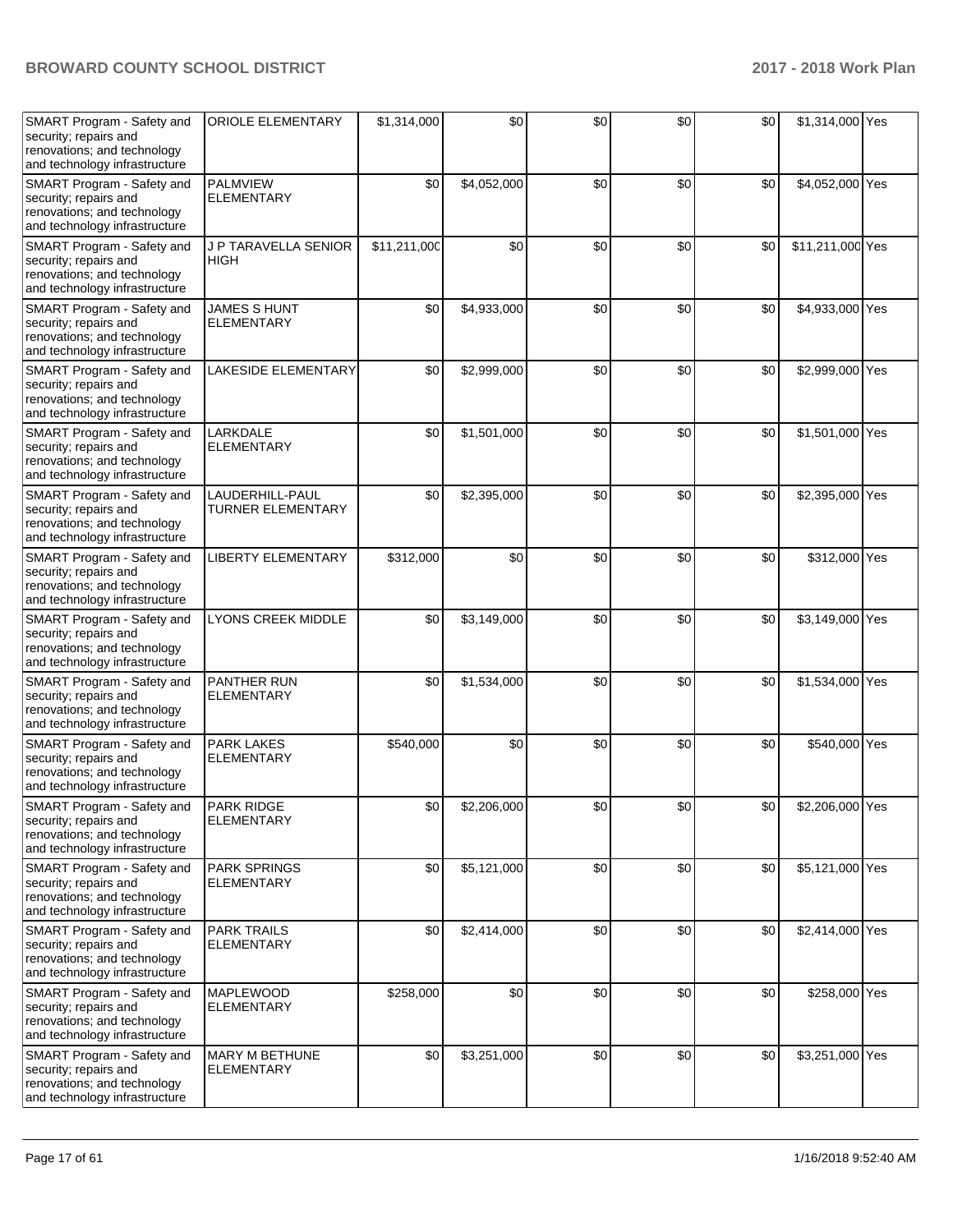| SMART Program - Safety and<br>security; repairs and<br>renovations; and technology<br>and technology infrastructure | <b>MCNICOL MIDDLE</b>                                                          | \$1,048,000  | \$0         | \$0 | \$0 | \$0 | \$1,048,000 Yes  |  |
|---------------------------------------------------------------------------------------------------------------------|--------------------------------------------------------------------------------|--------------|-------------|-----|-----|-----|------------------|--|
| SMART Program - Safety and<br>security; repairs and<br>renovations; and technology<br>and technology infrastructure | PETERS ELEMENTARY                                                              | \$3,138,000  | \$0         | \$0 | \$0 | \$0 | \$3,138,000 Yes  |  |
| SMART Program - Safety and<br>security; repairs and<br>renovations; and technology<br>and technology infrastructure | PINE RIDGE EDUCATION<br>CENTER                                                 | \$74,000     | \$0         | \$0 | \$0 | \$0 | \$74,000 Yes     |  |
| SMART Program - Safety and<br>security; repairs and<br>renovations; and technology<br>and technology infrastructure | <b>PINES LAKES</b><br><b>ELEMENTARY</b>                                        | \$1,583,000  | \$0         | \$0 | \$0 | \$0 | \$1,583,000 Yes  |  |
| SMART Program - Safety and<br>security; repairs and<br>renovations; and technology<br>and technology infrastructure | PINES MIDDLE                                                                   | \$0          | \$495,000   | \$0 | \$0 | \$0 | \$495,000 Yes    |  |
| SMART Program - Safety and<br>security; repairs and<br>renovations; and technology<br>and technology infrastructure | <b>PLANTATION PARK</b><br><b>ELEMENTARY</b>                                    | \$0          | \$2,083,000 | \$0 | \$0 | \$0 | \$2,083,000 Yes  |  |
| SMART Program - Safety and<br>security; repairs and<br>renovations; and technology<br>and technology infrastructure | <b>PLANTATION SENIOR</b><br><b>HIGH</b>                                        | \$15,170,000 | \$0         | \$0 | \$0 | \$0 | \$15,170,000 Yes |  |
| SMART Program - Safety and<br>security; repairs and<br>renovations; and technology<br>and technology infrastructure | POMPANO BEACH<br><b>INSTITUTE OF</b><br><b>INTERNATIONAL</b><br><b>STUDIES</b> | \$0          | \$2,865,000 | \$0 | \$0 | \$0 | \$2,865,000 Yes  |  |
| SMART Program - Safety and<br>security; repairs and<br>renovations; and technology<br>and technology infrastructure | <b>RIVERLAND</b><br><b>ELEMENTARY</b>                                          | \$1,606,000  | \$0         | \$0 | \$0 | \$0 | \$1,606,000 Yes  |  |
| SMART Program - Safety and<br>security; repairs and<br>renovations; and technology<br>and technology infrastructure | <b>RIVERSIDE</b><br><b>ELEMENTARY</b>                                          | \$1,600,000  | \$0         | \$0 | \$0 | \$0 | \$1,600,000 Yes  |  |
| SMART Program - Safety and<br>security; repairs and<br>renovations; and technology<br>and technology infrastructure | <b>SANDERS PARK</b><br><b>ELEMENTARY</b>                                       | \$0          | \$4,873,000 | \$0 | \$0 | \$0 | \$4,873,000 Yes  |  |
| SMART Program - Safety and<br>security; repairs and<br>renovations; and technology<br>and technology infrastructure | <b>SAWGRASS</b><br><b>ELEMENTARY</b>                                           | \$0          | \$2,746,000 | \$0 | \$0 | \$0 | \$2,746,000 Yes  |  |
| SMART Program - Safety and<br>security; repairs and<br>renovations; and technology<br>and technology infrastructure | SEAGULL SCHOOL                                                                 | \$179,000    | \$0         | \$0 | \$0 | \$0 | \$179,000 Yes    |  |
| SMART Program - Safety and<br>security; repairs and<br>renovations; and technology<br>and technology infrastructure | SEMINOLE MIDDLE                                                                | \$4,719,000  | \$0         | \$0 | \$0 | \$0 | \$4,719,000 Yes  |  |
| SMART Program - Safety and<br>security; repairs and<br>renovations; and technology<br>and technology infrastructure | <b>SHERIDAN PARK</b><br><b>ELEMENTARY</b>                                      | \$0          | \$3,215,000 | \$0 | \$0 | \$0 | \$3,215,000 Yes  |  |
| SMART Program - Safety and<br>security; repairs and<br>renovations; and technology<br>and technology infrastructure | SHERIDAN TECHNICAL<br><b>COLLEGE</b>                                           | \$0          | \$7,870,000 | \$0 | \$0 | \$0 | \$7,870,000 Yes  |  |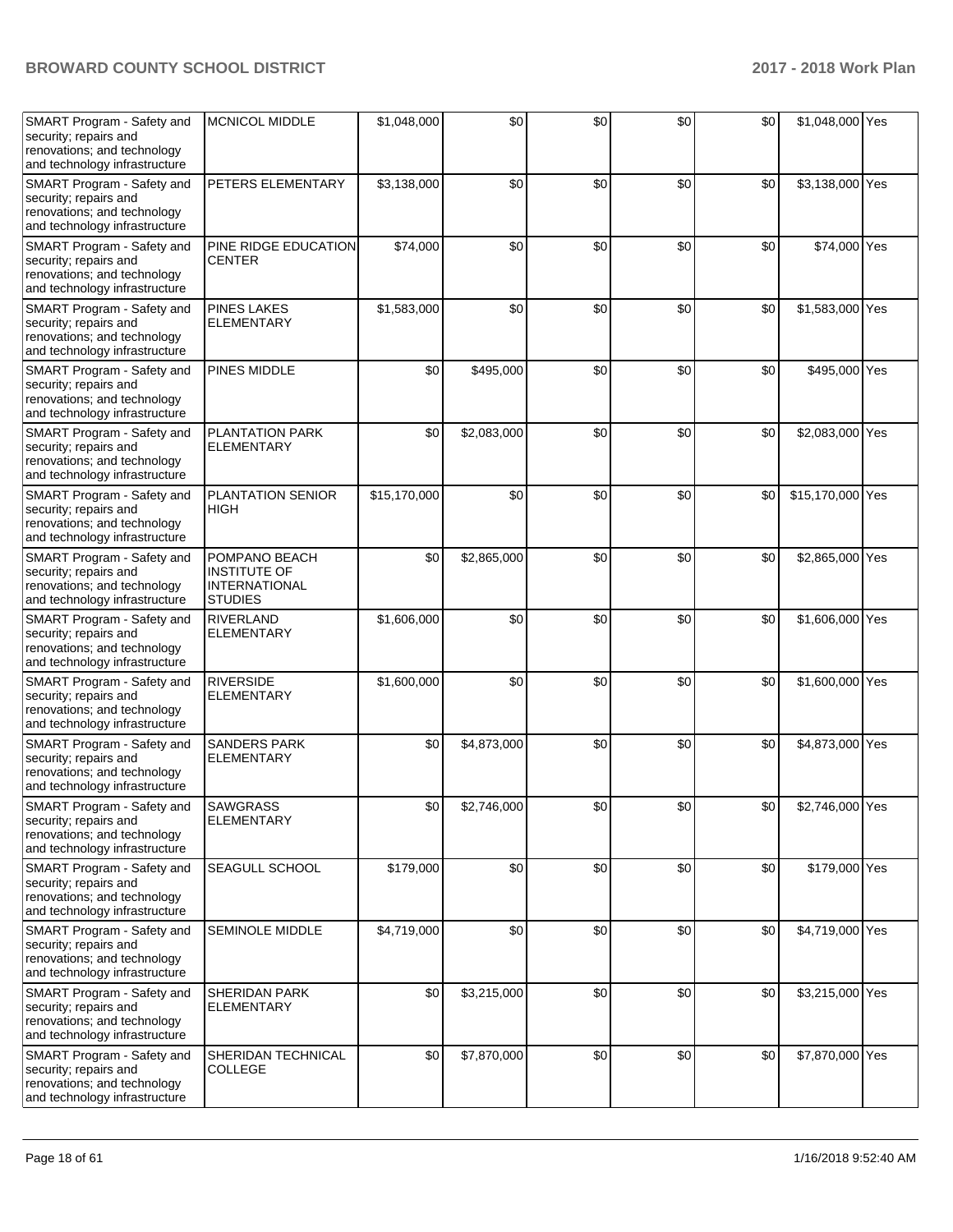| SMART Program - Safety and<br>security; repairs and<br>renovations; and technology<br>and technology infrastructure | <b>SILVER LAKES MIDDLE</b>                 | \$0         | \$2,250,000 | \$0 | \$0 | \$0 | \$2,250,000 Yes |  |
|---------------------------------------------------------------------------------------------------------------------|--------------------------------------------|-------------|-------------|-----|-----|-----|-----------------|--|
| SMART Program - Safety and<br>security; repairs and<br>renovations; and technology<br>and technology infrastructure | <b>SILVER PALMS</b><br><b>ELEMENTARY</b>   | \$0         | \$1,443,000 | \$0 | \$0 | \$0 | \$1,443,000 Yes |  |
| SMART Program - Safety and<br>security; repairs and<br>renovations; and technology<br>and technology infrastructure | SOUTH PLANTATION<br><b>SENIOR HIGH</b>     | \$0         | \$4,618,000 | \$0 | \$0 | \$0 | \$4,618,000 Yes |  |
| SMART Program - Safety and<br>security; repairs and<br>renovations; and technology<br>and technology infrastructure | <b>STEPHEN FOSTER</b><br><b>ELEMENTARY</b> | \$0         | \$2,439,000 | \$0 | \$0 | \$0 | \$2,439,000 Yes |  |
| SMART Program - Safety and<br>security; repairs and<br>renovations; and technology<br>and technology infrastructure | STONEMAN DOUGLAS<br><b>SENIOR HIGH</b>     | \$0         | \$9,421,000 | \$0 | \$0 | \$0 | \$9,421,000 Yes |  |
| SMART Program - Safety and<br>security; repairs and<br>renovations; and technology<br>and technology infrastructure | <b>SUNSHINE</b><br><b>ELEMENTARY</b>       | \$0         | \$1,266,000 | \$0 | \$0 | \$0 | \$1,266,000 Yes |  |
| SMART Program - Safety and<br>security; repairs and<br>renovations; and technology<br>and technology infrastructure | TAMARAC ELEMENTARY                         | \$295,000   | \$0         | \$0 | \$0 | \$0 | \$295,000 Yes   |  |
| SMART Program - Safety and<br>security; repairs and<br>renovations; and technology<br>and technology infrastructure | <b>TEQUESTA TRACE</b><br><b>MIDDLE</b>     | \$3,376,000 | \$0         | \$0 | \$0 | \$0 | \$3,376,000 Yes |  |
| SMART Program - Safety and<br>security; repairs and<br>renovations; and technology<br>and technology infrastructure | THURGOOD MARSHALL<br>ELEMENTARY            | \$0         | \$2,046,000 | \$0 | \$0 | \$0 | \$2,046,000 Yes |  |
| SMART Program - Safety and<br>security; repairs and<br>renovations; and technology<br>and technology infrastructure | <b>TRADEWINDS</b><br><b>ELEMENTARY</b>     | \$0         | \$1,811,000 | \$0 | \$0 | \$0 | \$1,811,000 Yes |  |
| SMART Program - Safety and<br>security; repairs and<br>renovations; and technology<br>and technology infrastructure | <b>TROPICAL</b><br><b>ELEMENTARY</b>       | \$406,000   | \$0         | \$0 | \$0 | \$0 | \$406,000 Yes   |  |
| SMART Program - Safety and<br>security; repairs and<br>renovations; and technology<br>and technology infrastructure | <b>VIRGINIA SHUMAN</b><br>YOUNG ELEMENTARY | \$1,824,000 | \$0         | \$0 | \$0 | \$0 | \$1,824,000 Yes |  |
| SMART Program - Safety and<br>security; repairs and<br>renovations; and technology<br>and technology infrastructure | <b>WATKINS ELEMENTARY</b>                  | \$0         | \$1,021,000 | \$0 | \$0 | \$0 | \$1,021,000 Yes |  |
| SMART Program - Safety and<br>security; repairs and<br>renovations; and technology<br>and technology infrastructure | WELLEBY ELEMENTARY                         | \$0         | \$2,875,000 | \$0 | \$0 | \$0 | \$2,875,000 Yes |  |
| SMART Program - Safety and<br>security; repairs and<br>renovations; and technology<br>and technology infrastructure | WEST BROWARD HIGH<br><b>SCHOOL</b>         | \$121,000   | \$438,000   | \$0 | \$0 | \$0 | \$559,000 Yes   |  |
| SMART Program - Safety and<br>security; repairs and<br>renovations; and technology<br>and technology infrastructure | <b>WESTERN SENIOR HIGH</b>                 | \$4,447,000 | \$0         | \$0 | \$0 | \$0 | \$4,447,000 Yes |  |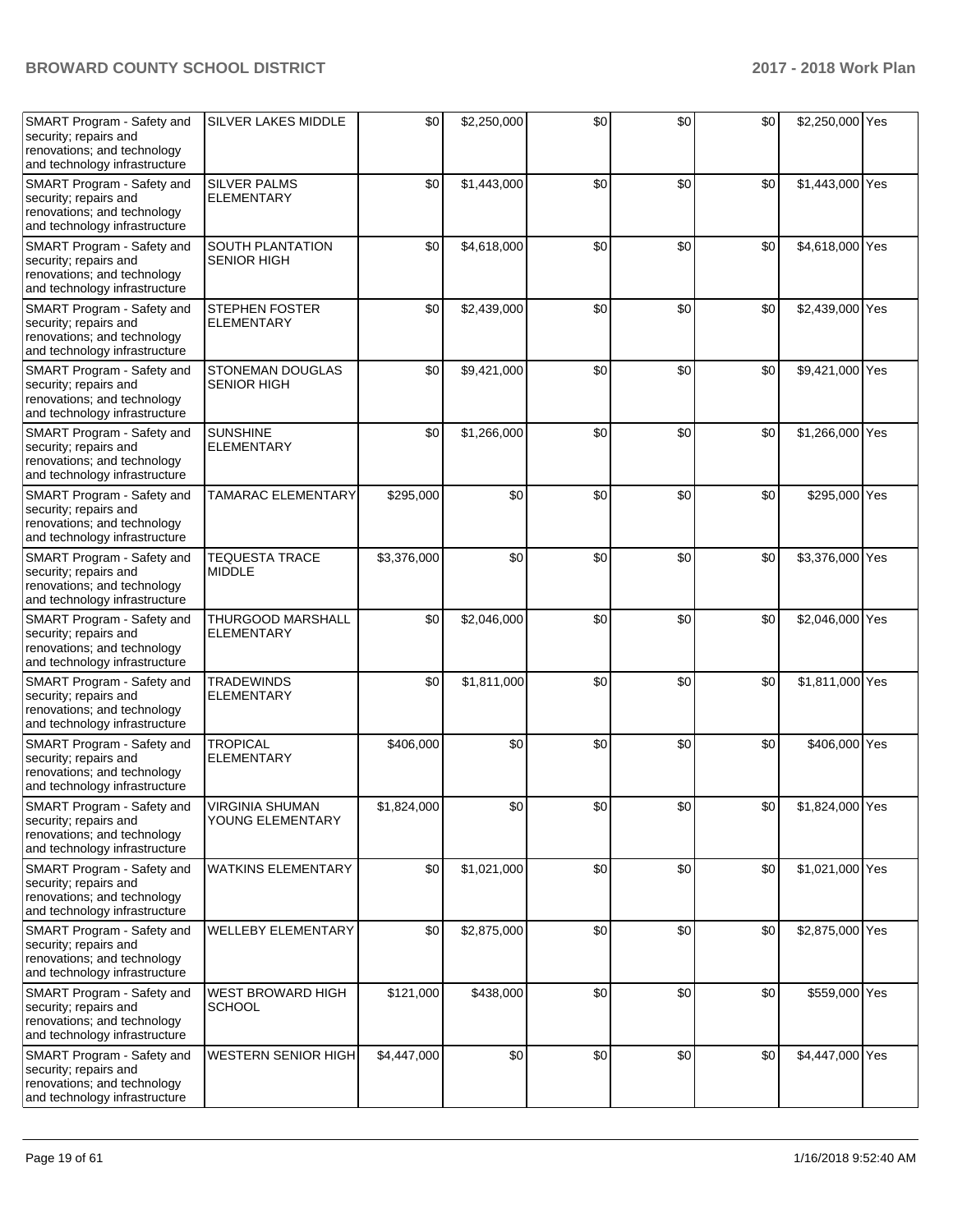| SMART Program - Safety and<br>security; repairs and<br>renovations; and technology<br>and technology infrastructure                                                           | <b>WESTGLADES MIDDLE</b>                                                 | \$0          | \$2,937,000 | \$0 | \$0 | \$0         | \$2,937,000 Yes  |  |
|-------------------------------------------------------------------------------------------------------------------------------------------------------------------------------|--------------------------------------------------------------------------|--------------|-------------|-----|-----|-------------|------------------|--|
| SMART Program - Safety and<br>security; repairs and<br>renovations; and technology<br>and technology infrastructure                                                           | <b>WESTPINE MIDDLE</b>                                                   | \$2,385,000  | \$0         | \$0 | \$0 | \$0         | \$2,385,000 Yes  |  |
| SMART Program - Safety and<br>security; repairs and<br>renovations; and technology<br>and technology infrastructure                                                           | <b>WHISPERING PINES</b><br><b>EXCEPTIONAL</b><br><b>EDUCATION CENTER</b> | \$0          | \$2,200,000 | \$0 | \$0 | \$0         | \$2,200,000 Yes  |  |
| SMART Program - Safety and<br>security; repairs and<br>renovations; and technology<br>and technology infrastructure                                                           | <b>WILTON MANORS</b><br><b>ELEMENTARY</b>                                | \$3,538,000  | \$0         | \$0 | \$0 | \$0         | \$3,538,000 Yes  |  |
| SMART Program - Safety and<br>security; repairs and<br>renovations; and technology<br>and technology infrastructure                                                           | <b>WINSTON PARK</b><br><b>ELEMENTARY</b>                                 | \$2,484,000  | \$0         | \$0 | \$0 | \$0         | \$2,484,000 Yes  |  |
| SMART Program - Safety and<br>security; repairs and<br>renovations; and technology<br>and technology infrastructure                                                           | <b>NOB HILL ELEMENTARY</b>                                               | \$0          | \$1,959,000 | \$0 | \$0 | \$0         | \$1,959,000 Yes  |  |
| SMART Program - Safety and<br>security; repairs and<br>renovations; and technology<br>and technology infrastructure                                                           | <b>PARKSIDE</b><br><b>ELEMENTARY</b>                                     | \$0          | \$946,000   | \$0 | \$0 | \$0         | \$946,000 Yes    |  |
| SMART Program - Safety and<br>security; repairs and<br>renovations; and technology<br>and technology infrastructure                                                           | <b>PLANTATION</b><br><b>ELEMENTARY</b>                                   | \$0          | \$145,000   | \$0 | \$0 | \$0         | \$145,000 Yes    |  |
| SHERIDAN TECHNICAL HS AT<br><b>SUNSET LEARNING CTR</b><br>SMART Program - Safety and<br>security; repairs and<br>renovations; and technology<br>and technology infrastructure | SHERIDAN TECHNICAL<br>COLLEGE                                            | \$0          | \$2,170,000 | \$0 | \$0 | \$0         | \$2,170,000 Yes  |  |
| SMART Program - Safety and<br>security; repairs and<br>renovations; and technology<br>and technology infrastructure                                                           | <b>DEERFIELD PARK</b><br><b>ELEMENTARY</b>                               | \$5,340,000  | \$0         | \$0 | \$0 | \$0         | \$5,340,000 Yes  |  |
| SMART Program - Safety and<br>security; repairs and<br>renovations; and technology<br>and technology infrastructure                                                           | <b>MCARTHUR SENIOR</b><br><b>HIGH</b>                                    | \$10,232,496 | \$0         | \$0 | \$0 | \$0         | \$10,232,496 Yes |  |
| District-Wide SMART Program<br>Projects                                                                                                                                       | Location not specified                                                   | \$4,120,400  | \$278,400   | \$0 | \$0 | \$0         | \$4,398,800 Yes  |  |
| Safety and security; repairs and<br>renovations; and technology<br>and technology infrastructure                                                                              | <b>SHERIDAN PARK</b><br><b>ELEMENTARY</b>                                | \$0          | \$0         | \$0 | \$0 | \$3,893,223 | \$3,893,223 No   |  |
| Safety and security; repairs and<br>renovations; and technology<br>and technology infrastructure                                                                              | <b>SILVER SHORES</b><br><b>ELEMENTARY</b>                                | \$0          | \$0         | \$0 | \$0 | \$959,598   | \$959,598 No     |  |
| Safety and security; repairs and<br>renovations; and technology<br>and technology infrastructure                                                                              | <b>STIRLING ELEMENTARY</b>                                               | \$0          | \$0         | \$0 | \$0 | \$2,772,007 | \$2,772,007 No   |  |
| Safety and security; repairs and SUNSET LAKES<br>renovations; and technology<br>and technology infrastructure                                                                 | <b>ELEMENTARY</b>                                                        | \$0          | \$0         | \$0 | \$0 | \$1,583,595 | \$1,583,595 No   |  |
| Safety and security; repairs and SUNSHINE<br>renovations; and technology<br>and technology infrastructure                                                                     | <b>ELEMENTARY</b>                                                        | \$0          | \$0         | \$0 | \$0 | \$1,731,088 | \$1,731,088 No   |  |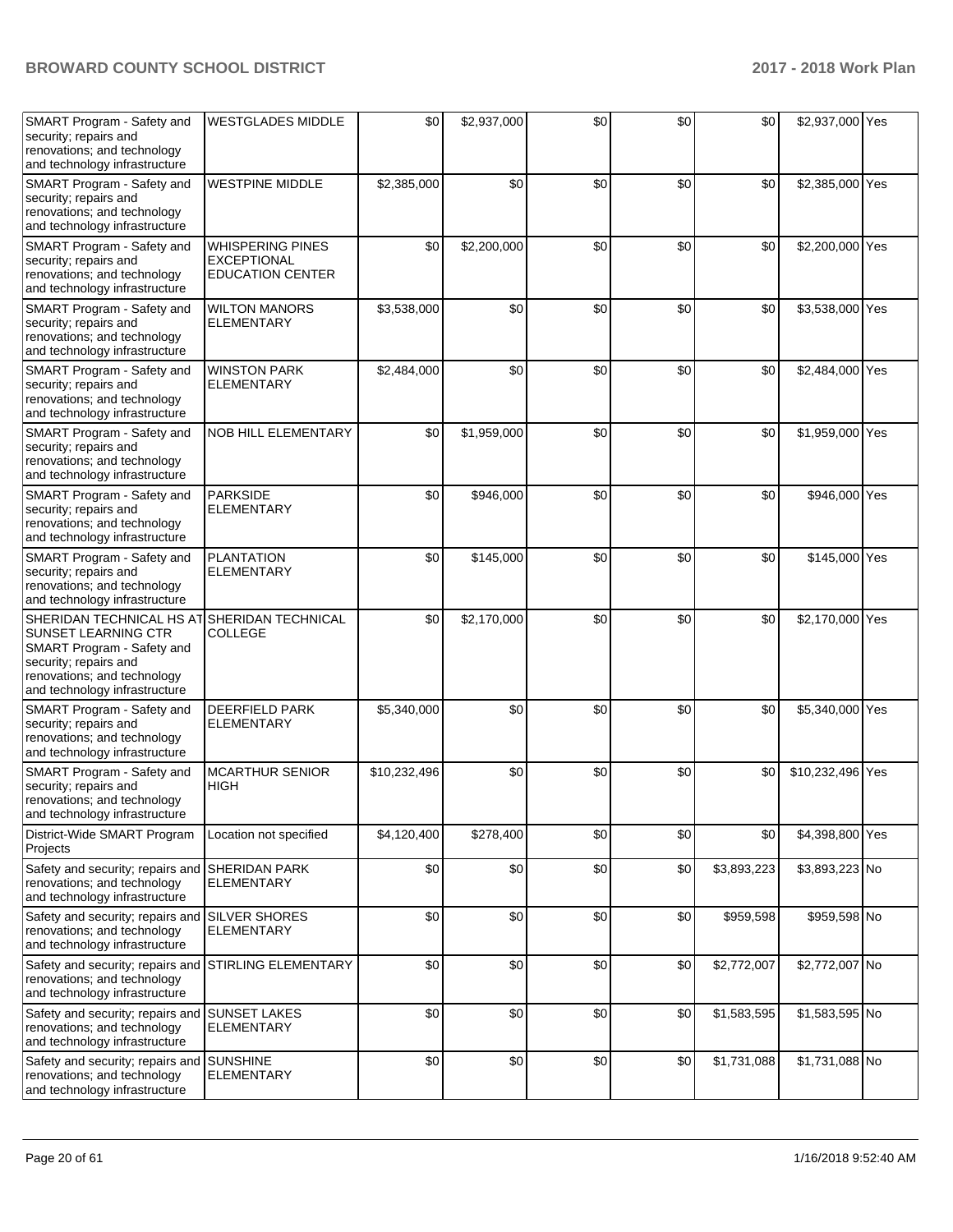| Safety and security; repairs and WEST BROWARD HIGH<br>renovations; and technology<br>and technology infrastructure  | <b>SCHOOL</b>                               | \$0         | \$0         | \$0 | \$0 | \$6,213,064 | \$6,213,064 No  |  |
|---------------------------------------------------------------------------------------------------------------------|---------------------------------------------|-------------|-------------|-----|-----|-------------|-----------------|--|
| Safety and security; repairs and<br>renovations; and technology<br>and technology infrastructure                    | ANNABEL C PERRY PK-8                        | \$0         | \$0         | \$0 | \$0 | \$2,983,420 | \$2,983,420 No  |  |
| SMART Program - Safety and<br>security; repairs and<br>renovations; and technology<br>and technology infrastructure | <b>BENNETT ELEMENTARY</b>                   | \$0         | \$1,914,000 | \$0 | \$0 | \$0         | \$1,914,000 Yes |  |
| SMART Program - Safety and<br>security; repairs and<br>renovations; and technology<br>and technology infrastructure | APOLLO MIDDLE                               | \$0         | \$7,015,000 | \$0 | \$0 | \$0         | \$7,015,000 Yes |  |
| SMART Program - Safety and<br>security; repairs and<br>renovations; and technology<br>and technology infrastructure | <b>ATTUCKS MIDDLE</b>                       | \$420,000   | \$0         | \$0 | \$0 | \$0         | \$420,000 Yes   |  |
| SMART Program - Safety and<br>security; repairs and<br>renovations; and technology<br>and technology infrastructure | <b>BAIR MIDDLE</b>                          | \$1,617,000 | \$0         | \$0 | \$0 | \$0         | \$1,617,000 Yes |  |
| SMART Program - Safety and<br>security; repairs and<br>renovations; and technology<br>and technology infrastructure | <b>BANYAN ELEMENTARY</b>                    | \$198,000   | \$0         | \$0 | \$0 | \$0         | \$198,000 Yes   |  |
| Safety and security; repairs and<br>renovations; and technology<br>and technology infrastructure                    | <b>ATLANTIC TECHNICAL</b><br><b>COLLEGE</b> | \$0         | \$0         | \$0 | \$0 | \$7,405,983 | \$7,405,983 No  |  |
| Safety and security; repairs and ATTUCKS MIDDLE<br>renovations; and technology<br>and technology infrastructure     |                                             | \$0         | \$0         | \$0 | \$0 | \$4,752,644 | \$4,752,644 No  |  |
| Safety and security; repairs and BAYVIEW ELEMENTARY<br>renovations; and technology<br>and technology infrastructure |                                             | \$0         | \$0         | \$0 | \$0 | \$1,488,986 | \$1,488,986 No  |  |
| Safety and security; repairs and<br>renovations; and technology<br>and technology infrastructure                    | <b>CASTLE HILL</b><br><b>ELEMENTARY</b>     | \$0         | \$0         | \$0 | \$0 | \$2,003,927 | \$2,003,927 No  |  |
| Safety and security; repairs and<br>renovations; and technology<br>and technology infrastructure                    | <b>COCONUT CREEK</b><br><b>SENIOR HIGH</b>  | \$0         | \$0         | \$0 | \$0 | \$6,723,898 | \$6,723,898 No  |  |
| Safety and security; repairs and<br>renovations; and technology<br>and technology infrastructure                    | <b>COLLINS ELEMENTARY</b>                   | \$0         | \$0         | \$0 | \$0 | \$4,126,190 | \$4,126,190 No  |  |
| Safety and security; repairs and<br>renovations; and technology<br>and technology infrastructure                    | CORAL GLADES HIGH<br><b>SCHOOL</b>          | \$0         | \$0         | \$0 | \$0 | \$9,718,489 | \$9,718,489 No  |  |
| Safety and security; repairs and DRIFTWOOD<br>renovations; and technology<br>and technology infrastructure          | <b>ELEMENTARY</b>                           | \$0         | \$0         | \$0 | \$0 | \$1,890,851 | \$1,890,851 No  |  |
| Safety and security; repairs and NORTH SIDE<br>renovations; and technology<br>and technology infrastructure         | <b>ELEMENTARY</b>                           | \$0         | \$0         | \$0 | \$0 | \$1,803,874 | \$1,803,874 No  |  |
| SMART Program - Safety and<br>security; repairs and<br>renovations; and technology<br>and technology infrastructure | ANNABEL C PERRY PK-8                        | \$323,000   | \$0         | \$0 | \$0 | \$0         | \$323,000 Yes   |  |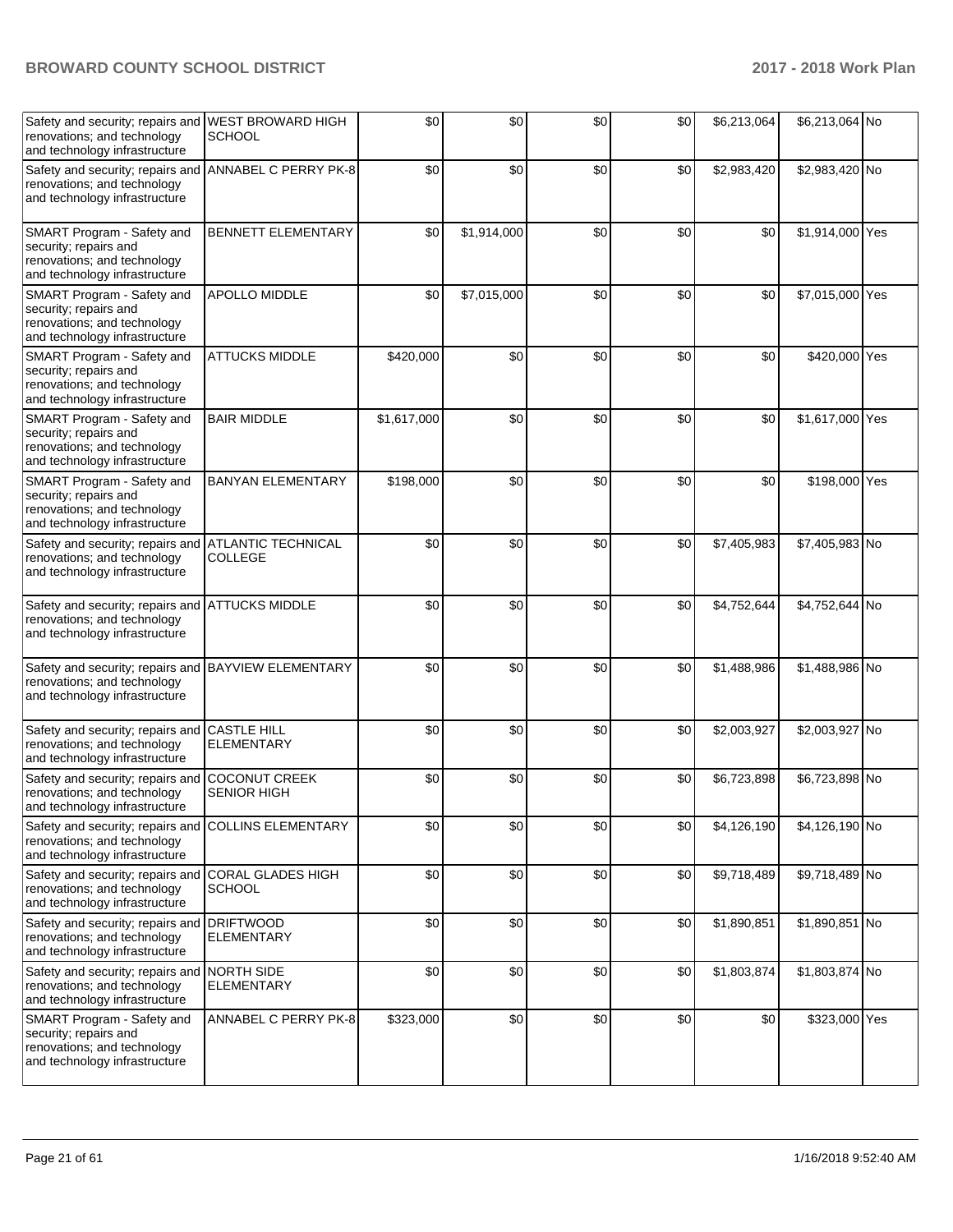| Safety and security; repairs and PLANTATION SENIOR<br>renovations; and technology<br>and technology infrastructure    | <b>HIGH</b>                                                   | \$0 | \$0 | \$0 | \$0 | \$13,063,739 | \$13,063,739 No |  |
|-----------------------------------------------------------------------------------------------------------------------|---------------------------------------------------------------|-----|-----|-----|-----|--------------|-----------------|--|
| Safety and security; repairs and J P TARAVELLA SENIOR<br>renovations; and technology<br>and technology infrastructure | <b>HIGH</b>                                                   | \$0 | \$0 | \$0 | \$0 | \$15,698,646 | \$15,698,646 No |  |
| Safety and security; repairs and<br>renovations; and technology<br>and technology infrastructure                      | <b>CRYSTAL LAKE MIDDLE</b>                                    | \$0 | \$0 | \$0 | \$0 | \$8,737,504  | \$8,737,504 No  |  |
| Safety and security; repairs and<br>renovations; and technology<br>and technology infrastructure                      | <b>STEPHEN FOSTER</b><br><b>ELEMENTARY</b>                    | \$0 | \$0 | \$0 | \$0 | \$1,567,073  | \$1,567,073 No  |  |
| Safety and security; repairs and<br>renovations; and technology<br>and technology infrastructure                      | <b>COOPER CITY</b><br><b>ELEMENTARY</b>                       | \$0 | \$0 | \$0 | \$0 | \$2,920,062  | \$2,920,062 No  |  |
| Safety and security; repairs and CORAL COVE<br>renovations; and technology<br>and technology infrastructure           | <b>ELEMENTARY</b>                                             | \$0 | \$0 | \$0 | \$0 | \$3,100,219  | \$3,100,219 No  |  |
| Safety and security; repairs and<br>renovations; and technology<br>and technology infrastructure                      | <b>CYPRESS BAY SENIOR</b><br><b>HIGH</b>                      | \$0 | \$0 | \$0 | \$0 | \$15,269,617 | \$15,269,617 No |  |
| Safety and security; repairs and<br>renovations; and technology<br>and technology infrastructure                      | <b>CYPRESS RUN</b><br><b>EDUCATION CENTER</b>                 | \$0 | \$0 | \$0 | \$0 | \$979,932    | \$979,932 No    |  |
| Safety and security; repairs and<br>renovations; and technology<br>and technology infrastructure                      | <b>DAVE THOMAS</b><br><b>EDUCATION CENTER-</b><br><b>WEST</b> | \$0 | \$0 | \$0 | \$0 | \$429,013    | \$429,013 No    |  |
| Safety and security; repairs and<br>renovations; and technology<br>and technology infrastructure                      | <b>DISCOVERY</b><br><b>ELEMENTARY</b>                         | \$0 | \$0 | \$0 | \$0 | \$1,250,913  | \$1,250,913 No  |  |
| Safety and security; repairs and DOLPHIN BAY<br>renovations; and technology<br>and technology infrastructure          | <b>ELEMENTARY</b>                                             | \$0 | \$0 | \$0 | \$0 | \$1,410,797  | \$1,410,797 No  |  |
| Safety and security; repairs and EAGLE POINT<br>renovations; and technology<br>and technology infrastructure          | <b>ELEMENTARY</b>                                             | \$0 | \$0 | \$0 | \$0 | \$2,578,867  | \$2,578,867 No  |  |
| Safety and security; repairs and<br>renovations; and technology<br>and technology infrastructure                      | <b>ENDEAVOUR PRIMARY</b><br><b>LEARNING CENTER</b>            | \$0 | \$0 | \$0 | \$0 | \$432,851    | \$432,851 No    |  |
| Safety and security; repairs and<br>renovations; and technology<br>and technology infrastructure                      | <b>FALCON COVE MIDDLE</b>                                     | \$0 | \$0 | \$0 | \$0 | \$6,366,450  | \$6,366,450 No  |  |
| Safety and security; repairs and FLORANADA<br>renovations; and technology<br>and technology infrastructure            | ELEMENTARY                                                    | \$0 | \$0 | \$0 | \$0 | \$1,654,176  | \$1,654,176 No  |  |
| Safety and security; repairs and HAWKES BLUFF<br>renovations; and technology<br>and technology infrastructure         | <b>ELEMENTARY</b>                                             | \$0 | \$0 | \$0 | \$0 | \$4,369,793  | \$4,369,793 No  |  |
| Safety and security; repairs and HERON HEIGHTS<br>renovations; and technology<br>and technology infrastructure        | <b>ELEMENTARY</b>                                             | \$0 | \$0 | \$0 | \$0 | \$1,280,855  | \$1,280,855 No  |  |
| Safety and security; repairs and HOLLYWOOD HILLS<br>renovations; and technology<br>and technology infrastructure      | <b>ELEMENTARY</b>                                             | \$0 | \$0 | \$0 | \$0 | \$2,681,619  | \$2,681,619 No  |  |
| Safety and security; repairs and INDIAN TRACE<br>renovations; and technology<br>and technology infrastructure         | <b>ELEMENTARY</b>                                             | \$0 | \$0 | \$0 | \$0 | \$4,983,506  | \$4,983,506 No  |  |
| Safety and security; repairs and ROYAL PALM<br>renovations; and technology<br>and technology infrastructure           | <b>ELEMENTARY</b>                                             | \$0 | \$0 | \$0 | \$0 | \$1,754,054  | \$1,754,054 No  |  |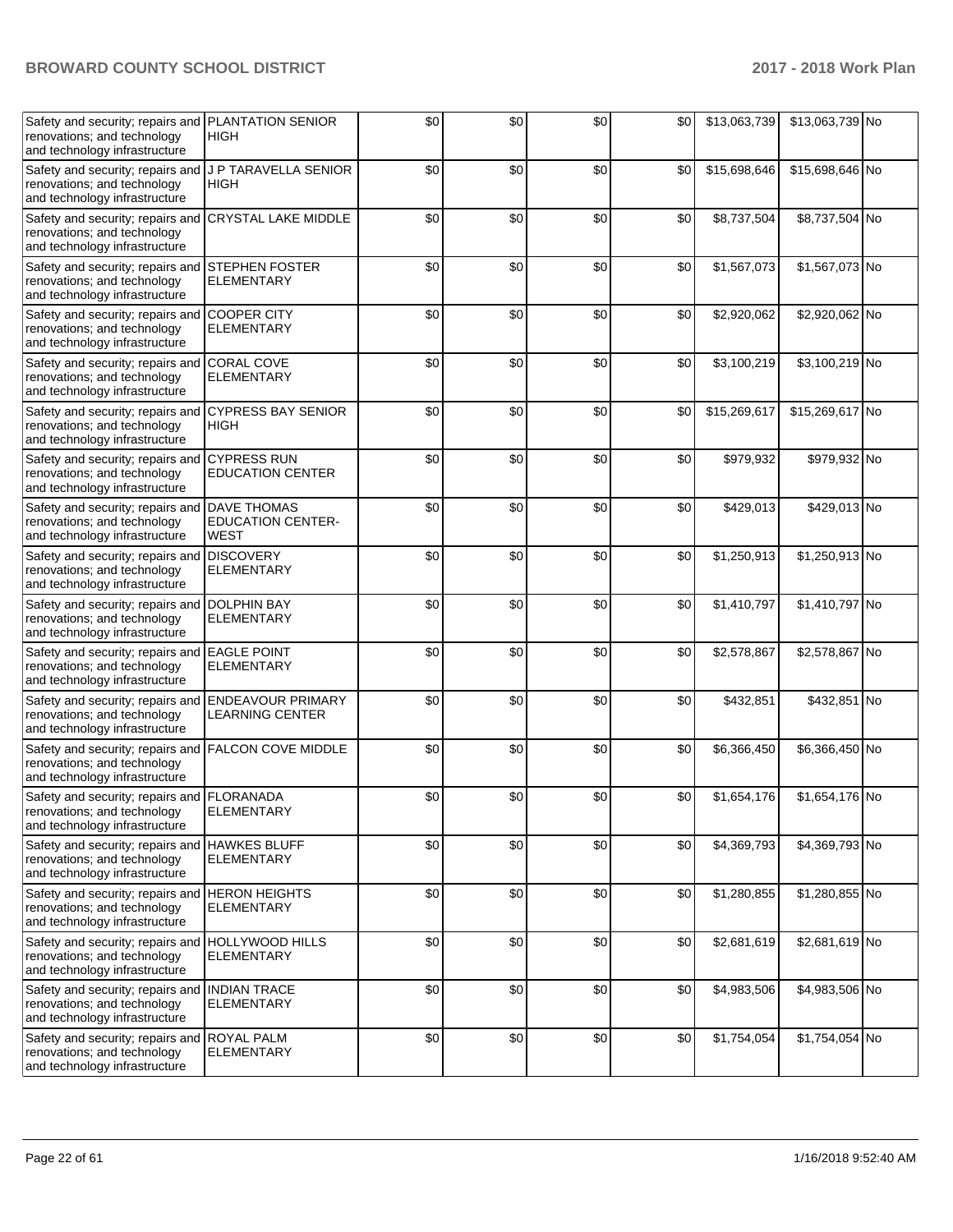| Safety and security; repairs and SAWGRASS<br>renovations; and technology<br>and technology infrastructure          | <b>ELEMENTARY</b>                             | \$0 | \$0 | \$0 | \$0 | \$3,194,976  | \$3,194,976 No  |  |
|--------------------------------------------------------------------------------------------------------------------|-----------------------------------------------|-----|-----|-----|-----|--------------|-----------------|--|
| Safety and security; repairs and<br>renovations; and technology<br>and technology infrastructure                   | <b>CROSS CREEK SCHOOL</b>                     | \$0 | \$0 | \$0 | \$0 | \$1,517,258  | \$1,517,258 No  |  |
| Safety and security; repairs and SILVER RIDGE<br>renovations; and technology<br>and technology infrastructure      | <b>ELEMENTARY</b>                             | \$0 | \$0 | \$0 | \$0 | \$3,342,793  | \$3,342,793 No  |  |
| Safety and security; repairs and<br>renovations; and technology<br>and technology infrastructure                   | <b>SOUTH PLANTATION</b><br><b>SENIOR HIGH</b> | \$0 | \$0 | \$0 | \$0 | \$16,440,003 | \$16,440,003 No |  |
| Safety and security; repairs and TEDDER ELEMENTARY<br>renovations; and technology<br>and technology infrastructure |                                               | \$0 | \$0 | \$0 | \$0 | \$2,212,436  | \$2,212,436 No  |  |
| Safety and security; repairs and TRADEWINDS<br>renovations; and technology<br>and technology infrastructure        | <b>ELEMENTARY</b>                             | \$0 | \$0 | \$0 | \$0 | \$3,019,731  | \$3,019,731 No  |  |
| Safety and security; repairs and BANYAN ELEMENTARY<br>renovations; and technology<br>and technology infrastructure |                                               | \$0 | \$0 | \$0 | \$0 | \$1,953,578  | \$1,953,578 No  |  |
| Safety and security; repairs and BOULEVARD HEIGHTS<br>renovations; and technology<br>and technology infrastructure | <b>ELEMENTARY</b>                             | \$0 | \$0 | \$0 | \$0 | \$3,542,671  | \$3,542,671 No  |  |
| Safety and security; repairs and BRIGHT HORIZONS<br>renovations; and technology<br>and technology infrastructure   |                                               | \$0 | \$0 | \$0 | \$0 | \$2,707,628  | \$2,707,628 No  |  |
| Safety and security; repairs and<br>renovations; and technology<br>and technology infrastructure                   | <b>CHAPEL TRAIL</b><br><b>ELEMENTARY</b>      | \$0 | \$0 | \$0 | \$0 | \$2,311,211  | \$2,311,211 No  |  |
| Safety and security; repairs and<br>renovations; and technology<br>and technology infrastructure                   | <b>COCONUT CREEK</b><br><b>ELEMENTARY</b>     | \$0 | \$0 | \$0 | \$0 | \$2,679,224  | \$2,679,224 No  |  |
| Safety and security; repairs and CORAL PARK<br>renovations; and technology<br>and technology infrastructure        | <b>ELEMENTARY</b>                             | \$0 | \$0 | \$0 | \$0 | \$2,420,882  | \$2,420,882 No  |  |
| Safety and security; repairs and<br>renovations; and technology<br>and technology infrastructure                   | <b>CORAL SPRINGS</b><br><b>SENIOR HIGH</b>    | \$0 | \$0 | \$0 | \$0 | \$18,020,752 | \$18,020,752 No |  |
| Safety and security; repairs and<br>renovations; and technology<br>and technology infrastructure                   | <b>CORAL SPRINGS PK-8</b>                     | \$0 | \$0 | \$0 | \$0 | \$3,743,596  | \$3,743,596 No  |  |
| Safety and security; repairs and<br>renovations; and technology<br>and technology infrastructure                   | <b>HOLLYWOOD CENTRAL</b><br><b>ELEMENTARY</b> | \$0 | \$0 | \$0 | \$0 | \$1,625,748  | \$1,625,748 No  |  |
| Safety and security; repairs and<br>renovations; and technology<br>and technology infrastructure                   | DRIFTWOOD MIDDLE                              | \$0 | \$0 | \$0 | \$0 | \$7,575,394  | \$7,575,394 No  |  |
| Safety and security; repairs and<br>renovations; and technology<br>and technology infrastructure                   | <b>COUNTRY ISLES</b><br><b>ELEMENTARY</b>     | \$0 | \$0 | \$0 | \$0 | \$3,852,135  | \$3,852,135 No  |  |
| Safety and security; repairs and HOLLYWOOD PARK<br>renovations; and technology<br>and technology infrastructure    | <b>ELEMENTARY</b>                             | \$0 | \$0 | \$0 | \$0 | \$3,712,069  | \$3,712,069 No  |  |
| Safety and security; repairs and<br>renovations; and technology<br>and technology infrastructure                   | <b>COCONUT PALM</b><br><b>ELEMENTARY</b>      | \$0 | \$0 | \$0 | \$0 | \$2,162,891  | \$2,162,891 No  |  |
| Safety and security; repairs and DEERFIELD BEACH<br>renovations; and technology<br>and technology infrastructure   | <b>ELEMENTARY</b>                             | \$0 | \$0 | \$0 | \$0 | \$2,155,113  | \$2,155,113 No  |  |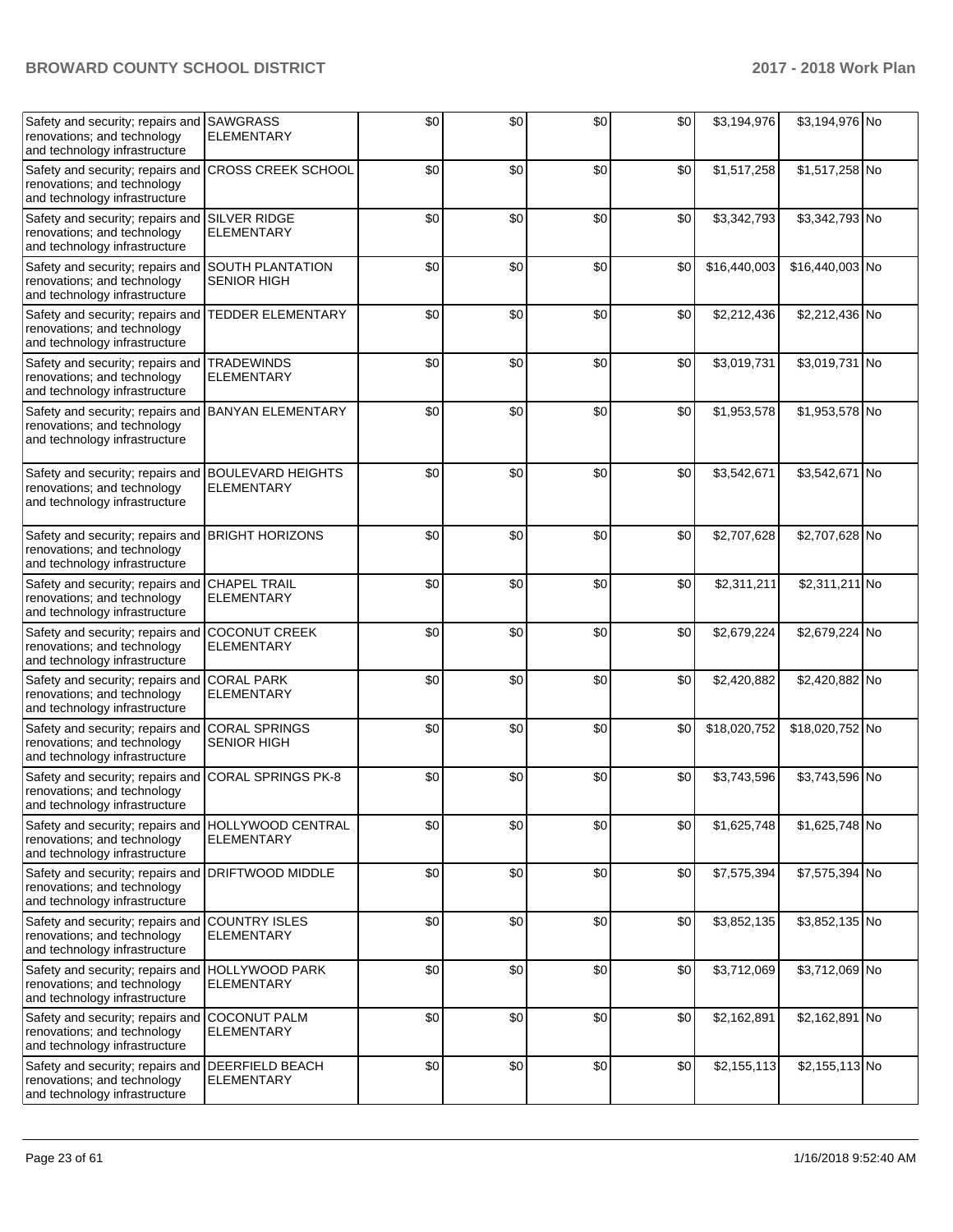| Safety and security; repairs and<br>renovations; and technology<br>and technology infrastructure                    | <b>GRIFFIN ELEMENTARY</b>                  | \$0 | \$0 | \$0 | \$0 | \$3,528,573  | \$3,528,573 No  |  |
|---------------------------------------------------------------------------------------------------------------------|--------------------------------------------|-----|-----|-----|-----|--------------|-----------------|--|
| Safety and security; repairs and<br>renovations; and technology<br>and technology infrastructure                    | <b>DANIA ELEMENTARY</b>                    | \$0 | \$0 | \$0 | \$0 | \$4,029,227  | \$4,029,227 No  |  |
| Safety and security; repairs and<br>renovations; and technology<br>and technology infrastructure                    | <b>CRESTHAVEN</b><br><b>ELEMENTARY</b>     | \$0 | \$0 | \$0 | \$0 | \$2,921,600  | \$2,921,600 No  |  |
| Safety and security; repairs and<br>renovations; and technology<br>and technology infrastructure                    | <b>GATOR RUN</b><br><b>ELEMENTARY</b>      | \$0 | \$0 | \$0 | \$0 | \$2,121,902  | \$2,121,902 No  |  |
| Safety and security; repairs and LIBERTY ELEMENTARY<br>renovations; and technology<br>and technology infrastructure |                                            | \$0 | \$0 | \$0 | \$0 | \$1,742,971  | \$1,742,971 No  |  |
| Safety and security; repairs and GLADES MIDDLE<br>renovations; and technology<br>and technology infrastructure      |                                            | \$0 | \$0 | \$0 | \$0 | \$3,920,136  | \$3,920,136 No  |  |
| Safety and security; repairs and<br>renovations; and technology<br>and technology infrastructure                    | INDIAN RIDGE MIDDLE                        | \$0 | \$0 | \$0 | \$0 | \$5,848,342  | \$5,848,342 No  |  |
| Safety and security; repairs and<br>renovations; and technology<br>and technology infrastructure                    | <b>BLANCHE ELY SENIOR</b><br><b>HIGH</b>   | \$0 | \$0 | \$0 | \$0 | \$10,825,035 | \$10,825,035 No |  |
| Safety and security; repairs and BROADVIEW<br>renovations; and technology<br>and technology infrastructure          | <b>ELEMENTARY</b>                          | \$0 | \$0 | \$0 | \$0 | \$3,456,574  | \$3,456,574 No  |  |
| Safety and security; repairs and<br>renovations; and technology<br>and technology infrastructure                    | <b>CENTRAL PARK</b><br><b>ELEMENTARY</b>   | \$0 | \$0 | \$0 | \$0 | \$3,386,808  | \$3,386,808 No  |  |
| Safety and security; repairs and<br>renovations; and technology<br>and technology infrastructure                    | <b>CROISSANT PARK</b><br><b>ELEMENTARY</b> | \$0 | \$0 | \$0 | \$0 | \$1,331,498  | \$1,331,498 No  |  |
| Safety and security; repairs and DANDY WILLIAM<br>renovations; and technology<br>and technology infrastructure      | <b>MIDDLE</b>                              | \$0 | \$0 | \$0 | \$0 | \$3,830,571  | \$3,830,571 No  |  |
| Safety and security; repairs and<br>renovations; and technology<br>and technology infrastructure                    | <b>CORAL SPRINGS</b><br><b>MIDDLE</b>      | \$0 | \$0 | \$0 | \$0 | \$8,415,138  | \$8,415,138 No  |  |
| Safety and security; repairs and DAVIE ELEMENTARY<br>renovations; and technology<br>and technology infrastructure   |                                            | \$0 | \$0 | \$0 | \$0 | \$4,597,966  | \$4,597,966 No  |  |
| Safety and security; repairs and FLAMINGO<br>renovations; and technology<br>and technology infrastructure           | <b>ELEMENTARY</b>                          | \$0 | \$0 | \$0 | \$0 | \$3,777,456  | \$3,777,456 No  |  |
| Safety and security; repairs and<br>renovations; and technology<br>and technology infrastructure                    | CHARLES W FLANAGAN<br><b>SENIOR HIGH</b>   | \$0 | \$0 | \$0 | \$0 | \$15,087,370 | \$15,087,370 No |  |
| Safety and security; repairs and<br>renovations; and technology<br>and technology infrastructure                    | <b>HALLANDALE SENIOR</b><br><b>HIGH</b>    | \$0 | \$0 | \$0 | \$0 | \$9,182,941  | \$9,182,941 No  |  |
| Safety and security; repairs and Dr. MARTIN LUTHER<br>renovations; and technology<br>and technology infrastructure  | KING Jr. MONTESSORI<br><b>ACADEMY</b>      | \$0 | \$0 | \$0 | \$0 | \$1,109,918  | \$1,109,918 No  |  |
| Safety and security; repairs and LAKE FOREST<br>renovations; and technology<br>and technology infrastructure        | <b>ELEMENTARY</b>                          | \$0 | \$0 | \$0 | \$0 | \$2,496,114  | \$2,496,114 No  |  |
| Safety and security; repairs and LAUDERDALE LAKES<br>renovations; and technology<br>and technology infrastructure   | <b>MIDDLE</b>                              | \$0 | \$0 | \$0 | \$0 | \$3,777,319  | \$3,777,319 No  |  |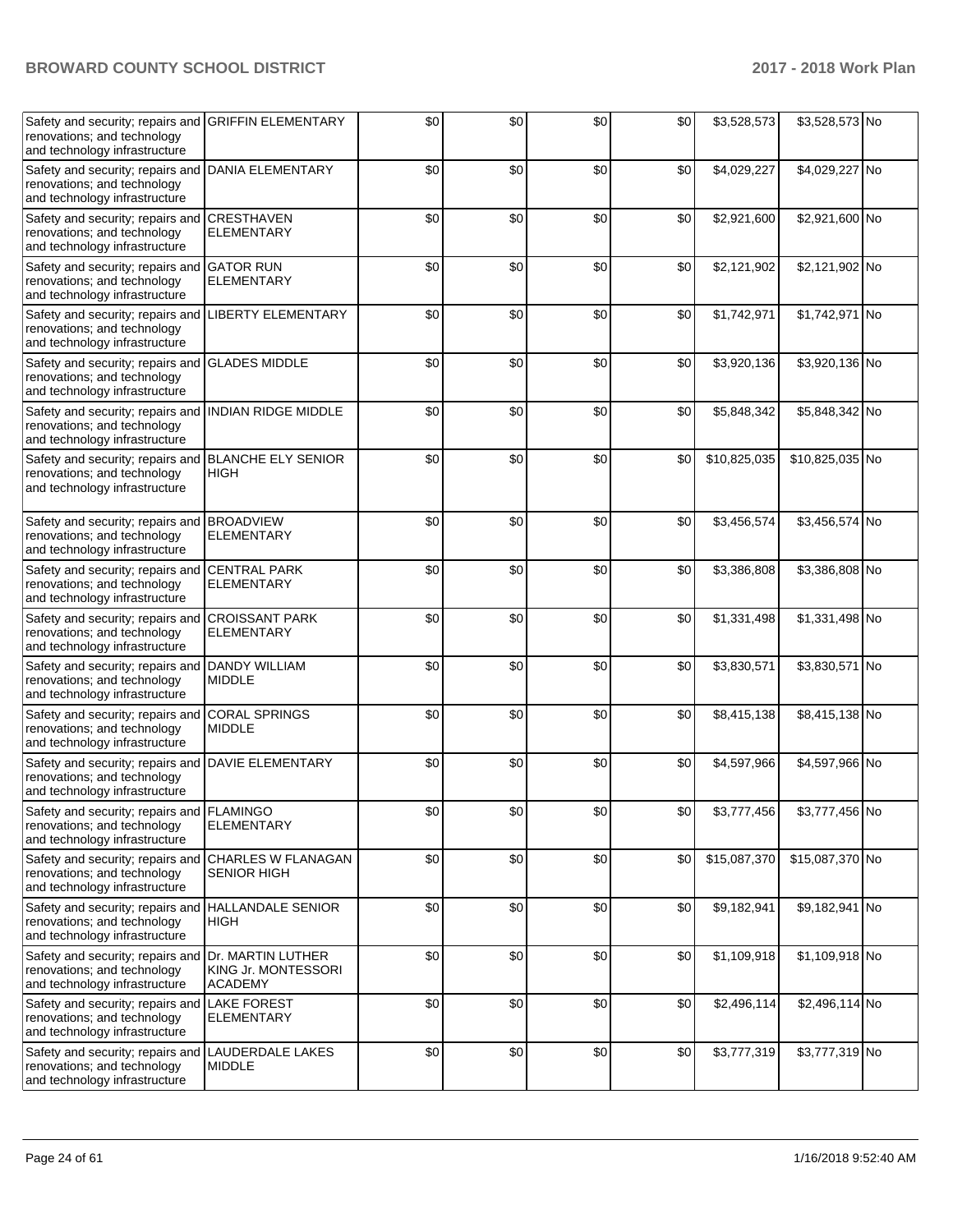| Safety and security; repairs and LAUDERDALE MANORS<br>renovations; and technology<br>and technology infrastructure | <b>EARLY LEARNING AND</b><br><b>RESOURCE CENTER</b> | \$0 | \$0 | \$0 | \$0 | \$4,893,690  | \$4,893,690 No  |  |
|--------------------------------------------------------------------------------------------------------------------|-----------------------------------------------------|-----|-----|-----|-----|--------------|-----------------|--|
| Safety and security; repairs and<br>renovations; and technology<br>and technology infrastructure                   | LAUDERHILL 6-12                                     | \$0 | \$0 | \$0 | \$0 | \$6,517,296  | \$6,517,296 No  |  |
| Safety and security; repairs and<br>renovations; and technology<br>and technology infrastructure                   | <b>MAPLEWOOD</b><br><b>ELEMENTARY</b>               | \$0 | \$0 | \$0 | \$0 | \$2,990,924  | \$2,990,924 No  |  |
| Safety and security; repairs and<br>renovations; and technology<br>and technology infrastructure                   | MIRAMAR ELEMENTARY                                  | \$0 | \$0 | \$0 | \$0 | \$2,898,266  | \$2,898,266 No  |  |
| Safety and security; repairs and MORROW ELEMENTARY<br>renovations; and technology<br>and technology infrastructure |                                                     | \$0 | \$0 | \$0 | \$0 | \$3,271,269  | \$3,271,269 No  |  |
| Safety and security; repairs and NEW RIVER MIDDLE<br>renovations; and technology<br>and technology infrastructure  |                                                     | \$0 | \$0 | \$0 | \$0 | \$2,655,034  | \$2,655,034 No  |  |
| Safety and security; repairs and<br>renovations; and technology<br>and technology infrastructure                   | <b>BENNETT ELEMENTARY</b>                           | \$0 | \$0 | \$0 | \$0 | \$1,618,479  | \$1,618,479 No  |  |
| Safety and security; repairs and<br>renovations; and technology<br>and technology infrastructure                   | <b>HOLLYWOOD HILLS</b><br><b>SENIOR HIGH</b>        | \$0 | \$0 | \$0 | \$0 | \$10,016,267 | \$10,016,267 No |  |
| Safety and security; repairs and<br>renovations; and technology<br>and technology infrastructure                   | LARKDALE<br><b>ELEMENTARY</b>                       | \$0 | \$0 | \$0 | \$0 | \$2,174,518  | \$2,174,518 No  |  |
| Safety and security; repairs and<br>renovations; and technology<br>and technology infrastructure                   | <b>LLOYD ESTATES</b><br>ELEMENTARY                  | \$0 | \$0 | \$0 | \$0 | \$2,307,869  | \$2,307,869 No  |  |
| Safety and security; repairs and<br>renovations; and technology<br>and technology infrastructure                   | <b>BROWARD ESTATES</b><br><b>ELEMENTARY</b>         | \$0 | \$0 | \$0 | \$0 | \$1,254,229  | \$1,254,229 No  |  |
| Safety and security; repairs and<br>renovations; and technology<br>and technology infrastructure                   | <b>COOPER CITY SENIOR</b><br><b>HIGH</b>            | \$0 | \$0 | \$0 | \$0 | \$13,713,620 | \$13,713,620 No |  |
| Safety and security; repairs and<br>renovations; and technology<br>and technology infrastructure                   | <b>RIVERLAND</b><br><b>ELEMENTARY</b>               | \$0 | \$0 | \$0 | \$0 | \$859,128    | \$859,128 No    |  |
| Safety and security; repairs and<br>renovations; and technology<br>and technology infrastructure                   | <b>PIPER SENIOR HIGH</b>                            | \$0 | \$0 | \$0 | \$0 | \$20,702,384 | \$20,702,384 No |  |
| Safety and security; repairs and<br>renovations; and technology<br>and technology infrastructure                   | PETERS ELEMENTARY                                   | \$0 | \$0 | \$0 | \$0 | \$1,399,579  | \$1,399,579 No  |  |
| Safety and security; repairs and<br>renovations; and technology<br>and technology infrastructure                   | <b>PINES LAKES</b><br>ELEMENTARY                    | \$0 | \$0 | \$0 | \$0 | \$3,395,274  | \$3,395,274 No  |  |
| Safety and security; repairs and<br>renovations; and technology<br>and technology infrastructure                   | <b>PINEWOOD</b><br><b>ELEMENTARY</b>                | \$0 | \$0 | \$0 | \$0 | \$3,962,283  | \$3,962,283 No  |  |
| Safety and security; repairs and PLANTATION MIDDLE<br>renovations; and technology<br>and technology infrastructure |                                                     | \$0 | \$0 | \$0 | \$0 | \$9,795,489  | \$9,795,489 No  |  |
| Safety and security; repairs and<br>renovations; and technology<br>and technology infrastructure                   | <b>SEA CASTLE</b><br><b>ELEMENTARY</b>              | \$0 | \$0 | \$0 | \$0 | \$27,105,400 | \$27,105,400 No |  |
| Safety and security; repairs and<br>renovations; and technology<br>and technology infrastructure                   | SHERIDAN HILLS<br><b>ELEMENTARY</b>                 | \$0 | \$0 | \$0 | \$0 | \$21,872,920 | \$21,872,920 No |  |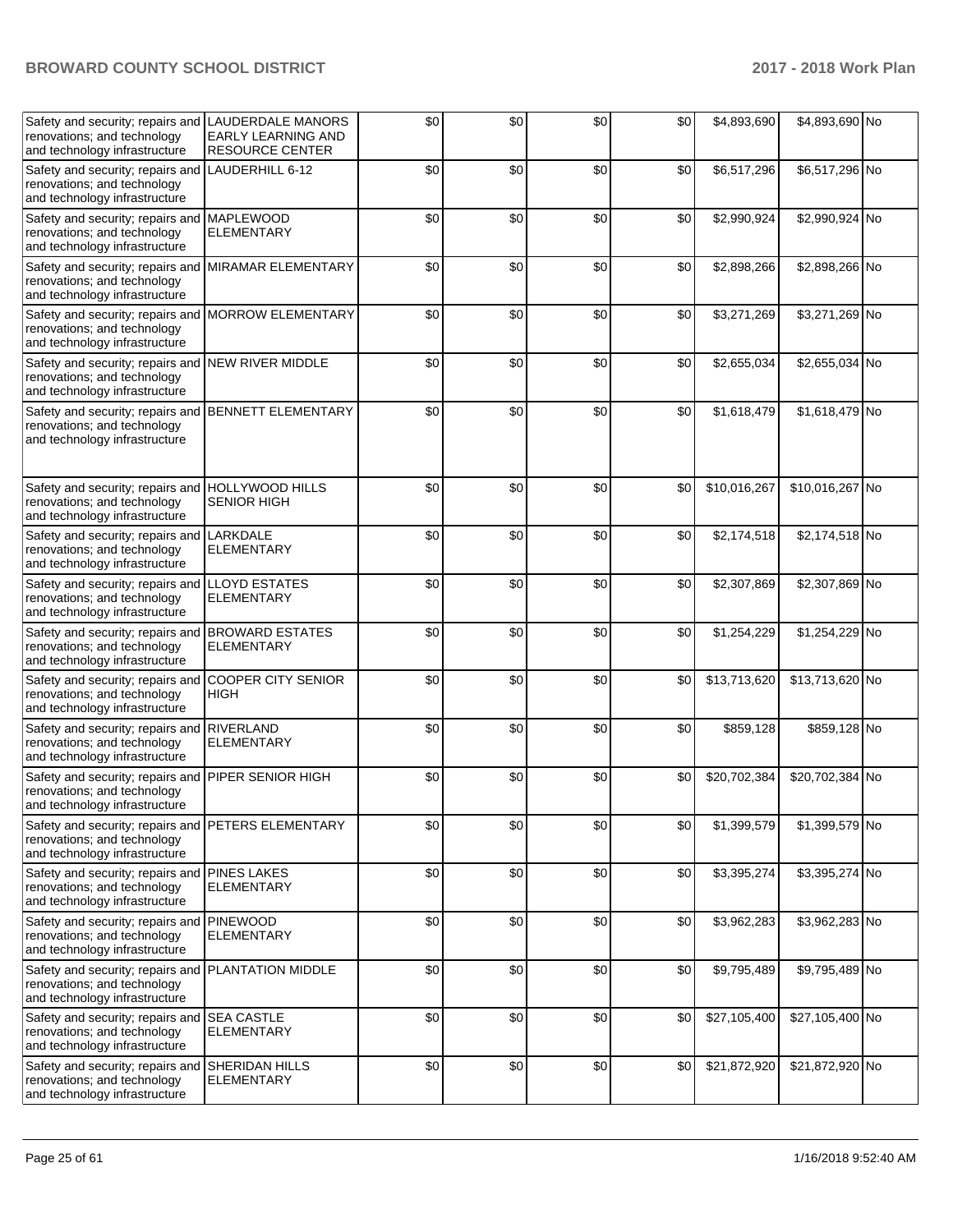| Safety and security; repairs and<br>renovations; and technology<br>and technology infrastructure                    | <b>SHERIDAN TECHNICAL</b><br><b>COLLEGE</b> | \$0 | \$0 | \$0 | \$0 | \$12,408,196 | \$12,408,196 No |  |
|---------------------------------------------------------------------------------------------------------------------|---------------------------------------------|-----|-----|-----|-----|--------------|-----------------|--|
| Safety and security; repairs and<br>renovations; and technology<br>and technology infrastructure                    | <b>SOUTH BROWARD</b><br><b>SENIOR HIGH</b>  | \$0 | \$0 | \$0 | \$0 | \$4,694,007  | \$4,694,007 No  |  |
| Safety and security; repairs and<br>renovations; and technology<br>and technology infrastructure                    | <b>SILVER LAKES MIDDLE</b>                  | \$0 | \$0 | \$0 | \$0 | \$4,775,170  | \$4,775,170 No  |  |
| Safety and security; repairs and<br>renovations; and technology<br>and technology infrastructure                    | <b>SUNLAND PARK</b><br><b>ACADEMY</b>       | \$0 | \$0 | \$0 | \$0 | \$581,103    | \$581,103 No    |  |
| Safety and security; repairs and<br>renovations; and technology<br>and technology infrastructure                    | <b>SUNRISE MIDDLE</b>                       | \$0 | \$0 | \$0 | \$0 | \$3,322,676  | \$3,322,676 No  |  |
| Safety and security; repairs and SILVER PALMS<br>renovations; and technology<br>and technology infrastructure       | <b>ELEMENTARY</b>                           | \$0 | \$0 | \$0 | \$0 | \$2,451,016  | \$2,451,016 No  |  |
| Safety and security; repairs and<br>renovations; and technology<br>and technology infrastructure                    | <b>SANDERS PARK</b><br><b>ELEMENTARY</b>    | \$0 | \$0 | \$0 | \$0 | \$3,690,232  | \$3,690,232 No  |  |
| Safety and security; repairs and<br>renovations; and technology<br>and technology infrastructure                    | <b>QUIET WATERS</b><br><b>ELEMENTARY</b>    | \$0 | \$0 | \$0 | \$0 | \$3,783,428  | \$3,783,428 No  |  |
| Safety and security; repairs and<br>renovations; and technology<br>and technology infrastructure                    | <b>JAMES S RICKARDS</b><br><b>MIDDLE</b>    | \$0 | \$0 | \$0 | \$0 | \$5,443,429  | \$5,443,429 No  |  |
| Safety and security; repairs and<br>renovations; and technology<br>and technology infrastructure                    | <b>SANDPIPER</b><br>ELEMENTARY              | \$0 | \$0 | \$0 | \$0 | \$1,602,479  | \$1,602,479 No  |  |
| Safety and security; repairs and<br>renovations; and technology<br>and technology infrastructure                    | <b>SAWGRASS SPRINGS</b><br><b>MIDDLE</b>    | \$0 | \$0 | \$0 | \$0 | \$46,851,400 | \$46,851,400 No |  |
| Safety and security; repairs and SEAGULL SCHOOL<br>renovations; and technology<br>and technology infrastructure     |                                             | \$0 | \$0 | \$0 | \$0 | \$7,026,790  | \$7,026,790 No  |  |
| Safety and security; repairs and<br>renovations; and technology<br>and technology infrastructure                    | <b>SEMINOLE MIDDLE</b>                      | \$0 | \$0 | \$0 | \$0 | \$9,822,021  | \$9,822,021 No  |  |
| Safety and security; repairs and<br>renovations; and technology<br>and technology infrastructure                    | <b>SILVER TRAIL MIDDLE</b>                  | \$0 | \$0 | \$0 | \$0 | \$3,989,523  | \$3,989,523 No  |  |
| Safety and security; repairs and STONEMAN DOUGLAS<br>renovations; and technology<br>and technology infrastructure   | <b>SENIOR HIGH</b>                          | \$0 | \$0 | \$0 | \$0 | \$13,740,734 | \$13,740,734 No |  |
| Safety and security; repairs and<br>renovations; and technology<br>and technology infrastructure                    | <b>STRANAHAN SENIOR</b><br><b>HIGH</b>      | \$0 | \$0 | \$0 | \$0 | \$15,138,705 | \$15,138,705 No |  |
| Safety and security; repairs and<br>renovations; and technology<br>and technology infrastructure                    | <b>TAMARAC ELEMENTARY</b>                   | \$0 | \$0 | \$0 | \$0 | \$4,398,242  | \$4,398,242 No  |  |
| Safety and security; repairs and<br>renovations; and technology<br>and technology infrastructure                    | <b>TEQUESTA TRACE</b><br><b>MIDDLE</b>      | \$0 | \$0 | \$0 | \$0 | \$5,260,247  | \$5,260,247 No  |  |
| Safety and security; repairs and<br>renovations; and technology<br>and technology infrastructure                    | <b>TROPICAL</b><br>ELEMENTARY               | \$0 | \$0 | \$0 | \$0 | \$1,577,199  | \$1,577,199 No  |  |
| Safety and security; repairs and WATKINS ELEMENTARY<br>renovations; and technology<br>and technology infrastructure |                                             | \$0 | \$0 | \$0 | \$0 | \$1,900,869  | \$1,900,869 No  |  |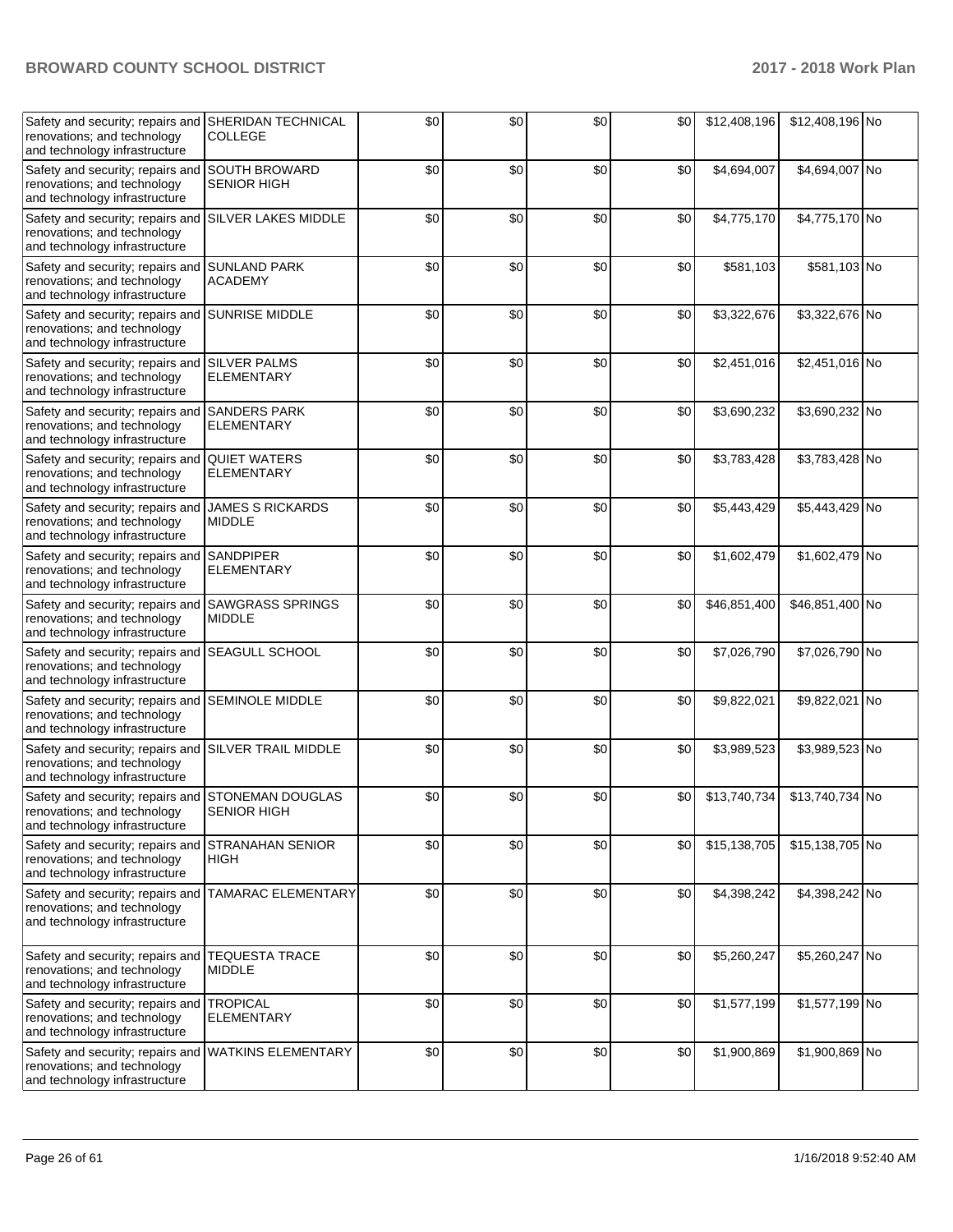| Safety and security; repairs and WEST HOLLYWOOD<br>renovations; and technology<br>and technology infrastructure | <b>IELEMENTARY</b>              | \$0         | \$0                         | \$0 | \$0 | \$3.566.961 | \$3,566,961 No                         |  |
|-----------------------------------------------------------------------------------------------------------------|---------------------------------|-------------|-----------------------------|-----|-----|-------------|----------------------------------------|--|
| Safety and security; repairs and WESTCHESTER<br>renovations; and technology<br>and technology infrastructure    | <b>IELEMENTARY</b>              | \$0         | \$0                         | \$0 | \$0 | \$4,755,732 | \$4,755,732 No                         |  |
| Repl Bldg 6                                                                                                     | IMCARTHUR SENIOR<br><b>HIGH</b> | \$5,800,000 | \$0 <sub>1</sub>            | \$0 | \$0 | \$0         | \$5,800,000 Yes                        |  |
|                                                                                                                 |                                 |             | \$144,387,896 \$178,881,400 | \$0 |     |             | \$0 \$1,106,488,7 \$1,429,758,0]<br>10 |  |

#### **Additional Project Schedules**

Any projects that are not identified in the last approved educational plant survey.

Nothing reported for this section.

#### **Non Funded Growth Management Project Schedules**

Schedule indicating which projects, due to planned development, that CANNOT be funded from current revenues projected over the next five years.

Nothing reported for this section.

# **Tracking**

#### **Capacity Tracking**

| Location                                       | $2017 -$<br>2018 Satis.<br>Stu. Sta. | Actual<br>$2017 -$<br><b>2018 FISH</b><br>Capacity | Actual<br>$2016 -$<br>2017<br><b>COFTE</b> | # Class<br><b>Rooms</b> | Actual<br>Average<br>$2017 -$<br>2018 Class<br><b>Size</b> | Actual<br>$2017 -$<br>2018<br><b>Utilization</b> | <b>New</b><br>Stu.<br>Capacity | <b>New</b><br>Rooms to<br>be<br>Added/Re<br>moved | Projected<br>$2021 -$<br>2022<br><b>COFTE</b> | Projected<br>$2021 -$<br>2022<br><b>Utilization</b> | Projected<br>$2021 -$<br>2022 Class<br><b>Size</b> |
|------------------------------------------------|--------------------------------------|----------------------------------------------------|--------------------------------------------|-------------------------|------------------------------------------------------------|--------------------------------------------------|--------------------------------|---------------------------------------------------|-----------------------------------------------|-----------------------------------------------------|----------------------------------------------------|
| <b>IMCARTHUR SENIOR</b><br>IHIGH               | 2,452                                | 2,329                                              | 1,995                                      | 97                      | 21                                                         | 86.00 %                                          |                                |                                                   | 2.193                                         | 94.00 %                                             | 23                                                 |
| <b>SUNRISE MIDDLE</b>                          | 559. ا                               | 1,403                                              | 1,133                                      | 64                      | 18                                                         | 81.00 %                                          |                                |                                                   | 291. ا                                        | 92.00 %                                             | 20                                                 |
| <b>DILLARD ELEMENTARY</b>                      | 795                                  | 795                                                | 753                                        | 43                      | 18                                                         | 95.00 %                                          |                                |                                                   | 746                                           | 94.00 %                                             | 17                                                 |
| <b>CHARLES DREW</b><br><b>IRESOURCE CENTER</b> | 724                                  | 724                                                | 102                                        | 36                      | 3                                                          | 14.00 %                                          |                                |                                                   | $\Omega$                                      | 0.00%                                               | $\Omega$                                           |
| WALKER ELEMENTARY<br>(MAGNET)                  | 1.017                                | 1,017                                              | 670                                        | 54                      | 12                                                         | 66.00 %                                          |                                |                                                   | 753                                           | 74.00 %                                             | 14                                                 |
| <b>COLLINS ELEMENTARY</b>                      | 371                                  | 371                                                | 319                                        | 19                      | 17                                                         | 86.00 %                                          |                                |                                                   | 343                                           | 92.00 %                                             | 18                                                 |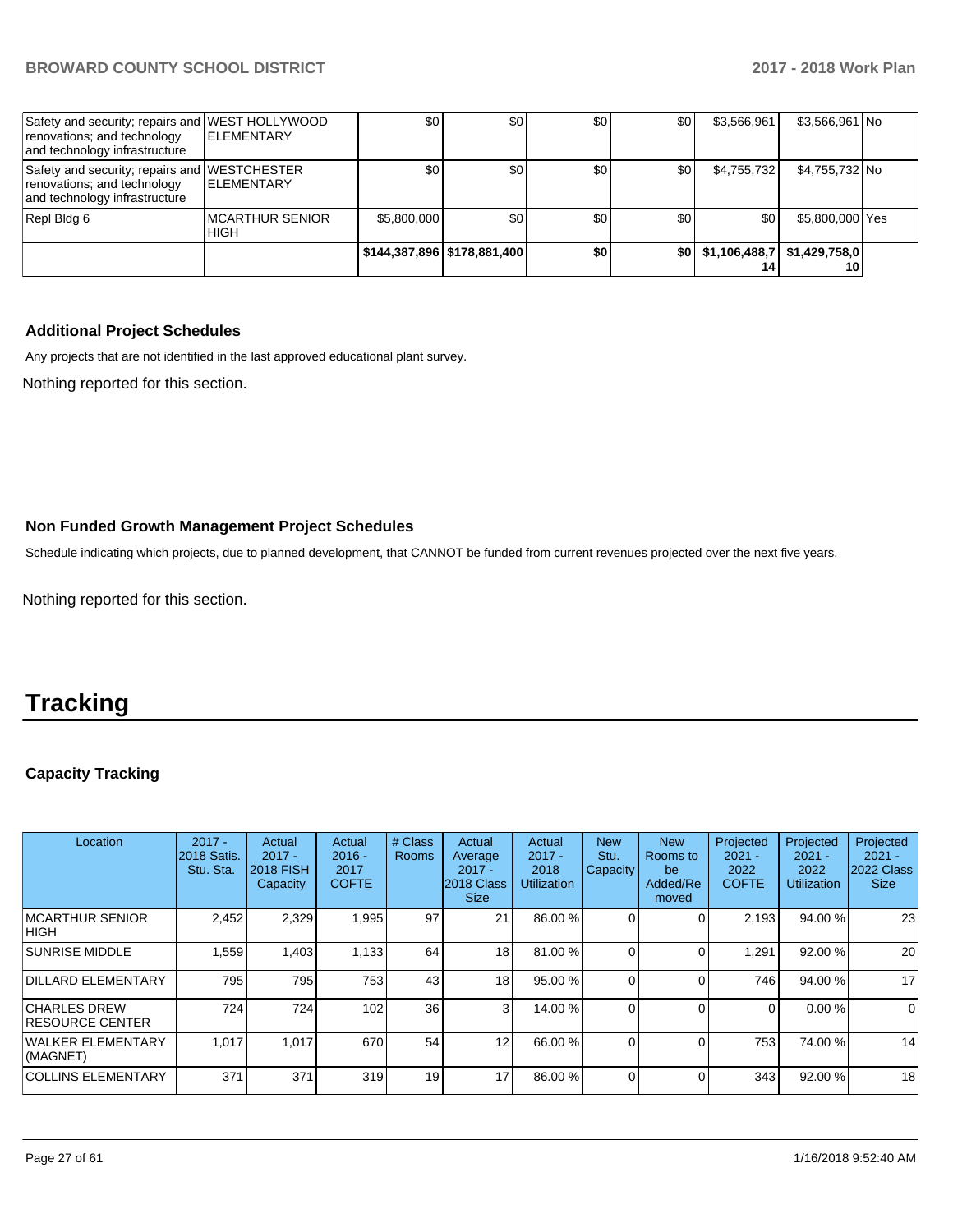| <b>WILTON MANORS</b><br><b>ELEMENTARY</b>                                             | 615   | 615      | 598      | 33  | 18          | 97.00 % | 0              | $\Omega$       | 619         | 101.00 % | 19          |
|---------------------------------------------------------------------------------------|-------|----------|----------|-----|-------------|---------|----------------|----------------|-------------|----------|-------------|
| <b>BENNETT ELEMENTARY</b>                                                             | 542   | 542      | 409      | 29  | 14          | 76.00 % | $\mathbf 0$    | $\Omega$       | 409         | 75.00 %  | 14          |
| <b>STRANAHAN SENIOR</b><br><b>HIGH</b>                                                | 2,500 | 2,375    | 1,363    | 102 | 13          | 57.00 % | 0              | $\Omega$       | 1,162       | 49.00 %  | 11          |
| <b>CROISSANT PARK</b><br><b>ELEMENTARY</b>                                            | 846   | 846      | 763      | 46  | 17          | 90.00 % | 0              | $\Omega$       | 793         | 94.00 %  | 17          |
| <b>COLBERT ELEMENTARY</b>                                                             | 812   | 812      | 655      | 42  | 16          | 81.00%  | 0              | $\Omega$       | 739         | 91.00%   | 18          |
| <b>HOLLYWOOD CENTRAL</b><br><b>ELEMENTARY</b>                                         | 709   | 709      | 476      | 38  | 13          | 67.00 % | 0              | $\Omega$       | 441         | 62.00 %  | 12          |
| Gulfstream Early Learning<br>Center of Excellence                                     | 1,034 | $\Omega$ | $\Omega$ | 47  | $\mathbf 0$ | 0.00%   | $\Omega$       | $\Omega$       | $\mathbf 0$ | 0.00%    | $\mathbf 0$ |
| <b>RIVERLAND</b><br><b>ELEMENTARY</b>                                                 | 633   | 633      | 560      | 34  | 16          | 88.00 % | $\mathbf 0$    | $\Omega$       | 532         | 84.00 %  | 16          |
| WEST HOLLYWOOD<br><b>ELEMENTARY</b>                                                   | 687   | 687      | 538      | 37  | 15          | 78.00 % | 0              | $\Omega$       | 581         | 85.00 %  | 16          |
| <b>SOUTH BROWARD</b><br><b>SENIOR HIGH</b>                                            | 2,409 | 2,288    | 2,198    | 95  | 23          | 96.00 % | $\Omega$       | $\Omega$       | 2,259       | 99.00 %  | 24          |
| <b>POMPANO BEACH</b><br><b>INSTITUTE OF</b><br><b>INTERNATIONAL</b><br><b>STUDIES</b> | 1,366 | 1,229    | 1,166    | 53  | 22          | 95.00 % | $\Omega$       | $\Omega$       | 1,205       | 98.00 %  | 23          |
| <b>DEERFIELD BEACH</b><br><b>ELEMENTARY</b>                                           | 665   | 665      | 661      | 36  | 18          | 99.00 % | $\mathbf 0$    | $\Omega$       | 638         | 96.00 %  | 18          |
| POMPANO BEACH<br><b>MIDDLE</b>                                                        | 1,363 | 1,226    | 1,035    | 58  | 18          | 84.00 % | $\mathbf 0$    | $\Omega$       | 1,091       | 89.00 %  | 19          |
| <b>OAKLAND PARK</b><br><b>ELEMENTARY</b>                                              | 840   | 840      | 630      | 42  | 15          | 75.00 % | $\mathbf 0$    | $\Omega$       | 684         | 81.00 %  | 16          |
| <b>NORTH SIDE</b><br><b>ELEMENTARY</b>                                                | 608   | 608      | 424      | 32  | 13          | 70.00 % | 0              | $\Omega$       | 473         | 78.00 %  | 15          |
| DANIA ELEMENTARY                                                                      | 623   | 623      | 531      | 33  | 16          | 85.00 % | $\mathbf 0$    | $\Omega$       | 518         | 83.00 %  | 16          |
| <b>HOLLYWOOD HILLS</b><br><b>ELEMENTARY</b>                                           | 768   | 768      | 740      | 40  | 19          | 96.00 % | 0              | $\Omega$       | 832         | 108.00%  | 21          |
| LAUDERHILL 6-12                                                                       | 1,172 | 1,054    | 800      | 50  | 16          | 76.00 % | 0              | $\Omega$       | 945         | 90.00 %  | 19          |
| <b>COCONUT CREEK</b><br><b>ELEMENTARY</b>                                             | 803   | 803      | 684      | 43  | 16          | 85.00 % | $\mathbf 0$    | $\Omega$       | 622         | 77.00 %  | 14          |
| <b>PLANTATION SENIOR</b><br>HIGH                                                      | 2,821 | 2,679    | 2,188    | 115 | 19          | 82.00 % | 0              | $\Omega$       | 2,182       | 81.00 %  | 19          |
| CASTLE HILL<br><b>ELEMENTARY</b>                                                      | 817   | 817      | 580      | 44  | 13          | 71.00 % | $\overline{0}$ | $\overline{0}$ | 604         | 74.00 %  | 14          |
| Dr. MARTIN LUTHER<br>KING Jr. MONTESSORI<br><b>ACADEMY</b>                            | 737   | 737      | 436      | 40  | 11          | 59.00 % | $\overline{0}$ | $\Omega$       | 486         | 66.00 %  | 12          |
| VILLAGE ELEMENTARY                                                                    | 870   | 870      | 759      | 46  | 17          | 87.00 % | 0              | $\mathbf 0$    | 787         | 90.00 %  | 17          |
| INOVA SENIOR HIGH                                                                     | 2,604 | 2,473    | 2,067    | 104 | 20          | 84.00 % | 0              | $\mathbf 0$    | 2,194       | 89.00 %  | 21          |
| NOVA BLANCHE<br><b>FORMAN ELEMENTARY</b>                                              | 787   | 787      | 771      | 43  | 18          | 98.00 % | 0              | $\mathbf 0$    | 771         | 98.00 %  | 18          |
| <b>WILLIAM T MCFATTER</b><br>TECHNICAL COLLEGE                                        | 1,685 | 2,022    | 645      | 73  | 9           | 32.00 % | 0              | $\Omega$       | 610         | 30.00 %  | 8           |
| <b>NOVA MIDDLE</b>                                                                    | 1,493 | 1,343    | 1,239    | 64  | 19          | 92.00 % | $\overline{0}$ | $\mathbf 0$    | 1,303       | 97.00 %  | 20          |
| <b>SHERIDAN PARK</b><br><b>ELEMENTARY</b>                                             | 810   | 810      | 669      | 44  | 15          | 83.00 % | 0              | $\Omega$       | 726         | 90.00 %  | 17          |
| LAUDERHILL-PAUL<br><b>TURNER ELEMENTARY</b>                                           | 872   | 872      | 721      | 47  | 15          | 83.00 % | 0              | $\mathbf 0$    | 743         | 85.00 %  | 16          |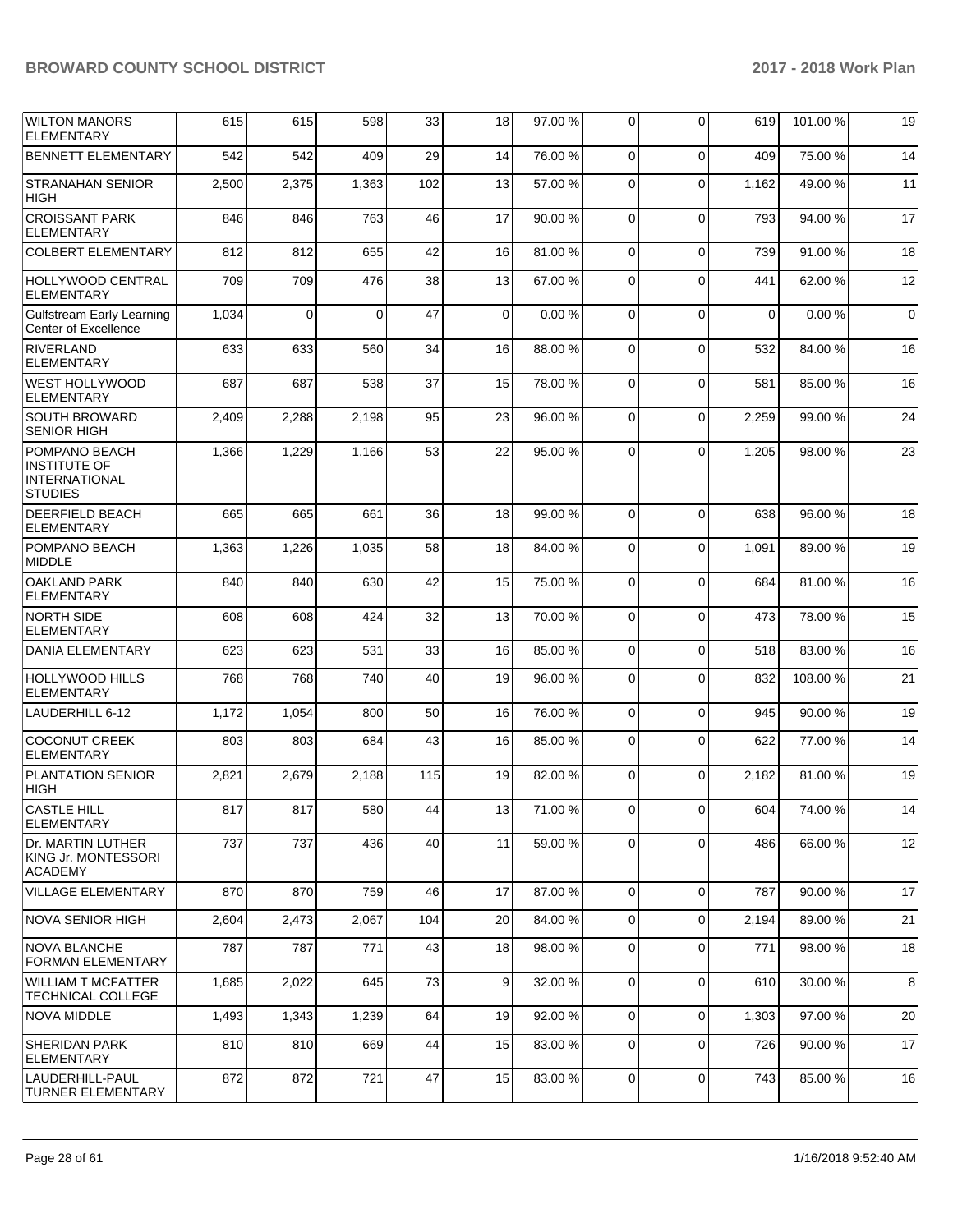| NORTH FORK<br><b>ELEMENTARY</b>                    | 713   | 713   | 418   | 38  | 11           | 59.00 %  | 0              | $\Omega$       | 361   | 51.00 %  | 10             |
|----------------------------------------------------|-------|-------|-------|-----|--------------|----------|----------------|----------------|-------|----------|----------------|
| <b>COOPER CITY</b><br><b>ELEMENTARY</b>            | 745   | 745   | 794   | 40  | 20           | 107.00%  | $\Omega$       | $\Omega$       | 763   | 102.00%  | 19             |
| <b>PEMBROKE PINES</b><br><b>ELEMENTARY</b>         | 709   | 709   | 593   | 38  | 16           | 84.00 %  | $\Omega$       | $\Omega$       | 591   | 83.00 %  | 16             |
| NORTHEAST SENIOR<br><b>HIGH</b>                    | 2,515 | 2,389 | 1,735 | 102 | 17           | 73.00 %  | $\Omega$       | $\mathbf 0$    | 1,754 | 73.00 %  | 17             |
| PLANTATION PARK<br><b>ELEMENTARY</b>               | 579   | 579   | 563   | 31  | 18           | 97.00 %  | $\Omega$       | $\Omega$       | 636   | 110.00 % | 21             |
| DWIGHT D<br><b>EISENHOWER</b><br><b>ELEMENTARY</b> | 777   | 777   | 766   | 42  | 18           | 99.00 %  | $\Omega$       | $\Omega$       | 773   | 99.00 %  | 18             |
| <b>DANDY WILLIAM</b><br><b>MIDDLE</b>              | 1,369 | 1,232 | 874   | 57  | 15           | 71.00 %  | $\mathbf 0$    | $\Omega$       | 998   | 81.00 %  | 18             |
| <b>LLOYD ESTATES</b><br><b>ELEMENTARY</b>          | 691   | 691   | 549   | 37  | 15           | 79.00 %  | $\Omega$       | $\Omega$       | 558   | 81.00 %  | 15             |
| <b>PALMVIEW</b><br><b>ELEMENTARY</b>               | 711   | 711   | 597   | 37  | 16           | 84.00 %  | $\Omega$       | $\Omega$       | 590   | 83.00 %  | 16             |
| <b>CORAL SPRINGS</b><br><b>SENIOR HIGH</b>         | 3,414 | 3,243 | 2,811 | 138 | 20           | 87.00 %  | $\mathbf 0$    | $\mathbf 0$    | 2,790 | 86.00 %  | 20             |
| MARGATE ELEMENTARY                                 | 1,305 | 1,305 | 1,030 | 68  | 15           | 79.00 %  | 0              | $\Omega$       | 1,091 | 84.00 %  | 16             |
| <b>SUNSHINE</b><br><b>ELEMENTARY</b>               | 893   | 893   | 623   | 46  | 14           | 70.00%   | 0              | $\Omega$       | 575   | 64.00 %  | 13             |
| <b>FORT LAUDERDALE</b><br><b>SENIOR HIGH</b>       | 2,122 | 2,015 | 2,003 | 81  | 25           | 99.00 %  | $\Omega$       | $\Omega$       | 1,975 | 98.00 %  | 24             |
| <b>BOULEVARD HEIGHTS</b><br><b>ELEMENTARY</b>      | 812   | 812   | 695   | 42  | 17           | 86.00 %  | $\mathbf 0$    | $\Omega$       | 639   | 79.00 %  | 15             |
| <b>WINGATE OAKS</b><br><b>CENTER</b>               | 285   | 285   | 36    | 27  | $\mathbf{1}$ | 12.00 %  | $\Omega$       | $\mathbf 0$    | 65    | 23.00 %  | $\overline{c}$ |
| <b>HENRY D PERRY</b><br><b>EDUCATION CENTER</b>    | 1,552 | 1,396 | 735   | 61  | 12           | 53.00 %  | $\Omega$       | $\Omega$       | 2,135 | 153.00 % | 35             |
| THE QUEST CENTER                                   | 313   | 313   | 122   | 30  | 4            | 39.00 %  | $\mathbf 0$    | $\mathbf 0$    | 119   | 38.00 %  | 4              |
| <b>SHERIDAN TECHNICAL</b><br><b>COLLEGE</b>        | 2,036 | 2,443 | 543   | 97  | 6            | 22.00 %  | 0              | $\Omega$       | 568   | 23.00 %  | 6              |
| <b>SANDERS PARK</b><br><b>ELEMENTARY</b>           | 755   | 755   | 484   | 41  | 12           | 64.00%   | $\Omega$       | $\mathbf 0$    | 461   | 61.00 %  | 11             |
| <b>CRESTHAVEN</b><br><b>ELEMENTARY</b>             | 705   | 705   | 665   | 38  | 17           | 94.00%   | $\Omega$       | $\Omega$       | 629   | 89.00 %  | 17             |
| <b>DEERFIELD BEACH</b><br><b>IMIDDLE</b>           | 1,647 | 1,482 | 1,182 | 69  | $17\,$       | 80.00 %  | $\overline{0}$ | $\overline{0}$ | 1,120 | 76.00%   | $16\,$         |
| <b>STEPHEN FOSTER</b><br>ELEMENTARY                | 743   | 743   | 659   | 39  | 17           | 89.00 %  | 0              | $\Omega$       | 643   | 87.00 %  | 16             |
| <b>PETERS ELEMENTARY</b>                           | 845   | 845   | 597   | 46  | 13           | 71.00 %  | 0              | $\mathbf 0$    | 617   | 73.00 %  | 13             |
| <b>PLANTATION</b><br><b>ELEMENTARY</b>             | 814   | 814   | 592   | 44  | 13           | 73.00 %  | 0              | $\Omega$       | 659   | 81.00%   | 15             |
| <b>LAKE FOREST</b><br><b>ELEMENTARY</b>            | 928   | 928   | 652   | 48  | 14           | 70.00 %  | $\mathbf 0$    | $\mathbf 0$    | 689   | 74.00 %  | 14             |
| MCNAB ELEMENTARY                                   | 677   | 677   | 585   | 36  | 16           | 86.00 %  | 0              | $\mathbf 0$    | 678   | 100.00%  | 19             |
| <b>FLORANADA</b><br><b>ELEMENTARY</b>              | 814   | 814   | 716   | 44  | 16           | 88.00 %  | 0              | $\mathbf 0$    | 721   | 89.00 %  | 16             |
| DRIFTWOOD MIDDLE                                   | 1,921 | 1,728 | 1,357 | 82  | 17           | 79.00 %  | 0              | $\mathbf 0$    | 1,365 | 79.00 %  | 17             |
| <b>BRIGHT HORIZONS</b>                             | 325   | 325   | 138   | 31  | 4            | 42.00 %  | 0              | $\mathbf 0$    | 144   | 44.00 %  | $\,$ 5 $\,$    |
| <b>NEW RIVER MIDDLE</b>                            | 1,659 | 1,493 | 1,495 | 69  | 22           | 100.00 % | $\overline{0}$ | 0              | 1,454 | 97.00 %  | 21             |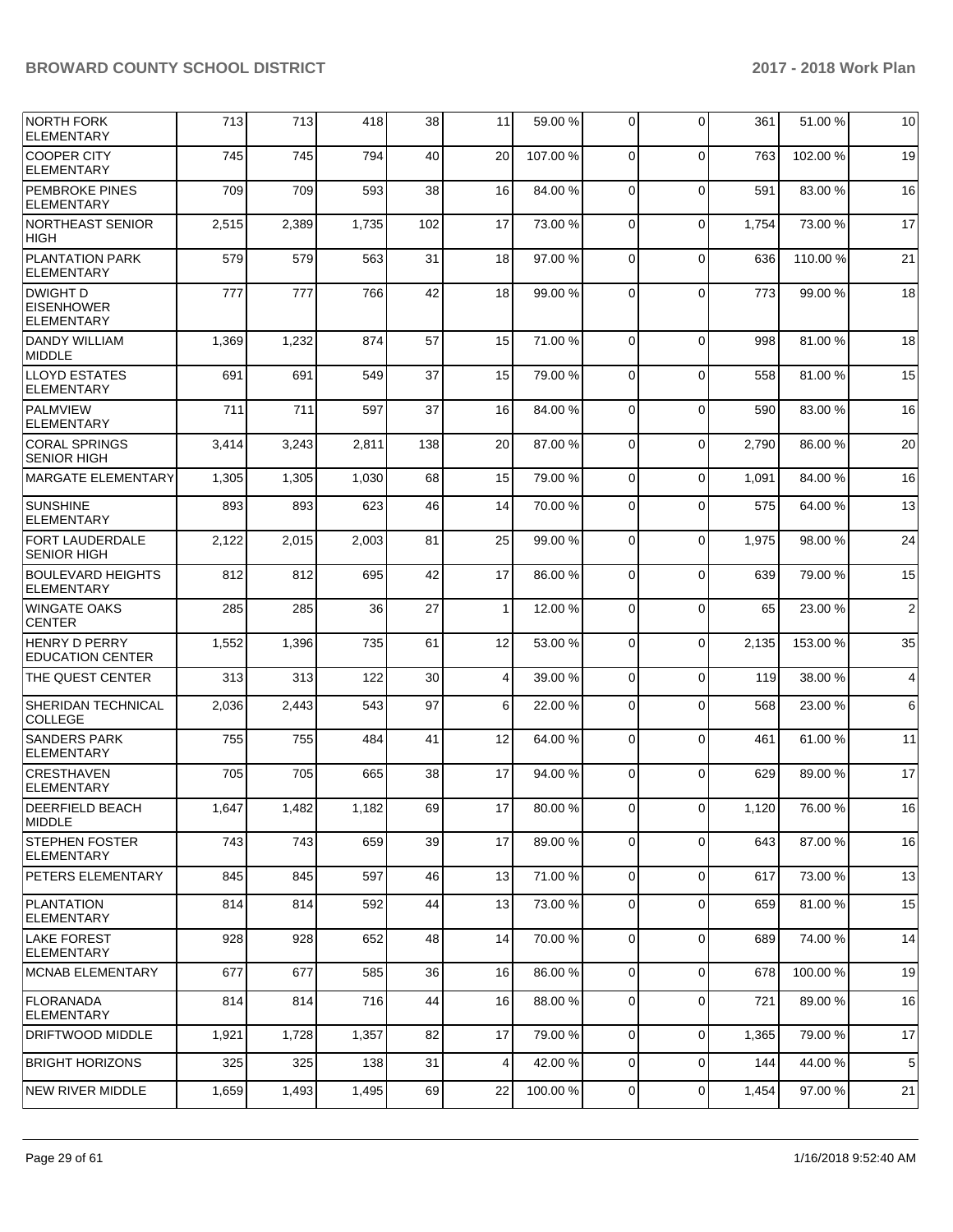| <b>VIRGINIA SHUMAN</b><br>YOUNG ELEMENTARY         | 687      | 687   | 620      | 37          | 17             | 90.00 %  | 0              | $\Omega$ | 685         | 100.00 % | 19          |
|----------------------------------------------------|----------|-------|----------|-------------|----------------|----------|----------------|----------|-------------|----------|-------------|
| <b>SAWGRASS</b><br><b>ELEMENTARY</b>               | 1,184    | 1,184 | 1,156    | 63          | 18             | 98.00 %  | 0              | $\Omega$ | 1,170       | 99.00 %  | 19          |
| <b>DILLARD COMMUNITY</b><br><b>CENTER (MUSEUM)</b> | $\Omega$ | 0     | $\Omega$ | $\mathbf 0$ | $\overline{0}$ | 0.00%    | $\mathbf 0$    | $\Omega$ | $\mathbf 0$ | 0.00%    | $\mathbf 0$ |
| <b>EVERGLADES</b><br><b>ELEMENTARY</b>             | 1,220    | 1,220 | 1,130    | 63          | 18             | 93.00%   | 0              | $\Omega$ | 994         | 81.00 %  | 16          |
| <b>CHAPEL TRAIL</b><br><b>ELEMENTARY</b>           | 1,054    | 1,054 | 818      | 58          | 14             | 78.00 %  | $\mathbf 0$    | $\Omega$ | 834         | 79.00 %  | 14          |
| <b>THURGOOD MARSHALL</b><br>ELEMENTARY             | 803      | 803   | 436      | 41          | 11             | 54.00 %  | 0              | $\Omega$ | 414         | 52.00 %  | 10          |
| <b>PARK SPRINGS</b><br><b>ELEMENTARY</b>           | 1,189    | 1,189 | 983      | 60          | 16             | 83.00 %  | 0              | $\Omega$ | 908         | 76.00 %  | 15          |
| <b>INDIAN TRACE</b><br>ELEMENTARY                  | 843      | 843   | 736      | 45          | 16             | 87.00 %  | 0              | $\Omega$ | 742         | 88.00 %  | 16          |
| <b>EMBASSY CREEK</b><br>ELEMENTARY                 | 1,087    | 1,087 | 1,169    | 57          | 21             | 107.00 % | 0              | $\Omega$ | 1,232       | 113.00 % | 22          |
| <b>DREW ELEMENTARY</b>                             | 631      | 631   | 605      | 33          | 18             | 96.00 %  | 0              | $\Omega$ | 560         | 89.00 %  | 17          |
| <b>CROSS CREEK SCHOOL</b>                          | 228      | 228   | 138      | 18          | 8              | 61.00%   | 0              | $\Omega$ | 137         | 60.00 %  | 8           |
| <b>PALM COVE</b><br><b>ELEMENTARY</b>              | 1,049    | 1,049 | 675      | 56          | 12             | 64.00%   | 0              | $\Omega$ | 574         | 55.00 %  | 10          |
| <b>SILVER RIDGE</b><br><b>ELEMENTARY</b>           | 1,002    | 1,002 | 1,154    | 54          | 21             | 115.00 % | 0              | $\Omega$ | 1,064       | 106.00%  | 20          |
| <b>WINSTON PARK</b><br><b>ELEMENTARY</b>           | 1,191    | 1,191 | 1,207    | 65          | 19             | 101.00%  | $\mathbf 0$    | $\Omega$ | 1,206       | 101.00%  | 19          |
| <b>COUNTRY HILLS</b><br>ELEMENTARY                 | 849      | 849   | 860      | 46          | 19             | 101.00%  | 0              | $\Omega$ | 851         | 100.00%  | 19          |
| <b>QUIET WATERS</b><br>ELEMENTARY                  | 1,600    | 1,600 | 1,267    | 83          | 15             | 79.00 %  | $\mathbf 0$    | $\Omega$ | 1,238       | 77.00 %  | 15          |
| <b>HAWKES BLUFF</b><br>ELEMENTARY                  | 1,044    | 1,044 | 900      | 55          | 16             | 86.00 %  | $\mathbf 0$    | $\Omega$ | 870         | 83.00 %  | 16          |
| <b>TEQUESTA TRACE</b><br><b>MIDDLE</b>             | 1,591    | 1,431 | 1,504    | 66          | 23             | 105.00 % | 0              | $\Omega$ | 1,541       | 108.00 % | 23          |
| WALTER C YOUNG<br><b>MIDDLE</b>                    | 1,447    | 1,302 | 1,094    | 62          | 18             | 84.00 %  | 0              | $\Omega$ | 1,305       | 100.00%  | 21          |
| <b>STONEMAN DOUGLAS</b><br><b>SENIOR HIGH</b>      | 3,334    | 3,167 | 3,155    | 133         | 24             | 100.00%  | 0              | $\Omega$ | 3,542       | 112.00 % | 27          |
| <b>RIVERSIDE</b><br><b>ELEMENTARY</b>              | 789      | 789   | 765      | 42          | 18             | 97.00 %  | 0              | $\Omega$ | 748         | 95.00 %  | 18          |
| <b>CORAL PARK</b><br><b>ELEMENTARY</b>             | 705      | 705   | 684      | 38          | 18             | 97.00 %  | 0              | $\Omega$ | 648         | 92.00%   | 17          |
| <b>FOREST GLEN MIDDLE</b>                          | 1,805    | 1,624 | 1,367    | 75          | 18             | 84.00 %  | $\overline{0}$ | $\Omega$ | 1,364       | 84.00 %  | 18          |
| <b>SANDPIPER</b><br><b>ELEMENTARY</b>              | 909      | 909   | 502      | 48          | 10             | 55.00 %  | $\overline{0}$ | $\Omega$ | 567         | 62.00 %  | 12          |
| <b>PINES LAKES</b><br><b>ELEMENTARY</b>            | 927      | 927   | 581      | 49          | 12             | 63.00 %  | 0              | 0        | 574         | 62.00 %  | 12          |
| <b>SEA CASTLE</b><br><b>ELEMENTARY</b>             | 1,028    | 1,028 | 808      | 55          | 15             | 79.00 %  | 0              | $\Omega$ | 892         | 87.00 %  | 16          |
| <b>WELLEBY ELEMENTARY</b>                          | 915      | 915   | 777      | 49          | 16             | 85.00 %  | $\overline{0}$ | $\Omega$ | 789         | 86.00 %  | 16          |
| <b>RIVERGLADES</b><br><b>ELEMENTARY</b>            | 1,109    | 1,109 | 727      | 58          | 13             | 66.00 %  | $\overline{0}$ | $\Omega$ | 1,156       | 104.00 % | 20          |
| <b>SILVER LAKES MIDDLE</b>                         | 1,174    | 1,056 | 692      | 51          | 14             | 65.00 %  | 0              | 0        | 752         | 71.00 %  | 15          |
| <b>COUNTRY ISLES</b><br>ELEMENTARY                 | 1,096    | 1,096 | 1,019    | 57          | 18             | 93.00 %  | 0              | 0        | 963         | 88.00 %  | 17          |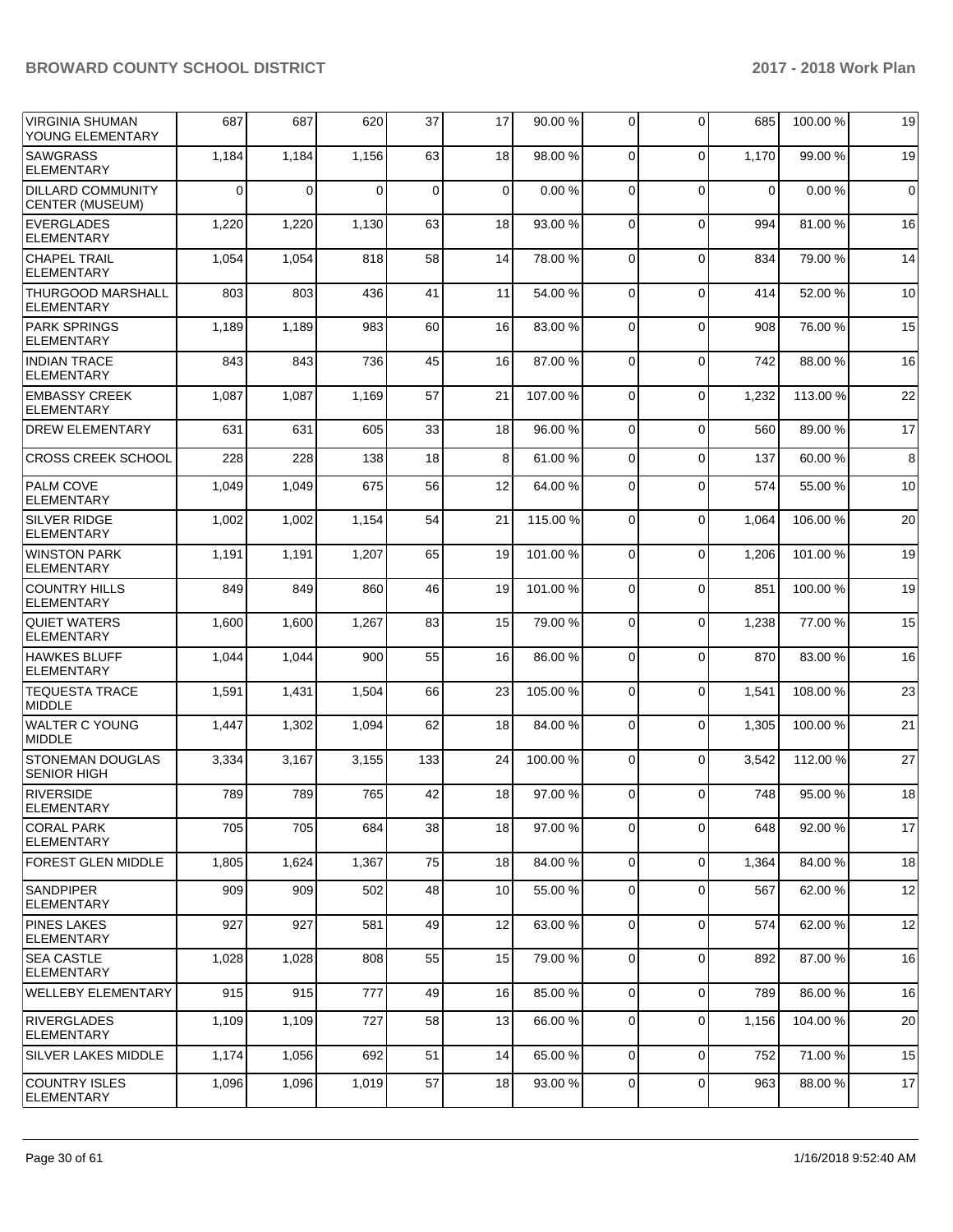| <b>MAPLEWOOD</b><br><b>ELEMENTARY</b>                         | 961   | 961   | 803   | 50  | 16 | 84.00 % | 0              | $\Omega$    | 718   | 75.00 %  | 14 |
|---------------------------------------------------------------|-------|-------|-------|-----|----|---------|----------------|-------------|-------|----------|----|
| J P TARAVELLA SENIOR<br><b>HIGH</b>                           | 3,959 | 3,761 | 3,174 | 158 | 20 | 84.00%  | $\Omega$       | $\Omega$    | 3,345 | 89.00 %  | 21 |
| <b>DAVIE ELEMENTARY</b>                                       | 813   | 813   | 801   | 44  | 18 | 99.00 % | $\Omega$       | $\Omega$    | 806   | 99.00 %  | 18 |
| <b>PINEWOOD</b><br><b>ELEMENTARY</b>                          | 1,038 | 1,038 | 533   | 56  | 10 | 51.00 % | 0              | $\Omega$    | 607   | 58.00 %  | 11 |
| <b>WESTERN SENIOR HIGH</b>                                    | 3,952 | 3,754 | 3,070 | 160 | 19 | 82.00 % | $\overline{0}$ | $\Omega$    | 3,451 | 92.00 %  | 22 |
| <b>GRIFFIN ELEMENTARY</b>                                     | 687   | 687   | 631   | 37  | 17 | 92.00 % | 0              | $\Omega$    | 624   | 91.00 %  | 17 |
| PEMBROKE LAKES<br><b>ELEMENTARY</b>                           | 741   | 741   | 653   | 40  | 16 | 88.00 % | 0              | $\Omega$    | 658   | 89.00 %  | 16 |
| <b>NOB HILL ELEMENTARY</b>                                    | 857   | 857   | 559   | 46  | 12 | 65.00 % | $\mathbf 0$    | $\Omega$    | 694   | 81.00 %  | 15 |
| <b>WESTCHESTER</b><br><b>ELEMENTARY</b>                       | 1,166 | 1,166 | 1,193 | 62  | 19 | 102.00% | $\Omega$       | $\Omega$    | 1,172 | 101.00%  | 19 |
| <b>MORROW ELEMENTARY</b>                                      | 831   | 831   | 412   | 45  | 9  | 50.00 % | $\mathbf 0$    | $\Omega$    | 541   | 65.00 %  | 12 |
| RAMBLEWOOD MIDDLE                                             | 1,451 | 1,305 | 1,242 | 62  | 20 | 95.00 % | 0              | $\Omega$    | 1,337 | 102.00%  | 22 |
| <b>RAMBLEWOOD</b><br><b>ELEMENTARY</b>                        | 1,003 | 1,003 | 836   | 55  | 15 | 83.00 % | 0              | $\Omega$    | 891   | 89.00 %  | 16 |
| <b>GLADES MIDDLE</b>                                          | 2,289 | 2,060 | 1,260 | 98  | 13 | 61.00%  | 0              | $\Omega$    | 1,397 | 68.00 %  | 14 |
| WEST BROWARD HIGH<br><b>SCHOOL</b>                            | 2,900 | 2,755 | 2,635 | 116 | 23 | 96.00 % | 0              | $\Omega$    | 2,763 | 100.00%  | 24 |
| <b>CYPRESS RUN</b><br><b>EDUCATION CENTER</b>                 | 240   | 240   | 113   | 21  | 5  | 47.00 % | $\Omega$       | $\Omega$    | 128   | 53.00 %  | 6  |
| <b>HERON HEIGHTS</b><br><b>ELEMENTARY</b>                     | 996   | 996   | 1,094 | 53  | 21 | 110.00% | 0              | $\Omega$    | 1,035 | 104.00%  | 20 |
| <b>DISCOVERY</b><br><b>ELEMENTARY</b>                         | 942   | 942   | 1,005 | 50  | 20 | 107.00% | 0              | $\Omega$    | 920   | 98.00 %  | 18 |
| <b>BEACHSIDE</b><br><b>MONTESSORI VILLAGE</b>                 | 830   | 747   | 705   | 43  | 16 | 94.00 % | 0              | $\Omega$    | 789   | 106.00%  | 18 |
| <b>EVERGLADES SENIOR</b><br><b>HIGH</b>                       | 3,136 | 2,979 | 2,352 | 124 | 19 | 79.00 % | 0              | $\Omega$    | 2,424 | 81.00 %  | 20 |
| <b>CORAL GLADES HIGH</b><br><b>SCHOOL</b>                     | 2,751 | 2,613 | 2,373 | 108 | 22 | 91.00 % | 0              | $\Omega$    | 2,277 | 87.00 %  | 21 |
| <b>GULFSTREAM</b><br><b>ACADEMY OF</b><br>HALLANDALE BEACH    | 2,184 | 1,965 | 1,599 | 99  | 16 | 81.00%  | $\Omega$       | $\Omega$    | 1,517 | 77.00 %  | 15 |
| <b>DAVE THOMAS</b><br><b>EDUCATION CENTER-</b><br><b>WEST</b> | 565   | 508   | 515   | 23  | 22 | 101.00% | $\overline{0}$ | υı          | 714   | 141.00 % | 31 |
| <b>CORAL COVE</b><br><b>ELEMENTARY</b>                        | 830   | 830   | 822   | 43  | 19 | 99.00 % | $\overline{0}$ | $\Omega$    | 774   | 93.00 %  | 18 |
| <b>DOLPHIN BAY</b><br><b>ELEMENTARY</b>                       | 830   | 830   | 785   | 43  | 18 | 95.00 % | $\overline{0}$ | $\Omega$    | 766   | 92.00 %  | 18 |
| <b>WESTGLADES MIDDLE</b>                                      | 1,962 | 1,765 | 1,683 | 82  | 21 | 95.00 % | $\overline{0}$ | $\Omega$    | 2,145 | 122.00%  | 26 |
| <b>ENDEAVOUR PRIMARY</b><br><b>LEARNING CENTER</b>            | 504   | 504   | 393   | 28  | 14 | 78.00 % | $\overline{0}$ | $\Omega$    | 367   | 73.00 %  | 13 |
| <b>MANATEE BAY</b><br>ELEMENTARY                              | 1,320 | 1,320 | 1,166 | 69  | 17 | 88.00 % | $\overline{0}$ | 0           | 1,197 | 91.00 %  | 17 |
| LIBERTY ELEMENTARY                                            | 1,282 | 1,282 | 1,002 | 66  | 15 | 78.00 % | 0              | $\mathbf 0$ | 1,046 | 82.00 %  | 16 |
| <b>SUNSET LAKES</b><br><b>ELEMENTARY</b>                      | 1,300 | 1,300 | 853   | 67  | 13 | 66.00 % | 0              | $\Omega$    | 952   | 73.00 %  | 14 |
| <b>SILVER SHORES</b><br><b>ELEMENTARY</b>                     | 820   | 820   | 487   | 43  | 11 | 59.00 % | $\mathbf 0$    | $\mathbf 0$ | 439   | 54.00 %  | 10 |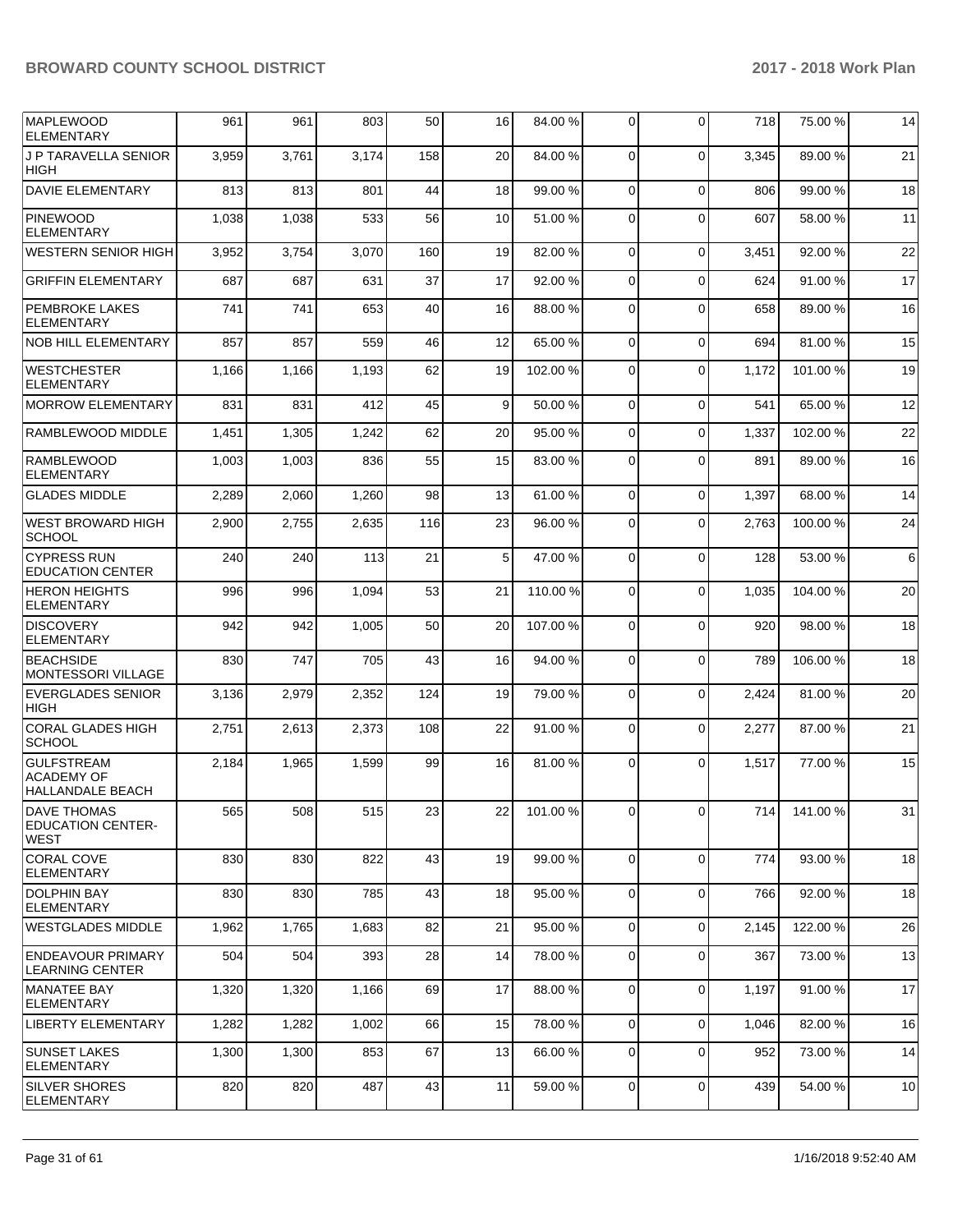| MILLENNIUM 6-12<br><b>COLLEGIATE ACADEMY</b>    | 1,952 | 1,756    | 1,452    | 81  | 18          | 83.00 %  | 0              | $\Omega$    | 1,604    | 91.00 % | 20          |
|-------------------------------------------------|-------|----------|----------|-----|-------------|----------|----------------|-------------|----------|---------|-------------|
| <b>NEW RENAISSANCE</b><br><b>MIDDLE</b>         | 1,719 | 1,547    | 1,134    | 72  | 16          | 73.00 %  | $\mathbf 0$    | $\Omega$    | 1,430    | 92.00 % | 20          |
| <b>CYPRESS BAY SENIOR</b><br><b>HIGH</b>        | 5,011 | 4,760    | 4,625    | 195 | 24          | 97.00 %  | $\mathbf 0$    | $\Omega$    | 4,566    | 96.00 % | 23          |
| <b>MONARCH SENIOR</b><br><b>HIGH</b>            | 2,484 | 2,359    | 2,290    | 96  | 24          | 97.00 %  | 0              | $\Omega$    | 2,296    | 97.00 % | 24          |
| <b>ROCK ISLAND</b><br><b>ELEMENTARY</b>         | 580   | 580      | 565      | 30  | 19          | 97.00 %  | $\mathbf 0$    | $\Omega$    | 575      | 99.00 % | 19          |
| ARTHUR ROBERT JR<br><b>ASHE CENTER</b>          | 475   | $\Omega$ | $\Omega$ | 28  | $\mathbf 0$ | 0.00%    | $\mathbf 0$    | $\Omega$    | $\Omega$ | 0.00%   | $\mathbf 0$ |
| <b>GATOR RUN</b><br><b>ELEMENTARY</b>           | 1,452 | 1,452    | 1,288    | 75  | 17          | 89.00 %  | 0              | $\Omega$    | 1,283    | 88.00 % | 17          |
| <b>PARKSIDE</b><br><b>ELEMENTARY</b>            | 1,016 | 1,016    | 822      | 53  | 16          | 81.00%   | $\mathbf 0$    | $\Omega$    | 957      | 94.00 % | 18          |
| <b>PARK TRAILS</b><br><b>ELEMENTARY</b>         | 1,330 | 1,330    | 1,364    | 70  | 19          | 103.00%  | $\mathbf 0$    | $\Omega$    | 1,424    | 107.00% | 20          |
| <b>COCONUT PALM</b><br><b>ELEMENTARY</b>        | 1,018 | 1,018    | 858      | 54  | 16          | 84.00%   | 0              | $\Omega$    | 706      | 69.00 % | 13          |
| <b>PARK LAKES</b><br><b>ELEMENTARY</b>          | 1,214 | 1,214    | 1,095    | 64  | 17          | 90.00 %  | $\mathbf 0$    | $\Omega$    | 1,002    | 83.00 % | 16          |
| <b>CHALLENGER</b><br><b>ELEMENTARY</b>          | 1,000 | 1,000    | 1,018    | 53  | 19          | 102.00%  | $\mathbf 0$    | $\Omega$    | 1,006    | 101.00% | 19          |
| <b>FOX TRAIL</b><br><b>ELEMENTARY</b>           | 1,304 | 1,304    | 1,277    | 69  | 19          | 98.00%   | 0              | $\Omega$    | 1,180    | 90.00 % | 17          |
| <b>PANTHER RUN</b><br>ELEMENTARY                | 800   | 800      | 555      | 43  | 13          | 69.00 %  | $\mathbf 0$    | $\Omega$    | 587      | 73.00 % | 14          |
| <b>SILVER LAKES</b><br><b>ELEMENTARY</b>        | 796   | 796      | 450      | 43  | 10          | 57.00 %  | $\mathbf 0$    | $\Omega$    | 428      | 54.00 % | 10          |
| <b>LAKESIDE ELEMENTARY</b>                      | 798   | 798      | 786      | 44  | 18          | 98.00 %  | 0              | $\Omega$    | 778      | 97.00 % | 18          |
| <b>FALCON COVE MIDDLE</b>                       | 2,488 | 2,239    | 2,215    | 107 | 21          | 99.00 %  | 0              | $\Omega$    | 2,207    | 99.00 % | 21          |
| <b>LYONS CREEK MIDDLE</b>                       | 2,178 | 1,960    | 1,900    | 93  | 20          | 97.00 %  | 0              | $\Omega$    | 1,902    | 97.00 % | 20          |
| <b>CHARLES W FLANAGAN</b><br><b>SENIOR HIGH</b> | 3,194 | 3,034    | 2,687    | 127 | 21          | 89.00 %  | 0              | $\Omega$    | 2,478    | 82.00 % | 20          |
| <b>SAWGRASS SPRINGS</b><br><b>MIDDLE</b>        | 1,372 | 1,234    | 1,235    | 60  | 21          | 100.00%  | $\mathbf 0$    | $\Omega$    | 1,208    | 98.00 % | 20          |
| <b>EAGLE POINT</b><br><b>ELEMENTARY</b>         | 1,304 | 1,304    | 1,340    | 71  | 19          | 103.00 % | 0              | $\Omega$    | 1,363    | 105.00% | 19          |
| <b>TRADEWINDS</b><br><b>ELEMENTARY</b>          | 1,380 | 1,380    | 1,332    | 73  | 18          | 97.00 %  | $\mathbf 0$    | $\mathbf 0$ | 1,246    | 90.00 % | 17          |
| <b>INDIAN RIDGE MIDDLE</b>                      | 2,481 | 2,232    | 1,859    | 106 | 18          | 83.00 %  | $\overline{0}$ | $\mathbf 0$ | 1,865    | 84.00 % | 18          |
| <b>SILVER PALMS</b><br><b>ELEMENTARY</b>        | 816   | 816      | 656      | 45  | 15          | 80.00 %  | 0              | $\Omega$    | 606      | 74.00 % | 13          |
| <b>BAIR MIDDLE</b>                              | 1,441 | 1,296    | 823      | 61  | 13          | 63.00 %  | $\mathbf 0$    | $\Omega$    | 892      | 69.00 % | 15          |
| <b>TAMARAC ELEMENTARY</b>                       | 1,290 | 1,290    | 893      | 72  | 12          | 69.00 %  | $\mathbf 0$    | $\mathbf 0$ | 797      | 62.00 % | 11          |
| <b>FOREST HILLS</b><br><b>ELEMENTARY</b>        | 795   | 795      | 686      | 43  | 16          | 86.00 %  | $\mathbf 0$    | $\mathbf 0$ | 777      | 98.00 % | 18          |
| <b>CENTRAL PARK</b><br><b>ELEMENTARY</b>        | 1,123 | 1,123    | 975      | 61  | 16          | 87.00 %  | 0              | 0           | 969      | 86.00 % | 16          |
| <b>SILVER TRAIL MIDDLE</b>                      | 1,983 | 1,784    | 1,491    | 86  | 17          | 84.00 %  | 0              | $\mathbf 0$ | 1,542    | 86.00 % | 18          |
| <b>EAGLE RIDGE</b><br>ELEMENTARY                | 872   | 872      | 850      | 47  | 18          | 97.00 %  | 0              | $\mathbf 0$ | 862      | 99.00 % | 18          |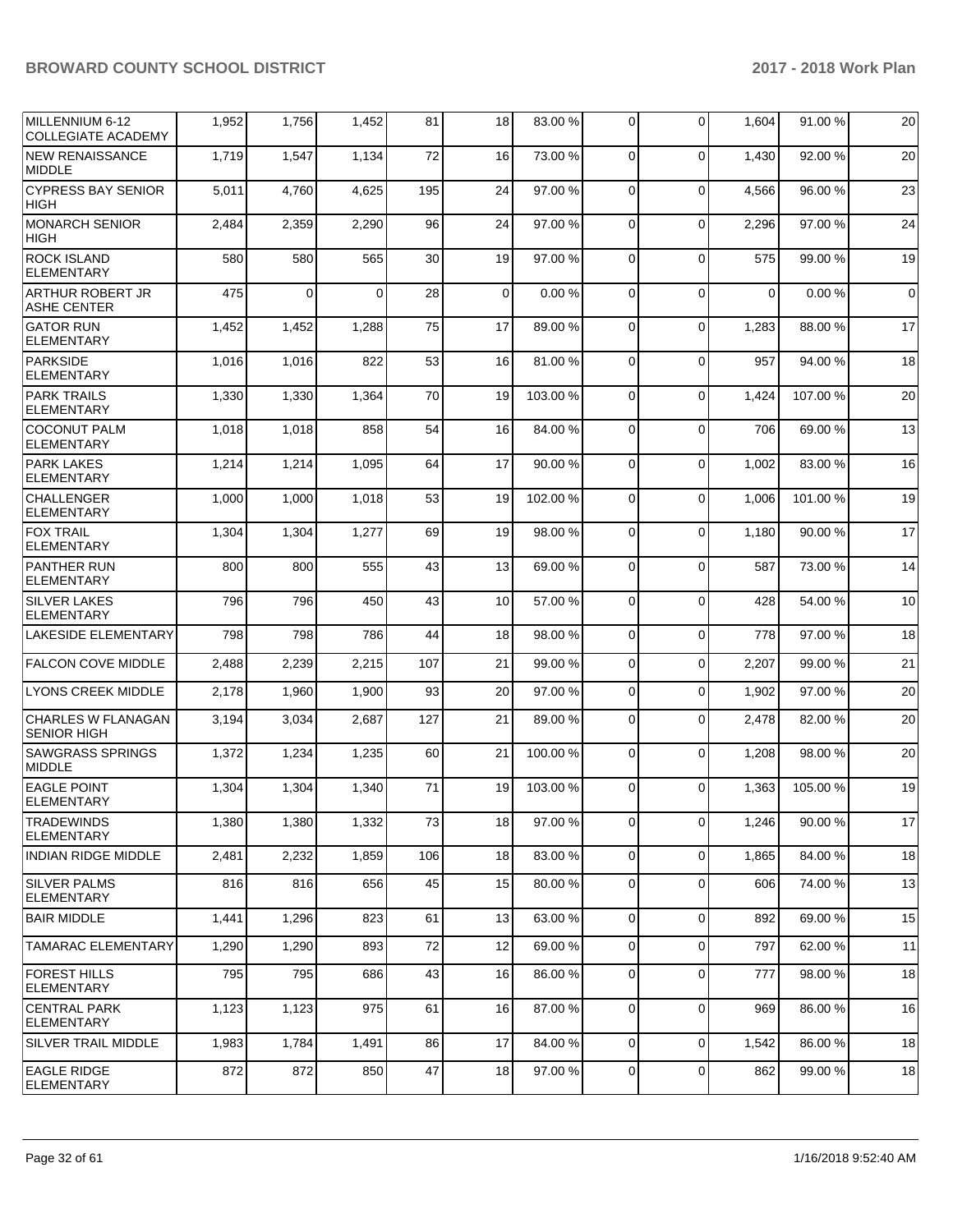| <b>ATLANTIC WEST</b><br><b>ELEMENTARY</b>                                | 1,009 | 1,009 | 698   | 54  | 13             | 69.00 % | $\Omega$       | $\Omega$    | 745   | 74.00 %  | 14             |
|--------------------------------------------------------------------------|-------|-------|-------|-----|----------------|---------|----------------|-------------|-------|----------|----------------|
| <b>HORIZON ELEMENTARY</b>                                                | 699   | 699   | 608   | 37  | 16             | 87.00 % | 0              | $\Omega$    | 571   | 82.00 %  | 15             |
| <b>FLAMINGO</b><br><b>ELEMENTARY</b>                                     | 779   | 779   | 657   | 41  | 16             | 84.00%  | 0              | $\Omega$    | 673   | 86.00 %  | 16             |
| <b>CORAL SPRINGS PK-8</b>                                                | 943   | 848   | 676   | 51  | 13             | 80.00 % | 0              | $\Omega$    | 751   | 89.00 %  | 15             |
| <b>CORAL SPRINGS</b><br><b>MIDDLE</b>                                    | 2,110 | 1,899 | 1,131 | 89  | 13             | 60.00 % | 0              | $\Omega$    | 1,125 | 59.00 %  | 13             |
| PIONEER MIDDLE                                                           | 1,658 | 1,492 | 1,406 | 70  | 20             | 94.00 % | $\Omega$       | $\Omega$    | 1,572 | 105.00 % | 22             |
| <b>WESTPINE MIDDLE</b>                                                   | 1,413 | 1,271 | 965   | 60  | 16             | 76.00 % | $\overline{0}$ | $\Omega$    | 880   | 69.00 %  | 15             |
| PASADENA LAKES<br><b>ELEMENTARY</b>                                      | 710   | 710   | 551   | 41  | 13             | 78.00 % | $\Omega$       | $\Omega$    | 475   | 67.00 %  | 12             |
| <b>JAMES S RICKARDS</b><br><b>MIDDLE</b>                                 | 1,254 | 1,128 | 910   | 52  | 17             | 81.00 % | 0              | $\Omega$    | 820   | 73.00 %  | 16             |
| <b>ATLANTIC TECHNICAL</b><br><b>COLLEGE</b>                              | 2,107 | 2,528 | 700   | 96  | $\overline{7}$ | 28.00 % | 0              | $\Omega$    | 647   | 26.00 %  | $\overline{7}$ |
| <b>NORTH LAUDERDALE</b><br>PK-8                                          | 948   | 853   | 614   | 49  | 13             | 72.00 % | $\Omega$       | $\Omega$    | 876   | 103.00%  | 18             |
| <b>SOUTH PLANTATION</b><br><b>SENIOR HIGH</b>                            | 2,626 | 2,494 | 2,206 | 105 | 21             | 88.00 % | 0              | $\Omega$    | 2,321 | 93.00 %  | 22             |
| <b>SEMINOLE MIDDLE</b>                                                   | 1,573 | 1,415 | 1,173 | 66  | 18             | 83.00 % | 0              | $\Omega$    | 1,174 | 83.00 %  | 18             |
| PIPER SENIOR HIGH                                                        | 3,662 | 3,478 | 2,338 | 147 | 16             | 67.00 % | 0              | $\Omega$    | 2,410 | 69.00 %  | 16             |
| <b>COOPER CITY SENIOR</b><br><b>HIGH</b>                                 | 2,436 | 2,314 | 2,174 | 96  | 23             | 94.00 % | 0              | $\Omega$    | 2,261 | 98.00 %  | 24             |
| <b>PARK RIDGE</b><br><b>ELEMENTARY</b>                                   | 546   | 546   | 478   | 29  | 16             | 88.00 % | $\Omega$       | $\Omega$    | 599   | 110.00%  | 21             |
| <b>JAMES S HUNT</b><br><b>ELEMENTARY</b>                                 | 841   | 841   | 686   | 46  | 15             | 82.00 % | 0              | $\Omega$    | 659   | 78.00 %  | 14             |
| <b>BANYAN ELEMENTARY</b>                                                 | 831   | 831   | 638   | 43  | 15             | 77.00 % | 0              | $\Omega$    | 579   | 70.00 %  | 13             |
| <b>SHERIDAN HILLS</b><br><b>ELEMENTARY</b>                               | 607   | 607   | 505   | 33  | 15             | 83.00 % | 0              | $\Omega$    | 504   | 83.00 %  | 15             |
| <b>ORIOLE ELEMENTARY</b>                                                 | 758   | 758   | 577   | 42  | 14             | 76.00 % | $\overline{0}$ | $\Omega$    | 616   | 81.00 %  | 15             |
| <b>MIRROR LAKE</b><br><b>ELEMENTARY</b>                                  | 791   | 791   | 615   | 43  | 14             | 78.00 % | 0              | $\Omega$    | 677   | 86.00 %  | 16             |
| <b>ROYAL PALM</b><br>ELEMENTARY                                          | 1,012 | 1,012 | 780   | 53  | 15             | 77.00 % | 0              | $\Omega$    | 836   | 83.00 %  | 16             |
| <b>CRYSTAL LAKE MIDDLE</b>                                               | 1,759 | 1,583 | 1,266 | 73  | 17             | 80.00%  | 0              | $\mathbf 0$ | 1,262 | 80.00%   | 17             |
| PINES MIDDLE                                                             | 1,966 | 1,769 | 962   | 82  | 12             | 54.00 % | $\overline{0}$ | $\mathbf 0$ | 792   | 45.00 %  | 10             |
| BOYD H ANDERSON<br><b>SENIOR HIGH</b>                                    | 2,978 | 2,829 | 1,812 | 125 | 14             | 64.00%  | 0              | $\mathbf 0$ | 1,865 | 66.00 %  | 15             |
| <b>MIRAMAR SENIOR HIGH</b>                                               | 2,805 | 2,664 | 2,461 | 112 | 22             | 92.00%  | $\overline{0}$ | $\Omega$    | 2,344 | 88.00 %  | 21             |
| <b>WHISPERING PINES</b><br><b>EXCEPTIONAL</b><br><b>EDUCATION CENTER</b> | 210   | 210   | 156   | 17  | 9              | 74.00 % | $\overline{0}$ | 0           | 221   | 105.00 % | 13             |
| <b>HOLLYWOOD PARK</b><br><b>ELEMENTARY</b>                               | 593   | 593   | 513   | 32  | 16             | 86.00 % | $\mathbf 0$    | $\Omega$    | 526   | 89.00 %  | 16             |
| <b>CYPRESS ELEMENTARY</b>                                                | 909   | 909   | 735   | 50  | 15             | 81.00 % | $\overline{0}$ | $\mathbf 0$ | 789   | 87.00 %  | 16             |
| <b>APOLLO MIDDLE</b>                                                     | 1,731 | 1,557 | 1,275 | 73  | 17             | 82.00 % | $\overline{0}$ | $\mathbf 0$ | 1,256 | 81.00 %  | 17             |
| <b>FAIRWAY ELEMENTARY</b>                                                | 970   | 970   | 648   | 54  | 12             | 67.00%  | 0              | $\pmb{0}$   | 744   | 77.00 %  | 14             |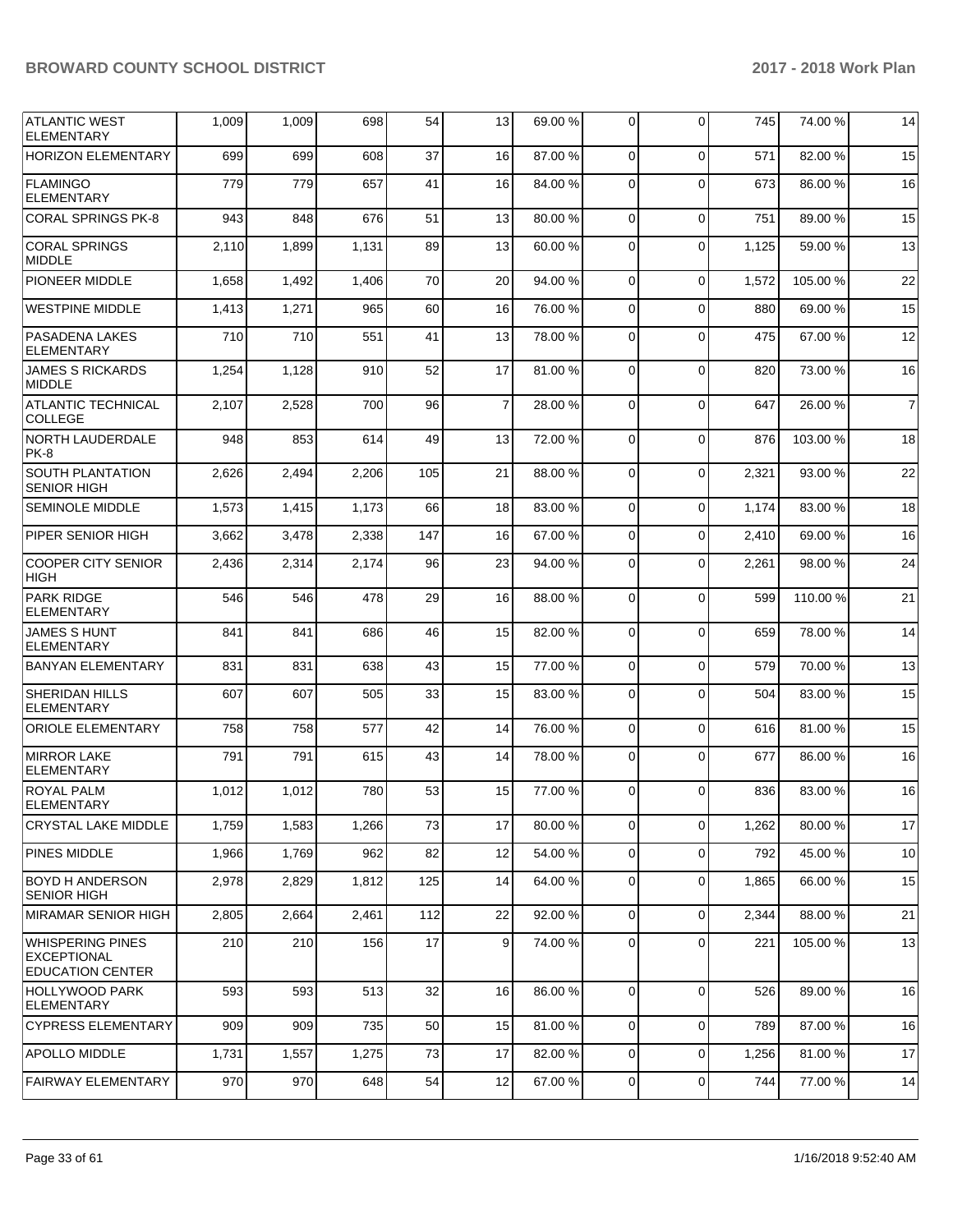| <b>HOLLYWOOD HILLS</b><br><b>SENIOR HIGH</b>                | 2,808 | 2,667 | 1,850 | 116 | 16             | 69.00 %  | 0           | $\Omega$    | 1,941 | 73.00 %  | 17 |
|-------------------------------------------------------------|-------|-------|-------|-----|----------------|----------|-------------|-------------|-------|----------|----|
| ROBERT C MARKHAM<br>ELEMENTARY                              | 709   | 709   | 523   | 38  | 14             | 74.00 %  | $\Omega$    | $\Omega$    | 586   | 83.00 %  | 15 |
| <b>COCONUT CREEK</b><br><b>SENIOR HIGH</b>                  | 3,036 | 2,884 | 1,453 | 122 | 12             | 50.00%   | $\Omega$    | $\Omega$    | 1,773 | 61.00%   | 15 |
| <b>LAUDERDALE LAKES</b><br><b>MIDDLE</b>                    | 1,381 | 1,242 | 883   | 59  | 15             | 71.00 %  | $\Omega$    | $\Omega$    | 813   | 65.00 %  | 14 |
| <b>DEERFIELD BEACH</b><br><b>SENIOR HIGH</b>                | 2,998 | 2,848 | 2,476 | 121 | 20             | 87.00 %  | $\Omega$    | $\Omega$    | 2,495 | 88.00 %  | 21 |
| <b>DRIFTWOOD</b><br><b>ELEMENTARY</b>                       | 758   | 758   | 519   | 39  | 13             | 68.00 %  | $\Omega$    | $\Omega$    | 587   | 77.00 %  | 15 |
| <b>TROPICAL</b><br><b>ELEMENTARY</b>                        | 932   | 932   | 886   | 51  | 17             | 95.00 %  | 0           | $\Omega$    | 893   | 96.00 %  | 18 |
| POMPANO BEACH<br><b>ELEMENTARY</b>                          | 615   | 615   | 464   | 33  | 14             | 75.00 %  | $\Omega$    | $\Omega$    | 484   | 79.00 %  | 15 |
| <b>MEADOWBROOK</b><br><b>ELEMENTARY</b>                     | 809   | 809   | 723   | 42  | 17             | 89.00 %  | $\Omega$    | $\Omega$    | 721   | 89.00 %  | 17 |
| <b>BROADVIEW</b><br><b>ELEMENTARY</b>                       | 1,130 | 1,130 | 841   | 58  | 14             | 74.00 %  | $\Omega$    | $\Omega$    | 799   | 71.00 %  | 14 |
| ANNABEL C PERRY PK-8                                        | 1,063 | 956   | 812   | 55  | 15             | 85.00 %  | 0           | $\Omega$    | 754   | 79.00 %  | 14 |
| <b>WESTWOOD HEIGHTS</b><br><b>ELEMENTARY</b>                | 819   | 819   | 540   | 45  | 12             | 66.00 %  | $\Omega$    | $\Omega$    | 693   | 85.00 %  | 15 |
| <b>BAYVIEW ELEMENTARY</b>                                   | 572   | 572   | 589   | 28  | 21             | 103.00 % | $\Omega$    | $\Omega$    | 602   | 105.00 % | 22 |
| <b>PINE RIDGE EDUCATION</b><br><b>CENTER</b>                | 252   | 252   | 75    | 21  | $\overline{4}$ | 30.00 %  | $\Omega$    | $\Omega$    | 76    | 30.00 %  | 4  |
| <b>STIRLING ELEMENTARY</b>                                  | 767   | 767   | 626   | 41  | 15             | 82.00 %  | 0           | $\Omega$    | 652   | 85.00 %  | 16 |
| PARKWAY MIDDLE                                              | 2,436 | 2,192 | 1,516 | 107 | 14             | 69.00 %  | 0           | $\Omega$    | 1,634 | 75.00 %  | 15 |
| ORANGE-BROOK<br><b>ELEMENTARY</b>                           | 830   | 830   | 675   | 43  | 16             | 81.00%   | 0           | $\Omega$    | 573   | 69.00 %  | 13 |
| <b>NORCREST</b><br>ELEMENTARY                               | 921   | 921   | 827   | 50  | 17             | 90.00 %  | $\Omega$    | $\Omega$    | 740   | 80.00%   | 15 |
| <b>TEDDER ELEMENTARY</b>                                    | 1,240 | 1,240 | 609   | 63  | 10             | 49.00 %  | $\Omega$    | $\Omega$    | 593   | 48.00 %  | 9  |
| <b>MARGATE MIDDLE</b>                                       | 1,475 | 1,327 | 1,266 | 65  | 19             | 95.00 %  | $\Omega$    | $\Omega$    | 1,325 | 100.00%  | 20 |
| SEAGULL SCHOOL                                              | 1,025 | 1,025 | 296   | 48  | 6              | 29.00 %  | $\Omega$    | $\Omega$    | 256   | 25.00 %  | 5  |
| <b>SUNLAND PARK</b><br><b>ACADEMY</b>                       | 480   | 480   | 350   | 28  | 13             | 73.00 %  | 0           | $\Omega$    | 443   | 92.00 %  | 16 |
| LARKDALE<br><b>ELEMENTARY</b>                               | 659   | 659   | 374   | 35  | 11             | 57.00 %  | 0           | $\Omega$    | 409   | 62.00 %  | 12 |
| <b>HARBORDALE</b><br><b>ELEMENTARY</b>                      | 480   | 480   | 470   | 24  | 20             | 98.00 %  | 0           | $\Omega$    | 475   | 99.00 %  | 20 |
| <b>BROWARD ESTATES</b><br><b>ELEMENTARY</b>                 | 695   | 695   | 356   | 34  | 10             | 51.00 %  | $\mathbf 0$ | $\Omega$    | 452   | 65.00 %  | 13 |
| <b>WATKINS ELEMENTARY</b>                                   | 814   | 814   | 606   | 44  | 14             | 74.00 %  | 0           | 0           | 505   | 62.00 %  | 11 |
| <b>NORTH ANDREWS</b><br><b>GARDENS</b><br><b>ELEMENTARY</b> | 921   | 921   | 917   | 49  | 19             | 100.00 % | 0           | 0           | 896   | 97.00 %  | 18 |
| MIRAMAR ELEMENTARY                                          | 947   | 947   | 671   | 49  | 14             | 71.00 %  | 0           | $\Omega$    | 628   | 66.00 %  | 13 |
| PLANTATION MIDDLE                                           | 1,494 | 1,344 | 743   | 64  | 12             | 55.00 %  | 0           | $\Omega$    | 639   | 48.00 %  | 10 |
| LANIER-JAMES<br><b>EDUCATION CENTER</b>                     | 262   | 262   | 78    | 22  | 4              | 30.00 %  | 0           | $\mathbf 0$ | 87    | 33.00 %  | 4  |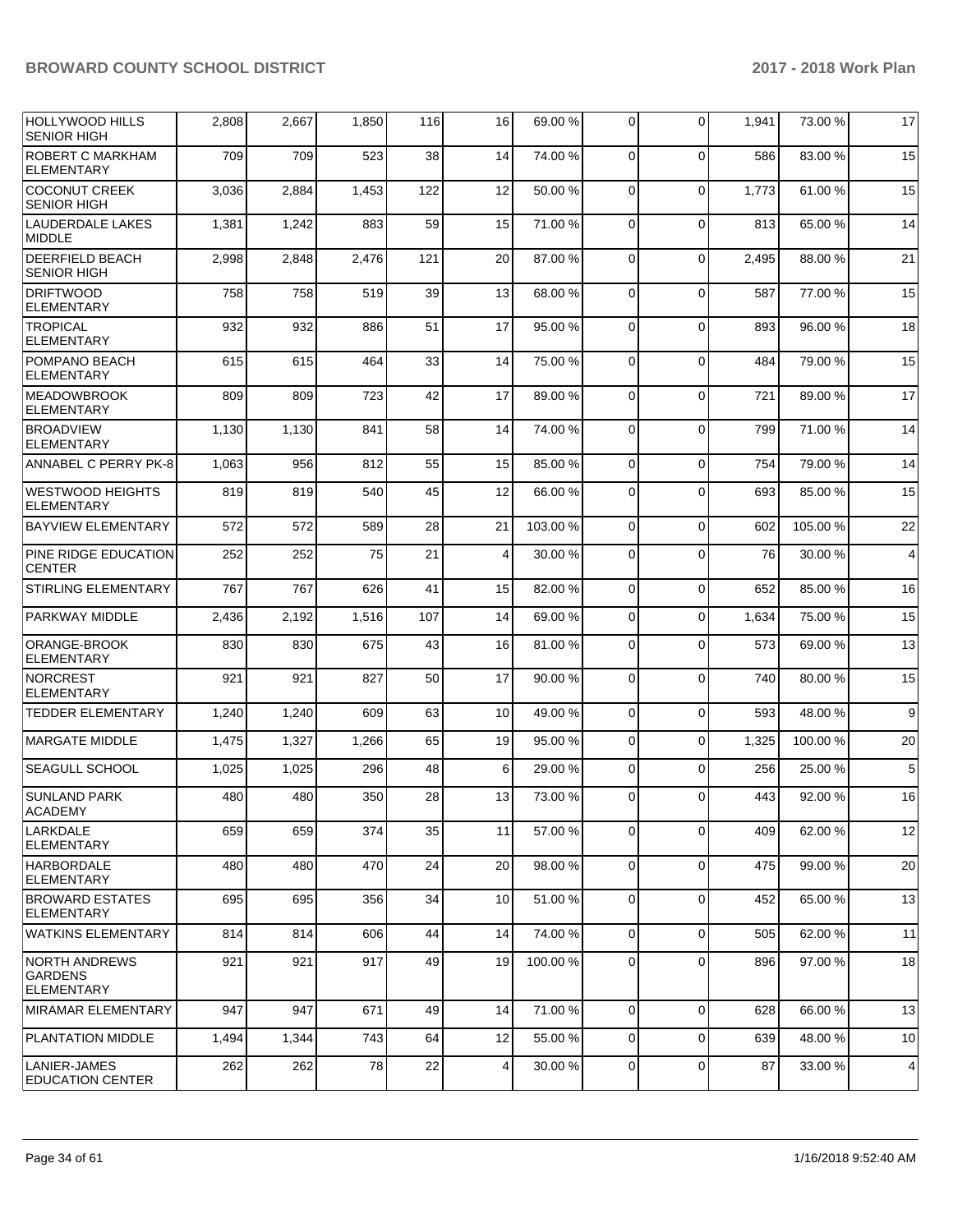| 2,852<br>804<br>1,917 | 2,566<br>804<br>1,821 | 2,285<br>535<br>1,374 | 115<br>42<br>78 | 20<br>13<br>18 | 89.00 %<br>66.00 %<br>75.00 % | 0<br>0<br>$\Omega$ | $\Omega$<br>$\Omega$<br>$\Omega$ | 2,393<br>592<br>1,447 | 93.00 %<br>74.00 %<br>79.00 % | 19          |
|-----------------------|-----------------------|-----------------------|-----------------|----------------|-------------------------------|--------------------|----------------------------------|-----------------------|-------------------------------|-------------|
|                       |                       |                       |                 |                |                               |                    |                                  |                       |                               | 14          |
|                       |                       |                       |                 |                |                               |                    |                                  |                       |                               | 21          |
|                       |                       |                       |                 |                |                               |                    |                                  |                       |                               |             |
| 2,933                 | 2,786                 | 2,024                 | 119             | 17             | 73.00 %                       | 0                  | $\Omega$                         | 2,121                 | 76.00 %                       | 18          |
| 1,363                 | 1,226                 | 651                   |                 | 11             | 53.00 %                       | 0                  | $\Omega$                         | 738                   | 60.00 %                       | 13          |
| 1,106                 | 1,106                 | 479                   | 56              | 9              | 43.00 %                       | 0                  | $\Omega$                         | 604                   | 55.00 %                       | 11          |
| 1,448                 | 1,303                 | 787                   | 64              | 12             | 60.00 %                       | 0                  | $\Omega$                         | 724                   | 56.00 %                       | 11          |
| 1,250                 | 1,125                 | 705                   | 52              | 14             | 63.00 %                       | $\Omega$           | $\Omega$                         |                       | 55.00 %                       | 12          |
| 721                   | 721                   | 460                   | 38              | 12             | 64.00 %                       | 0                  | $\Omega$                         | 546                   | 76.00 %                       | 14          |
| 1,642                 | 1,477                 | 1,015                 |                 | 16             | 69.00 %                       | 0                  | $\Omega$                         | 772                   | 52.00 %                       | 12          |
| 305                   | 0                     |                       | 15              | $\Omega$       | 0.00%                         | 0                  | $\Omega$                         | 0                     | 0.00%                         | $\mathbf 0$ |
|                       |                       |                       |                 |                | 65<br>58                      |                    |                                  |                       | 619                           |             |

The COFTE Projected Total (225,436) for 2021 - 2022 must match the Official Forecasted COFTE Total (217,744 ) for 2021 - 2022 before this section can be completed. In the event that the COFTE Projected Total does not match the Official forecasted COFTE, then the Balanced Projected COFTE Table should be used to balance COFTE.

| Projected COFTE for 2021 - 2022 |         |
|---------------------------------|---------|
| Elementary (PK-3)               | 68,241  |
| Middle (4-8)                    | 79,087  |
| High (9-12)                     | 70,417  |
|                                 | 217,744 |

| <b>Grade Level Type</b> | <b>Balanced Projected</b><br>COFTE for 2021 - 2022 |
|-------------------------|----------------------------------------------------|
| Elementary (PK-3)       |                                                    |
| Middle (4-8)            | 1,006                                              |
| High (9-12)             | $-8,697$                                           |
|                         | 217,745                                            |

#### **Relocatable Replacement**

Number of relocatable classrooms clearly identified and scheduled for replacement in the school board adopted financially feasible 5-year district work program.

| Location                               | 2017 - 2018 | 2018 - 2019 | 2019 - 2020   2020 - 2021   2021 - 2022 | Year 5 Total |
|----------------------------------------|-------------|-------------|-----------------------------------------|--------------|
| <b>Total Relocatable Replacements:</b> |             |             |                                         |              |

#### **Charter Schools Tracking**

Information regarding the use of charter schools.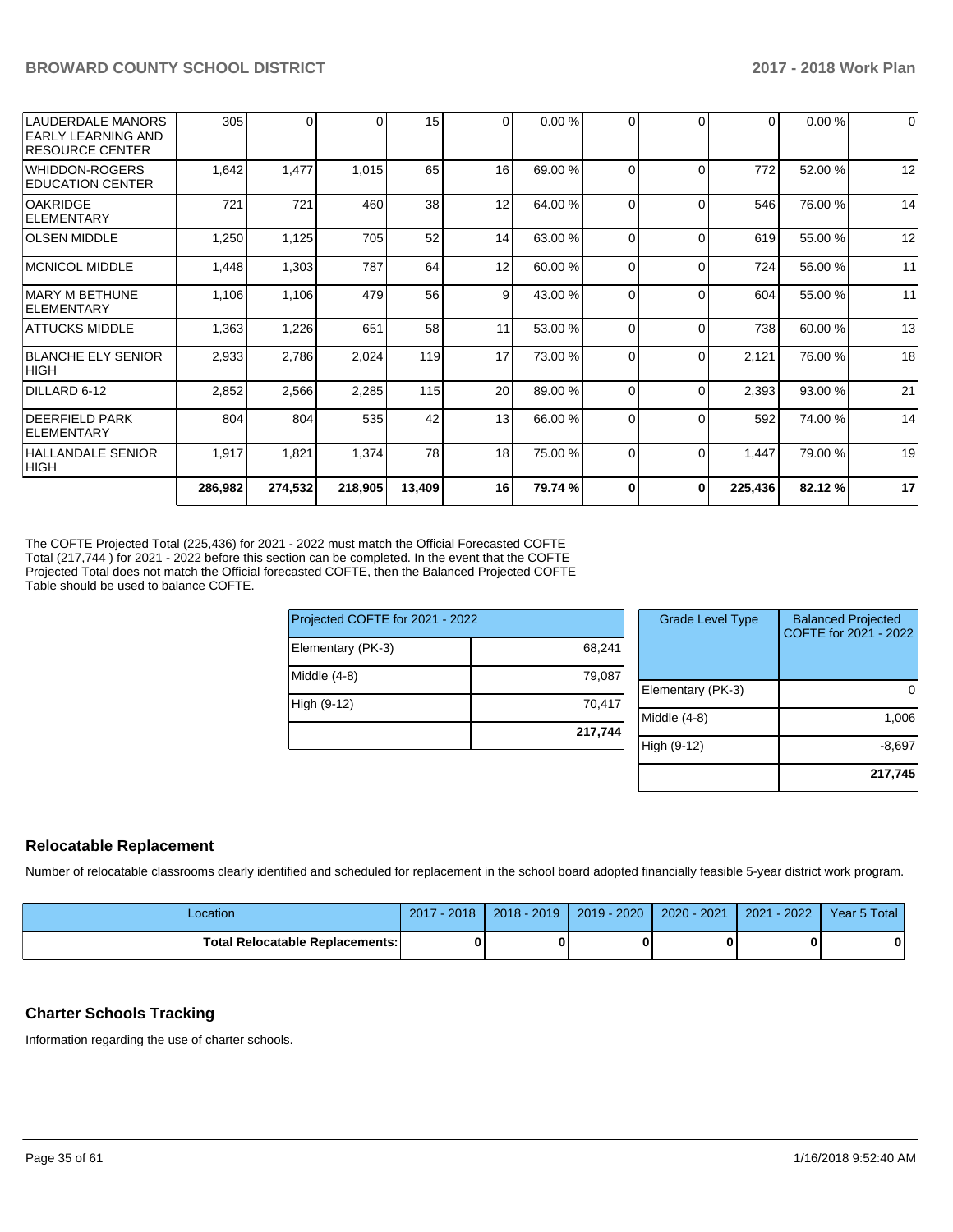| Location-Type                                                     | # Relocatable<br>units or<br>permanent<br>classrooms | Owner      | <b>Year Started or</b><br>Scheduled | <b>Student</b><br><b>Stations</b> | <b>Students</b><br>Enrolled | Years in<br>Contract    | <b>Total Charter</b><br><b>Students</b><br>projected for<br>2021 - 2022 |
|-------------------------------------------------------------------|------------------------------------------------------|------------|-------------------------------------|-----------------------------------|-----------------------------|-------------------------|-------------------------------------------------------------------------|
| New Life Charter Academy K-5<br>[5852]                            |                                                      | 6 PRIVATE  | 2014                                | 600                               | 137                         | 3                       | 137                                                                     |
| North Broward Academy of<br>Excellence K-5 [5161]                 |                                                      | 30 PRIVATE | 2001                                | 763                               | 665                         | 16                      | 665                                                                     |
| North Broward Academy of<br>Excellence 6-8 [5371]                 |                                                      | 37 PRIVATE | 2005                                | 762                               | 336                         | 12                      | 336                                                                     |
| North University High School 9-12<br>[5341]                       | 4                                                    | PRIVATE    | 2008                                | 600                               | 186                         | 9                       | 186                                                                     |
| Panacea Prep Charter School K-5<br>[5801]                         |                                                      | 9 PRIVATE  | 2014                                | 188                               | 145                         | 3                       | 145                                                                     |
| Paragon Academy of Technology<br>6-12 [5381]                      |                                                      | 6 PRIVATE  | 2005                                | 500                               | 127                         | 12                      | 127                                                                     |
| <b>Charter School of Excellence</b><br>Davie K-5 [5271]           |                                                      | 11 PRIVATE | 2008                                | 350                               | 321                         | 9                       | 321                                                                     |
| Bridge Prep Academy Broward<br>County [5238]                      |                                                      | 16 PRIVATE | 2017                                | 1,000                             | 376                         | 1                       | 376                                                                     |
| Championship Academy of<br>Distinction of West Broward<br>[5234]  |                                                      | 34 PRIVATE | 2017                                | 640                               | 223                         | 1                       | 223                                                                     |
| Bridge Prep Academy of<br>Hollywood Hills School K-5 [5116]       |                                                      | 16 PRIVATE | 2014                                | 500                               | 320                         | 3                       | 320                                                                     |
| <b>Broward Math and Science</b><br>Schools K-12 [5038]            |                                                      | 29 PRIVATE | 2014                                | 400                               | 321                         | 3                       | 321                                                                     |
| Central Charter School K-8 [5041]                                 |                                                      | 57 PRIVATE | 1997                                | 1,293                             | 1,165                       | 20                      | 1,165                                                                   |
| Championship Academy of<br>Distinction at Davie K-8 [5422]        |                                                      | 25 PRIVATE | 2011                                | 692                               | 589                         | 6                       | 589                                                                     |
| Championship Academy of<br>Distinction at Hollywood K-5<br>[5361] |                                                      | 34 PRIVATE | 2005                                | 600                               | 440                         | 12                      | 440                                                                     |
| Charter School of Excellence K-5<br>[5031]                        |                                                      | 13 PRIVATE | 1997                                | 310                               | 303                         | 20                      | 303                                                                     |
| Avant Garde Academy K-8<br>Broward [5015]                         |                                                      | 72 PRIVATE | 2015                                | 1,374                             | 1,397                       | $\mathbf{2}$            | 1,397                                                                   |
| Ben Gamla Charter School K-8<br>[5410]                            |                                                      | 29 PRIVATE | 2007                                | 625                               | 538                         | 10                      | 538                                                                     |
| Ben Gamla Charter School North<br>Broward K-8 [5001]              |                                                      | 29 PRIVATE | 2010                                | 900                               | 115                         | 7                       | 115                                                                     |
| Ben Gamla Preparatory Charter<br>High School 9-12 [5182]          |                                                      | 34 PRIVATE | 2015                                | 400                               | 257                         | $\mathbf{2}$            | 257                                                                     |
| Ben Gamla Preparatory Charter<br>School 6-8 [5204]                |                                                      | 34 PRIVATE | 2015                                | 200                               | 218                         | $\overline{\mathbf{c}}$ | 218                                                                     |
| Ben Gamla Charter School South<br>Broward K-8 [5392]              |                                                      | 34 PRIVATE | 2009                                | 900                               | 366                         | 8                       | 366                                                                     |
| Academic Solutions High School<br>9-12 [5028]                     |                                                      | 8 PRIVATE  | 2013                                | 500                               | 256                         | 4                       | 256                                                                     |
| Alpha International Academy K-5<br>[5421]                         |                                                      | 21 PRIVATE | 2012                                | 384                               | 84                          | $\sqrt{5}$              | 84                                                                      |
| Ascend Career Academy 9-12<br>[5209]                              |                                                      | 12 PRIVATE | 2015                                | 1,000                             | 190                         | $\overline{\mathbf{c}}$ | 190                                                                     |
| Atlantic Montessori Charter<br>School West Campus K-5 [5164]      |                                                      | 6 PRIVATE  | 2015                                | 150                               | 148                         | $\overline{2}$          | 148                                                                     |
| Atlantic Montessori Charter<br>School K-3 [5029]                  |                                                      | 10 PRIVATE | 2012                                | 219                               | 123                         | $\sqrt{5}$              | 123                                                                     |
| Avant Garde 6-9 [5791]                                            |                                                      | 34 PRIVATE | 2014                                | 750                               | 112                         | 3 <sup>1</sup>          | 112                                                                     |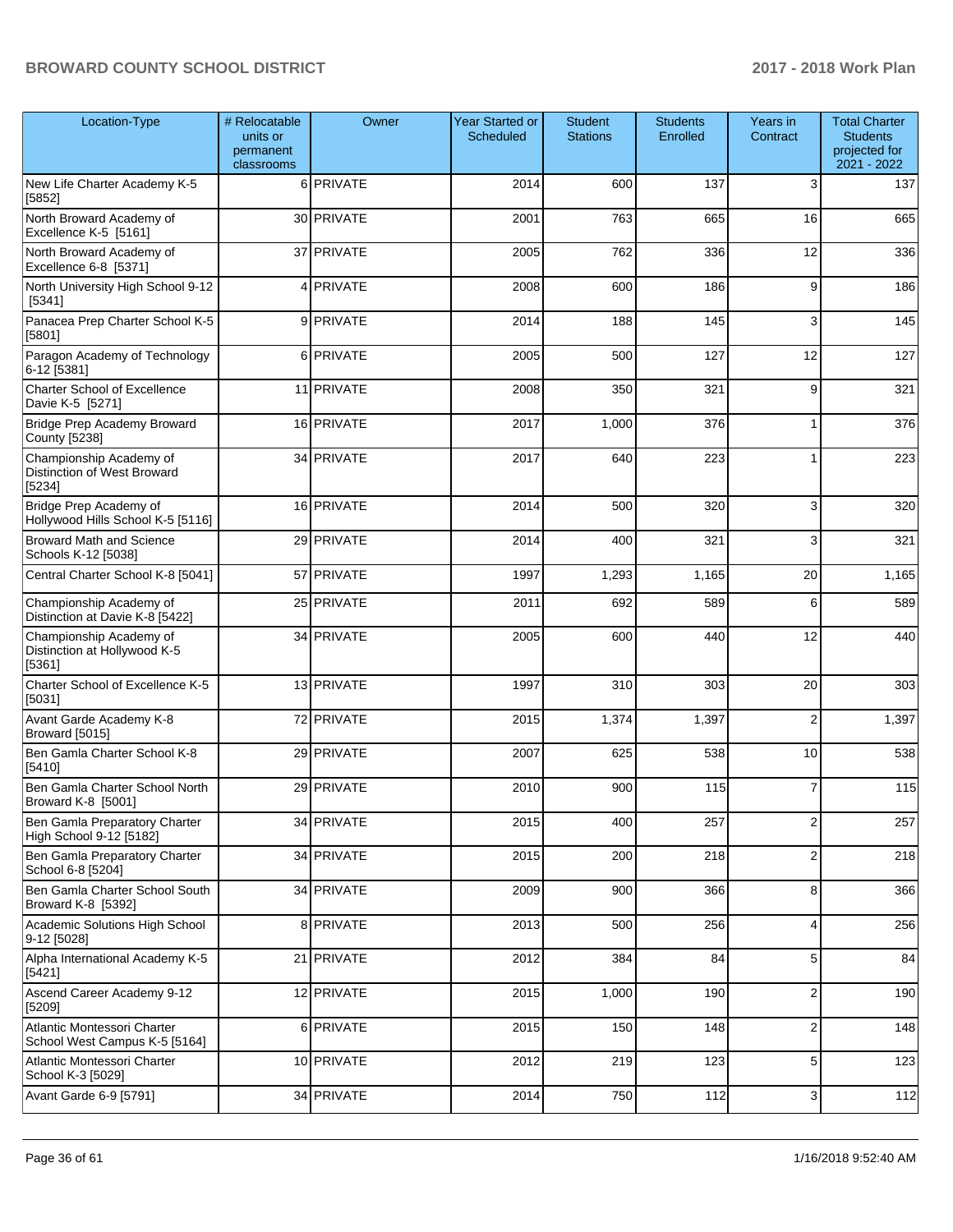| Sunshine Elementary K-5 [5400]                                                          | 15 PRIVATE       | 2006 | 500   | 304 | 11             | 304 |
|-----------------------------------------------------------------------------------------|------------------|------|-------|-----|----------------|-----|
| West Broward Academy at<br>Excelsior K-8 [5052]                                         | 48 PRIVATE       | 2012 | 910   | 490 | 5              | 490 |
| Academic Solutions Academy - A<br>9-12 [5233]                                           | 1 <b>PRIVATE</b> | 2016 | 500   | 142 | 1              | 142 |
| Championship Academy of<br>Distinction High 9-12 [5219]                                 | 1 <b>PRIVATE</b> | 2016 | 875   | 55  | 1              | 55  |
| Championship Academy of<br>Distinction Middle 6-8 [5215]                                | 1 PRIVATE        | 2016 | 374   | 266 |                | 266 |
| Somerset Academy Key High 9-<br>12 [5224]                                               | 1 <b>PRIVATE</b> | 2016 | 800   | 168 | 1              | 168 |
| Somerset Preparatory Academy<br><b>Charter School at North</b><br>Lauderdale K-8 [5003] | 27 PRIVATE       | 2010 | 900   | 795 | $\overline{7}$ | 795 |
| Somerset Village Academy K-5<br>[5004]                                                  | 12 PRIVATE       | 2010 | 750   | 261 | $\overline{7}$ | 261 |
| Somerset Academy Village<br>Charter Middle School 6-8 [5002]                            | 6 PRIVATE        | 2010 | 750   | 144 | 7              | 144 |
| South Broward Montessori<br>Charter School K-5 [5717]                                   | 3 PRIVATE        | 2013 | 348   | 134 | 4              | 134 |
| SunEd High 9-12 [5060]                                                                  | 20 PRIVATE       | 2012 | 550   | 280 | 5              | 280 |
| SunEd High School of North<br>Broward 9-12 [5861]                                       | 7 PRIVATE        | 2014 | 400   | 241 | 3              | 241 |
| Somerset Conservatory 9-12<br>[5396]                                                    | 18 PRIVATE       | 2006 | 200   | 128 | 11             | 128 |
| Somerset Academy Miramar<br>South K-5 [5054]                                            | 40 PRIVATE       | 2012 | 750   | 181 | 5              | 181 |
| Somerset Academy<br>Neighborhood K-5 [5021]                                             | 29 PRIVATE       | 1997 | 500   | 538 | 20             | 538 |
| Somerset Pines Academy K-8<br>[5030]                                                    | 19 PRIVATE       | 2010 | 500   | 412 | 7              | 412 |
| Somerset Preparatory Academy<br>Charter High School (North<br>Lauderdale) 9-12 [5006]   | 40 PRIVATE       | 2010 | 1,000 | 253 | $\overline{7}$ | 253 |
| Somerset Preparatory Charter<br>Middle School 6-8 [5441]                                | 16 PRIVATE       | 2010 | 600   | 335 | 7              | 335 |
| Andrews High School 9-12 [5009]                                                         | 8 PRIVATE        | 2011 | 550   | 260 | 6              | 260 |
| Sunrise High School 9-12 [5481]                                                         | 8 PRIVATE        | 2010 | 550   | 318 | $\overline{7}$ | 318 |
| Melrose High 9-12 [5323]                                                                | 6 PRIVATE        | 2013 | 700   | 155 |                | 155 |
| Somerset Academy Miramar<br>Middle 6-8 [5406]                                           | 18 PRIVATE       | 2006 | 480   | 431 | 11             | 431 |
| Somerset Academy Charter<br>School Miramar K-5 [5405]                                   | 26 PRIVATE       | 2006 | 675   | 543 | 11             | 546 |
| Somerset Academy Pompano K-5<br>[5388]                                                  | 40 PRIVATE       | 2012 | 750   | 168 | 5              | 168 |
| Imagine School Charter @<br>Broward K-8 [5024]                                          | 47 PRIVATE       | 2008 | 1,080 | 836 | 9              | 836 |
| Imagine Schools- South<br>Plantation Campus K-8 [5044]                                  | 19 PRIVATE       | 2012 | 1,340 | 345 | 5              | 345 |
| Innovation Charter School K-5<br>[5177]                                                 | 13 PRIVATE       | 2015 | 580   | 388 | 2              | 388 |
| International School of Broward 6-<br>12 [5416]                                         | 31 PRIVATE       | 2007 | 675   | 149 | 10             | 149 |
| Kidz Choice Charter K-5 [5409]                                                          | 6 PRIVATE        | 2007 | 750   | 198 | 10             | 198 |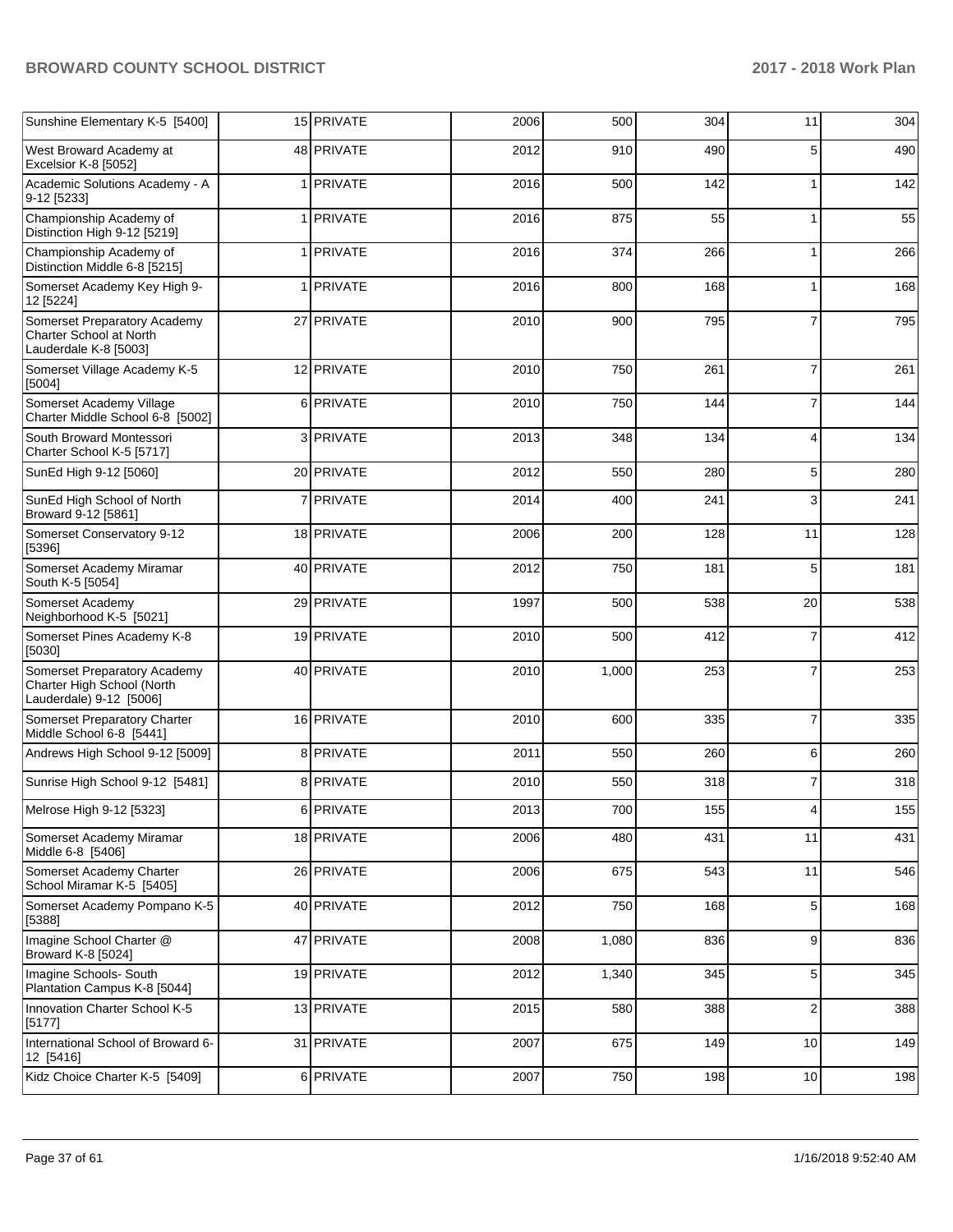| Lauderhill High School 9-12<br>[5351]                                 |   | 4 PRIVATE    | 2008 | 600   | 156   | 9  | 156   |
|-----------------------------------------------------------------------|---|--------------|------|-------|-------|----|-------|
| Franklin Academy F K-8 [5046]                                         |   | 40 PRIVATE   | 2013 | 1,340 | 632   | 4  | 632   |
| Greentree Prep Charter School K-<br>5 [5130]                          |   | 5 PRIVATE    | 2014 | 162   | 142   | 3  | 142   |
| Hollywood Academy of Arts and<br>Science K-5 [5325]                   |   | 55 PRIVATE   | 2004 | 1,100 | 1,062 | 13 | 1,062 |
| Hollywood Academy of Arts and<br>Science Middle 6-8 [5362]            |   | 19 PRIVATE   | 2005 | 400   | 430   | 12 | 430   |
| Imagine Charter School @ North<br>Lauderdale Elementary K-5<br>[5171] |   | 33 PRIVATE   | 2001 | 700   | 637   | 16 | 637   |
| Imagine Charter School @<br>Weston K-8 [5111]                         |   | 56 PRIVATE   | 2001 | 1,075 | 938   | 16 | 938   |
| Excelsior Charter of Broward K-5<br>[5393]                            |   | 20 PRIVATE   | 2006 | 900   | 208   | 11 | 208   |
| Flagler High 9-12 [5032]                                              | 6 | PRIVATE      | 2013 | 700   | 104   | 4  | 104   |
| Franklin Academy - Pembroke<br>Pines High School 6-12 [5142]          |   | 40 PRIVATE   | 2015 | 1,400 | 562   | 2  | 562   |
| Franklin Academy - Pembroke<br>Pines K-8 [5012]                       |   | 71 PRIVATE   | 2011 | 1,750 | 1,374 | 6  | 1,374 |
| Franklin Academy - Sunrise K-8<br>[5010]                              |   | 40 PRIVATE   | 2011 | 1,475 | 1,323 | 6  | 1,323 |
| Franklin Academy E K-8 [5037]                                         |   | 40 PRIVATE   | 2013 | 1,340 | 1,300 | 4  | 1,300 |
| Somerset Academy Hollywood<br>Middle 6-8 [5419]                       |   | 3 PRIVATE    | 2013 | 193   | 18    | 4  | 18    |
| City of Coral Springs 6-12 [5091]                                     |   | 89 MUNICIPAL | 1999 | 1,600 | 1,682 | 18 | 1,682 |
| Dolphin Park High School 9-12<br>[5331]                               |   | 4 PRIVATE    | 2009 | 600   | 168   | 8  | 168   |
| Eagles' Nest Charter Academy K-<br>12 [5355]                          |   | 21 PRIVATE   | 2005 | 400   | 370   | 12 | 370   |
| Eagles' Nest Middle 6-8 [5356]                                        | 3 | PRIVATE      | 2005 | 800   | 75    | 12 | 75    |
| Everest Charter School K-5 [5407]                                     |   | 48 PRIVATE   | 2012 | 108   | 156   | 5  | 156   |
| Somerset Academy Charter High<br>Miramar 9-12 [5007]                  |   | 40 PRIVATE   | 2011 | 1,000 | 284   | 6  | 284   |
| Somerset Academy Davie K-5<br>[5211]                                  |   | 7 PRIVATE    | 2003 | 800   | 154   | 14 | 154   |
| Somerset Academy Key Middle<br>School 6-8 [5413]                      |   | 3 PRIVATE    | 2013 | 495   | 380   | 4  | 380   |
| Somerset Academy East<br>Preparatory K-6 [5391]                       |   | 12 PRIVATE   | 2009 | 500   | 225   | 8  | 225   |
| Somerset Academy Charter High<br>School 9-12 [5221]                   |   | 26 PRIVATE   | 2002 | 1,200 | 879   | 15 | 879   |
| Somerset Academy Hollywood<br>Elementary K-5 [5387]                   |   | 7 PRIVATE    | 2013 | 230   | 24    | 4  | 24    |
| Renaissance Charter School of<br>Coral Springs K-8 [5020]             |   | 80 PRIVATE   | 2011 | 1,504 | 1,468 | 6  | 1,468 |
| Renaissance Charter School of<br>Plantation K-6 [5023]                |   | 80 PRIVATE   | 2011 | 1,504 | 850   | 6  | 850   |
| Renaissance Charter Schools at<br>Pines K-8 [5710]                    |   | 48 PRIVATE   | 2014 | 1,145 | 823   | 3  | 823   |
| Rise Academy School of Science<br>& Technology K-8 [5420]             |   | 20 PRIVATE   | 2008 | 300   | 311   | 9  | 311   |
| Somerset Academy K-5 [5141]                                           |   | 37 PRIVATE   | 2001 | 1,001 | 933   | 16 | 933   |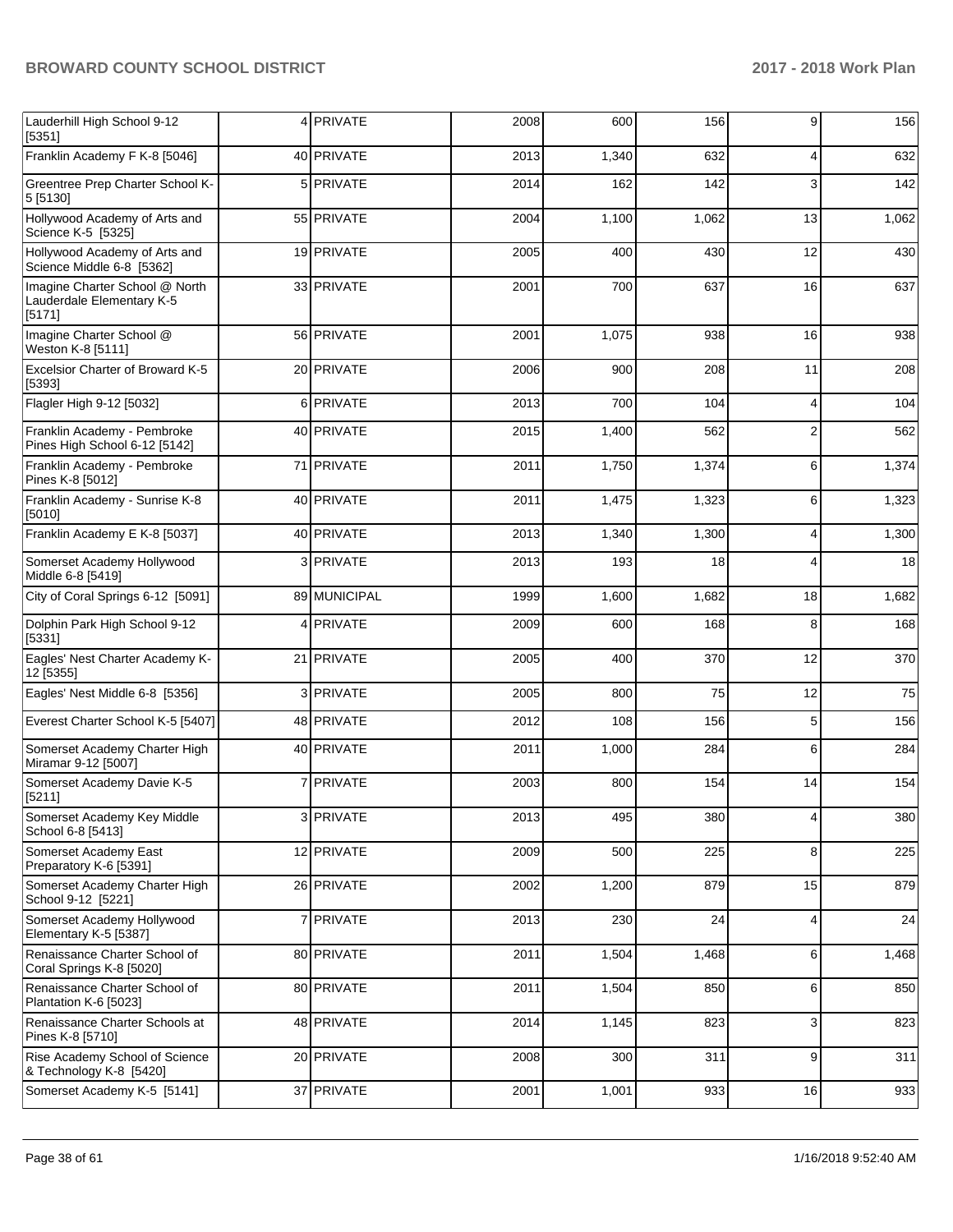| Somerset Academy Middle 6-8<br>[5151]                                    |      | 30 PRIVATE    | 2001 | 600    | 746    | 16 | 746    |
|--------------------------------------------------------------------------|------|---------------|------|--------|--------|----|--------|
| Pembroke Pines Charter<br>Elementary (East, West, Central)<br>K-5 [5051] |      | 95 MUNICIPAL  | 1998 | 2,470  | 1,913  | 19 | 1,913  |
| Pembroke Pines Charter High 9-<br>12 [5121]                              |      | 105 MUNICIPAL | 2000 | 2,144  | 2,083  | 17 | 2,083  |
| Pembroke Pines Charter Middle<br>(West/Central) 6-8 [5081]               |      | 71 MUNICIPAL  | 1999 | 1,200  | 1,317  | 18 | 1,317  |
| Renaissance Charter Middle<br>School at Pines K-8 [5014]                 |      | 29 PRIVATE    | 2014 | 1.145  | 399    |    | 399    |
| Renaissance Charter School at<br>Cooper City K-8 [5049]                  |      | 80 PRIVATE    | 2012 | 1,504  | 1,163  |    | 1,163  |
| Renaissance Charter School at<br>University K-8 [5048]                   |      | 80 PRIVATE    | 2012 | 1,504  | 1,404  |    | 1.404  |
|                                                                          | 2623 |               |      | 72,826 | 45,069 |    | 45,072 |

# **Special Purpose Classrooms Tracking**

The number of classrooms that will be used for certain special purposes in the current year, by facility and type of classroom, that the district will, 1), not use for educational purposes, and 2), the co-teaching classrooms that are not open plan classrooms and will be used for educational purposes.

| School |                                      | School Type $\frac{1}{4}$ of Elementary $\frac{1}{4}$ of Middle 4-8 $\frac{1}{4}$ of High 9-12<br><b>K-3 Classrooms I</b> | <b>Classrooms</b> | <b>Classrooms</b> | # of $ESE$<br><b>Classrooms</b> | # of Combo<br><b>Classrooms</b> | Total<br><b>Classrooms</b> |
|--------|--------------------------------------|---------------------------------------------------------------------------------------------------------------------------|-------------------|-------------------|---------------------------------|---------------------------------|----------------------------|
|        | <b>Total Educational Classrooms:</b> |                                                                                                                           |                   |                   |                                 |                                 |                            |

| School                                            | <b>School Type</b> | # of Elementary<br>K-3 Classrooms | # of Middle 4-8<br>Classrooms | # of High 9-12<br>Classrooms | # of ESE<br><b>Classrooms</b> | # of Combo<br>Classrooms | <b>Total</b><br><b>Classrooms</b> |
|---------------------------------------------------|--------------------|-----------------------------------|-------------------------------|------------------------------|-------------------------------|--------------------------|-----------------------------------|
| <b>SUNRISE MIDDLE</b>                             | Co-Teaching        | $\Omega$                          |                               | 0                            | $\Omega$                      |                          |                                   |
| <b>DILLARD ELEMENTARY</b>                         | Co-Teaching        | $\Omega$                          |                               | $\Omega$                     | 0                             |                          |                                   |
| <b>NORTH ANDREWS GARDENS</b><br><b>ELEMENTARY</b> | Co-Teaching        | 3                                 | 0                             | 0                            | $\Omega$                      |                          | 3                                 |
| <b>MARGATE MIDDLE</b>                             | Co-Teaching        | $\Omega$                          |                               | $\Omega$                     | $\Omega$                      | 0                        |                                   |
| <b>BAYVIEW ELEMENTARY</b>                         | Co-Teaching        |                                   | 0                             | 0                            | 0                             | 0                        |                                   |
| FORT LAUDERDALE SENIOR<br> HIGH                   | Co-Teaching        | $\Omega$                          | $\Omega$                      | 2                            | $\Omega$                      | $\Omega$                 |                                   |
| <b>COOPER CITY ELEMENTARY</b>                     | Co-Teaching        |                                   | $\Omega$                      | 0                            | $\Omega$                      | $\Omega$                 |                                   |
| PLANTATION PARK ELEMENTARY Co-Teaching            |                    |                                   | $\Omega$                      | C                            | $\Omega$                      |                          |                                   |
| <b>COCONUT CREEK ELEMENTARY</b>                   | Co-Teaching        |                                   | 0                             | C                            | <sup>0</sup>                  |                          |                                   |
| <b>SEMINOLE MIDDLE</b>                            | Co-Teaching        | $\Omega$                          |                               | $\Omega$                     | $\Omega$                      | $\Omega$                 |                                   |
| PARK RIDGE ELEMENTARY                             | Co-Teaching        | 5                                 | $\Omega$                      | $\Omega$                     | $\Omega$                      | $\Omega$                 | 5                                 |
| <b>GRIFFIN ELEMENTARY</b>                         | Co-Teaching        |                                   |                               | $\Omega$                     | $\Omega$                      | 0                        | 3                                 |
| <b>CORAL PARK ELEMENTARY</b>                      | Co-Teaching        |                                   | 0                             | $\Omega$                     | 0                             | $\Omega$                 |                                   |
| SILVER RIDGE ELEMENTARY                           | Co-Teaching        |                                   |                               | $\Omega$                     |                               | $\Omega$                 | 6                                 |
| <b>EMBASSY CREEK ELEMENTARY</b>                   | Co-Teaching        |                                   | $\Omega$                      | 0                            | $\Omega$                      | $\Omega$                 | 4                                 |
| <b>DREW ELEMENTARY</b>                            | Co-Teaching        | $\Omega$                          | $\Omega$                      | $\Omega$                     |                               | O                        |                                   |
| <b>SAWGRASS ELEMENTARY</b>                        | Co-Teaching        | 0                                 | 0                             | 0                            |                               | ŋ                        |                                   |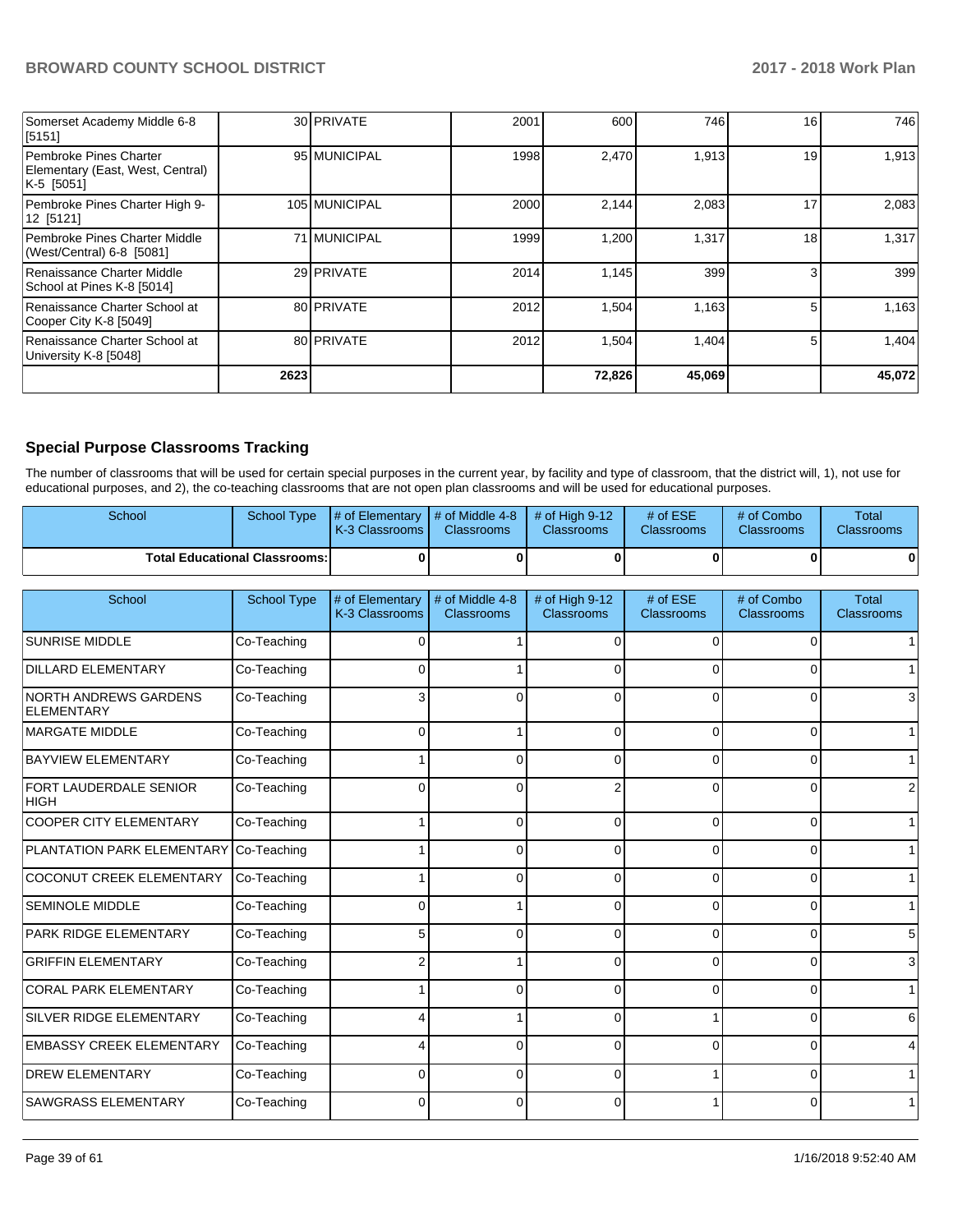| <b>LEAGLE RIDGE ELEMENTARY</b>  | Co-Teaching                          |    |    |  |    |
|---------------------------------|--------------------------------------|----|----|--|----|
| <b>FALCON COVE MIDDLE</b>       | Co-Teaching                          |    |    |  |    |
| <b>IMANATEE BAY ELEMENTARY</b>  | Co-Teaching                          |    |    |  |    |
| <b>CORAL COVE ELEMENTARY</b>    | Co-Teaching                          |    |    |  |    |
| <b>HERON HEIGHTS ELEMENTARY</b> | Co-Teaching                          |    |    |  |    |
|                                 | <b>Total Co-Teaching Classrooms:</b> | 31 | 10 |  | 46 |

#### **Infrastructure Tracking**

**Necessary offsite infrastructure requirements resulting from expansions or new schools. This section should include infrastructure information related to capacity project schedules and other project schedules (Section 4).** 

None

**Proposed location of planned facilities, whether those locations are consistent with the comprehensive plans of all affected local governments, and recommendations for infrastructure and other improvements to land adjacent to existing facilities. Provisions of 1013.33(12), (13) and (14) and 1013.36 must be addressed for new facilities planned within the 1st three years of the plan (Section 5).** 

None

**Consistent with Comp Plan?** Yes

#### **Net New Classrooms**

The number of classrooms, by grade level and type of construction, that were added during the last fiscal year.

| List the net new classrooms added in the 2016 - 2017 fiscal year.                                                                                       |                              |                            |                                |                                                                        | List the net new classrooms to be added in the 2017 - 2018 fiscal<br>year. |                          |                                |                      |
|---------------------------------------------------------------------------------------------------------------------------------------------------------|------------------------------|----------------------------|--------------------------------|------------------------------------------------------------------------|----------------------------------------------------------------------------|--------------------------|--------------------------------|----------------------|
| "Classrooms" is defined as capacity carrying classrooms that are added to increase<br>capacity to enable the district to meet the Class Size Amendment. |                              |                            |                                | Totals for fiscal year 2017 - 2018 should match totals in Section 15A. |                                                                            |                          |                                |                      |
| Location                                                                                                                                                | $2016 - 2017$ #<br>Permanent | $2016 - 2017$ #<br>Modular | $2016 - 2017$ #<br>Relocatable | $2016 - 2017$<br>Total                                                 | $2017 - 2018$ #<br><b>Permanent</b>                                        | 2017 - 2018 #<br>Modular | $2017 - 2018$ #<br>Relocatable | 2017 - 2018<br>Total |
| Elementary (PK-3)                                                                                                                                       |                              |                            |                                |                                                                        |                                                                            |                          |                                | 0                    |
| Middle (4-8)                                                                                                                                            |                              |                            |                                |                                                                        |                                                                            |                          |                                | $\Omega$             |
| High (9-12)                                                                                                                                             |                              |                            |                                |                                                                        |                                                                            |                          |                                | 0                    |
|                                                                                                                                                         |                              |                            |                                |                                                                        |                                                                            |                          |                                | 0                    |

#### **Relocatable Student Stations**

Number of students that will be educated in relocatable units, by school, in the current year, and the projected number of students for each of the years in the workplan.

| <b>Site</b>          | 2017 - 2018 | $2018 - 2019$ | $2019 - 2020$ | 2020 - 2021 | 2021 - 2022 | 5 Year Average |
|----------------------|-------------|---------------|---------------|-------------|-------------|----------------|
| INORCREST ELEMENTARY |             |               |               |             |             |                |
| ITEDDER ELEMENTARY   |             |               |               |             |             |                |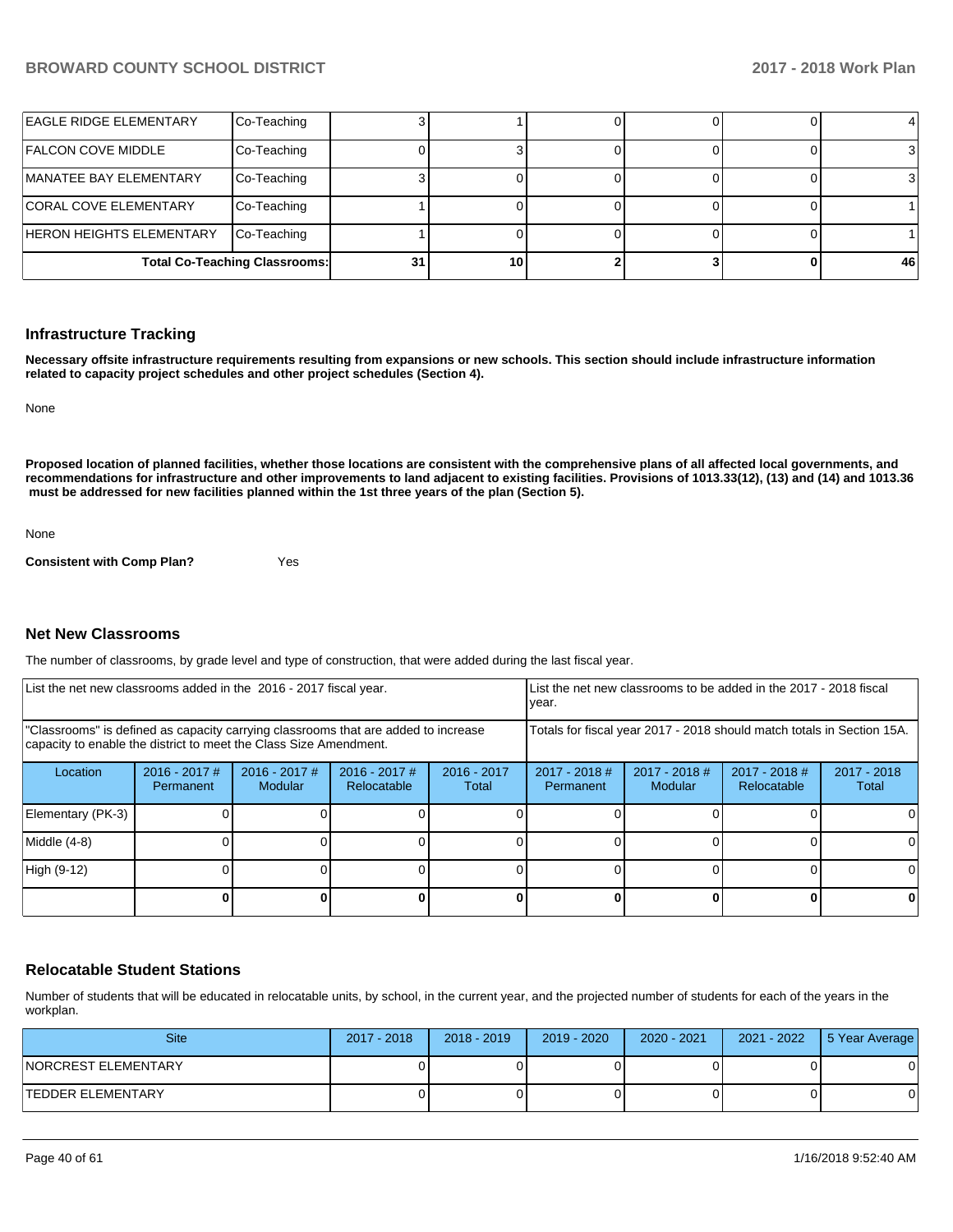| <b>MARGATE MIDDLE</b>                                          | 22       | 22       | 22       | 22             | 22          | 22          |
|----------------------------------------------------------------|----------|----------|----------|----------------|-------------|-------------|
| <b>OLSEN MIDDLE</b>                                            | 0        | 0        | $\Omega$ | $\Omega$       | $\Omega$    | $\Omega$    |
| <b>MCNICOL MIDDLE</b>                                          | 0        | 0        | $\Omega$ | $\Omega$       | $\Omega$    | $\Omega$    |
| HARBORDALE ELEMENTARY                                          | 0        | 0        | $\Omega$ | $\Omega$       | $\mathbf 0$ | 0           |
| <b>BROWARD ESTATES ELEMENTARY</b>                              | 0        | 0        | $\Omega$ | $\Omega$       | $\Omega$    | $\Omega$    |
| <b>WATKINS ELEMENTARY</b>                                      | 0        | $\Omega$ | $\Omega$ | $\Omega$       | $\Omega$    | $\Omega$    |
| NORTH ANDREWS GARDENS ELEMENTARY                               | 108      | 108      | 108      | 108            | 108         | 108         |
| HOLLYWOOD CENTRAL ELEMENTARY                                   | 22       | 22       | 22       | 22             | 22          | 22          |
| Gulfstream Early Learning Center of Excellence                 | 308      | 308      | 308      | 308            | 308         | 308         |
| RIVERLAND ELEMENTARY                                           | $\Omega$ | 0        | 0        | $\Omega$       | $\Omega$    | 0           |
| WEST HOLLYWOOD ELEMENTARY                                      | 90       | 90       | 90       | 90             | 90          | 90          |
| SOUTH BROWARD SENIOR HIGH                                      | $\Omega$ | 0        | $\Omega$ | $\Omega$       | $\Omega$    | 0           |
| <b>OAKRIDGE ELEMENTARY</b>                                     | 116      | 116      | 116      | 116            | 116         | 116         |
| DEERFIELD BEACH ELEMENTARY                                     | 54       | 54       | 54       | 54             | 54          | 54          |
| <b>POMPANO BEACH MIDDLE</b>                                    | 220      | 220      | 220      | 220            | 220         | 220         |
| OAKLAND PARK ELEMENTARY                                        | 0        | 0        | $\Omega$ | $\Omega$       | 0           | 0           |
| NORTH SIDE ELEMENTARY                                          | 0        | $\Omega$ | $\Omega$ | $\Omega$       | $\Omega$    | $\Omega$    |
| <b>DANIA ELEMENTARY</b>                                        | 54       | 54       | 54       | 54             | 54          | 54          |
| HOLLYWOOD HILLS ELEMENTARY                                     | 0        | $\Omega$ | $\Omega$ | $\Omega$       | $\Omega$    | $\Omega$    |
| HALLANDALE SENIOR HIGH                                         | 200      | 200      | 200      | 200            | 200         | 200         |
| LANIER-JAMES EDUCATION CENTER                                  | 0        | 0        | 0        | $\Omega$       | $\Omega$    | $\Omega$    |
| LAUDERDALE MANORS EARLY LEARNING AND<br><b>RESOURCE CENTER</b> | 0        | $\Omega$ | $\Omega$ | $\Omega$       | $\Omega$    | $\Omega$    |
| <b>WHIDDON-ROGERS EDUCATION CENTER</b>                         | 0        | 0        | $\Omega$ | $\Omega$       | 0           | 0           |
| <b>COLLINS ELEMENTARY</b>                                      | 0        | 0        | $\Omega$ | $\Omega$       | 0           | 0           |
| MARY M BETHUNE ELEMENTARY                                      | 0        | 0        | 0        | $\overline{0}$ | 0           | 0           |
| <b>ATTUCKS MIDDLE</b>                                          | 0        | 0        | 0        | $\overline{0}$ | 0           | $\mathbf 0$ |
| BLANCHE ELY SENIOR HIGH                                        | 0        | 0        | 0        | $\overline{0}$ | 0           | 0           |
| DILLARD 6-12                                                   | 0        | 0        | $\Omega$ | $\overline{0}$ | 0           | 0           |
| DEERFIELD PARK ELEMENTARY                                      | 0        | 0        | $\Omega$ | $\overline{0}$ | 0           | 0           |
| <b>COLBERT ELEMENTARY</b>                                      | 0        | 0        | $\Omega$ | $\Omega$       | 0           | $\mathbf 0$ |
| MCARTHUR SENIOR HIGH                                           | 125      | 125      | 125      | 125            | 125         | 125         |
| <b>SUNRISE MIDDLE</b>                                          | 176      | 176      | 176      | 176            | 176         | 176         |
| DILLARD ELEMENTARY                                             | 36       | 36       | 36       | 36             | 36          | 36          |
| CHARLES DREW RESOURCE CENTER                                   | 372      | 372      | 372      | 372            | 372         | 372         |
| WALKER ELEMENTARY (MAGNET)                                     | 0        | 0        | 0        | $\mathbf 0$    | 0           | $\mathbf 0$ |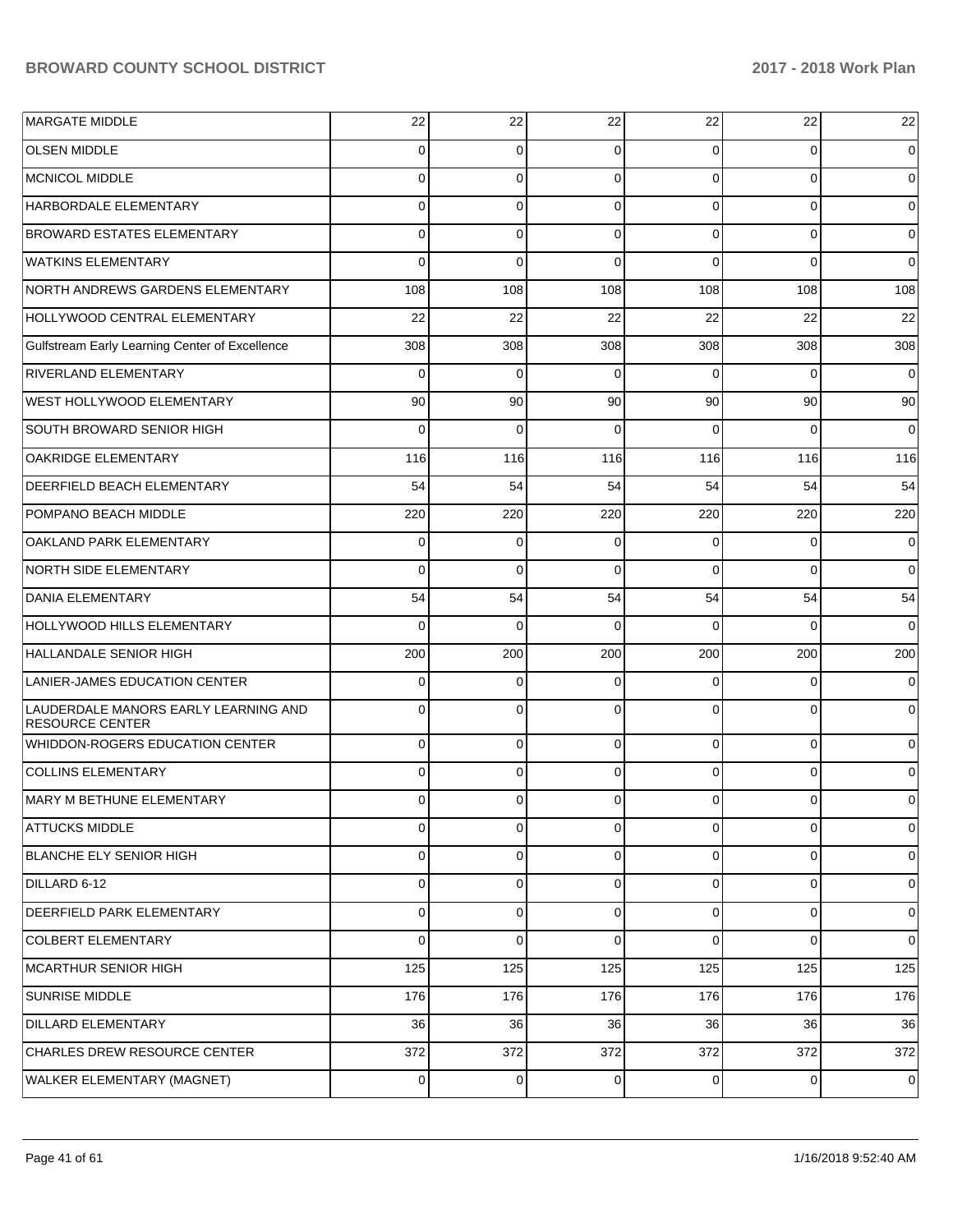| DILLARD COMMUNITY CENTER (MUSEUM)      | 0        | 0     | $\Omega$    | 0        | $\overline{0}$ | $\mathbf 0$    |
|----------------------------------------|----------|-------|-------------|----------|----------------|----------------|
| <b>HERON HEIGHTS ELEMENTARY</b>        | 0        | 0     | $\Omega$    | 0        | $\overline{0}$ | $\overline{0}$ |
| <b>DISCOVERY ELEMENTARY</b>            | $\Omega$ | 0     | $\Omega$    | $\Omega$ | $\overline{0}$ | $\mathbf 0$    |
| <b>BEACHSIDE MONTESSORI VILLAGE</b>    | 0        | 0     | $\Omega$    | $\Omega$ | $\overline{0}$ | $\overline{0}$ |
| POMPANO BEACH ELEMENTARY               | 44       | 44    | 44          | 44       | 44             | 44             |
| MEADOWBROOK ELEMENTARY                 | 108      | 108   | 108         | 108      | 108            | 108            |
| <b>BROADVIEW ELEMENTARY</b>            | 204      | 204   | 204         | 204      | 204            | 204            |
| <b>LAKE FOREST ELEMENTARY</b>          | 214      | 214   | 214         | 214      | 214            | 214            |
| GULFSTREAM ACADEMY OF HALLANDALE BEACH | 531      | 531   | 531         | 531      | 531            | 531            |
| DAVE THOMAS EDUCATION CENTER-WEST      | 0        | 0     | $\Omega$    | 0        | $\overline{0}$ | $\overline{0}$ |
| <b>GLADES MIDDLE</b>                   | 242      | 242   | 242         | 242      | 242            | 242            |
| WEST BROWARD HIGH SCHOOL               | 0        | 0     | $\Omega$    | 0        | $\overline{0}$ | $\overline{0}$ |
| <b>CYPRESS RUN EDUCATION CENTER</b>    | $\Omega$ | 0     | $\Omega$    | $\Omega$ | $\overline{0}$ | $\overline{0}$ |
| <b>DOLPHIN BAY ELEMENTARY</b>          | $\Omega$ | 0     | $\Omega$    | $\Omega$ | $\Omega$       | $\overline{0}$ |
| MILLENNIUM 6-12 COLLEGIATE ACADEMY     | 154      | 154   | 154         | 154      | 154            | 154            |
| <b>NEW RENAISSANCE MIDDLE</b>          | $\Omega$ | 0     | $\Omega$    | 0        | $\Omega$       | $\overline{0}$ |
| <b>CYPRESS BAY SENIOR HIGH</b>         | 1,550    | 1,550 | 1,550       | 1,550    | 1,550          | 1,550          |
| <b>EVERGLADES SENIOR HIGH</b>          | 550      | 550   | 550         | 550      | 550            | 550            |
| <b>PARK TRAILS ELEMENTARY</b>          | 0        | 0     | $\Omega$    | 0        | $\Omega$       | $\overline{0}$ |
| COCONUT PALM ELEMENTARY                | 198      | 198   | 198         | 198      | 198            | 198            |
| <b>PARK LAKES ELEMENTARY</b>           | 0        | 0     | $\Omega$    | 0        | $\overline{0}$ | $\overline{0}$ |
| CHALLENGER ELEMENTARY                  | 0        | 0     | $\Omega$    | 0        | $\overline{0}$ | $\overline{0}$ |
| <b>EMBASSY CREEK ELEMENTARY</b>        | 0        | 0     | $\Omega$    | $\Omega$ | $\overline{0}$ | $\overline{0}$ |
| DREW ELEMENTARY                        | $\Omega$ | 0     | $\Omega$    | 0        | $\overline{0}$ | $\overline{0}$ |
| CROSS CREEK SCHOOL                     | 48       | 48    | 48          | 48       | 48             | 48             |
| PALM COVE ELEMENTARY                   | 178      | 178   | 178         | 178      | 178            | 178            |
| VIRGINIA SHUMAN YOUNG ELEMENTARY       | 0        | 0     | 0           | 0        | $\overline{0}$ | $\overline{0}$ |
| <b>SAWGRASS ELEMENTARY</b>             | 0        | 0     | $\Omega$    | 0        | $\overline{0}$ | $\mathbf 0$    |
| <b>MORROW ELEMENTARY</b>               | 0        | 0     | $\mathbf 0$ | 0        | $\overline{0}$ | $\overline{0}$ |
| RAMBLEWOOD MIDDLE                      | 0        | 0     | $\Omega$    | 0        | $\overline{0}$ | $\overline{0}$ |
| <b>TEQUESTA TRACE MIDDLE</b>           | 76       | 76    | 76          | 76       | 76             | 76             |
| PARK SPRINGS ELEMENTARY                | 0        | 0     | $\Omega$    | $\Omega$ | $\overline{0}$ | $\overline{0}$ |
| <b>INDIAN TRACE ELEMENTARY</b>         | 174      | 174   | 174         | 174      | 174            | 174            |
| <b>TAMARAC ELEMENTARY</b>              | 0        | 0     | $\Omega$    | 0        | $\overline{0}$ | $\mathbf 0$    |
| <b>FOREST HILLS ELEMENTARY</b>         | $\Omega$ | 0     | $\Omega$    | 0        | $\overline{0}$ | $\overline{0}$ |
| CENTRAL PARK ELEMENTARY                | 184      | 184   | 184         | 184      | 184            | 184            |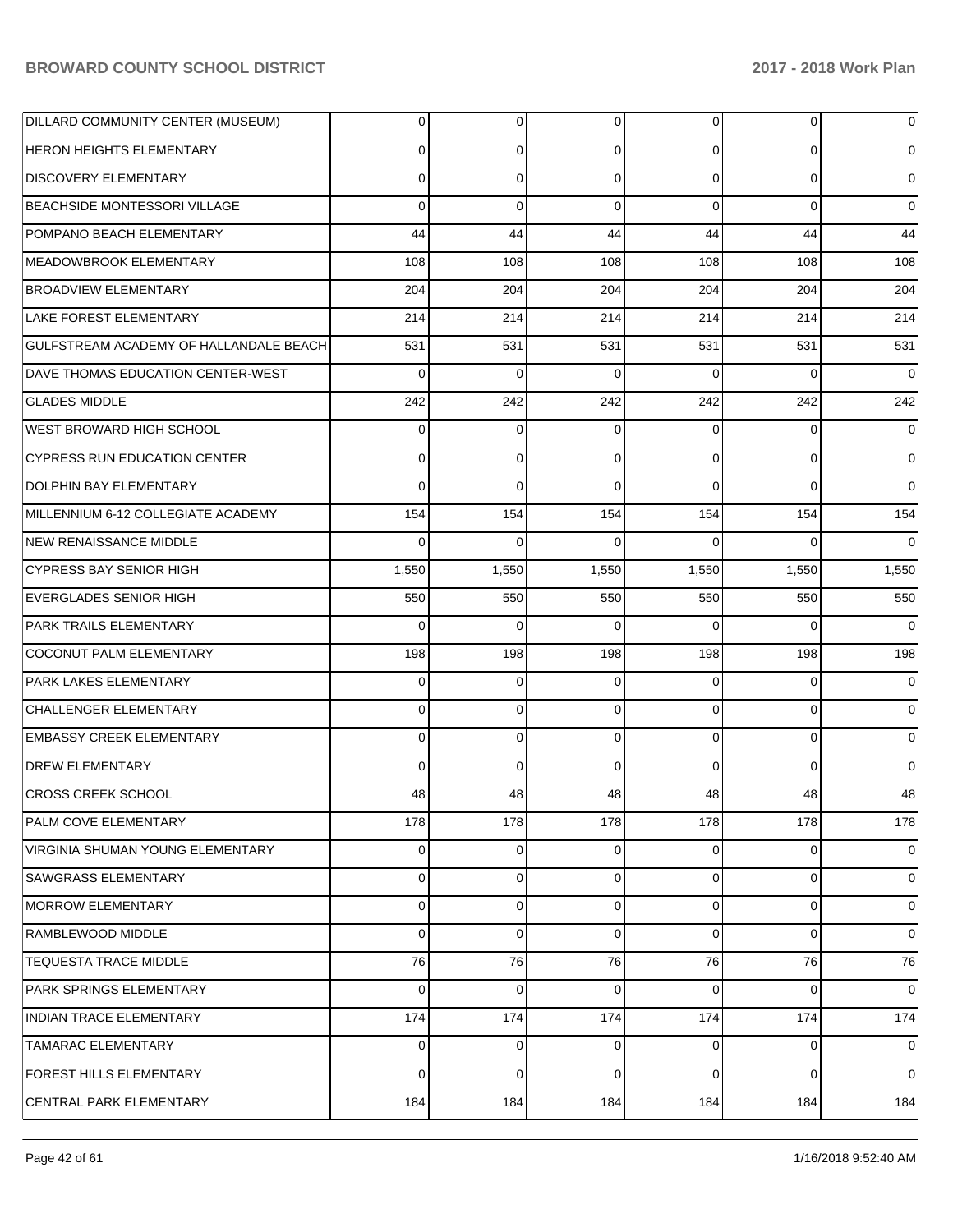| PEMBROKE LAKES ELEMENTARY       | 88             | 88              | 88              | 88             | 88             | 88             |
|---------------------------------|----------------|-----------------|-----------------|----------------|----------------|----------------|
| <b>NOB HILL ELEMENTARY</b>      | 134            | 134             | 134             | 134            | 134            | 134            |
| <b>WESTCHESTER ELEMENTARY</b>   | 128            | 128             | 128             | 128            | 128            | 128            |
| HORIZON ELEMENTARY              | 36             | 36              | 36              | 36             | 36             | 36             |
| <b>FLAMINGO ELEMENTARY</b>      | 166            | 166             | 166             | 166            | 166            | 166            |
| <b>CORAL SPRINGS PK-8</b>       | 36             | 36              | 36              | 36             | 36             | 36             |
| <b>CORAL SPRINGS MIDDLE</b>     | $\Omega$       | $\Omega$        | $\Omega$        | $\Omega$       | $\Omega$       | $\Omega$       |
| PIONEER MIDDLE                  | 352            | 352             | 352             | 352            | 352            | 352            |
| <b>BAIR MIDDLE</b>              | 110            | 110             | 110             | 110            | 110            | 110            |
| <b>EAGLE POINT ELEMENTARY</b>   | 76             | 76              | 76              | 76             | 76             | 76             |
| <b>TRADEWINDS ELEMENTARY</b>    | 166            | 166             | 166             | 166            | 166            | 166            |
| <b>INDIAN RIDGE MIDDLE</b>      | 572            | 572             | 572             | 572            | 572            | 572            |
| SILVER PALMS ELEMENTARY         | $\Omega$       | $\Omega$        | $\Omega$        | $\Omega$       | $\Omega$       | $\Omega$       |
| THURGOOD MARSHALL ELEMENTARY    | 22             | 22              | 22              | 22             | 22             | 22             |
| <b>SILVER TRAIL MIDDLE</b>      | 374            | 374             | 374             | 374            | 374            | 374            |
| <b>EAGLE RIDGE ELEMENTARY</b>   | $\Omega$       | $\Omega$        | $\Omega$        | $\Omega$       | $\Omega$       | $\mathbf 0$    |
| CHARLES W FLANAGAN SENIOR HIGH  | 775            | 775             | 775             | 775            | 775            | 775            |
| <b>SAWGRASS SPRINGS MIDDLE</b>  | 66             | 66              | 66              | 66             | 66             | 66             |
| <b>COUNTRY HILLS ELEMENTARY</b> | $\Omega$       | $\Omega$        | $\Omega$        | $\Omega$       | $\Omega$       | $\Omega$       |
| <b>QUIET WATERS ELEMENTARY</b>  | 234            | 234             | 234             | 234            | 234            | 234            |
| <b>HAWKES BLUFF ELEMENTARY</b>  | 192            | 192             | 192             | 192            | 192            | 192            |
| <b>EVERGLADES ELEMENTARY</b>    | 160            | 160             | 160             | 160            | 160            | 160            |
| <b>CHAPEL TRAIL ELEMENTARY</b>  | 0              | $\Omega$        | $\Omega$        | $\Omega$       | $\Omega$       | $\Omega$       |
| <b>RIVERSIDE ELEMENTARY</b>     | 58             | 58              | 58              | 58             | 58             | 58             |
| <b>CORAL PARK ELEMENTARY</b>    | 0              | $\overline{0}$  | $\Omega$        | $\Omega$       | $\Omega$       | 0              |
| <b>FOREST GLEN MIDDLE</b>       | $\mathbf 0$    | $\overline{0}$  | 0               | $\overline{0}$ | $\mathbf 0$    | 0              |
| SANDPIPER ELEMENTARY            | $\mathbf 0$    | $\overline{0}$  | $\Omega$        | $\Omega$       | $\Omega$       | $\overline{0}$ |
| SILVER RIDGE ELEMENTARY         | 120            | 120             | 120             | 120            | 120            | 120            |
| WINSTON PARK ELEMENTARY         | $\overline{0}$ | $\overline{0}$  | $\Omega$        | $\Omega$       | $\Omega$       | $\Omega$       |
| <b>WELLEBY ELEMENTARY</b>       | 124            | 124             | 124             | 124            | 124            | 124            |
| <b>RIVERGLADES ELEMENTARY</b>   | $\overline{0}$ | $\overline{0}$  | $\Omega$        | $\Omega$       | $\overline{0}$ | 0              |
| <b>SILVER LAKES MIDDLE</b>      | $\mathbf 0$    | $\Omega$        | $\Omega$        | $\Omega$       | $\Omega$       | $\Omega$       |
| <b>COUNTRY ISLES ELEMENTARY</b> | 116            | 116             | 116             | 116            | 116            | 116            |
| WALTER C YOUNG MIDDLE           | 0              | $\overline{0}$  | 0               | $\Omega$       | $\Omega$       | $\overline{0}$ |
| STONEMAN DOUGLAS SENIOR HIGH    | 90             | 90 <sup>1</sup> | 90 <sub>1</sub> | 90             | 90             | 90             |
| DAVIE ELEMENTARY                | 72             | 72              | 72              | 72             | 72             | 72             |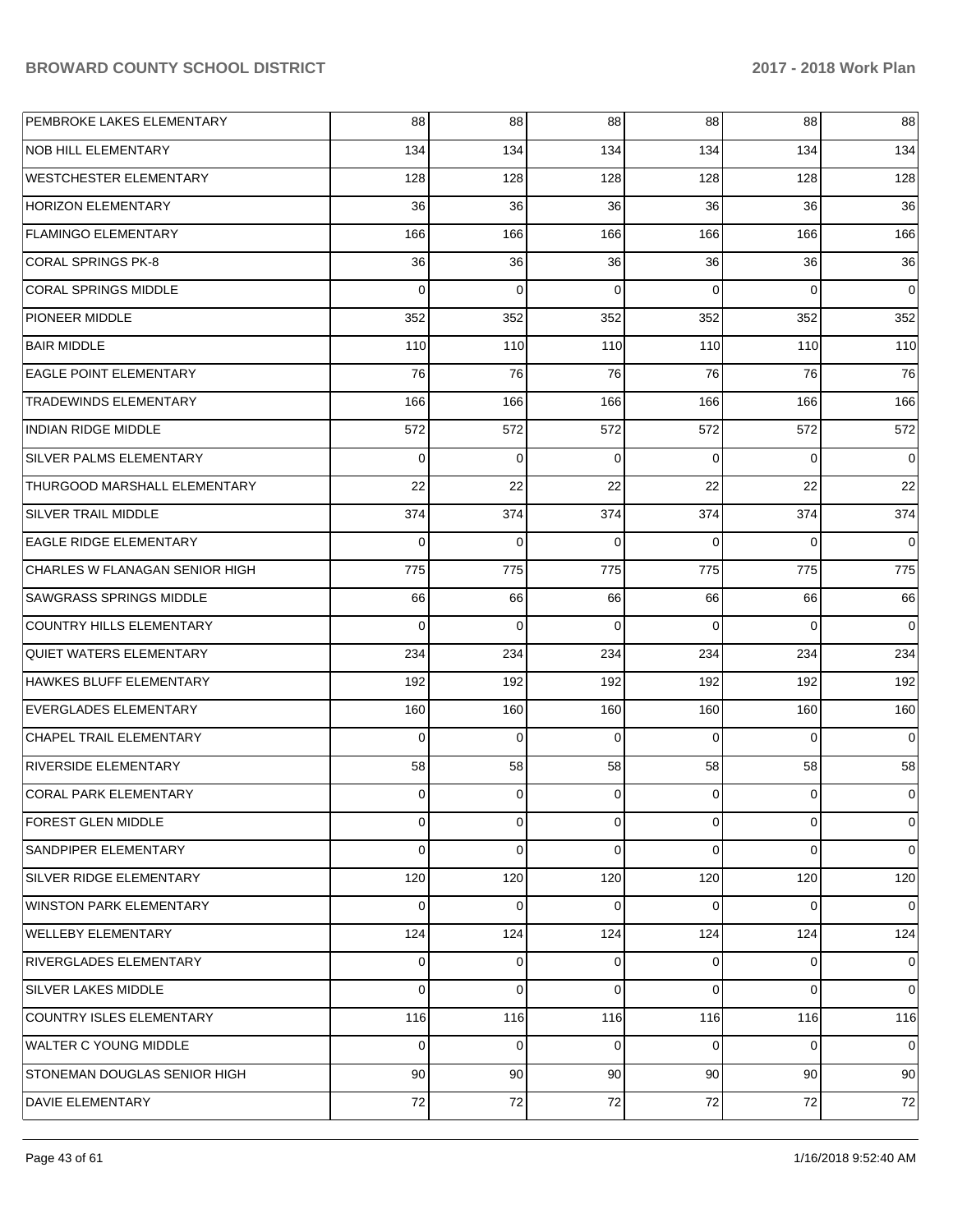| <b>PINEWOOD ELEMENTARY</b>                                 | 202         | 202         | 202      | 202      | 202         | 202         |
|------------------------------------------------------------|-------------|-------------|----------|----------|-------------|-------------|
| WESTERN SENIOR HIGH                                        | 575         | 575         | 575      | 575      | 575         | 575         |
| <b>GRIFFIN ELEMENTARY</b>                                  | 72          | 72          | 72       | 72       | 72          | 72          |
| PINES LAKES ELEMENTARY                                     | $\Omega$    | $\mathbf 0$ | 0        | $\Omega$ | 0           | 0           |
| <b>SEA CASTLE ELEMENTARY</b>                               | 18          | 18          | 18       | 18       | 18          | 18          |
| JAMES S HUNT ELEMENTARY                                    | $\Omega$    | $\mathbf 0$ | 0        | $\Omega$ | 0           | 0           |
| <b>BANYAN ELEMENTARY</b>                                   | 84          | 84          | 84       | 84       | 84          | 84          |
| RAMBLEWOOD ELEMENTARY                                      | 18          | 18          | 18       | 18       | 18          | 18          |
| MAPLEWOOD ELEMENTARY                                       | 148         | 148         | 148      | 148      | 148         | 148         |
| J P TARAVELLA SENIOR HIGH                                  | 425         | 425         | 425      | 425      | 425         | 425         |
| <b>CRYSTAL LAKE MIDDLE</b>                                 | 242         | 242         | 242      | 242      | 242         | 242         |
| <b>PINES MIDDLE</b>                                        | $\Omega$    | $\mathbf 0$ | $\Omega$ | $\Omega$ | $\Omega$    | $\mathbf 0$ |
| <b>SEMINOLE MIDDLE</b>                                     | 330         | 330         | 330      | 330      | 330         | 330         |
| PIPER SENIOR HIGH                                          | 925         | 925         | 925      | 925      | 925         | 925         |
| POMPANO BEACH INSTITUTE OF INTERNATIONAL<br><b>STUDIES</b> | 100         | 100         | 100      | 100      | 100         | 100         |
| <b>WILTON MANORS ELEMENTARY</b>                            | 0           | $\mathbf 0$ | $\Omega$ | 0        | 0           | 0           |
| BENNETT ELEMENTARY                                         | 0           | $\mathbf 0$ | 0        | 0        | 0           | 0           |
| <b>STRANAHAN SENIOR HIGH</b>                               | $\Omega$    | $\Omega$    | $\Omega$ | $\Omega$ | $\Omega$    | $\mathbf 0$ |
| <b>CROISSANT PARK ELEMENTARY</b>                           | 44          | 44          | 44       | 44       | 44          | 44          |
| CORAL GLADES HIGH SCHOOL                                   | 0           | $\mathbf 0$ | $\Omega$ | 0        | 0           | 0           |
| <b>CORAL COVE ELEMENTARY</b>                               | $\Omega$    | $\mathbf 0$ | $\Omega$ | $\Omega$ | $\Omega$    | $\mathbf 0$ |
| <b>WESTGLADES MIDDLE</b>                                   | 352         | 352         | 352      | 352      | 352         | 352         |
| <b>ENDEAVOUR PRIMARY LEARNING CENTER</b>                   | 36          | 36          | 36       | 36       | 36          | 36          |
| MANATEE BAY ELEMENTARY                                     | 180         | 180         | 180      | 180      | 180         | 180         |
| LIBERTY ELEMENTARY                                         | 22          | 22          | 22       | 22       | 22          | 22          |
| SUNSET LAKES ELEMENTARY                                    | 0           | 0           | $\Omega$ | $\Omega$ | 0           | $\mathbf 0$ |
| SILVER SHORES ELEMENTARY                                   | 0           | $\Omega$    | $\Omega$ | 0        | $\mathbf 0$ | $\mathbf 0$ |
| LYONS CREEK MIDDLE                                         | 66          | 66          | 66       | 66       | 66          | 66          |
| <b>GATOR RUN ELEMENTARY</b>                                | 312         | 312         | 312      | 312      | 312         | 312         |
| <b>PARKSIDE ELEMENTARY</b>                                 | 36          | 36          | 36       | 36       | 36          | 36          |
| MONARCH SENIOR HIGH                                        | 250         | 250         | 250      | 250      | 250         | 250         |
| <b>ROCK ISLAND ELEMENTARY</b>                              | $\mathbf 0$ | $\mathbf 0$ | $\Omega$ | 0        | 0           | $\mathbf 0$ |
| ARTHUR ROBERT JR ASHE CENTER                               | $\Omega$    | $\Omega$    | $\Omega$ | $\Omega$ | 0           | $\mathbf 0$ |
| FOX TRAIL ELEMENTARY                                       | 126         | 126         | 126      | 126      | 126         | 126         |
| PANTHER RUN ELEMENTARY                                     | 22          | 22          | 22       | 22       | 22          | 22          |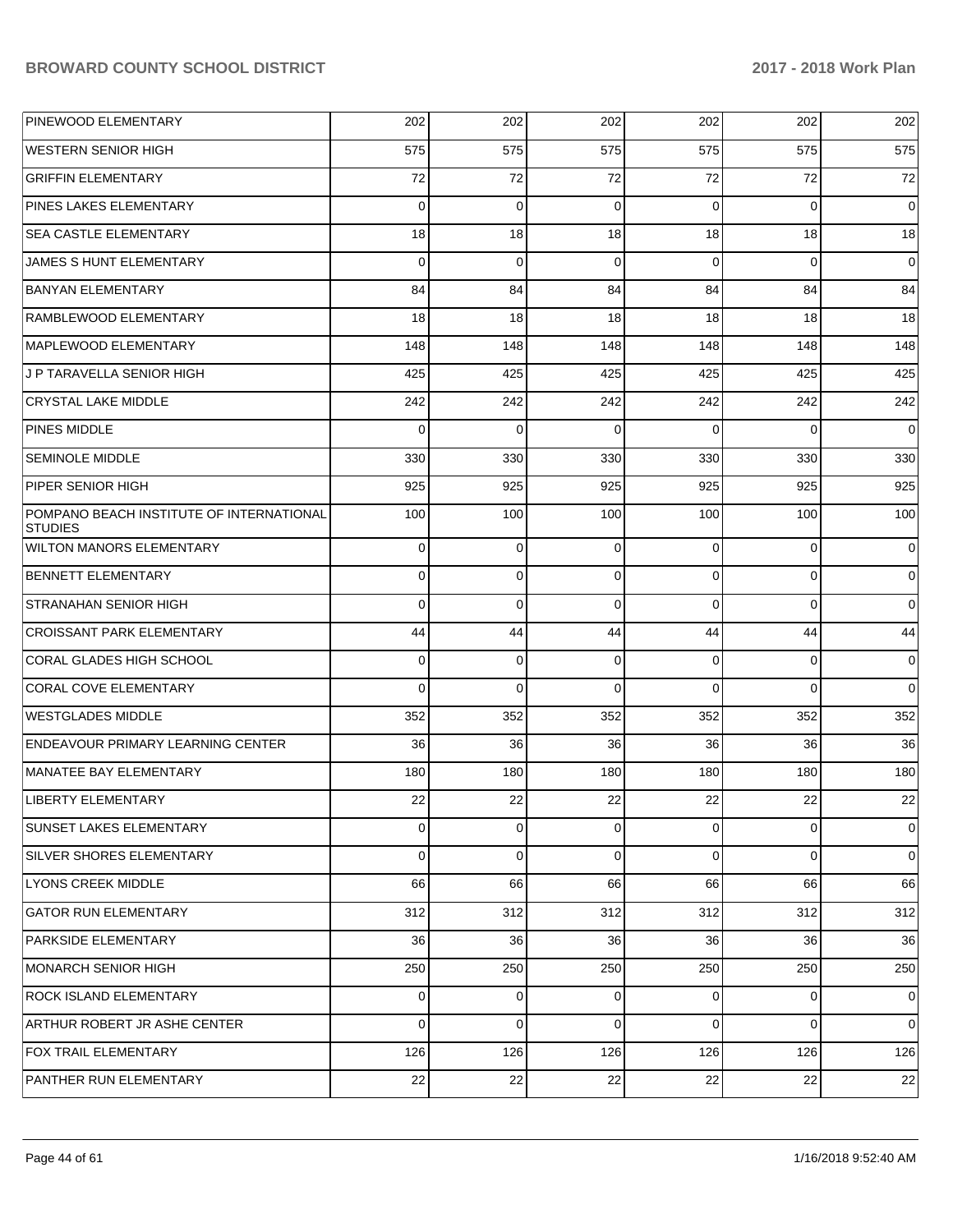| <b>SILVER LAKES ELEMENTARY</b>                          | 18          | 18             | 18          | 18             | 18       | 18          |
|---------------------------------------------------------|-------------|----------------|-------------|----------------|----------|-------------|
| <b>LAKESIDE ELEMENTARY</b>                              | 54          | 54             | 54          | 54             | 54       | 54          |
| <b>FALCON COVE MIDDLE</b>                               | 1,022       | 1,022          | 1,022       | 1,022          | 1,022    | 1,022       |
| COOPER CITY SENIOR HIGH                                 | 50          | 50             | 50          | 50             | 50       | 50          |
| <b>PARK RIDGE ELEMENTARY</b>                            | 0           | 0              | 0           | $\Omega$       | 0        | $\Omega$    |
| <b>CYPRESS ELEMENTARY</b>                               | 36          | 36             | 36          | 36             | 36       | 36          |
| <b>APOLLO MIDDLE</b>                                    | 352         | 352            | 352         | 352            | 352      | 352         |
| SHERIDAN HILLS ELEMENTARY                               | 0           | 0              | 0           | $\Omega$       | 0        | 0           |
| <b>ORIOLE ELEMENTARY</b>                                | 36          | 36             | 36          | 36             | 36       | 36          |
| MIRROR LAKE ELEMENTARY                                  | 112         | 112            | 112         | 112            | 112      | 112         |
| <b>ROYAL PALM ELEMENTARY</b>                            | 138         | 138            | 138         | 138            | 138      | 138         |
| LAUDERDALE LAKES MIDDLE                                 | 352         | 352            | 352         | 352            | 352      | 352         |
| <b>DEERFIELD BEACH SENIOR HIGH</b>                      | 525         | 525            | 525         | 525            | 525      | 525         |
| <b>BOYD H ANDERSON SENIOR HIGH</b>                      | 0           | 0              | 0           | $\Omega$       | 0        | $\mathbf 0$ |
| MIRAMAR SENIOR HIGH                                     | 100         | 100            | 100         | 100            | 100      | 100         |
| WHISPERING PINES EXCEPTIONAL EDUCATION<br><b>CENTER</b> | 30          | 30             | 30          | 30             | 30       | 30          |
| HOLLYWOOD PARK ELEMENTARY                               | $\mathbf 0$ | $\mathbf 0$    | $\Omega$    | $\Omega$       | $\Omega$ | $\mathbf 0$ |
| LLOYD ESTATES ELEMENTARY                                | 98          | 98             | 98          | 98             | 98       | 98          |
| ANNABEL C PERRY PK-8                                    | 164         | 164            | 164         | 164            | 164      | 164         |
| <b>FAIRWAY ELEMENTARY</b>                               | $\Omega$    | $\Omega$       | $\Omega$    | $\Omega$       | $\Omega$ | $\Omega$    |
| HOLLYWOOD HILLS SENIOR HIGH                             | 475         | 475            | 475         | 475            | 475      | 475         |
| ROBERT C MARKHAM ELEMENTARY                             | 72          | 72             | 72          | 72             | 72       | 72          |
| COCONUT CREEK SENIOR HIGH                               | 825         | 825            | 825         | 825            | 825      | 825         |
| BOULEVARD HEIGHTS ELEMENTARY                            | 0           | 0              | $\Omega$    | $\Omega$       | 0        | 0           |
| WINGATE OAKS CENTER                                     | 0           | $\overline{0}$ | 0           | $\overline{0}$ | 0        | 0           |
| HENRY D PERRY EDUCATION CENTER                          | 200         | 200            | 200         | 200            | 200      | 200         |
| THE QUEST CENTER                                        | $\mathbf 0$ | $\overline{0}$ | 0           | $\overline{0}$ | 0        | $\mathbf 0$ |
| SHERIDAN TECHNICAL COLLEGE                              | 46          | 46             | 46          | 46             | 46       | 46          |
| DANDY WILLIAM MIDDLE                                    | 110         | 110            | 110         | 110            | 110      | 110         |
| <b>CRESTHAVEN ELEMENTARY</b>                            | 0           | $\mathbf 0$    | $\Omega$    | $\Omega$       | $\Omega$ | $\mathbf 0$ |
| <b>DEERFIELD BEACH MIDDLE</b>                           | 88          | 88             | 88          | 88             | 88       | 88          |
| <b>STEPHEN FOSTER ELEMENTARY</b>                        | 0           | $\mathbf 0$    | $\Omega$    | $\Omega$       | 0        | $\mathbf 0$ |
| <b>PETERS ELEMENTARY</b>                                | 216         | 216            | 216         | 216            | 216      | 216         |
| PLANTATION ELEMENTARY                                   | $\mathbf 0$ | $\overline{0}$ | $\Omega$    | $\Omega$       | $\Omega$ | 0           |
| FORT LAUDERDALE SENIOR HIGH                             | 0           | $\overline{0}$ | $\mathbf 0$ | $\overline{0}$ | 0        | 0           |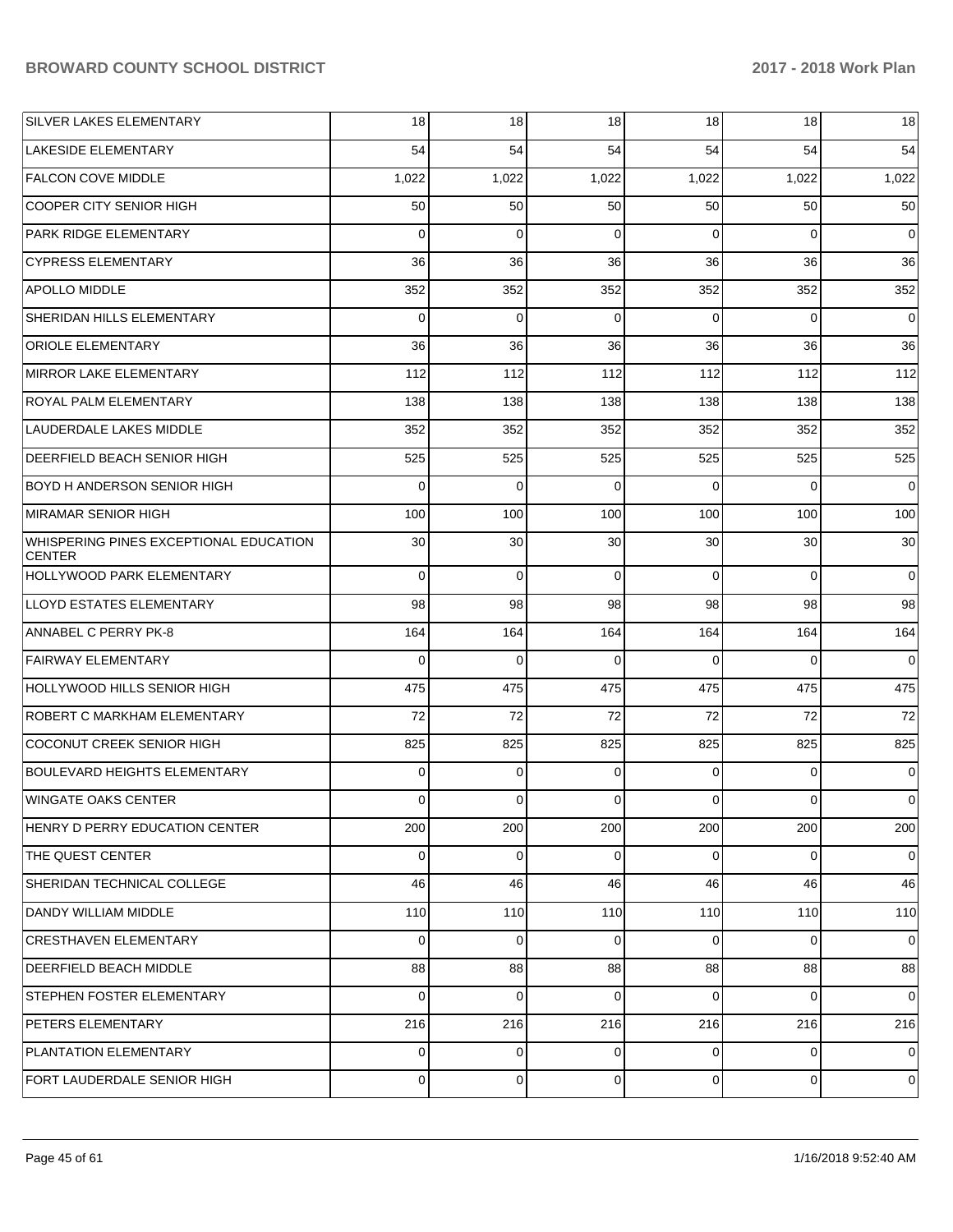| <b>MCNAB ELEMENTARY</b>                                 | 0           | $\overline{0}$ | 0               | $\Omega$       | $\mathbf 0$ | 0           |
|---------------------------------------------------------|-------------|----------------|-----------------|----------------|-------------|-------------|
| <b>FLORANADA ELEMENTARY</b>                             | 0           | 0              | $\Omega$        | 0              | $\Omega$    | 0           |
| <b>DRIFTWOOD MIDDLE</b>                                 | 66          | 66             | 66              | 66             | 66          | 66          |
| <b>BRIGHT HORIZONS</b>                                  | $\Omega$    | $\mathbf 0$    | 0               | $\Omega$       | $\Omega$    | $\mathbf 0$ |
| <b>NEW RIVER MIDDLE</b>                                 | 132         | 132            | 132             | 132            | 132         | 132         |
| SANDERS PARK ELEMENTARY                                 | 94          | 94             | 94              | 94             | 94          | 94          |
| <b>DRIFTWOOD ELEMENTARY</b>                             | 200         | 200            | 200             | 200            | 200         | 200         |
| <b>TROPICAL ELEMENTARY</b>                              | $\Omega$    | 0              | 0               | $\Omega$       | $\Omega$    | 0           |
| ATLANTIC TECHNICAL COLLEGE                              | 639         | 639            | 639             | 639            | 639         | 639         |
| <b>NORTH LAUDERDALE PK-8</b>                            | $\Omega$    | $\mathbf 0$    | 0               | $\Omega$       | $\Omega$    | $\mathbf 0$ |
| <b>SOUTH PLANTATION SENIOR HIGH</b>                     | 175         | 175            | 175             | 175            | 175         | 175         |
| <b>ATLANTIC WEST ELEMENTARY</b>                         | 250         | 250            | 250             | 250            | 250         | 250         |
| <b>CASTLE HILL ELEMENTARY</b>                           | 284         | 284            | 284             | 284            | 284         | 284         |
| Dr. MARTIN LUTHER KING Jr. MONTESSORI<br><b>ACADEMY</b> | 36          | 36             | 36              | 36             | 36          | 36          |
| VILLAGE ELEMENTARY                                      | 0           | 0              | $\Omega$        | $\Omega$       | 0           | 0           |
| <b>WESTPINE MIDDLE</b>                                  | 0           | $\mathbf 0$    | $\Omega$        | 0              | $\Omega$    | $\mathbf 0$ |
| PASADENA LAKES ELEMENTARY                               | $\Omega$    | $\mathbf 0$    | $\Omega$        | 0              | $\Omega$    | $\mathbf 0$ |
| <b>JAMES S RICKARDS MIDDLE</b>                          | 66          | 66             | 66              | 66             | 66          | 66          |
| NOVA MIDDLE                                             | 110         | 110            | 110             | 110            | 110         | 110         |
| SHERIDAN PARK ELEMENTARY                                | 0           | $\mathbf 0$    | $\Omega$        | 0              | $\Omega$    | $\mathbf 0$ |
| LAUDERHILL-PAUL TURNER ELEMENTARY                       | $\Omega$    | $\mathbf 0$    | $\Omega$        | 0              | $\Omega$    | $\mathbf 0$ |
| LAUDERHILL 6-12                                         | 176         | 176            | 176             | 176            | 176         | 176         |
| COCONUT CREEK ELEMENTARY                                | 66          | 66             | 66              | 66             | 66          | 66          |
| <b>PLANTATION SENIOR HIGH</b>                           | 50          | 50             | 50              | 50             | 50          | 50          |
| PLANTATION PARK ELEMENTARY                              | 0           | 0              | 0               | $\overline{0}$ | 0           | 0           |
| <b>DWIGHT D EISENHOWER ELEMENTARY</b>                   | $\Omega$    | $\mathbf 0$    | $\Omega$        | $\Omega$       | $\Omega$    | $\mathbf 0$ |
| NOVA SENIOR HIGH                                        | 975         | 975            | 975             | 975            | 975         | 975         |
| NOVA BLANCHE FORMAN ELEMENTARY                          | 18          | 18             | 18 <sup>1</sup> | 18             | 18          | 18          |
| WILLIAM T MCFATTER TECHNICAL COLLEGE                    | 115         | 115            | 115             | 115            | 115         | 115         |
| <b>MARGATE ELEMENTARY</b>                               | $\mathbf 0$ | $\overline{0}$ | $\Omega$        | $\Omega$       | $\mathbf 0$ | $\Omega$    |
| SUNSHINE ELEMENTARY                                     | 90          | 90             | 90              | 90             | 90          | 90          |
| NORTH FORK ELEMENTARY                                   | $\mathbf 0$ | $\overline{0}$ | $\Omega$        | $\Omega$       | 0           | 0           |
| <b>COOPER CITY ELEMENTARY</b>                           | 44          | 44             | 44              | 44             | 44          | 44          |
| PEMBROKE PINES ELEMENTARY                               | 110         | 110            | 110             | 110            | 110         | 110         |
| NORTHEAST SENIOR HIGH                                   | 75          | 75             | 75              | 75             | 75          | 75          |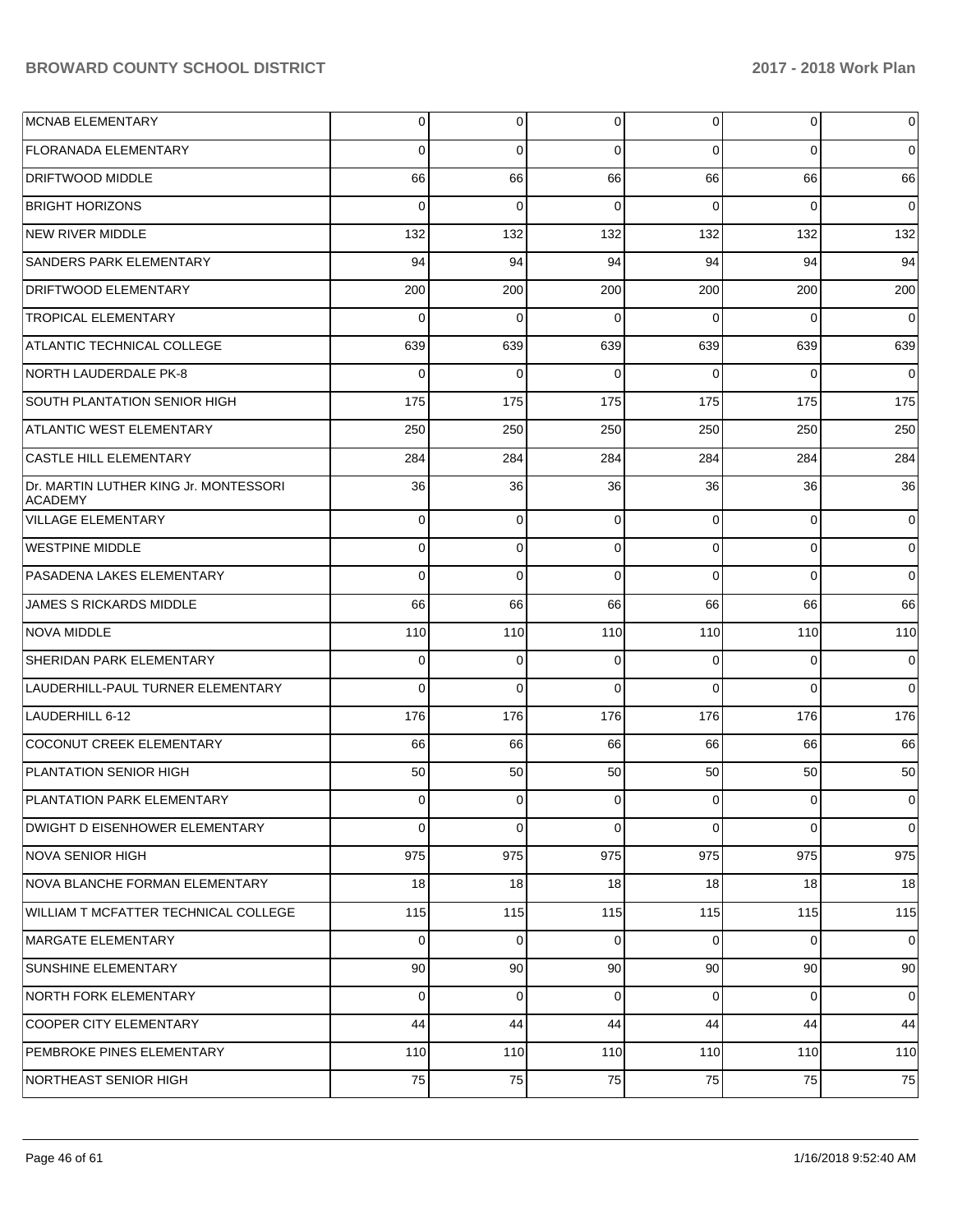| <b>STIRLING ELEMENTARY</b>         | 66              | 66  | 66       | 66       | 66       | 66             |
|------------------------------------|-----------------|-----|----------|----------|----------|----------------|
| PARKWAY MIDDLE                     | $\mathbf 0$     | U   | $\Omega$ | $\Omega$ | $\Omega$ | $\Omega$       |
| ORANGE-BROOK ELEMENTARY            | $\Omega$        |     | $\Omega$ | $\Omega$ | O        | $\Omega$       |
| <b>PALMVIEW ELEMENTARY</b>         | 46              | 46  | 46       | 46       | 46       | 46             |
| CORAL SPRINGS SENIOR HIGH          | 325             | 325 | 325      | 325      | 325      | 325            |
| <b>SEAGULL SCHOOL</b>              | 487             | 487 | 487      | 487      | 487      | 487            |
| SUNLAND PARK ACADEMY               | 0               |     | $\Omega$ | $\Omega$ | $\Omega$ | $\overline{0}$ |
| LARKDALE ELEMENTARY                | 36              | 36  | 36       | 36       | 36       | 36             |
| WESTWOOD HEIGHTS ELEMENTARY        | 36 <sup>1</sup> | 36  | 36       | 36       | 36       | 36             |
| BAYVIEW ELEMENTARY                 | $\Omega$        |     | $\Omega$ | $\Omega$ | $\Omega$ | $\Omega$       |
| <b>PINE RIDGE EDUCATION CENTER</b> | $\Omega$        |     | $\Omega$ | $\Omega$ | $\Omega$ | $\overline{0}$ |
| <b>IMIRAMAR ELEMENTARY</b>         | 18              | 18  | 18       | 18       | 18       | 18             |
| <b>PLANTATION MIDDLE</b>           | $\Omega$        |     | 0        | $\Omega$ | $\Omega$ | $\Omega$       |
|                                    |                 |     |          |          |          |                |

| <b>Totals for BROWARD COUNTY SCHOOL DISTRICT</b>  |         |         |         |         |         |         |
|---------------------------------------------------|---------|---------|---------|---------|---------|---------|
| Total students in relocatables by year.           | 25,114  | 25.114  | 25,114  | 25,114  | 25.114  | 25,114  |
| Total number of COFTE students projected by year. | 218.676 | 217.698 | 217.260 | 217.324 | 217.744 | 217.740 |
| Percent in relocatables by year.                  | 11 %    | 12%     | 12%     | 12%     | 12 %    | 12%     |

#### **Leased Facilities Tracking**

Exising leased facilities and plans for the acquisition of leased facilities, including the number of classrooms and student stations, as reported in the educational plant survey, that are planned in that location at the end of the five year workplan.

| Location                                                    | # of Leased<br>Classrooms 2017 -<br>2018 | <b>FISH Student</b><br><b>Stations</b> | Owner | # of Leased<br>Classrooms 2021 -<br>2022 | <b>FISH Student</b><br><b>Stations</b> |
|-------------------------------------------------------------|------------------------------------------|----------------------------------------|-------|------------------------------------------|----------------------------------------|
| <b>IDEERFIELD BEACH ELEMENTARY</b>                          | 0                                        | 0                                      |       |                                          |                                        |
| <b>POMPANO BEACH MIDDLE</b>                                 |                                          | 0                                      |       |                                          |                                        |
| OAKLAND PARK ELEMENTARY                                     |                                          | n                                      |       |                                          |                                        |
| NORTH SIDE ELEMENTARY                                       | 0                                        | 0                                      |       | ∩                                        |                                        |
| <b>DANIA ELEMENTARY</b>                                     | 0                                        |                                        |       | U                                        |                                        |
| HOLLYWOOD HILLS ELEMENTARY                                  | <sup>0</sup>                             | O                                      |       | ∩                                        |                                        |
| HOLLYWOOD CENTRAL ELEMENTARY                                | 0                                        | 0                                      |       | $\Omega$                                 | 0                                      |
| Gulfstream Early Learning Center of Excellence              |                                          |                                        |       |                                          |                                        |
| RIVERLAND ELEMENTARY                                        | 0                                        | $\Omega$                               |       | U                                        |                                        |
| <b>WEST HOLLYWOOD ELEMENTARY</b>                            | 0                                        |                                        |       | U                                        |                                        |
| SOUTH BROWARD SENIOR HIGH                                   | <sup>0</sup>                             | $\Omega$                               |       | ∩                                        |                                        |
| POMPANO BEACH INSTITUTE OF INTERNATIONAL<br><b>ISTUDIES</b> | 0                                        | 0                                      |       | $\Omega$                                 | 0                                      |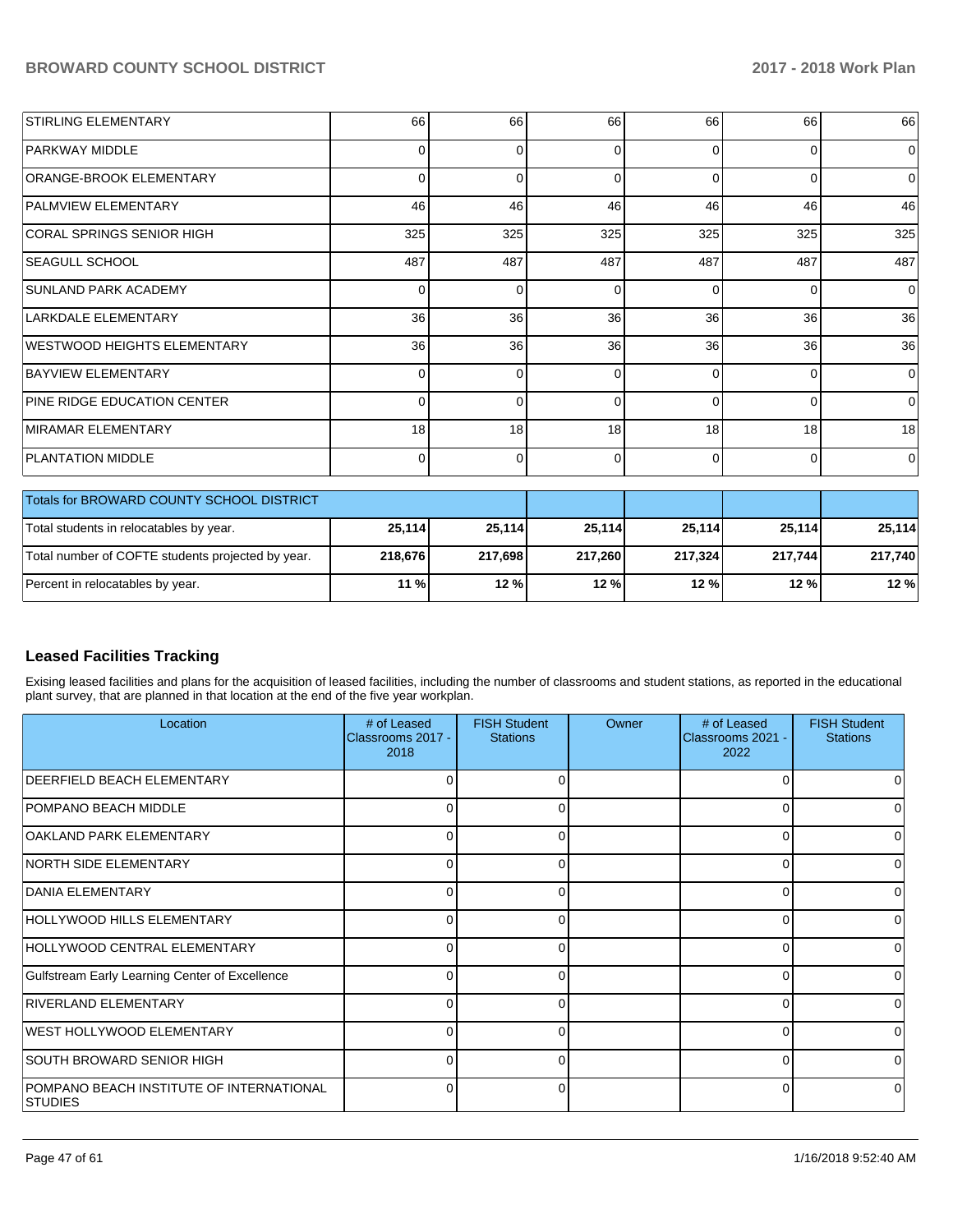| <b>WILTON MANORS ELEMENTARY</b>                                | $\overline{0}$ | 0           | 0           | 0           |
|----------------------------------------------------------------|----------------|-------------|-------------|-------------|
| <b>BENNETT ELEMENTARY</b>                                      | 0              | 0           | 0           | 0           |
| <b>STRANAHAN SENIOR HIGH</b>                                   | $\mathbf 0$    | $\Omega$    | $\Omega$    | 0           |
| <b>CROISSANT PARK ELEMENTARY</b>                               | $\mathbf 0$    | 0           | 0           | 0           |
| <b>COLBERT ELEMENTARY</b>                                      | $\mathbf 0$    | $\Omega$    | 0           | 0           |
| MCARTHUR SENIOR HIGH                                           | $\mathbf 0$    | 0           | 0           | 0           |
| SUNRISE MIDDLE                                                 | $\Omega$       | $\Omega$    | 0           |             |
| <b>DILLARD ELEMENTARY</b>                                      | $\mathbf 0$    | 0           | 0           | 0           |
| CHARLES DREW RESOURCE CENTER                                   | $\mathbf 0$    | $\Omega$    | 0           | 0           |
| WALKER ELEMENTARY (MAGNET)                                     | $\mathbf 0$    | 0           | 0           | 0           |
| <b>COLLINS ELEMENTARY</b>                                      | $\Omega$       | $\Omega$    | 0           |             |
| MARY M BETHUNE ELEMENTARY                                      | $\mathbf 0$    | 0           | 0           | 0           |
| <b>ATTUCKS MIDDLE</b>                                          | $\mathbf 0$    | $\Omega$    | 0           | 0           |
| <b>BLANCHE ELY SENIOR HIGH</b>                                 | $\mathbf 0$    | 0           | 0           | 0           |
| DILLARD 6-12                                                   | $\Omega$       | $\Omega$    | 0           |             |
| <b>DEERFIELD PARK ELEMENTARY</b>                               | $\mathbf 0$    | 0           | 0           | 0           |
| HALLANDALE SENIOR HIGH                                         | $\mathbf 0$    | $\Omega$    | $\Omega$    | 0           |
| LANIER-JAMES EDUCATION CENTER                                  | $\mathbf 0$    | $\Omega$    | 0           | 0           |
| LAUDERDALE MANORS EARLY LEARNING AND<br><b>RESOURCE CENTER</b> | $\Omega$       | $\Omega$    | $\Omega$    |             |
| WHIDDON-ROGERS EDUCATION CENTER                                | $\overline{0}$ | $\Omega$    | $\mathbf 0$ |             |
| OAKRIDGE ELEMENTARY                                            | $\Omega$       | $\Omega$    | 0           |             |
| <b>OLSEN MIDDLE</b>                                            | $\Omega$       | $\Omega$    | $\Omega$    |             |
| MCNICOL MIDDLE                                                 | $\Omega$       | $\Omega$    | 0           |             |
| HARBORDALE ELEMENTARY                                          | $\Omega$       | $\Omega$    | $\Omega$    |             |
| <b>BROWARD ESTATES ELEMENTARY</b>                              | $\Omega$       | 0           | 0           | o           |
| <b>WATKINS ELEMENTARY</b>                                      | $\mathbf 0$    | $\mathbf 0$ | 0           | $\mathbf 0$ |
| NORTH ANDREWS GARDENS ELEMENTARY                               | $\overline{0}$ | $\mathbf 0$ | $\mathbf 0$ | 0           |
| MIRAMAR ELEMENTARY                                             | $\overline{0}$ | $\mathbf 0$ | $\mathbf 0$ | 0           |
| PLANTATION MIDDLE                                              | $\overline{0}$ | $\mathbf 0$ | $\mathbf 0$ | 0           |
| NORCREST ELEMENTARY                                            | $\overline{0}$ | $\mathbf 0$ | $\mathbf 0$ | $\Omega$    |
| <b>TEDDER ELEMENTARY</b>                                       | $\overline{0}$ | $\mathbf 0$ | $\mathbf 0$ | 0           |
| MARGATE MIDDLE                                                 | $\overline{0}$ | $\mathbf 0$ | $\mathbf 0$ | 0           |
| SEAGULL SCHOOL                                                 | $\overline{0}$ | $\mathbf 0$ | $\mathbf 0$ | 0           |
| SUNLAND PARK ACADEMY                                           | $\overline{0}$ | $\mathbf 0$ | $\mathbf 0$ | 0           |
| LARKDALE ELEMENTARY                                            | $\mathbf 0$    | $\mathbf 0$ | 0           | 0           |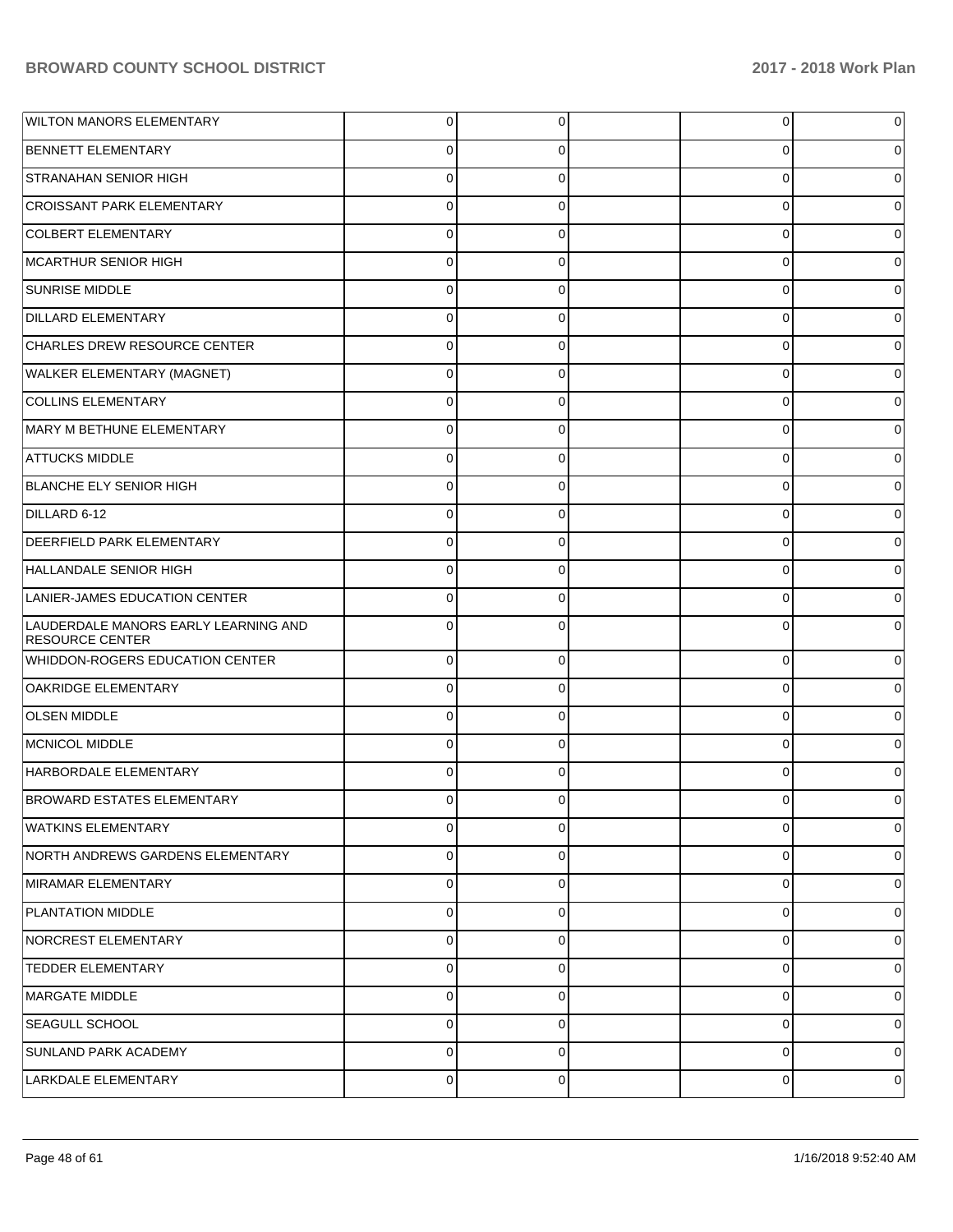| <b>WESTWOOD HEIGHTS ELEMENTARY</b>  | $\overline{0}$ | 0        | 0        | 0 |
|-------------------------------------|----------------|----------|----------|---|
| <b>BAYVIEW ELEMENTARY</b>           | 0              | 0        | 0        | 0 |
| PINE RIDGE EDUCATION CENTER         | $\overline{0}$ | $\Omega$ | 0        | 0 |
| <b>STIRLING ELEMENTARY</b>          | $\overline{0}$ | 0        | 0        | 0 |
| PARKWAY MIDDLE                      | $\overline{0}$ | $\Omega$ | 0        | 0 |
| ORANGE-BROOK ELEMENTARY             | $\overline{0}$ | 0        | 0        | 0 |
| DRIFTWOOD ELEMENTARY                | $\mathbf 0$    | $\Omega$ | $\Omega$ | 0 |
| <b>TROPICAL ELEMENTARY</b>          | $\overline{0}$ | 0        | 0        | 0 |
| POMPANO BEACH ELEMENTARY            | $\overline{0}$ | $\Omega$ | 0        | 0 |
| MEADOWBROOK ELEMENTARY              | $\overline{0}$ | 0        | 0        | 0 |
| <b>BROADVIEW ELEMENTARY</b>         | $\mathbf 0$    | $\Omega$ | $\Omega$ | 0 |
| LAKE FOREST ELEMENTARY              | $\overline{0}$ | 0        | 0        | 0 |
| MCNAB ELEMENTARY                    | $\overline{0}$ | $\Omega$ | 0        | 0 |
| <b>FLORANADA ELEMENTARY</b>         | $\overline{0}$ | 0        | 0        | 0 |
| <b>DRIFTWOOD MIDDLE</b>             | $\mathbf 0$    | $\Omega$ | $\Omega$ | 0 |
| <b>BRIGHT HORIZONS</b>              | $\mathbf 0$    | 0        | 0        | 0 |
| NEW RIVER MIDDLE                    | $\overline{0}$ | $\Omega$ | 0        | 0 |
| <b>SANDERS PARK ELEMENTARY</b>      | $\overline{0}$ | 0        | 0        | 0 |
| <b>CRESTHAVEN ELEMENTARY</b>        | $\mathbf 0$    | $\Omega$ | $\Omega$ | 0 |
| <b>DEERFIELD BEACH MIDDLE</b>       | $\mathbf 0$    | 0        | 0        | 0 |
| <b>STEPHEN FOSTER ELEMENTARY</b>    | $\overline{0}$ | $\Omega$ | $\Omega$ | 0 |
| PETERS ELEMENTARY                   | $\overline{0}$ | 0        | 0        | 0 |
| PLANTATION ELEMENTARY               | $\Omega$       | $\Omega$ | $\Omega$ | 0 |
| FORT LAUDERDALE SENIOR HIGH         | $\Omega$       | $\Omega$ | $\Omega$ | 0 |
| <b>BOULEVARD HEIGHTS ELEMENTARY</b> | 0              | 0        | 0        |   |
| WINGATE OAKS CENTER                 | $\overline{0}$ | 0        | 0        | 0 |
| HENRY D PERRY EDUCATION CENTER      | $\mathbf 0$    | $\Omega$ | 0        | 0 |
| THE QUEST CENTER                    | $\mathbf 0$    | $\Omega$ | 0        | 0 |
| SHERIDAN TECHNICAL COLLEGE          | $\mathbf 0$    | $\Omega$ | 0        | 0 |
| DANDY WILLIAM MIDDLE                | $\mathbf 0$    | $\Omega$ | 0        | 0 |
| LLOYD ESTATES ELEMENTARY            | $\mathbf 0$    | $\Omega$ | 0        | 0 |
| PALMVIEW ELEMENTARY                 | $\mathbf 0$    | $\Omega$ | 0        | 0 |
| CORAL SPRINGS SENIOR HIGH           | $\mathbf 0$    | $\Omega$ | 0        | 0 |
| MARGATE ELEMENTARY                  | $\mathbf 0$    | $\Omega$ | 0        | 0 |
| SUNSHINE ELEMENTARY                 | $\mathbf 0$    | $\Omega$ | 0        | 0 |
| NORTH FORK ELEMENTARY               | $\overline{0}$ | 0        | 0        | 0 |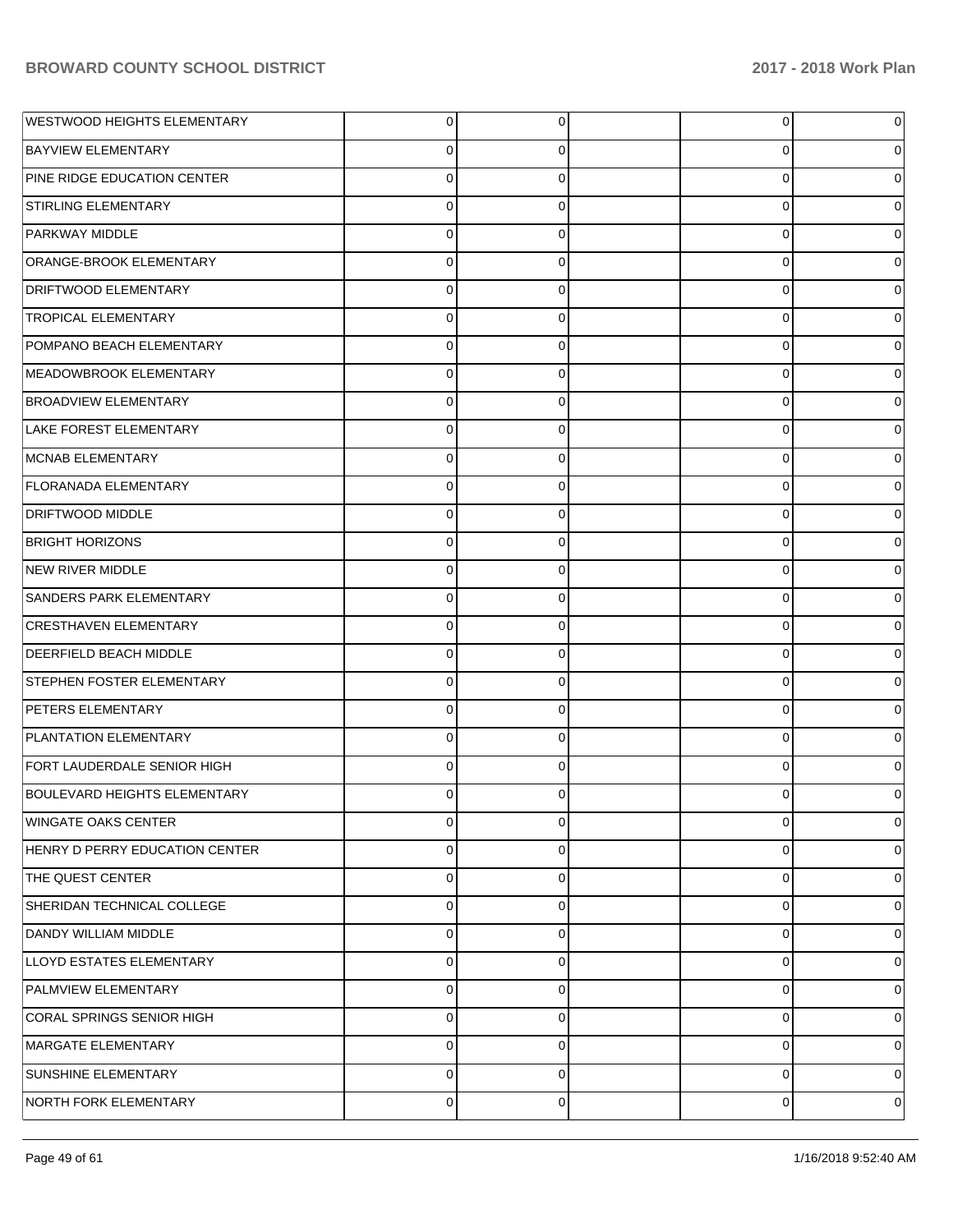| <b>COOPER CITY ELEMENTARY</b>                           | $\overline{0}$ | 0           | $\overline{0}$ | 0 |
|---------------------------------------------------------|----------------|-------------|----------------|---|
| <b>PEMBROKE PINES ELEMENTARY</b>                        | 0              | 0           | 0              |   |
| NORTHEAST SENIOR HIGH                                   | $\Omega$       | 0           | 0              |   |
| PLANTATION PARK ELEMENTARY                              | $\Omega$       | $\Omega$    | 0              | 0 |
| DWIGHT D EISENHOWER ELEMENTARY                          | $\Omega$       | 0           | 0              |   |
| NOVA SENIOR HIGH                                        | $\Omega$       | 0           | 0              |   |
| NOVA BLANCHE FORMAN ELEMENTARY                          | $\Omega$       | 0           | 0              |   |
| WILLIAM T MCFATTER TECHNICAL COLLEGE                    | $\Omega$       | $\Omega$    | 0              |   |
| <b>NOVA MIDDLE</b>                                      | $\Omega$       | 0           | 0              |   |
| SHERIDAN PARK ELEMENTARY                                | $\Omega$       | $\Omega$    | 0              |   |
| LAUDERHILL-PAUL TURNER ELEMENTARY                       | $\Omega$       | 0           | 0              |   |
| LAUDERHILL 6-12                                         | $\Omega$       | $\Omega$    | 0              |   |
| COCONUT CREEK ELEMENTARY                                | $\Omega$       | 0           | 0              |   |
| PLANTATION SENIOR HIGH                                  | $\Omega$       | $\Omega$    | 0              | 0 |
| <b>CASTLE HILL ELEMENTARY</b>                           | 0              | 0           | 0              |   |
| Dr. MARTIN LUTHER KING Jr. MONTESSORI<br><b>ACADEMY</b> | $\Omega$       | 0           | $\Omega$       |   |
| <b>VILLAGE ELEMENTARY</b>                               | $\Omega$       | 0           | 0              |   |
| ANNABEL C PERRY PK-8                                    | $\Omega$       | 0           | 0              |   |
| <b>FAIRWAY ELEMENTARY</b>                               | $\Omega$       | 0           | 0              |   |
| HOLLYWOOD HILLS SENIOR HIGH                             | $\Omega$       | 0           | $\Omega$       |   |
| <b>ROBERT C MARKHAM ELEMENTARY</b>                      | $\Omega$       | 0           | 0              |   |
| COCONUT CREEK SENIOR HIGH                               | $\Omega$       | 0           | 0              |   |
| LAUDERDALE LAKES MIDDLE                                 | $\Omega$       | 0           | 0              |   |
| <b>DEERFIELD BEACH SENIOR HIGH</b>                      | $\Omega$       | 0           | $\Omega$       |   |
| <b>BOYD H ANDERSON SENIOR HIGH</b>                      | 0              | 0           | 0              | 0 |
| MIRAMAR SENIOR HIGH                                     | 0              | 0           | 0              | 0 |
| WHISPERING PINES EXCEPTIONAL EDUCATION<br><b>CENTER</b> | 0              | $\mathbf 0$ | 0              | 0 |
| HOLLYWOOD PARK ELEMENTARY                               | 0              | 0           | 0              | 0 |
| <b>CYPRESS ELEMENTARY</b>                               | $\mathbf 0$    | $\Omega$    | 0              | 0 |
| <b>APOLLO MIDDLE</b>                                    | $\mathbf 0$    | 0           | 0              | 0 |
| SHERIDAN HILLS ELEMENTARY                               | 0              | 0           | 0              | 0 |
| <b>ORIOLE ELEMENTARY</b>                                | 0              | 0           | 0              | 0 |
| MIRROR LAKE ELEMENTARY                                  | $\mathbf 0$    | $\Omega$    | 0              | 0 |
| <b>ROYAL PALM ELEMENTARY</b>                            | $\mathbf 0$    | 0           | 0              | 0 |
| <b>CRYSTAL LAKE MIDDLE</b>                              | 0              | 0           | 0              | 0 |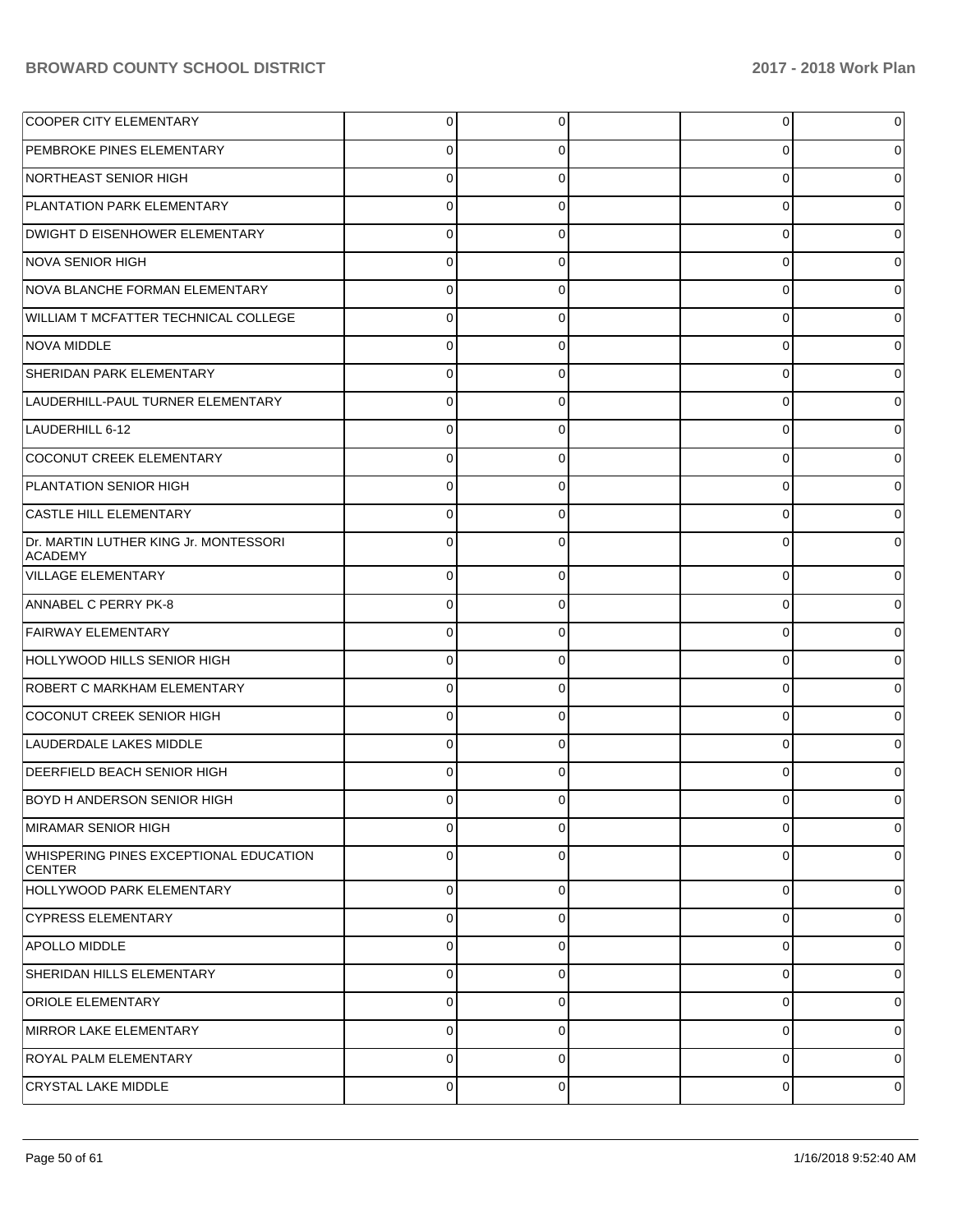| PINES MIDDLE                        | $\overline{0}$ | 0        | $\overline{0}$ |   |
|-------------------------------------|----------------|----------|----------------|---|
| <b>SEMINOLE MIDDLE</b>              | $\mathbf 0$    | 0        | 0              |   |
| PIPER SENIOR HIGH                   | $\mathbf 0$    | $\Omega$ | 0              |   |
| COOPER CITY SENIOR HIGH             | $\mathbf 0$    | 0        | 0              |   |
| <b>PARK RIDGE ELEMENTARY</b>        | $\mathbf 0$    | $\Omega$ | 0              |   |
| JAMES S HUNT ELEMENTARY             | $\mathbf 0$    | 0        | 0              |   |
| <b>BANYAN ELEMENTARY</b>            | $\mathbf 0$    | 0        | 0              |   |
| <b>WESTPINE MIDDLE</b>              | $\mathbf 0$    | 0        | 0              |   |
| PASADENA LAKES ELEMENTARY           | $\mathbf 0$    | 0        | 0              |   |
| <b>JAMES S RICKARDS MIDDLE</b>      | $\mathbf 0$    | 0        | 0              |   |
| ATLANTIC TECHNICAL COLLEGE          | $\mathbf 0$    | 0        | 0              |   |
| NORTH LAUDERDALE PK-8               | $\mathbf 0$    | 0        | 0              |   |
| <b>SOUTH PLANTATION SENIOR HIGH</b> | $\mathbf 0$    | 0        | 0              |   |
| <b>ATLANTIC WEST ELEMENTARY</b>     | $\mathbf 0$    | 0        | 0              |   |
| <b>HORIZON ELEMENTARY</b>           | $\mathbf 0$    | 0        | 0              |   |
| <b>FLAMINGO ELEMENTARY</b>          | $\mathbf 0$    | 0        | 0              |   |
| CORAL SPRINGS PK-8                  | $\mathbf 0$    | 0        | 0              |   |
| CORAL SPRINGS MIDDLE                | $\mathbf 0$    | 0        | 0              |   |
| PIONEER MIDDLE                      | $\mathbf 0$    | 0        | 0              |   |
| <b>BAIR MIDDLE</b>                  | $\mathbf 0$    | 0        | 0              |   |
| <b>TAMARAC ELEMENTARY</b>           | $\mathbf 0$    | 0        | 0              |   |
| <b>FOREST HILLS ELEMENTARY</b>      | $\mathbf 0$    | 0        | 0              |   |
| <b>CENTRAL PARK ELEMENTARY</b>      | $\mathbf 0$    | 0        | 0              |   |
| PEMBROKE LAKES ELEMENTARY           | $\mathbf 0$    | 0        | 0              |   |
| <b>NOB HILL ELEMENTARY</b>          | $\Omega$       | 0        | 0              |   |
| <b>WESTCHESTER ELEMENTARY</b>       | $\mathbf 0$    | 0        | 0              | 0 |
| MORROW ELEMENTARY                   | 0              | 0        | 0              | 0 |
| RAMBLEWOOD MIDDLE                   | $\pmb{0}$      | 0        | 0              | 0 |
| RAMBLEWOOD ELEMENTARY               | $\pmb{0}$      | 0        | 0              | 0 |
| MAPLEWOOD ELEMENTARY                | $\pmb{0}$      | 0        | 0              | 0 |
| J P TARAVELLA SENIOR HIGH           | $\pmb{0}$      | 0        | 0              | 0 |
| <b>DAVIE ELEMENTARY</b>             | $\pmb{0}$      | 0        | 0              | 0 |
| PINEWOOD ELEMENTARY                 | $\pmb{0}$      | 0        | 0              | 0 |
| <b>WESTERN SENIOR HIGH</b>          | $\pmb{0}$      | 0        | 0              | 0 |
| <b>GRIFFIN ELEMENTARY</b>           | $\pmb{0}$      | 0        | 0              | 0 |
| PINES LAKES ELEMENTARY              | $\mathbf 0$    | 0        | 0              | 0 |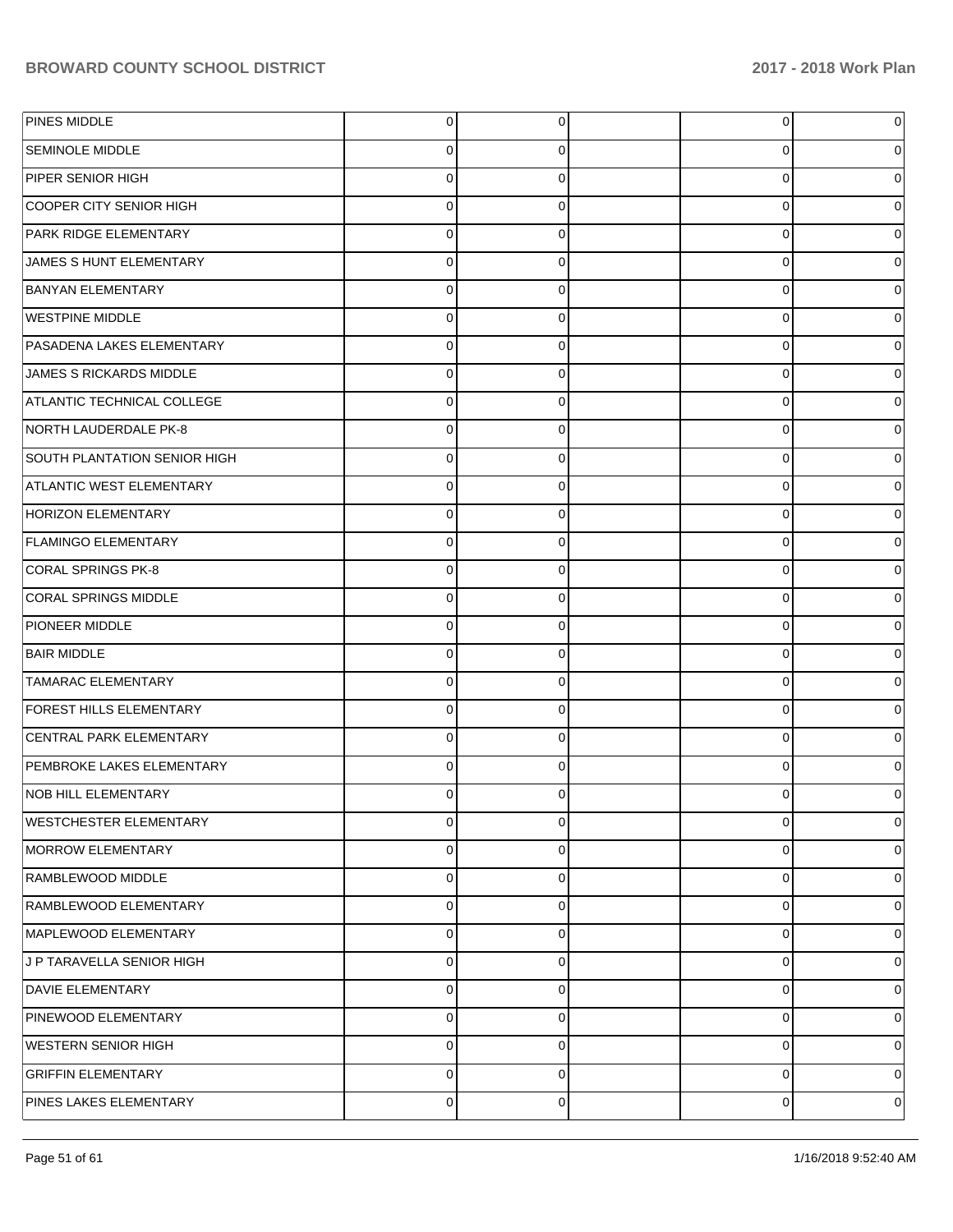| <b>SEA CASTLE ELEMENTARY</b>      | 0 | 0           | 0           | 0        |
|-----------------------------------|---|-------------|-------------|----------|
| <b>WELLEBY ELEMENTARY</b>         | 0 | 0           | 0           | 0        |
| RIVERGLADES ELEMENTARY            | 0 | 0           | 0           | 0        |
| <b>SILVER LAKES MIDDLE</b>        | 0 | 0           | 0           | 0        |
| COUNTRY ISLES ELEMENTARY          | 0 | 0           | 0           | $\Omega$ |
| <b>WALTER C YOUNG MIDDLE</b>      | 0 | 0           | 0           | 0        |
| STONEMAN DOUGLAS SENIOR HIGH      | 0 | 0           | 0           | 0        |
| <b>RIVERSIDE ELEMENTARY</b>       | 0 | 0           | 0           | 0        |
| CORAL PARK ELEMENTARY             | 0 | 0           | 0           | 0        |
| <b>FOREST GLEN MIDDLE</b>         | 0 | 0           | 0           | 0        |
| <b>SANDPIPER ELEMENTARY</b>       | 0 | 0           | 0           | $\Omega$ |
| SILVER RIDGE ELEMENTARY           | 0 | 0           | 0           | 0        |
| <b>WINSTON PARK ELEMENTARY</b>    | 0 | 0           | 0           | 0        |
| COUNTRY HILLS ELEMENTARY          | 0 | 0           | 0           | 0        |
| <b>QUIET WATERS ELEMENTARY</b>    | 0 | 0           | 0           | $\Omega$ |
| HAWKES BLUFF ELEMENTARY           | 0 | 0           | 0           | 0        |
| <b>TEQUESTA TRACE MIDDLE</b>      | 0 | 0           | 0           | $\Omega$ |
| <b>PARK SPRINGS ELEMENTARY</b>    | 0 | 0           | 0           | 0        |
| <b>INDIAN TRACE ELEMENTARY</b>    | 0 | 0           | $\mathbf 0$ | 0        |
| <b>EMBASSY CREEK ELEMENTARY</b>   | 0 | 0           | 0           | 0        |
| <b>DREW ELEMENTARY</b>            | 0 | 0           | 0           | $\Omega$ |
| <b>CROSS CREEK SCHOOL</b>         | 0 | 0           | 0           | 0        |
| <b>PALM COVE ELEMENTARY</b>       | 0 | $\mathbf 0$ | 0           | 0        |
| VIRGINIA SHUMAN YOUNG ELEMENTARY  | 0 | 0           | 0           | 0        |
| <b>SAWGRASS ELEMENTARY</b>        |   | 0           | 0           |          |
| DILLARD COMMUNITY CENTER (MUSEUM) | 0 | 0           | 0           | 0        |
| EVERGLADES ELEMENTARY             | 0 | 0           | 0           | 0        |
| CHAPEL TRAIL ELEMENTARY           | 0 | $\mathbf 0$ | 0           | 0        |
| THURGOOD MARSHALL ELEMENTARY      | 0 | 0           | 0           | 0        |
| SILVER TRAIL MIDDLE               | 0 | $\mathbf 0$ | 0           | 0        |
| <b>EAGLE RIDGE ELEMENTARY</b>     | 0 | 0           | 0           | 0        |
| CHARLES W FLANAGAN SENIOR HIGH    | 0 | $\mathbf 0$ | 0           | 0        |
| <b>SAWGRASS SPRINGS MIDDLE</b>    | 0 | 0           | 0           | 0        |
| <b>EAGLE POINT ELEMENTARY</b>     | 0 | 0           | 0           | 0        |
| <b>TRADEWINDS ELEMENTARY</b>      | 0 | 0           | 0           | 0        |
| INDIAN RIDGE MIDDLE               | 0 | 0           | 0           | 0        |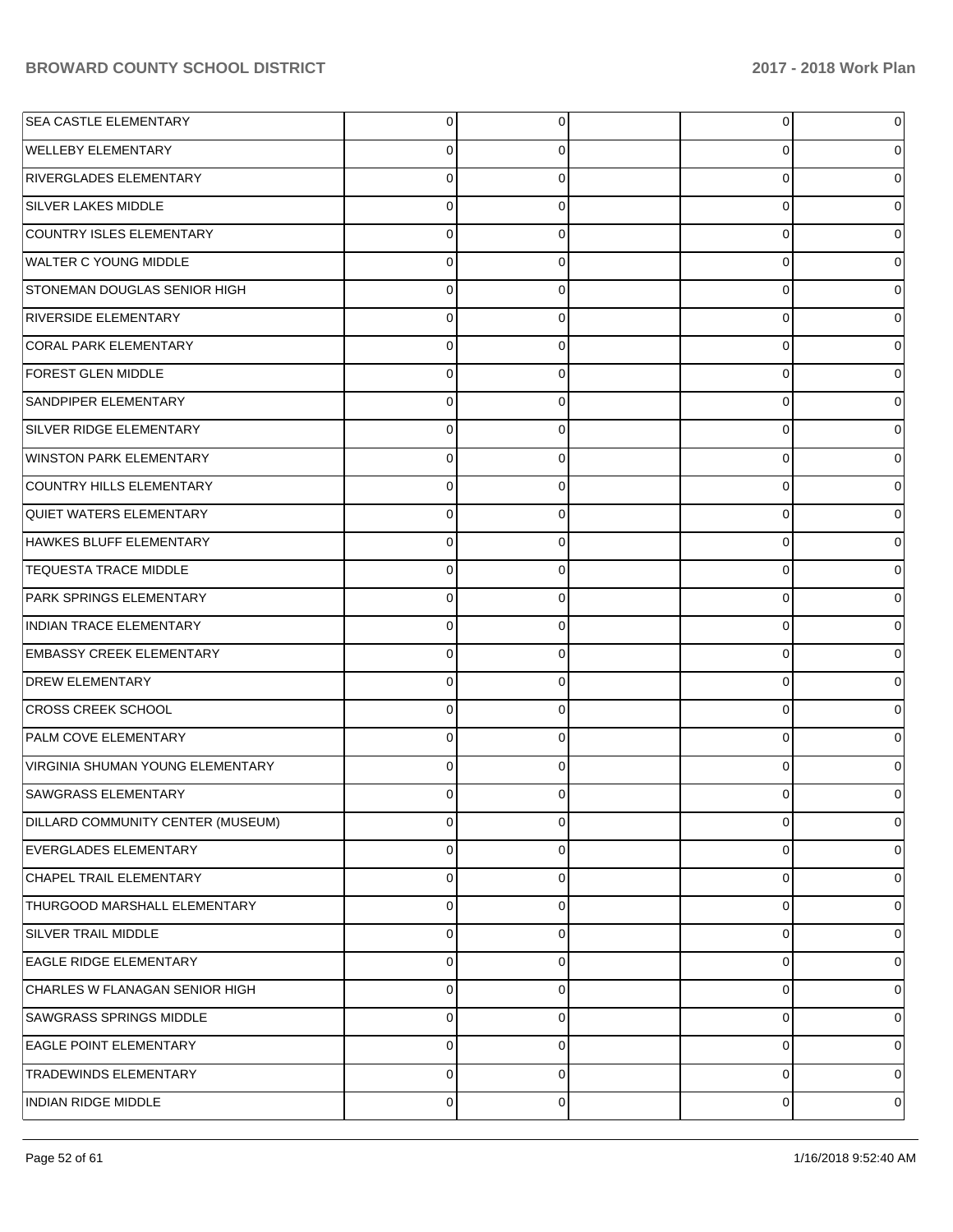| SILVER PALMS ELEMENTARY                  | $\overline{0}$ | $\overline{0}$ | 0 | 0 |
|------------------------------------------|----------------|----------------|---|---|
| <b>FOX TRAIL ELEMENTARY</b>              | 0              | 0              | 0 | 0 |
| PANTHER RUN ELEMENTARY                   | $\mathbf 0$    | 0              | 0 | 0 |
| SILVER LAKES ELEMENTARY                  | $\Omega$       | 0              | 0 | 0 |
| LAKESIDE ELEMENTARY                      | $\mathbf 0$    | 0              | 0 | 0 |
| <b>FALCON COVE MIDDLE</b>                | 0              | 0              | 0 | 0 |
| <b>LYONS CREEK MIDDLE</b>                | 0              | 0              | 0 | 0 |
| <b>GATOR RUN ELEMENTARY</b>              | $\Omega$       | 0              | 0 | 0 |
| PARKSIDE ELEMENTARY                      | 0              | 0              | 0 | 0 |
| PARK TRAILS ELEMENTARY                   | 0              | 0              | 0 | 0 |
| COCONUT PALM ELEMENTARY                  | 0              | 0              | 0 | 0 |
| PARK LAKES ELEMENTARY                    | 0              | 0              | 0 | 0 |
| CHALLENGER ELEMENTARY                    | 0              | 0              | 0 | 0 |
| MILLENNIUM 6-12 COLLEGIATE ACADEMY       | $\Omega$       | 0              | 0 | 0 |
| NEW RENAISSANCE MIDDLE                   | 0              | 0              | 0 | 0 |
| <b>CYPRESS BAY SENIOR HIGH</b>           | 0              | 0              | 0 | 0 |
| MONARCH SENIOR HIGH                      | 0              | 0              | 0 | 0 |
| <b>ROCK ISLAND ELEMENTARY</b>            | $\Omega$       | 0              | 0 | 0 |
| ARTHUR ROBERT JR ASHE CENTER             | 0              | 0              | 0 | 0 |
| <b>WESTGLADES MIDDLE</b>                 | $\Omega$       | 0              | 0 | 0 |
| <b>ENDEAVOUR PRIMARY LEARNING CENTER</b> | 0              | 0              | 0 | 0 |
| MANATEE BAY ELEMENTARY                   | 0              | 0              | 0 | 0 |
| <b>LIBERTY ELEMENTARY</b>                | 0              | 0              | 0 | 0 |
| <b>SUNSET LAKES ELEMENTARY</b>           | $\Omega$       | 0              | 0 | 0 |
| <b>SILVER SHORES ELEMENTARY</b>          |                | 0              | 0 | 0 |
| <b>EVERGLADES SENIOR HIGH</b>            | $\overline{0}$ | $\overline{0}$ | 0 | 0 |
| CORAL GLADES HIGH SCHOOL                 | 0              | 0              | 0 | 0 |
| GULFSTREAM ACADEMY OF HALLANDALE BEACH   | 0              | 0              | 0 | 0 |
| DAVE THOMAS EDUCATION CENTER-WEST        | $\mathbf 0$    | 0              | 0 | 0 |
| CORAL COVE ELEMENTARY                    | 0              | 0              | 0 | 0 |
| DOLPHIN BAY ELEMENTARY                   | 0              | 0              | 0 | 0 |
| <b>GLADES MIDDLE</b>                     | 0              | 0              | 0 | 0 |
| WEST BROWARD HIGH SCHOOL                 | 0              | 0              | 0 | 0 |
| <b>CYPRESS RUN EDUCATION CENTER</b>      | 0              | 0              | 0 | 0 |
| <b>HERON HEIGHTS ELEMENTARY</b>          | 0              | 0              | 0 | 0 |
| <b>DISCOVERY ELEMENTARY</b>              | 0              | 0              | 0 | 0 |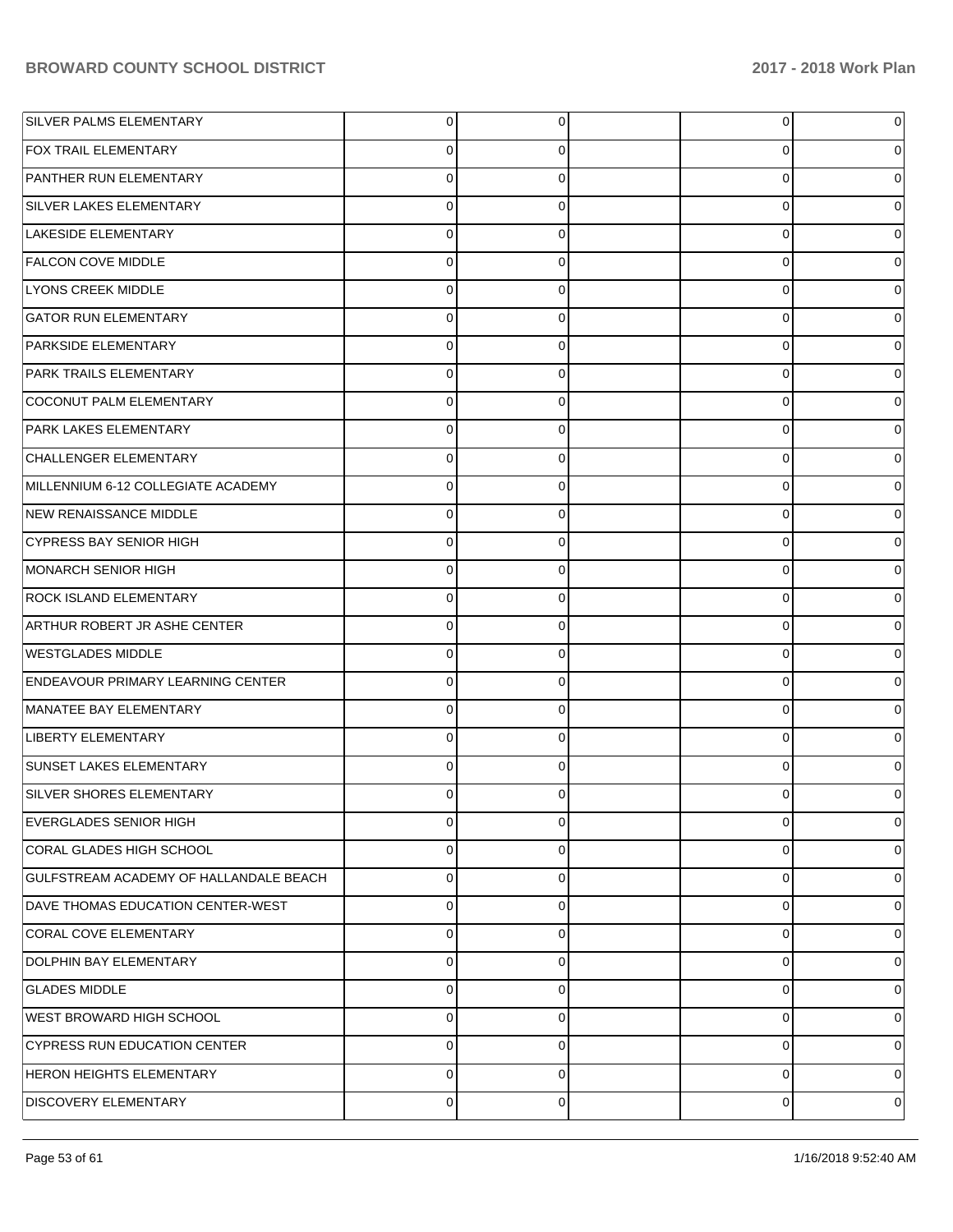| BEACHSIDE MONTESSORI VILLAGE |  |  |  |
|------------------------------|--|--|--|
|                              |  |  |  |

#### **Failed Standard Relocatable Tracking**

Relocatable units currently reported by school, from FISH, and the number of relocatable units identified as 'Failed Standards'.

Nothing reported for this section.

# **Planning**

#### **Class Size Reduction Planning**

**Plans approved by the school board that reduce the need for permanent student stations such as acceptable school capacity levels, redistricting, busing, year-round schools, charter schools, magnet schools, public-private partnerships, multitrack scheduling, grade level organization, block scheduling, or other alternatives.**

Policy 5000

EDUCATIONAL FACILITIES, DESIGNATION OF SCHOOLS, SCHOOL ATTENDANCE ZONE BOUNDARIES, DEVELOPMENT OF POSITIVE ALTERNATIVES TO ACCOMMODATE GROWTH, TO KEEP SCHOOLS OPEN, AND TO ELIMINATE, CONSOLIDATE, OR RE-PURPOSE SCHOOLS

The Superintendent of Schools shall, no later than the second week in March, or as the Superintendent deems necessary, submit to the School Board recommendations for the establishment, organization, and operation of educational facilities. This organization of schools, classes and services will provide educational opportunities for all children in the District.

After considering recommendations of the Superintendent of Schools, the School Board shall adopt and provide for the execution of plans for the establishment, organization, and operation of the schools of the District which shall include:

- 1. Designating schools and school attendance zone boundaries for the ensuing school year(s).
- 2. Providing educational facilities for all school-age children in the District.
- 3. Providing strategies to accommodate growth.
- 4. Providing positive alternative strategies to be implemented within a designated timeframe for those under-enrolled schools to increase their enrollment.

5. Providing for the elimination of school centers and for the repurposing/consolidation of schools whenever the needs of pupils can better and more economically be served.

6. Providing standards for long range planning of educational facilities.

The provisions of this policy regarding overcrowded schools and criteria shall be consistent with the provisions of adopted second amended inter-local agreement for public school facility planning and school board policy 1161.

#### DEFINITIONS

School Attendance Zone Boundaries: The geographic area that identifies public school assignments as annually approved by the School Board.

Feeder Patterns: A feeder pattern is the progression and school assignment of a student or a group of students from one level of school to another (elementary to middle, middle to high). A clean feeder pattern is when all the students in one elementary school matriculate to the same middle school and/or all students in one middle school matriculate to the same high school. A clean feeder pattern is not guaranteed and is dependent on the space available at the next level school when planning for boundary assignments.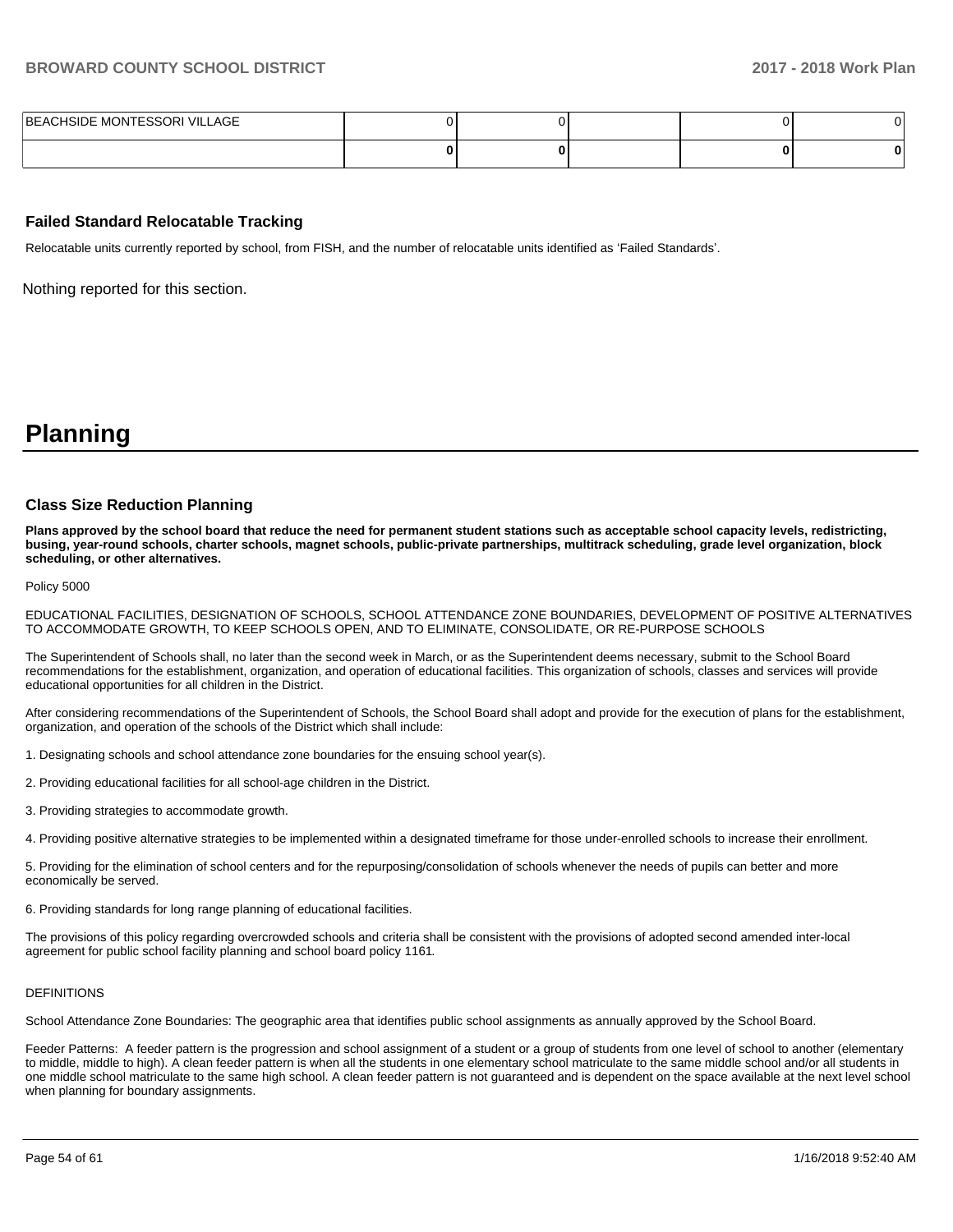FISH: FISH is an acronym for Florida Inventory of School Houses. FISH capacity represents the Department of Education's measure of occupancy for permanent and relocatable buildings.

Permanent FISH Capacity: The Department of Education's measure of occupancy for permanent buildings (does not include relocatables).

Relocatables: The new Florida Building Code and the Florida Inventory of School Houses (FISH) use the word relocatable in reference to temporary buildings. Relocatable buildings are considered as temporary accommodations and are not considered as part of the permanent capacity of an educational facility.

Gross FISH Capacity: Gross FISH capacity is permanent capacity plus relocatable capacity at an educational facility.

Core Capacity: Core Capacity is the number of student stations that can be accommodated by the cafeteria, toilet facilities, media center, and circulation space at a school.

#### Class Size Reduction (CSR):

Amendment 9, Florida Statutes Sections 1003.03 and 1013.735, established non-Charter school class size limits at 18 students for Grades Pk-3, 22 students for Grades 4-8, and 25 students for Grades 9-12.

#### District Educational Facilities Plan:

The District Educational Facilities Plan (DEFP) is the District's 5-year capital outlay plan. Each year the School District reviews revenue projections and the District's capital outlay needs. This includes the District's school construction program, school equipment including technology, and school buses.

The District Educational Facilities Plan is used to keep the School Board and the public fully informed as to whether the District is using sound policies and practices that meet the essential needs of students and that warrant public confidence in District operations. This funding plan projects the capital outlay revenues that will be available for the School Board to implement a capital outlay plan over the next five years. Section 1013.35, Florida Statutes, requires the School District prepare and adopt a District Educational Facilities Plan, before adopting the annual capital outlay budget. The statute states that, "the plan must be developed in coordination with the general-purpose local governments and be consistent with the local government comprehensive plans."

Concurrency: In Florida, concurrency refers to a system for providing new public facilities and services to accommodate growth. These facilities and services must be provided at the time of new development. A new development can not cause a facility to exceed an adopted Level of Service (LOS).

Level of Service Standard: Level of Service indicates the capacity per unit of demand for a public facility. The public school concurrency standard requires Broward County, the Municipalities and the School Board to maintain the adopted Level of Service (LOS) for Broward County Public Schools. The public school concurrency standard requires that all proposed plat and site plan (or functional equivalent) applications containing residential units be reviewed to ensure that school capacity will exist prior to or concurrent with the impact of the proposed residential development, to accommodate the additional student growth at the adopted concurrency service area. Level of Service does not apply to non-boundered schools. The LOS for Broward County Public Schools is 100% gross FISH capacity for each boundered school.

Overcrowded School: Schools shall be deemed overcrowded when enrollment is greater than 100% gross FISH capacity and are projected to have an enrollment greater than 100% gross FISH capacity for the following school year.

Choice Seats: Spaces reserved at schools for either special programs defined in Policy 5004.1 or school capacity reserved for students per the adopted school boundary.

Co-Teaching: Two (or more) educators or other certified staff share instructional responsibility for a single group of students primarily in a single classroom or workspace for specific content (objectives) with mutual ownership, pooled resources, and joint accountability.

Floating Teachers: A roving teacher shares classrooms for classes each day when space is vacated during another teachers planning period.

#### RULES

The procedural guidelines to be used in the implementation of this policy shall include the following components: Objectives

1. Insure that educational facilities throughout the District are equitable. The ultimate mission of the School District is to provide equal educational opportunity for all students while assuring an equitable distribution and use of facilities.

2. The School Board is committed to maintaining a unitary school system and to applying student assignment strategies equally and fairly for all students in a manner that promotes diverse student enrollments.

3. Stabilization of school attendance zone boundaries to the greatest extent possible.

4. There shall be a comprehensive review of school attendance zone boundaries annually and changes shall be made, as necessary, at the School Boards' discretion.

5. Equitable impact on groups as defined in the district's diversity definition in School Board Policy 5004.1.

6. Provide the opportunity for public input and feedback.

7. Establishment and maintenance of feeder patterns that permit students to move forward together from elementary school to middle school and from middle school to high school to the maximum extent possible.

8. Involvement of the affected community in the decision-making process regarding recommendations for uses of schools no longer needed by the District.

9. Apply guidelines and standards for educational facilities, designate schools and attendance zone boundaries, provide positive alternative enrollment strategies for accommodating growth, consider alternative strategies for under- enrolled schools and, after due consideration of all factors, eliminate, consolidate or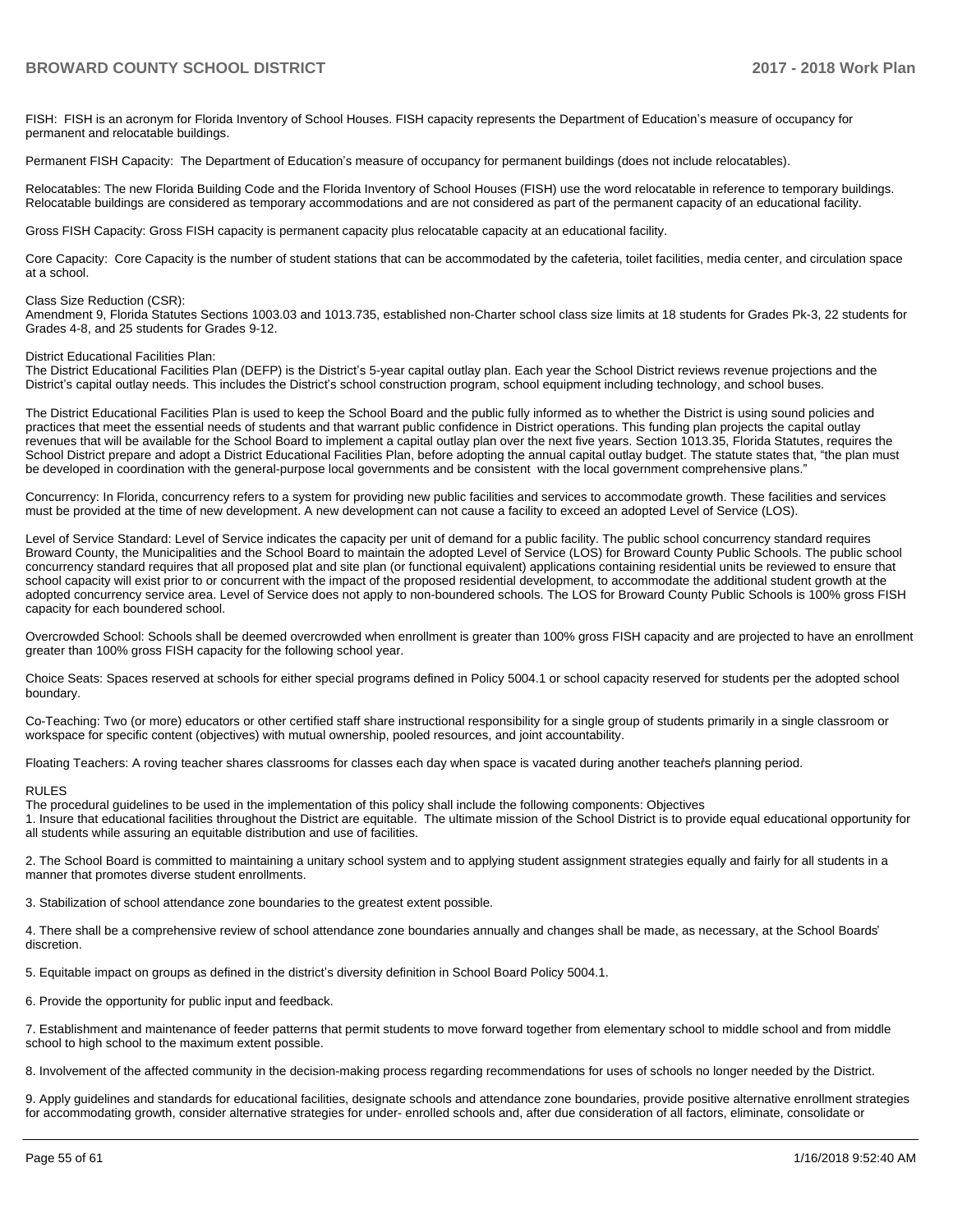construct new schools.

GUIDELINES FOR THE ESTABLISHMENT OF SCHOOL ATTENDANCE ZONE BOUNDARIES

1. Boundary changes are appropriate means to maintain equal educational opportunities.

2. Consideration should be given to the demographic changes of the community and the student populations at each school in order to maintain a unitary school system and to promote diverse student enrollments.

3. Visual inspection of affected school attendance zone boundaries shall be made by District staff before proposing any boundary adjustments, school closings, or establishing attendance zone boundaries for new schools.

4. The assignment of a student to or from a particular facility should be considered if it is continually over utilized or underutilized. The standards for closure or construction of schools shall be considered in the application of this guideline.

5. As part of the annual boundary process, Demographics & Student Assignments Department staff will hold community meetings with stakeholders who will have the opportunity to provide input. Stakeholders will be notified of proposed boundary changes, new school openings, and/or recommended school repurposing/closures, prior to School Board action. School data shall be made available to the Principal(s)/Innovation Zone stakeholders, in a timely manner, for information purposes by the Demographics & Student Assignments Department staff. The data shall be part of the boundary process record. IZone Meeting participants shall include, but are not limited to, committee representatives as created by the annual school boundary process resolution, school principals, school- based staff, School Advisory Council, School Advisory Forum, PTA, PTO, Diversity Committee members, community members, parents, and students.

The Community School Boundary process seeks to solicit ideas for boundary change proposals from community members and/or groups most directly impacted. School Board members and/or members of committees created by the annual school boundary process resolution, which are involved in the Community School Boundary Process, are prohibited from submitting boundary proposals, as providing recommendations and/or voting on their own proposed boundary changes may be viewed as a conflict of interest. Nothing in this policy prohibits staff or constituents from providing information to School Board members about the boundary process or any proposals, nor does it prohibit School Board members from asking any questions of staff or constituents concerning the process or any proposals. Furthermore, nothing in this policy limits the ability of any School Board member or the School Board as a whole from proposing any revisions to the boundary recommendations filed with the Board by the Superintendent.

Community members may submit boundary proposals to the Demographics & Student Assignments Department no later than October of each school year in compliance with the School Board annual approved boundary timeline. The Chief School Performance & Accountability Officer and Demographics & Student Assignments Department after receiving input from the meetings, will make recommendations to the Superintendent of Schools who, in turn, will make recommendations to the School Board. Staff shall analyze such recommendations with regard to impact on current or future capacity at the affected school(s). All recommendations will be posted for community review and comment on the Demographics & Student Assignments Department website.

6. No later than October of each school year the Superintendent of Schools shall annually present to the School Board the new boundary process with specifically defined steps.

7. Community School Boundary Committee as defined in the annual School Boundary Process resolution, and map proposers, will have the opportunity to submit amendments to maps that were submitted by the deadline at the District sponsored school boundary meetings in December. The resulting amended maps will denote who made the amendment. Both the original and the amended map will be posted to the Demographics & Student Assignments website and will be open for committee discussion and community comment.

8. Consideration should be given to class size mandates, Level of Service Standard (LOS), feeder patterns, proximity, community/neighborhood integrity, capacity, growth or decline, and natural barriers. The Broward County School District is a county wide school system by state law and attendance zone boundaries are not determined by municipal limits.

#### STANDARDS FOR SCHOOL CONSTRUCTION AND SCHOOL SITES

1. Planning new school construction, site acquisitions or disposals, building additions, or the location of relocatables shall be done consistent with School Board Policy 7000. Overall financial impact on the District, cost effectiveness, (including capital cost,) transportation requirements, core capacity of the facility, instructional programming and enrollment projections for the affected geographical areas should also be carefully considered as relevant factors.

2. Relocatable buildings should be considered as temporary accommodations and not considered as part of the permanent capacity of an educational facility.

3. New plant construction should be considered when long-range enrollment projections clearly indicate the need for construction of additional facilities. The guidelines for establishment of school attendance zone boundaries shall be considered in the application of this standard.

4. A long-range plan for site acquisition and disposal of surplus property must be prepared in conjunction with long- range projections of enrollment and the adopted District Educational Facilities Plan.

5. All plant construction, site acquisition and disposal of surplus property must comply with State Board Rules and Florida Statutes.

#### STANDARDS FOR OVERCROWDED SCHOOLS

1. After the benchmark day count of each school year, which is the first Monday following Labor Day, the Demographics & Student Assignments Department in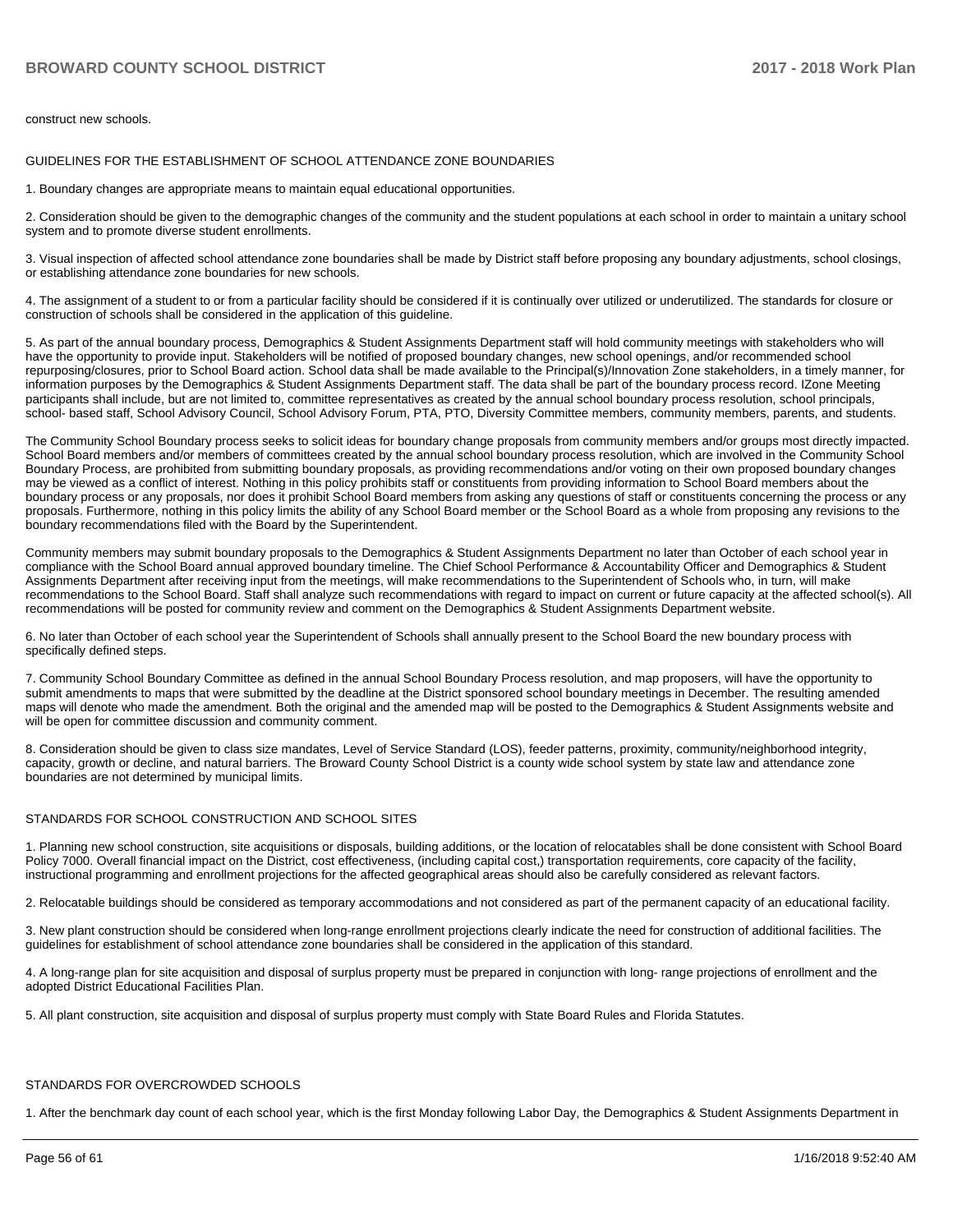conjunction with the Chief School Performance & Accountability Officer will evaluate the impact of actual student enrollment and determine under-enrolled and overcrowded schools.

2. Schools shall be considered under-enrolled when enrollment is below 70% of permanent FISH capacity and are projected to remain under 70% of permanent FISH capacity for the following school year. Enrollment repurposing strategies and adjacent school capacities will be reviewed.

3. Schools having an enrollment between 70% and 90% permanent FISH capacity will have program space utilization reviewed.

4. Schools shall be considered neutral when enrollment is greater than or equal to 90% of permanent FISH capacity and less than or equal to 100% of gross FISH capacity and are projected to remain as such for the following school year.

5. Schools shall be considered overcrowded when enrollment is greater than 100% gross FISH capacity and are projected to have an enrollment greater than 100% gross FISH capacity for the following school year.

6. All schools shall strive to achieve student enrollments aligning with 100% of permanent FISH capacity enabling non-traditional classrooms to be utilized for the intended purpose.

7. Available capacity at under-enrolled schools may be considered when economically feasible as an option to relieve overcrowded schools during the boundary process.

8. Schools with an enrollment of less than 100% gross FISH capacity may be deemed overcrowded, based upon the criteria of class size reduction requirements, special programs or special circumstances.

9. Schools for which the School Board has approved a boundary change moving students out of an overcrowded school as defined in paragraph 4 above, shall be subject to the provisions of School Board Policy 5004.1.

10. Criteria for determining alternative student enrollment options will include, but not limited to, a review of the following criteria:

- a. Welfare, health and safety of children and faculty/staff
- b. Impact on the overall facility (ingress and egress problems)
- c. Impact on support services, such as cafeteria and library
- d. Number of floating teachers (see definitions)
- e. Co-teaching (see definitions)
- f. Full classroom use of non-traditional classroom spaces (i.e., resource rooms, art, music, stage, skills labs, media center and conference rooms)
- g. Class size (student to teacher ratio)
- h. Acreage of site
- i. Playground area/sports/recreation
- j. Planned future renovations or replacement of facility
- k. Parking on campus
- l. Restroom facilities
- m. Impact of changes on diversity of school(s) and District
- n. Impact on community/neighborhood
- o. District Educational Facility Plan
- p. Southern Association of Colleges and Schools (SACS) accrediting standards
- q. The number of reassigned students in the school
- r. All special programs including but not limited to cluster, Preschool A, B, and C, CTACE, magnet programs, and innovative programs
- s. School concurrency Level of Service Standard
- t. Choice seats
- u. Flexible school day/week/month/year

11. As a result of this review process, the School Board will maximize the use of existing space throughout the District, not to exceed capacity required to meet educational requirements.

As a temporary solution, the implementation of alternative enrollment options as identified by the Superintendent will be the sole discretion of the School Board to ease overcrowding until permanent capacity becomes available through the building of additional facilities on site, boundary change, or new schools. Options to be considered, but are not limited to, or required include:

a. Enrollment capping (i.e. school will not accommodate any more students and new students are assigned to designated schools that are less crowded)

- b. Flexible school day/week/month/year
- c. Dual enrollment programs with institutions of higher learning
- d. Other school day/week/month/year models that may be identified through this process
- e. School-Within-A-School (F.S. 1003.02 (4)) such as co-teaching, floating teachers, and re-organization of groups of students.
- f. Choice seats

g. Reconfigured grades/educational programs and sites, dependent on available capital funds to be provided by the School District and/or other individuals/groups/entities.

12. The Chief School Performance & Accountability Officer in conjunction with the Demographics & Student Assignments Department will make a recommendation to the Superintendent of Schools during the annual boundary process.

13. The Superintendent of Schools will make a recommendation to the School Board prior to the Public Hearings.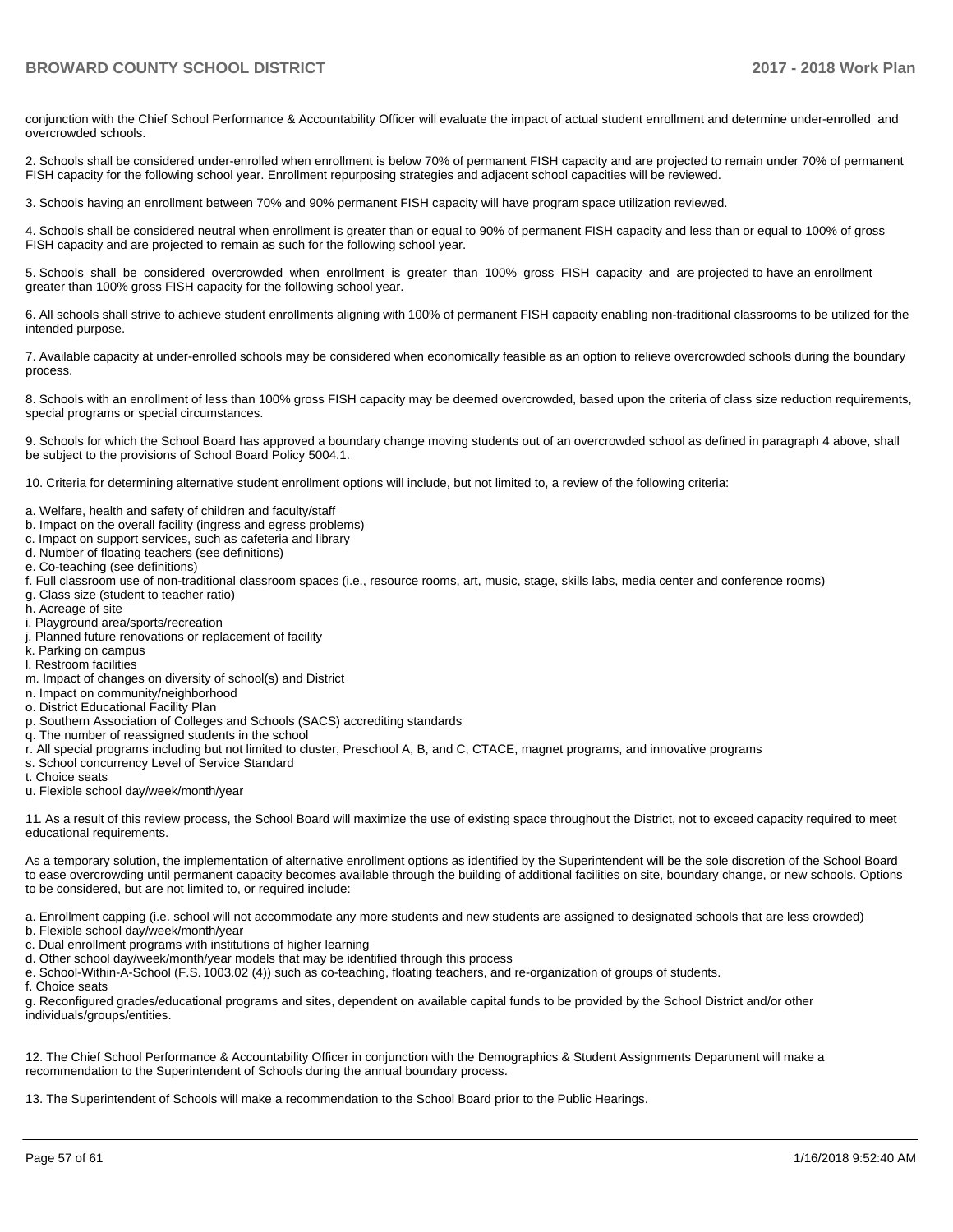#### GUIDELINES FOR THE REPURPOSING AND/OR CLOSING OF SCHOOLS

Schools should be considered for repurposing and/or closing using one or more of the following criteria:

1. The overall financial impact on the District, cost effectiveness, (including capital outlay), adjacent capacity, transportation requirements and enrollment projections for the affected geographical areas should be carefully considered as relevant factors.

2. Schools that are 70% or below their permanent FISH capacity which have had a five year trend of having an enrollment below 70% permanent capacity and are projected to continue to be below 70% permanent capacity for the next five years.

3. General condition of the building is poor and/or design is educationally obsolete and exceptionally large amounts of capital outlay are needed to continue the operation of the school.

4. A review will be conducted by the Demographics & Student Assignments Department in conjunction with the Chief School Performance & Accountability Officer to ensure that different diverse student groups will not have a negative impact on their educational programs as a direct result of school repurposing and/or closure. The diversity of the impacted school will be reviewed to determine if any diverse group of student has an inequitable educational impact as compared with other student groups. School repurposing and/or closure will not be considered if one diverse group of student has less educational opportunities than another through the repurposing and/or closure process.

5. Students and families impacted by a school closure will be provided choice for the next school year after the closure for a minimum of one year. Choice will be provided for schools with available seats. Availability and duration of transportation for choice seats will be discussed by the School Board when the school closure is brought forward for discussion.

#### GUIDELINES FOR THE DEVELOPMENT OF POSITIVE ALTERNATIVES TO KEEP SCHOOLS OPEN

1. Community meetings, established and facilitated by the Demographics & Student Assignments Department in conjunction with the Chief School Performance & Accountability Officer will identify under-enrolled schools with the potential to increase their enrollment. Implementation plans in this regard will be developed by the Chief School Performance & Accountability Officer, designated principals, School Advisory Forums and School Advisory Councils.

#### GUIDELINES FOR IMPLEMENTATION

1. The Demographics & Student Assignments Department in conjunction with the Chief School Performance & Accountability Officer shall submit to the Superintendent of Schools a list of:

- a. Schools with recommended boundary changes;
- b. Schools or areas designated for new construction or building additions;
- c. Schools subject to further review with recommendations for implementation of positive alternative strategies;
- d. Schools that will be recommended for closing and/or consolidation/ or repurposing;
- e. And any other policy revisions necessary to ensure the implementation of this policy.

2. When recommendations have been made by the Superintendent of Schools to the School Board for a school closing or major boundary change, the Chief School Performance & Accountability Officer in conjunction with the Demographics & Student Assignments Department and designated staff will meet with the school personnel, School Advisory Council, School Advisory Forum, parents of the students at the affected school(s), the Diversity Committee, local governments and other members of the community, for information on and preparation for a potential change. Information on such school changes will be posted and communicated electronically as well as with traditional methods.

3. Following a review by the Chief School Performance & Accountability Officer, Chief Portfolio Services Officer, and Demographics & Student Assignments Department, recommendations will be made for strategies to increase enrollment. Designated personnel will work with the staff and parents of that school to begin design and implementation of the plan to effect the same. The School Board shall designate a reasonable timeframe for implementation and for review of the achieved results.

4. After final adoption of recommendations by the School Board, the Superintendent of Schools shall immediately designate personnel (Chief School Performance & Accountability Officer) to plan with the parents, community and staff of the schools involved to ensure a smooth transition process during implementation of the recommendations.

#### GUIDELINES FOR THE USE OF CLOSED SCHOOLS

1. Concurrent to the annual Community School Boundary process, the Superintendent of Schools shall bring recommendations for disposal or alternative uses of schools closed by the School Board.

2. If the District has no further need for a facility, the School Board shall act in accordance with Chapter 1013.28 (1) Florida Statutes, after receiving recommendations for use from a task force of parents, citizens and the local government of the affected community. 3. School sites may not remain vacant unless there is an anticipated need to utilize the site in the near future.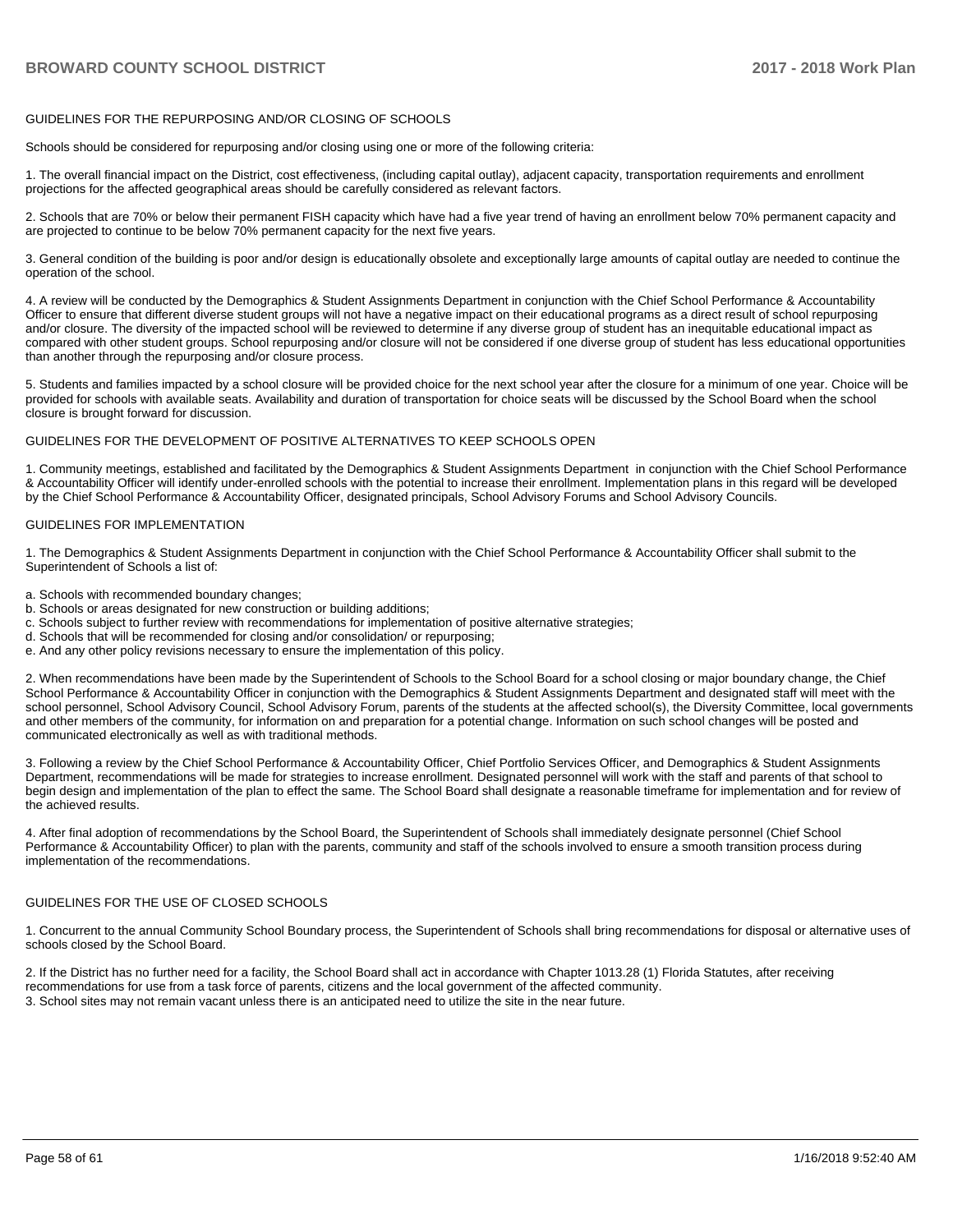#### **School Closure Planning**

**Plans for the closure of any school, including plans for disposition of the facility or usage of facility space, and anticipated revenues.** 

None

# **Long Range Planning**

#### **Ten-Year Maintenance**

District projects and locations regarding the projected need for major renovation, repair, and maintenance projects within the district in years 6-10 beyond the projects plans detailed in the five years covered by the work plan.

Nothing reported for this section.

#### **Ten-Year Capacity**

Schedule of capital outlay projects projected to ensure the availability of satisfactory student stations for the projected student enrollment in K-12 programs for the future 5 years beyond the 5-year district facilities work program.

Nothing reported for this section.

#### **Ten-Year Planned Utilization**

Schedule of planned capital outlay projects identifying the standard grade groupings, capacities, and planned utilization rates of future educational facilities of the district for both permanent and relocatable facilities.

| Grade Level Projections         | <b>FISH</b><br><b>Student</b><br><b>Stations</b> | <b>Actual 2016 -</b><br><b>2017 FISH</b><br>Capacity | Actual<br>$2016 -$<br>2017<br><b>COFTE</b> | Actual 2016 - 2017<br><b>Utilization</b> | Actual 2017 - 2018 / 2026 - 2027 new<br>Student Capacity to be added/removed | Projected 2026<br><b>2027 COFTE</b> | Projected 2026 -<br>2027 Utilization |
|---------------------------------|--------------------------------------------------|------------------------------------------------------|--------------------------------------------|------------------------------------------|------------------------------------------------------------------------------|-------------------------------------|--------------------------------------|
| Elementary - District<br>Totals | 117.947                                          | 117,947                                              | 97,055.19                                  | 82.29 %                                  |                                                                              | ΩI                                  | 0.00%                                |
| Middle - District Totals        | 76.406                                           | 68.741                                               | 54.655.60                                  | 79.51 %                                  |                                                                              |                                     | 0.00%                                |
| High - District Totals          | 81.123                                           | 76.987                                               | 64.054.76                                  | 83.20 %                                  |                                                                              |                                     | 0.00%                                |
| Other - ESE, etc                | 12.402                                           | 10.857                                               | 3.139.57                                   | 28.92 %                                  |                                                                              |                                     | 0.00%                                |
|                                 | 287,878                                          |                                                      | 274,532 218,905.12                         | 79.74 %                                  |                                                                              | 0                                   | 0.00%                                |

**Combination schools are included with the middle schools for student stations, capacity, COFTE and utilization purposes because these facilities all have a 90% utilization factor. Use this space to explain or define the grade groupings for combination schools.**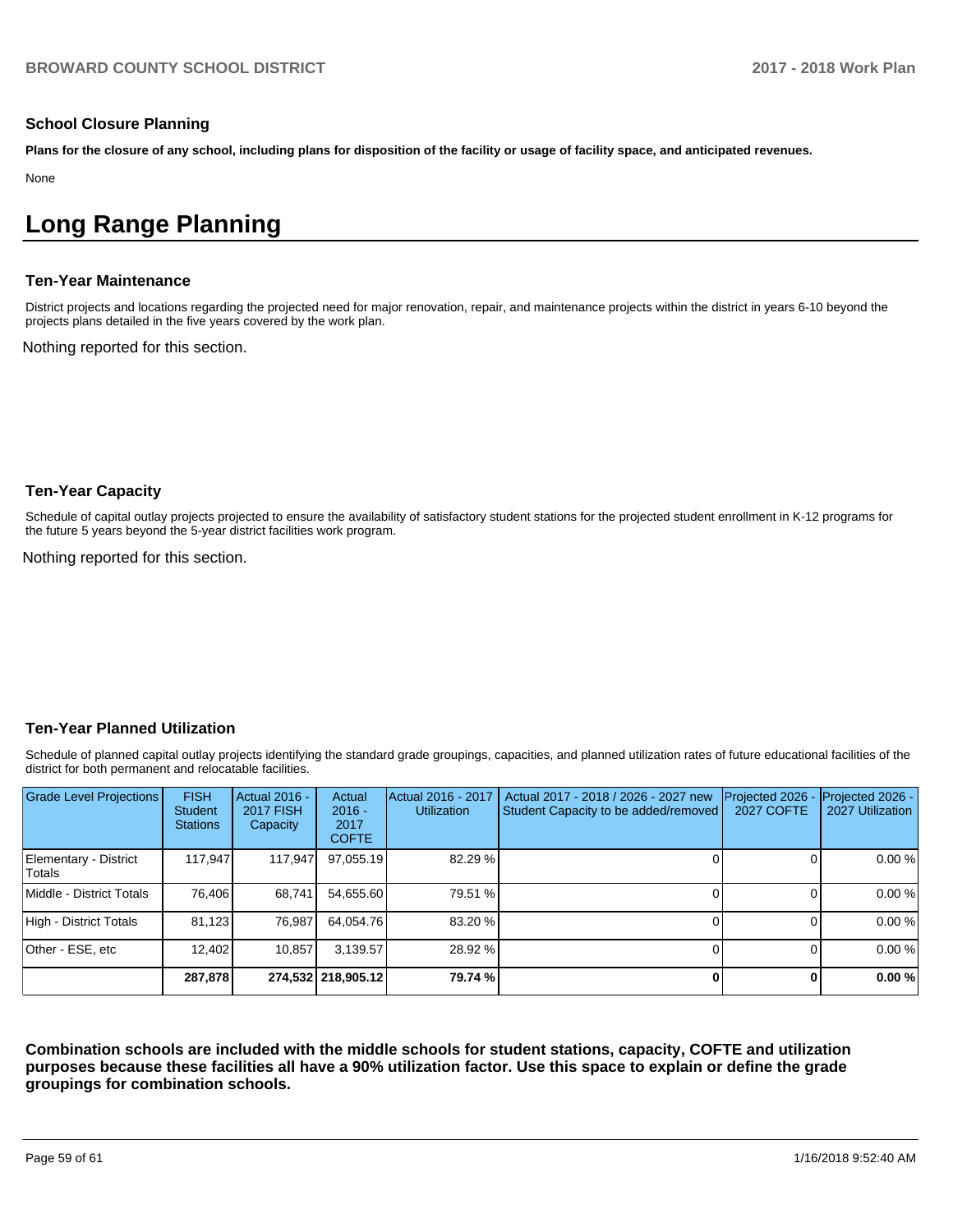No comments to report.

#### **Ten-Year Infrastructure Planning**

**Proposed Location of Planned New, Remodeled, or New Additions to Facilities in 06 thru 10 out years (Section 28).**

Nothing reported for this section.

Plans for closure of any school, including plans for disposition of the facility or usage of facility space, and anticipated revenues in the 06 thru 10 out **years (Section 29).**

Nothing reported for this section.

#### **Twenty-Year Maintenance**

District projects and locations regarding the projected need for major renovation, repair, and maintenance projects within the district in years 11-20 beyond the projects plans detailed in the five years covered by the work plan.

| Project                           | 2026 - 2027 / 2036 - 2037 Projected Cost |
|-----------------------------------|------------------------------------------|
| Project description not specified | \$0                                      |
|                                   | \$0                                      |

#### **Twenty-Year Capacity**

Schedule of capital outlay projects projected to ensure the availability of satisfactory student stations for the projected student enrollment in K-12 programs for the future 11-20 years beyond the 5-year district facilities work program.

Nothing reported for this section.

#### **Twenty-Year Planned Utilization**

Schedule of planned capital outlay projects identifying the standard grade groupings, capacities, and planned utilization rates of future educational facilities of the district for both permanent and relocatable facilities.

| <b>Grade Level Projections</b>         | <b>FISH</b><br><b>Student</b><br><b>Stations</b> | $ $ Actual 2016 -<br><b>2017 FISH</b><br>Capacity | Actual<br>$2016 -$<br>2017<br><b>COFTE</b> | Actual 2016 - 2017<br><b>Utilization</b> | Actual 2017 - 2018 / 2036 - 2037 new<br>Student Capacity to be added/removed | 2037 COFTE | Projected 2036 - Projected 2036 -<br>2037 Utilization |
|----------------------------------------|--------------------------------------------------|---------------------------------------------------|--------------------------------------------|------------------------------------------|------------------------------------------------------------------------------|------------|-------------------------------------------------------|
| Elementary - District<br><b>Totals</b> | 117.947                                          | 117.947                                           | 97.055.19                                  | 82.29%                                   |                                                                              |            | 0.00%                                                 |
| Middle - District Totals               | 76.406                                           | 68.741                                            | 54.655.60                                  | 79.51 %                                  |                                                                              |            | 0.00%                                                 |
| High - District Totals                 | 81.123                                           | 76.987                                            | 64.054.76                                  | 83.20 %                                  |                                                                              |            | 0.00%                                                 |